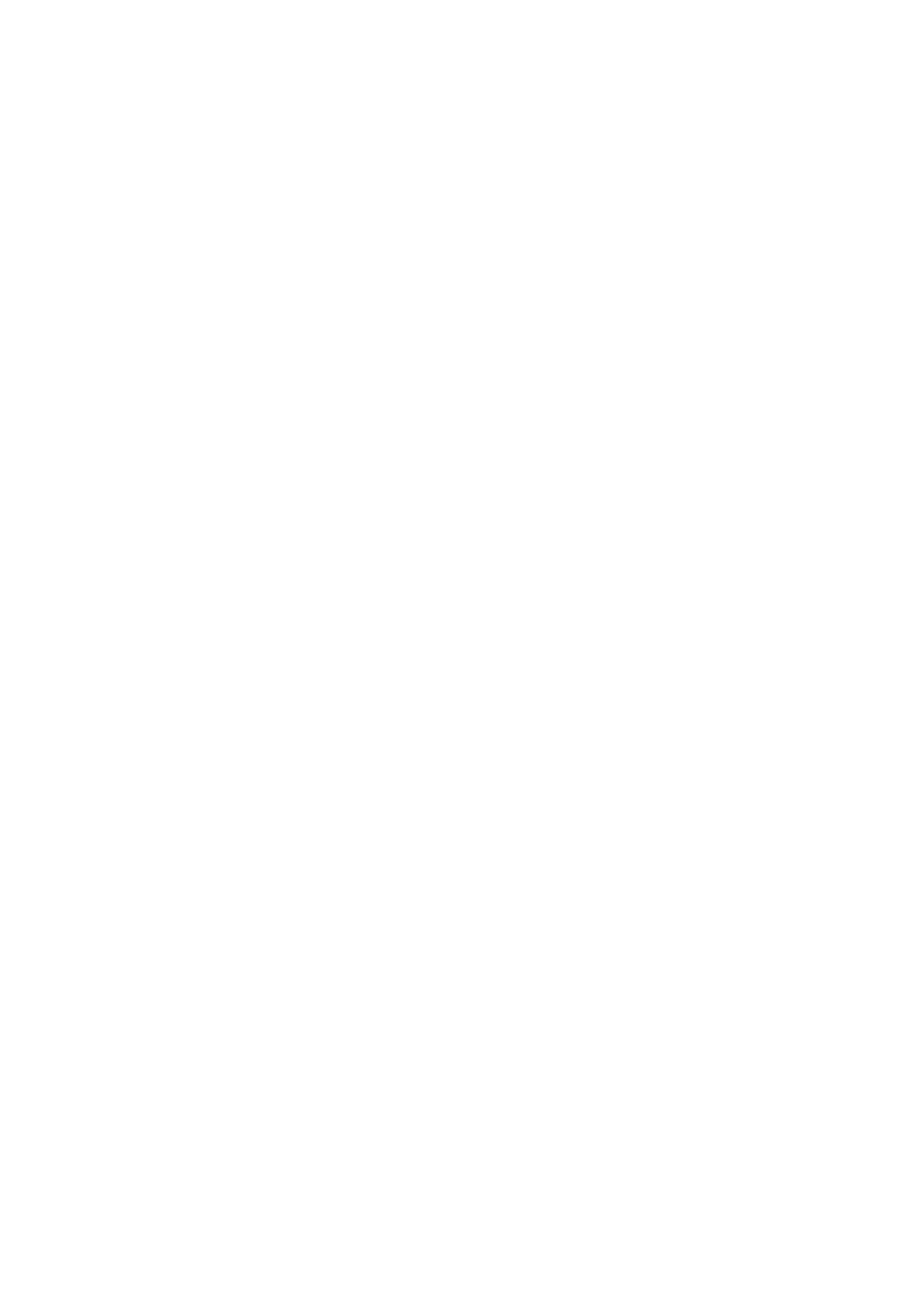## 2020 日 本 数 学 会

## **秋季総合分科会プログラム**

期 日 2020年9月22日 (火) ~ 9月25日 (金)

連 絡 先 E-mail kumamoto20sept@mathsoc.jp

一般社団法人 日 本 数 学 会

|                         |                                         | 代数学<br>$9:40 \sim 12:00$<br>$15:30 \sim 16:30$ | 幾 何 学<br>$10:00 \sim 12:00$                                         | 函数論<br>$9:00 \sim 10:30$<br>$14:15 \sim 15:55 \mid 14:15 \sim 16:15$ | 函数方程式論<br>$9:30 \sim 11:30$                                |                                                                                                                     | 函数解析学<br>$10:00 \sim 11:45$ | 統計数学<br>$9:00 \sim 12:00$                                                                                                                              | 応用数学<br>$14:15 \sim 15:30$              | トポロジー<br>$9:50 \sim 11:45 \mid 10:00 \sim 12:00$ | 無限可積分系<br>$9:30 \sim 12:00$<br>$14:30 \sim 16:30$                    |  |  |
|-------------------------|-----------------------------------------|------------------------------------------------|---------------------------------------------------------------------|----------------------------------------------------------------------|------------------------------------------------------------|---------------------------------------------------------------------------------------------------------------------|-----------------------------|--------------------------------------------------------------------------------------------------------------------------------------------------------|-----------------------------------------|--------------------------------------------------|----------------------------------------------------------------------|--|--|
| 22E<br>(X)              | 企画特別講演<br>$13:00 \sim 14:00$            |                                                |                                                                     |                                                                      |                                                            |                                                                                                                     |                             |                                                                                                                                                        |                                         |                                                  |                                                                      |  |  |
|                         |                                         | 特別講演                                           | 特別講演 特別講演 特別講演                                                      |                                                                      |                                                            |                                                                                                                     |                             | 特別講演 特別講演 特別講演 特別講演                                                                                                                                    |                                         |                                                  |                                                                      |  |  |
|                         |                                         |                                                | $14:15 \sim 15:15 \mid 16:00 \sim 17:00 \mid 11:00 \sim 12:00 \mid$ | $16:00 \sim 17:00$                                                   | $16:30 \sim 17:30$                                         |                                                                                                                     |                             | $14:15 \sim 15:15$   $14:20 \sim 15:20$   $15:45 \sim 16:45$   $14:15 \sim 15:15$<br>$15:30 \sim 16:30 \mid 15:40 \sim 16:40$                          |                                         |                                                  |                                                                      |  |  |
|                         |                                         |                                                | 代数学 幾何学                                                             | 函数論                                                                  | 函数方程式論                                                     |                                                                                                                     |                             | 函数解析学 統計数学   応用数学                                                                                                                                      |                                         | トポロジー                                            |                                                                      |  |  |
|                         |                                         |                                                | $10:00 \sim 12:00 \mid 10:00 \sim 12:00$                            | $9:00 \sim 10:20$                                                    | $9:30 \sim 11:30$                                          |                                                                                                                     | $10:30 \sim 11:45$          | $9:00 \sim 11:15$                                                                                                                                      |                                         | $9:50 \sim 12:00$ 10:00 $\sim 11:40$             |                                                                      |  |  |
|                         |                                         | 特別講演                                           |                                                                     | 特別講演 特別講演                                                            |                                                            |                                                                                                                     | 特別講演                        |                                                                                                                                                        |                                         | 特別講演 特別講演                                        |                                                                      |  |  |
| 23 <sup>1</sup><br>(7k) |                                         | $13:00 \sim 14:00$                             |                                                                     | $11:00 \sim 12:00$ 13:00 $\sim 14:00$                                |                                                            |                                                                                                                     | $13:15 \sim 14:15$          |                                                                                                                                                        |                                         | $13:15 \sim 14:15$ 10:30 $\sim$ 11:30            | $13:15 \sim 14:15$                                                   |  |  |
|                         | 日.<br>総                                 | 合                                              | 本数学会賞授賞式<br>講                                                       | 演                                                                    |                                                            |                                                                                                                     |                             | 日本数学会賞秋季賞受賞者<br>竹 田 雅 好 (関西大システム理工) ……………………                                                                                                           |                                         |                                                  | $(14:30 \sim 15:00)$<br>$(15:15 \sim 16:15)$<br>$(16:30 \sim 17:30)$ |  |  |
|                         | 数学基礎論<br>および歴史                          | 代数学                                            | 幾 何 学                                                               |                                                                      |                                                            |                                                                                                                     |                             | 函数方程式論 実函数論 函数解析学 統計数学   応用数学                                                                                                                          |                                         | トポロジー                                            |                                                                      |  |  |
|                         | $9:30 \sim 10:35$<br>$14:20 \sim 16:10$ | $9:00 \sim 12:00$                              | $9:45 \sim 12:00$                                                   |                                                                      |                                                            | $9:30 \sim 11:30$ 10:00 $\sim 11:55$ 10:00 $\sim 12:00$<br>$14:15 \sim 16:15$ 14:15 $\sim$ 14:45 14:15 $\sim$ 15:10 |                             | $9:00 \sim 11:50$                                                                                                                                      | $14:15 \sim 16:30$                      | $9:00 \sim 12:00$ 10:00 $\sim 11:55$             |                                                                      |  |  |
| 24E<br>(木)              | 企画特別講演<br>$13:00 \sim 14:00$            |                                                |                                                                     |                                                                      |                                                            |                                                                                                                     |                             |                                                                                                                                                        |                                         |                                                  |                                                                      |  |  |
|                         |                                         | 特別講演 特別講演 特別講演                                 |                                                                     |                                                                      |                                                            |                                                                                                                     |                             | 特別講演 特別講演 特別講演 特別講演 特別講演 特別講演                                                                                                                          |                                         |                                                  |                                                                      |  |  |
|                         | $10:45 \sim 11:45$ 14:50 $\sim$ 15:50   | $16:00 \sim 17:00$                             | $16:00 \sim 17:00$                                                  |                                                                      |                                                            |                                                                                                                     |                             | $16:30 \sim 17:30 \mid 15:00 \sim 16:00 \mid 15:20 \sim 16:20 \mid 14:20 \sim 15:20 \mid 16:45 \sim 17:45 \mid 14:15 \sim 15:15$<br>$15:40 \sim 16:40$ |                                         |                                                  |                                                                      |  |  |
|                         | 数学基礎論<br>および歴史                          | 代数学                                            |                                                                     |                                                                      | 函数方程式論 実函数論                                                |                                                                                                                     |                             |                                                                                                                                                        | 応用数学                                    |                                                  |                                                                      |  |  |
| 25 <sup>th</sup>        | $9:30 \sim 10:50$                       | $9:50 \sim 12:00$<br>$14:15 \sim 16:15$        |                                                                     |                                                                      | $9:30 \sim 11:30$<br>$14:15 \sim 16:15$ 14:15 $\sim$ 15:15 | $9:45 \sim 12:00$                                                                                                   |                             |                                                                                                                                                        | $9:00 \sim 11:45$<br>$14:15 \sim 15:15$ |                                                  |                                                                      |  |  |
| (金)                     |                                         |                                                |                                                                     |                                                                      | 企画特別講演                                                     |                                                                                                                     | $13:00 \sim 14:00$          |                                                                                                                                                        |                                         |                                                  |                                                                      |  |  |
|                         | 特別講演<br>$11:00 \sim 12:00$              |                                                |                                                                     |                                                                      | 特別講演 特別講演<br>$16:30 \sim 17:30 \mid 15:30 \sim 16:30$      |                                                                                                                     |                             |                                                                                                                                                        | 特別講演<br>$15:30 \sim 16:30$              |                                                  |                                                                      |  |  |
|                         |                                         |                                                |                                                                     |                                                                      |                                                            |                                                                                                                     |                             |                                                                                                                                                        |                                         |                                                  |                                                                      |  |  |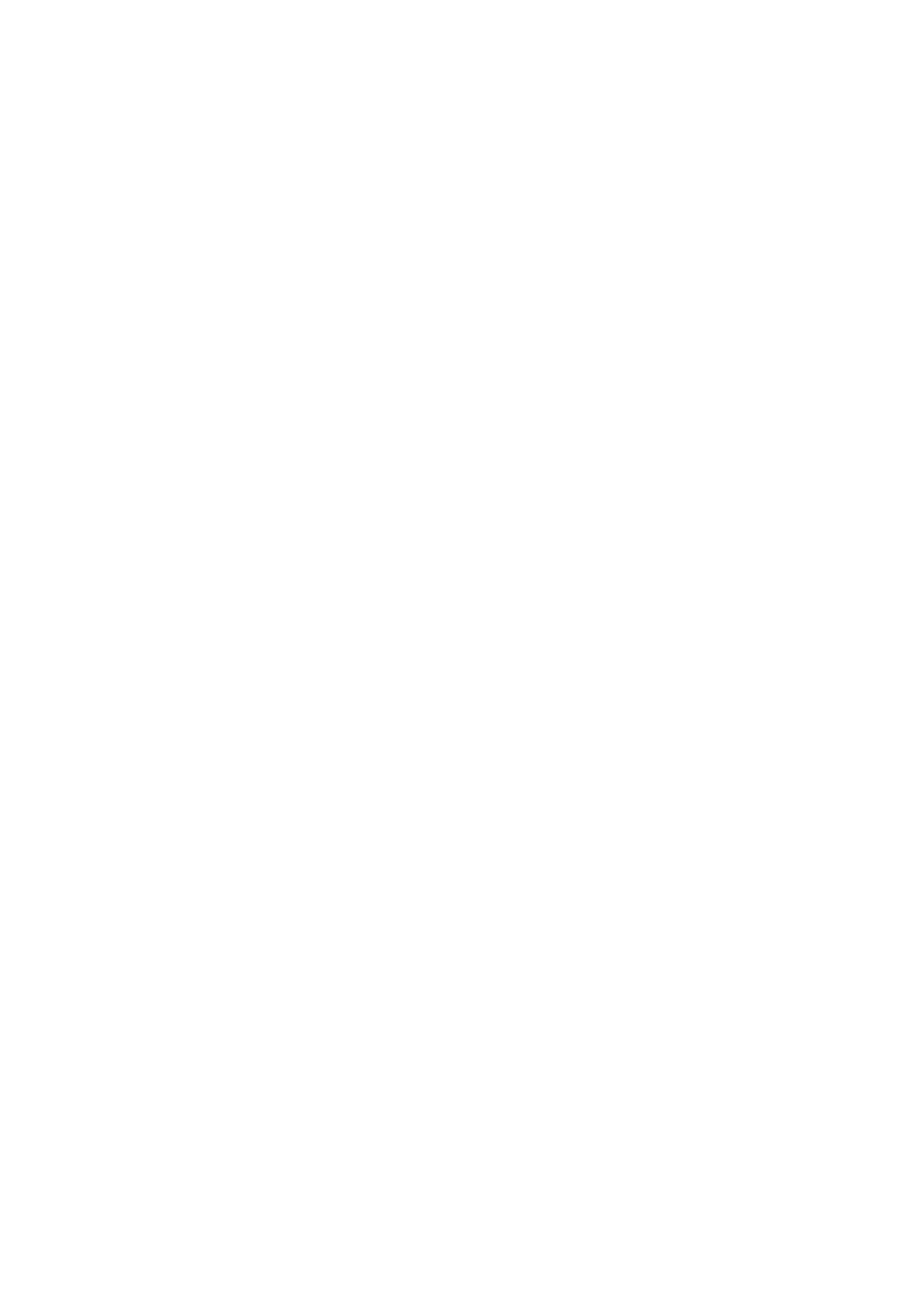$\overline{3}$ 

| 総合講演   | $\mathbf{1}$   |
|--------|----------------|
| 企画特別講演 | $\overline{2}$ |
|        | $\overline{4}$ |
|        | $\overline{4}$ |
|        | $\overline{7}$ |
|        | 9              |
|        | 9              |
|        | 12             |
|        | 14             |
|        | 18             |
|        | 21             |
|        | 21             |
|        | 23             |
|        | 25             |
| 函数論    | 28             |
|        | 28             |
|        | 31             |
| 函数方程式論 | 34             |
|        | 34             |
|        | 37             |
|        | 39             |
|        | 43             |
| 実函数論   | 48             |
|        | 48             |
|        | $50\,$         |
|        | 54             |
|        | 54             |
|        | 56             |
|        | 57             |
|        | 60             |
|        | 60             |
|        | 63             |
|        | 66             |
|        | 70             |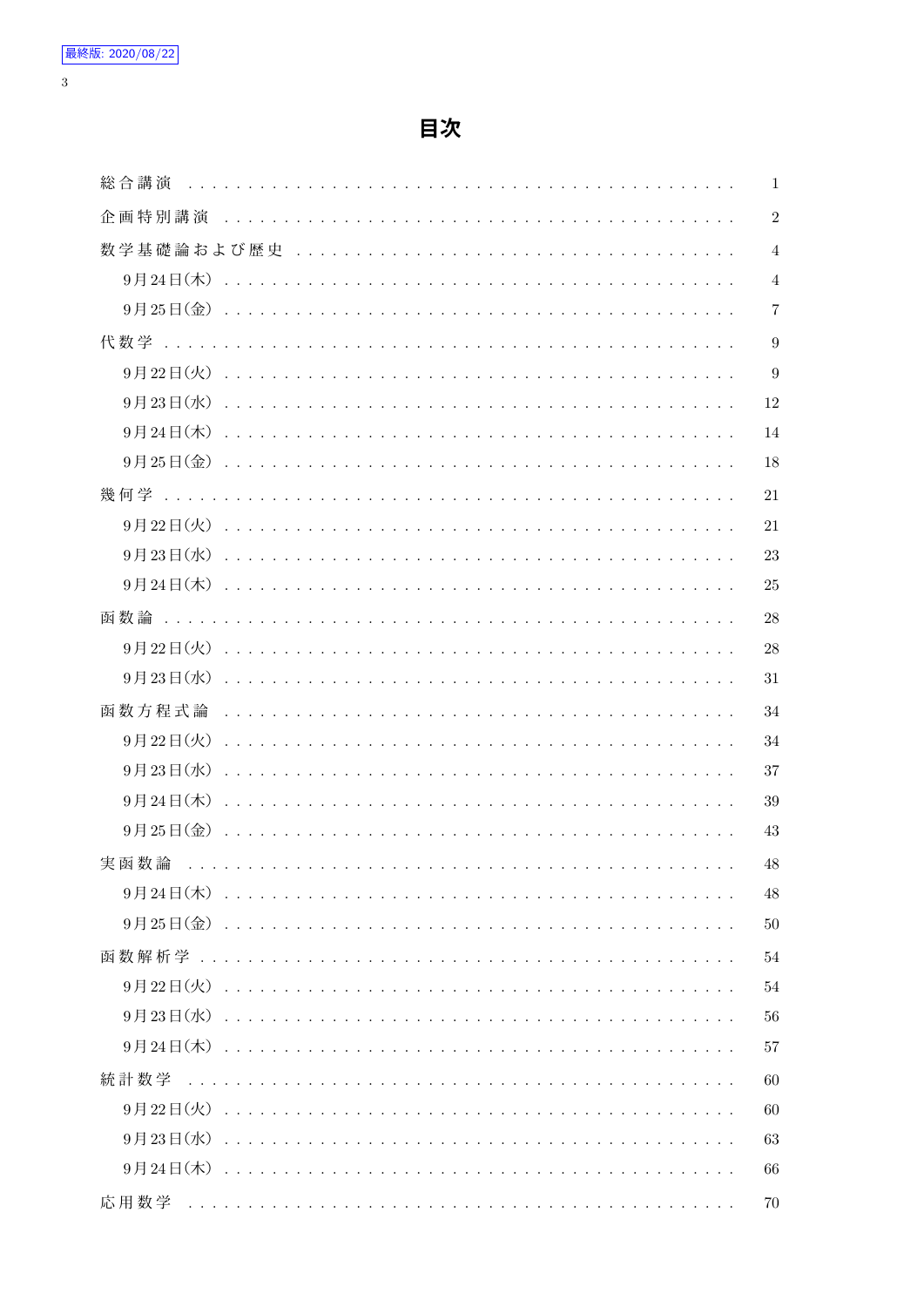|  |  |  |  |  |  |  |  |  |  |  |  |  |  |  |  |  |  |  | 70 |  |
|--|--|--|--|--|--|--|--|--|--|--|--|--|--|--|--|--|--|--|----|--|
|  |  |  |  |  |  |  |  |  |  |  |  |  |  |  |  |  |  |  | 73 |  |
|  |  |  |  |  |  |  |  |  |  |  |  |  |  |  |  |  |  |  | 75 |  |
|  |  |  |  |  |  |  |  |  |  |  |  |  |  |  |  |  |  |  | 81 |  |
|  |  |  |  |  |  |  |  |  |  |  |  |  |  |  |  |  |  |  | 86 |  |
|  |  |  |  |  |  |  |  |  |  |  |  |  |  |  |  |  |  |  | 86 |  |
|  |  |  |  |  |  |  |  |  |  |  |  |  |  |  |  |  |  |  | 88 |  |
|  |  |  |  |  |  |  |  |  |  |  |  |  |  |  |  |  |  |  | 90 |  |
|  |  |  |  |  |  |  |  |  |  |  |  |  |  |  |  |  |  |  | 93 |  |
|  |  |  |  |  |  |  |  |  |  |  |  |  |  |  |  |  |  |  | 93 |  |
|  |  |  |  |  |  |  |  |  |  |  |  |  |  |  |  |  |  |  | 96 |  |

#### $\overline{4}$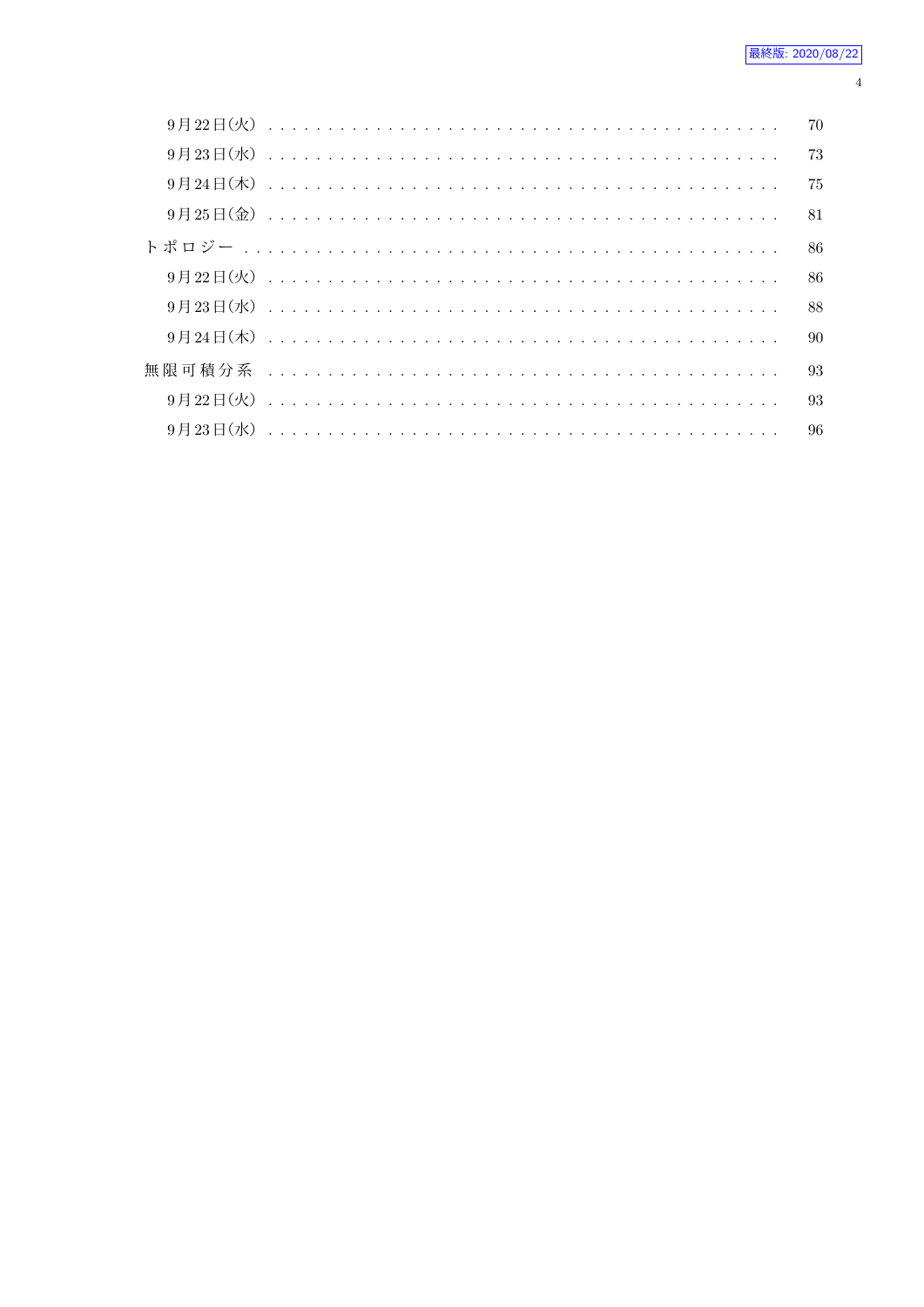## **総 合 講 演**

### $9$ 月 $23$ 日 $($ 水 $)$

| 2020年度日本数学会賞秋季賞     |  |
|---------------------|--|
| Autumn Prize Winner |  |

| 竹 田 雅 好(関西大システム理工) ディリクレ形式と緊密性を持つ対称マルコフ過程 ‥‥‥‥‥ (16:30~17:30)                              |
|--------------------------------------------------------------------------------------------|
| Masayoshi Takeda (Kansai Univ.) Dirichlet forms and symmetric Markov processes with tight- |
| ness property                                                                              |

概 要 We introduce a class of symmetric Markov processes. A symmetric Markov process *X* on a locally compact separable metric space *E* is said to be in Class (T) if it is irreducible, resolvent strong Feller, and possesses a tightness property, i.e., for any  $\epsilon > 0$ , there exists a compact set  $K \subset E$  such that  $\sup_{x \in E} R_1 1_{K^c}(x) \leq \epsilon$ . Here  $1_{K^c}$  is the indicator function of the complement of *K* and  $R_1$  is the 1-resolvent of *X*.

We show some spectral properties of a symmetric Markov process in Class (T): the compactness of the semi-group, the bounded continuity of every eigenfunction, the integrability of the principal eigenfunction, *p*-independence of growth bounds of the semigroup.

The definition of the tightness property tells us that the two cases occur; *X* stays on a compact set *K* for almost all time or explodes fast. More precisely, if *X* is conservative, the tightness property implies a very strong recurrence property (*uniform hyper-exponential recurrence*): the process *X* quickly reaches each compact set from infinity. On the other hand, if X is not conservative, the tightness property implies that the lifetime of *X* is exponentially integrable, and so the process quickly reaches infinity. By using these probabilistic properties, we can prove the uniform large deviations of Donsker-Varadhan type and the existence and uniqueness of quasi-stationary distributions for each case.

Applying these facts above to time-changed processes, we can give a necessary and sufficient condition for the integrability of Feynman-Kac functionals or the stability of Gaussian bounds in terms of the principal eigenvalue of the time changed processes.

1 総合講演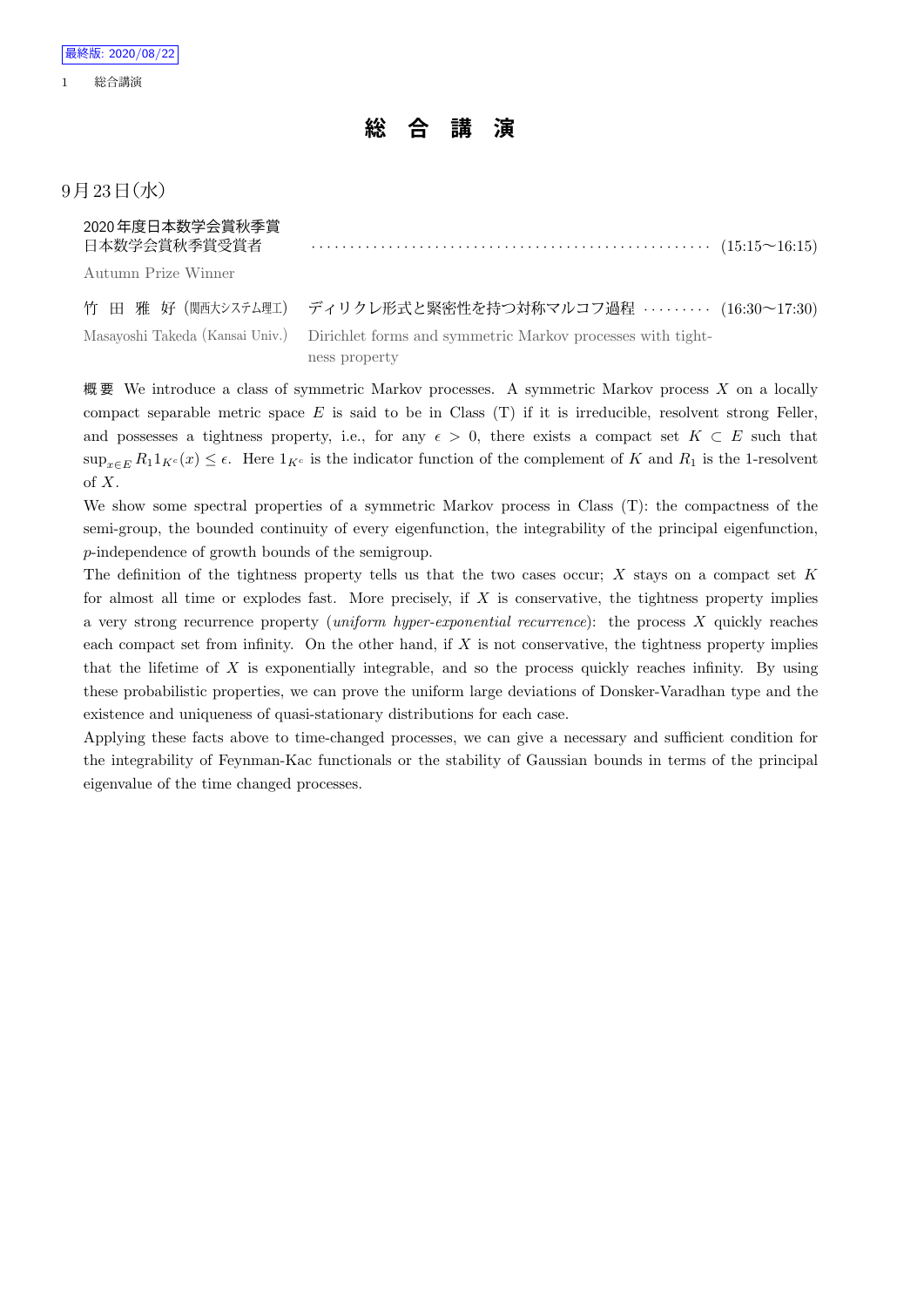## **企 画 特 別 講 演**

#### 9月22日 (火)

増 本 誠 (山 口 大 創 成) リーマン面の接続 *· · · · · · · · · · · · · · · · · · · · · · · · · · · · · · · · · · · ·* (13:00~14:00) Makoto Masumoto (Yamaguchi Univ.) Continuations of Riemann surfaces

概 要 Let *R*<sup>0</sup> be a Riemann surface of finite genus *g*. A continuation of *R*<sup>0</sup> is, by definition, a pair (*R, ι*) of a Riemann surface *R* and a conformal embedding *ι* of *R*<sup>0</sup> into *R*. We are mainly concerned with the case where  $R_0$  is an open Riemann surfaces of finite genus  $q$ .

If  $g = 0$ , then the general uniformization theorem assures us that  $R_0$  is conformally equivalent to a domain on the Riemann sphere. In 1928 Bochner generalized it to the case of higher genus in his study on continuations of Riemann surfaces, showing that *R*<sup>0</sup> can be realized as a subdomain of a closed Riemann surface of the same genus *g*. While a closed Riemann surface of genus zero is essentially unique, this is not the case for closed Riemann surfaces of positive genus. It is then natural to ask into which closed Riemann surfaces of genus *q* the Riemann surface  $R_0$  can be conformally embedded.

Heins first tackled the problem for  $g = 1$ , and proved in 1953 that the set of closed Riemann surfaces of genus one giving a continuation of *R*<sup>0</sup> is relatively compact in the moduli space of genus one. Four years later Oikawa formulated the problem in the context of Teichmüller theory, and discovered that the set  $\mathfrak{M}(R_0)$ of marked closed Riemann surfaces of genus  $g$  into which  $R_0$  can be mapped by a conformal embedding preserving markings is compact and connected in the Teichmüller space  $\mathfrak{T}_q$  of genus *g*. In 1987 Shiba improved Oikawa's result in the case of genus one by deducing that Oikawa's set is in fact a closed disk in  $\mathfrak{T}_1$ , which may degenerate to a singleton, with respect to the Teichmüller distance.

Recently, we have been making great progress in the research on  $\mathfrak{M}(R_0)$  for general g. In this talk we discuss, among other things, geometric properties of  $\mathfrak{M}(R_0)$ , characterizations of conformal embeddings of  $R_0$ giving rise to boundary points of  $\mathfrak{M}(R_0)$ , and uniqueness of conformal embeddings of  $R_0$  into closed Riemann surfaces of the same genus.

富 安 亮 子 (九 大 I M I) 数理結晶学における格子の問題 *· · · · · · · · · · · · · · · · · · · · · · · · ·* (13:00~14:00) Ryoko Tomiyasu (Kyushu Univ.) Lattice problems in mathematical crystallography

概 要 The concept of lattices was originally introduced and studied by August Bravais in botany and crystallography. Starting from the pioneer works of Bravais, I'd explain about several problems in modern crystallography and examples for actual applications of the theory of arithmetic quadratic forms I have obtained so far.

#### $9$ 月 $24$ 日 $($ 木 $)$

高 田 佳 和 (熊 本 大*<sup>⋆</sup>* ) 最良母集団の選択 *· · · · · · · · · · · · · · · · · · · · · · · · · · · · · · · · · · · ·* (13:00~14:00) Yoshikazu Takada (Kumamoto Univ.*<sup>⋆</sup>* ) Selection of the best population

概 要 We consider the problem of selecting the best one of several populations on the basis of observations from each population. The problem has generally been formulated adopting an approach known as the indifferencezone formulation. We also discuss the problem of selecting a subset containing the best population. First we consider normal populations, and discuss two cases. One is that the best population is the one with the largest mean, and the other is that the best population is the one with the smallest variance. Next we consider binomial populations, and select the best one with the highest probability of success. Finally, we consider the problem of selecting the best component of mean vector of a multivariate normal distribution and of selecting the best category of a multinomial distribution.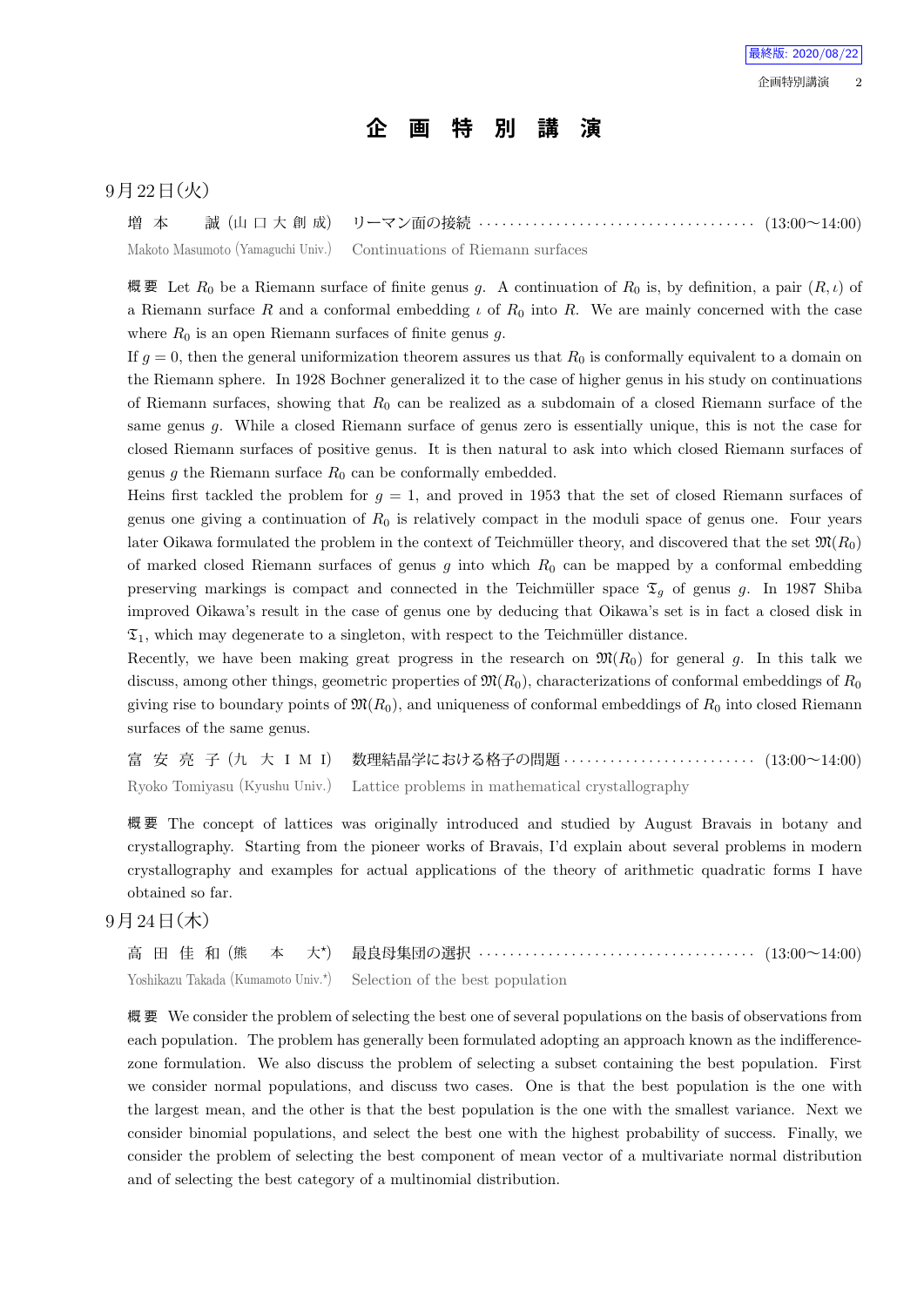高 山 信 毅 (神 戸 大 理) 多変数超幾何系と統計 *· · · · · · · · · · · · · · · · · · · · · · · · · · · · · · · ·* (13:00~14:00) Nobuki Takayama (Kobe Univ.) Hypergeometric systems of several variables and statistics

概 要 Special functions such as incomplete gamma functions and error functions are used in statistics. Hypergeometric functions of several variables also appear in several questions in statistics. However, they had not been utilized for numerical evaluation of statistical quantities because the evaluation is not easy. Modern theoretical and computational studies of hypergeometric systems of several variables make the evaluation possible.

#### $9$ 月 $25$ 日(金)

羽 鳥 理 (新 潟 大*<sup>⋆</sup>* ) *♭* バナッハ環上の等距離写像 *· · · · · · · · · · · · · · · · · · · · · · · · · · · ·* (13:00~14:00) Osamu Hatori (Niigata Univ.*<sup>⋆</sup>* ) Isometries on Banach algebras

概 要 An isometry is a transformation which preserves the distance between elements of a space. In 1932 Banach exhibited that every surjective isometry *T* on the space of continuous real-valued functions on a compact metric space such that  $T(0) = 0$  must have the form

$$
T(f) = \lambda f \circ \varphi,
$$

where  $\lambda$  is a unimodular function and  $\varphi$  is a homeomorphism. He establised a canonical form which fits in an astonishing number of cases. He, in fact, proved that an isometry preserves the algebraic structures of the underlying Banach algebras. In this talk we consider the problem "When does an isometry between Banach algebras as Banach spaces preserve the algebraic structures as Banach algebras?". Providing some history of the subject, my goal is to produce a useful resource for mathematicians who are interested in the subject. Due to my capability, probably I have underestimated the enormity of such subject, what I deliver in this talk is more of a sampler than a full-blown survey.

後 藤 竜 司 (阪 大 *♭* 一般化されたケーラー幾何 *· · · · · · · · · · · · · · · · · · · · · · · · · · · ·* (13:00~14:00) Ryushi Goto (Osaka Univ.) On generalized Kähler geometry

概要 A generalized Kähler structure on a manifold is a triple  $(g, I, J)$  consisting of a Riemannian metric *g* compatible with two complex structures *I, J* satisfying the certain conditions, which has an origin in a non-linear sigma model in Mathematical physics. However, a generalized Kähler structure has a natural description using the language of Hitchin's generalized complex geometry, which is a commutative pair  $(\mathcal{J}_1, \mathcal{J}_2)$  of generalized complex structures equipped with a positivity condition. The deformation-stability theorem of generalized Kähler structures shows that every holomorphic Poisson structure on a compact Kähler manifold gives rise to nontrivial deformations of generalized Kähler structures. In Kähler geometry, Fujiki– Donaldson gave a nice description of scalar curvature as the moment map for hamiltonian diffeomorphisms. In generalized Kähler geometry, one does not have the good notions of Levi–Civita connection and curvature, yet there still exists a precise framework for moment map and scalar curvature is defined as the moment map. Then a fundamental question is to understand the existence or non-existence of generalized Kähler structures with constant scalar curvature.

We study automorphisms of generalized complex manifolds and show that the automorphisms is a reductive Lie group if there exists a generalized Kähler structure with constant scalar curvature. This is a generalization of Matsushima–Lichnerowicz obstruction theorem. We also discuss deformations of generalized Kähler structure with constant scalar curvature.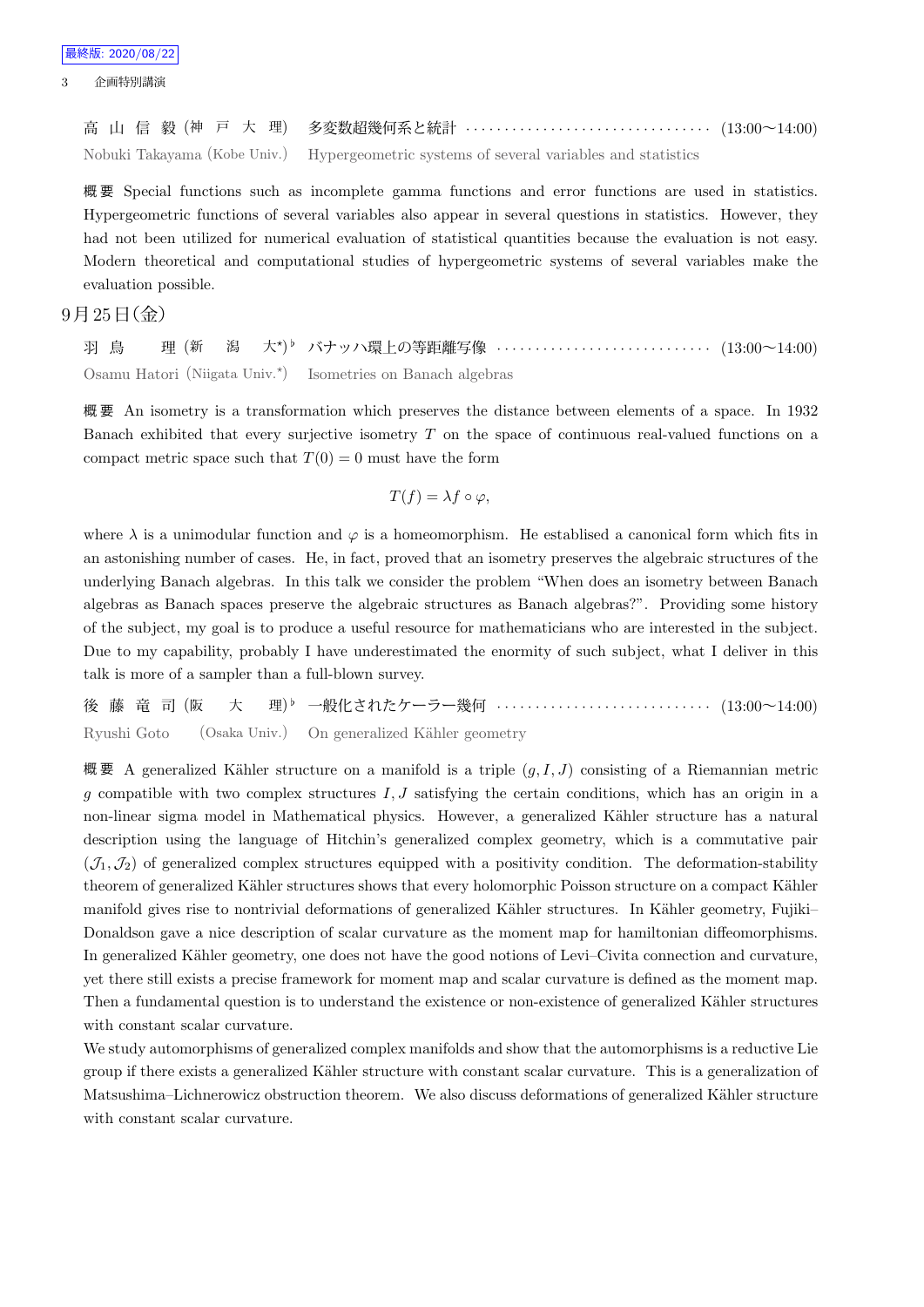## **数 学 基 礎 論 お よ び 歴 史**

 $9$ 月 $24$ 日 $($ 木 $)$ 

#### **9:30~10:35**

| 1 増 田          |                                             | 茂 (流体数理古典理論研) Study of the Eulerian Integrals by Legendre ······················ 15 |
|----------------|---------------------------------------------|-------------------------------------------------------------------------------------|
| Shigeru Masuda |                                             | Study of the Eulerian Integrals by Legendre                                         |
|                | (Res. Workshop of Classical Fluid Dynamics) |                                                                                     |

概 要 (This is the same with that of the 2020's annual session.) Legendre issues *Traite*´ *des fonctions elliptiques et des inte*´*grales eule*´*riennes etc.* in 1825. In this books he discusses Eulerian Integral with two sorts of integrals, in relation to Euler's integrals, including his elliptic functions. Legendre complains Euler's integral, saying "they have never been occupied to make the calculation easy, nor to fix the degree of precision of which it is susceptible," (art. 169) and proposes that some functions are explained with the arcs of circle and of the logarithms. (art. 60, etc.)

2 増 田 茂 (流体数理古典理論研) The complete functions by Legendre *· · · · · · · · · · · · · · · · · · · · · · · · · · · · · ·* 15 Shigeru Masuda (Res. Workshop of Classical Fluid Dynamics) The complete functions by Legendre

概 要 (This is the same with that of the 2020's annual session.) In 1825, Legendre defines as the most important function among his elliptic functions, the complete function (=c.f.)  $F^1$ ,  $E^1$  and  $\Pi^1$ . Afterward in modern times, these functions are newly expressed with K, E and Π such as in the study of a quantum mechanics, where it shows as  $F^1 = K$ . We call E and  $\Pi$  c.f.s of newly defined versions, then  $E = E^1, \Pi = \Pi^1$ . Legendre uses the c.f. in variously applied arena, such as Geometry, Mechanics, Construction of the Tables, Eulerian Integrals, etc. We discuss the c.f. as the original by Legendre, his objects, effects, and so on. cf. Table 1.

3 増 田 茂 (流体数理古典理論研) Supplements of study of the elliptic functions and Eulerian Integrals by Legendre *· · · · · · · · · · · · · · · · · · · · · · · · · · · · · · · · · · · · · · · · · · · · · · · · · · · · · ·* 15 Shigeru Masuda (Res. Workshop of Classical Fluid Dynamics) Supplements of study of the elliptic functions and Eulerian Integrals by Legendre

概 要 Legendre issues *Traite*´ *des fonctions elliptiques et des inte*´*grales eule*´*riennes etc.* in 1825. As the third volume, in 1828, he adds the primary, secondary and tertiary supplements. in which, he discusses mainly the theories on the elliptic functions of his and by Germany Jacobi and Norwegian Abel on the elliptic functions. These two younger mathematicians issue many challenging results in the same time, in respecting to Legendre's theory. Fifty-years-elder Legendre entertains misgivings that his troubles having constructed his theories since 1811, might come to nothing, because of fecundity of this branch. We will report what is his say at the last time in his life.

4 真 島 秀 行 (お茶の水女大*<sup>⋆</sup>* ) 2022 年, 関孝和 314 年祭等に向けて *· · · · · · · · · · · · · · · · · · · · · · · · · · · · · · ·* 15 Hideyuki Majima (Ochanomizu Univ.*<sup>⋆</sup>* ) Towards the year 2022, the 314th memorial year of SEKI Takakazu

概 要 The year 2022 is various memorial years of mathematics, mathematical history and mathematical: the 314th year after his death of SEKI Takakazu (?–1708), the 400th year after the publication of "Division Instruction (Wariznsyo)", the 300th anniversary of "TAKEBE Katahiro's Tetsujjutsu-Sankei", and so on. We describe research problems towards the year.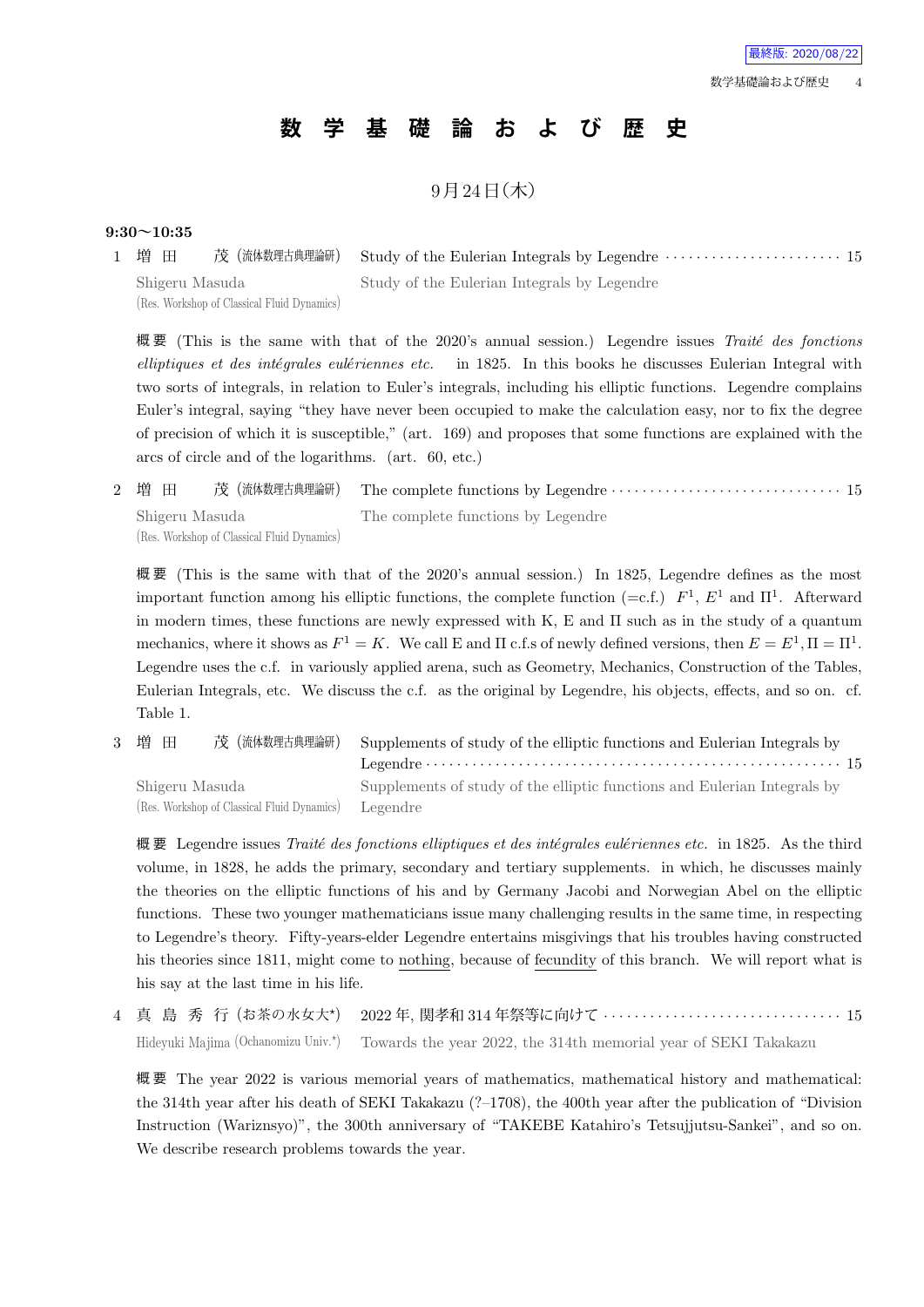5 数学基礎論および歴史

#### **10:45~11:45 特別講演**

高瀬 正 仁 インコン 西欧近代の数学におけるさまざまな泉の造型

Masahito Takase Shaping the fountains in Modern Western Mathematics

概 要 There are several impressive fountains in the history of the mathematics on which Modern Western Mathematics is founded as follows:

Descartes's method of normals Fermat's method of tangents Fermat's number theory Leibniz's analysis of the infinity Johann Bernoulli's beautiful formula  $\frac{\log \sqrt{-1}}{\sqrt{-1}} = \frac{\pi}{2}$ Euler's observation on dividing 0 by 0 Euer's discovery of the concept of function Gauss' idea of transfering number theory from rational numbers to Gaussian numbers The concept of an Abelian equation discovered by Abel Kronecker's "Jugendtraum" Kummer's idea of ideal prime factors Jacobi's inverse problem of Abelian integrals invented by Jacobi Riemann's idea of Riemann surfaces Hartogs' inverse problem invented by K. Oka

I will explain the significances of returning to the fountains and make a critical observation on comtemporary mathematics.

#### **11:50~12:00 歴史部門懇談会**

#### **14:20~16:10**

|  | Masaya Suzuki (UL Japan) Kleene's ternary logic and fail safe |
|--|---------------------------------------------------------------|

概 要 Kleene's ternary logic system was devised to explain the behavior of recursive partial functions in his book. This approarch does not seem to the mainstream in the recursion theory, but the system have studied as a kind of multi-valued logic by mathematical philosophers. On the other hand, in the safety engineering, the same logical system as Kleene's ternary logic was devised for a completely different motivation. The motivation is to make electronic circuits fail safe. Fail safe is an important notion in preventing accidents. In this talk, we will see the relationship between these systems.

| 6 関 |  | 隆 宏 (新潟大経営戦略本部) 対偶を持つ対合的部分構造論理に対する Gentzen 流の形式化 ········· 15                                           |  |
|-----|--|---------------------------------------------------------------------------------------------------------|--|
|     |  | Takahiro Seki (Niigata Univ.) A Gentzen-style formulation for involutive substructural logics with con- |  |
|     |  | traposition                                                                                             |  |

概 要 (This abstract is identical with the abstract of MSJ Spring Meeting 2020.) Involutivity, called doublenegation axiom in classical logic, is one of the important additional axioms to intuitionistic substructural logics. In this talk, we consider a Gentzen-style formulation for some involutive non-associative substructural logics and show the cut elimination theorem. The logics in our formulation include contraposition axiom, regarded as a restricted associativity.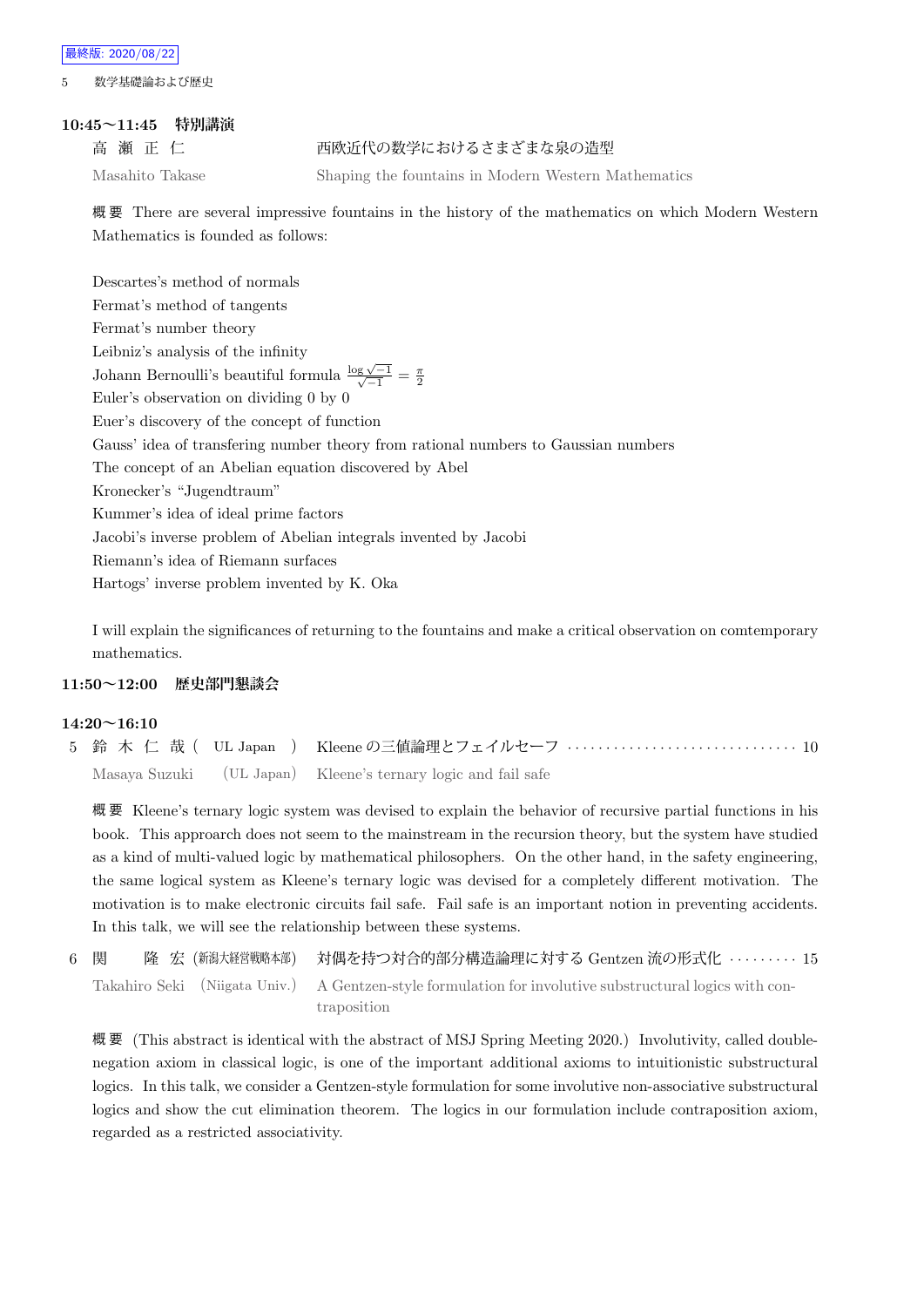7 藤 田 憲 悦 (群 馬 大 理 工) George Boolos' "The Hardest Logic Puzzel Ever" revisited *· · · · · · · · · ·* 15 Kenetsu Fujita (Gunma Univ.) George Boolos' "The Hardest Logic Puzzel Ever" revisited

概 要 Following R. Smullyan, G. Boolos posed the puzzle "The Hardest Logic Puzzle Ever" (1996), and provided an answer in the form of "iff". After that, Roberts (2001) and Rabern–Rabern (2008) showed a simple solution to the puzzle by using the embedded question lemma. We introduce a formalization of such Knights and Knaves puzzles in term of propositional logic, and observe that the two answers by Boolos and Roberts–Rabern are essentially logically equivalent. This elegant method can be applied to an analysis of the puzzle in the fantasy film Labyrinth (1986) as well.

8 志 村 立 矢 (日 大 理 工) 強い意味の disjunction property の易しい証明 *· · · · · · · · · · · · · · · · · · · · ·* 15 Tatsuya Shimura (Nihon Univ.) A simple proof of a stronger version of disjunction property

概 要 We give a stronger version of disjunction property or intermediate propositional logics and give simple proofs for the results of Gabbay–de Jongh, Wroński and Chagrov–Zakharyashev only depends on the completeness of the intuitionistic propositional logic.

9 大 川 裕 矢 (千葉大融合理工) 倉 橋 太 志 (神戸大システム情報) 部分保存的な文に対する Bennet の結果の一般化 *· · · · · · · · · · · · · · · · · · ·* 15 Yuya Okawa (Chiba Univ.) Taishi Kurahashi (Kobe Univ.) Generalizations of Bennet's result on partially conservative sentences

概 要 A sentence *φ* is said to be Γ-conservative over *T* if for every Γ sentence *θ*, if *T* + *φ ⊢ θ*, then *T ⊢ θ*. For  $\Gamma = \Sigma_n$  (resp.  $\Pi_n$ ), let  $\Gamma^d = \Pi_n$  (resp.  $\Sigma_n$ ). In 1979, Guaspari asked that for any reasonable sequence  ${T_i}_{i\in\omega}$  of theories, whether there is a  $\Gamma^d$  sentence which is simultaneously independent and Γ-conservative over each *T<sup>i</sup>* . For two theories, this problem was investigated by Bennet. He completely characterized the existence of simultaneously independent and  $\Sigma_n$ -conservative  $\Pi_n$  sentences over two theories. We generalized Bennet's results to the case of theories more than two.

10 倉 橋 太 志 (神戸大システム情報) 大 川 裕 矢 (千葉大融合理工) 解釈可能性論理 **IL** の部分論理 *· · · · · · · · · · · · · · · · · · · · · · · · · · · · · · · · · · ·* 15 Taishi Kurahashi (Kobe Univ.) Yuya Okawa (Chiba Univ.) Sublogics of the interpretability logic **IL**

概 要 We study modal completeness and incompleteness of several sublogics of the interpretability logic **IL**. First, we introduce the sublogic **IL***<sup>−</sup>* which is valid in all **IL***−*-frames. Then, we prove the modal completeness of twelve logics between **IL***<sup>−</sup>* and **IL** with respect to **IL***−*-frames. At last, we prove that eight natural sublogics of **IL** are incomplete with respect to **IL***−*-frames.

11 佐々木克巳 (南山大理工) Sequent systems without derivations with temporal assumptions  $\cdots$  15 Katsumi Sasaki (Nanzan Univ.) Sequent systems without derivations with temporal assumptions

概 要 In natural deduction system for classical propositional logic, there are some inference rules with temporal assumptions, e.g., implication introduction rule and disjunction elimination rule. Prawitz calls such inference rules improper inference rules, and the others proper inference rules. Here, we distinguish between improper and proper derivations. Specifically, we prove that any sequent system for classical propositional logic with only one inference rule cut does not allow improper derivations in general, while it allows proper ones. For instance, in such systems, the sequent  $\Rightarrow p \rightarrow q$  can not derive from the sequent  $p \Rightarrow q$  and axioms using cut. In order to prove the impossibility of improper derivations, we modify truth valuation and prove completeness for sequent systems having only one inference rule cut.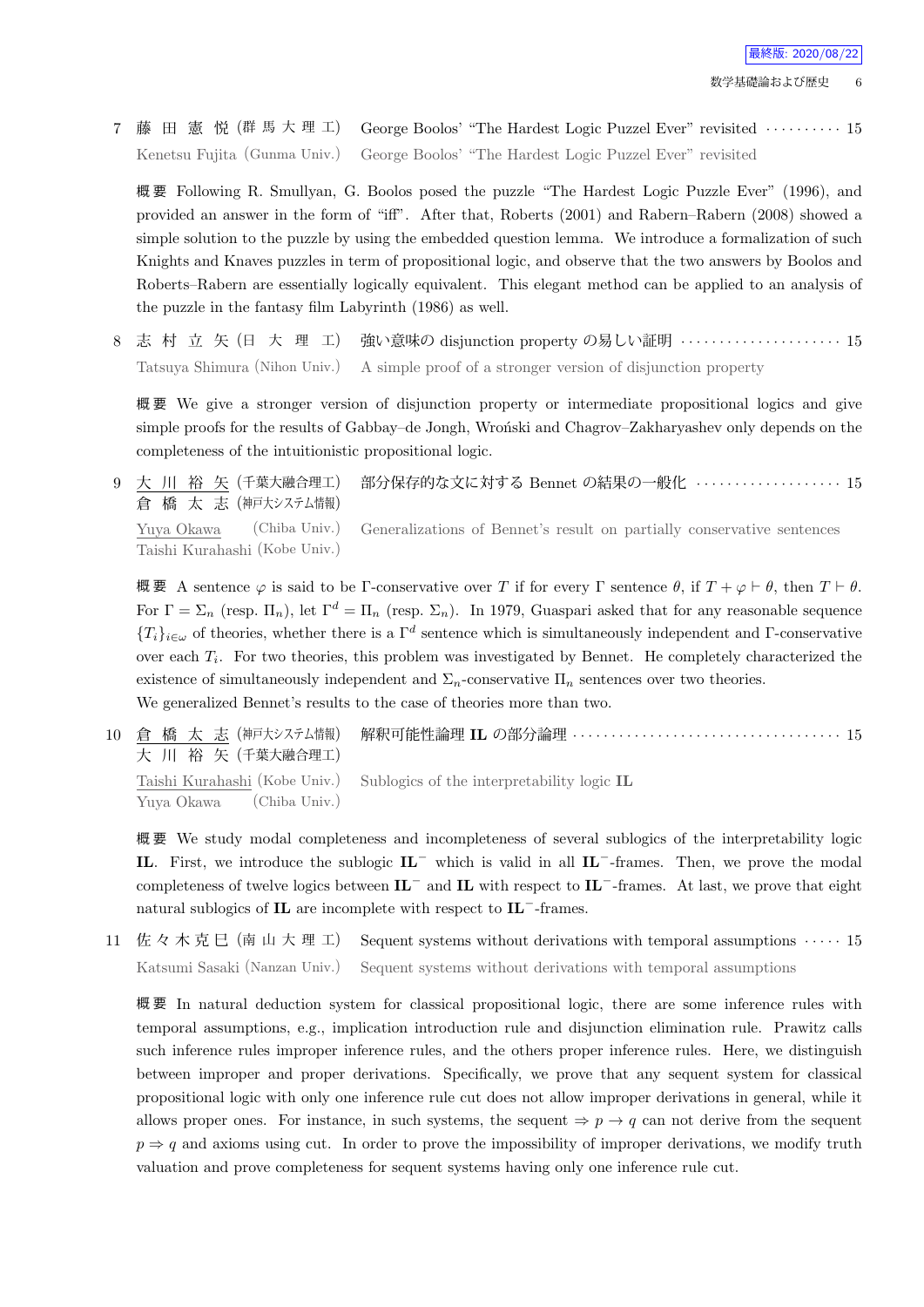$9$ 月 $25$ 日(金)

#### **9:30~10:50**

12 町 出 智 也 (国 立 情 報 学 研) Boolean 多項式の連立方程式に関する公式と計算量について *· · · · · · · · · ·* 15 Tomoya Machide (Nat. Inst. of Information) On a formula for systems of Boolean polynomial equations and computational complexity

概 要 It is known a method of transforming a system of Boolean polynomial equations to a single Boolean polynomial equation. In this talk, we prove a formula for systems of Boolean polynomial equations using this method. It is also known that a SAT problem (satisfiability problem), which is important in logic and computer science, can be transformed to a system of Boolean polynomial equations. We also give results of computational complexity using the formula.

13 宮 部 賢 志 (明 大 理 工) 計算可能な推論における収束速度 *· · · · · · · · · · · · · · · · · · · · · · · · · · · · · · · · ·* 15 Kenshi Miyabe (Meiji Univ.) The rate of convergence of computable inductions

概 要 In the theory of inductive inference by Solomonoff, we consider the rate of convergence of computable prediction to the conditional model measure. The Kullback–Leibler divergence is used to measure the difference between the prediction and the model measure. The results show that, dominance is a necessary and sufficient condition to converge for a larger class of measures. The rates of convergence differ in different cases.

14 只 木 孝 太 郎 (中 部 大 工) アルゴリズム的ランダムネスによる量子情報理論の精密化 III *· · · · · · · · ·* 15 Kohtaro Tadaki (Chubu Univ.) A refinement of quantum information theory by algorithmic randomness III

概 要 The notion of probability plays a crucial role in quantum mechanics. It appears as the Born rule. In modern mathematics which describes quantum mechanics, however, probability theory means nothing other than measure theory, and therefore any operational characterization of the notion of probability is still missing in quantum mechanics. In our former works, based on the toolkit of algorithmic randomness, we presented an operational refinement of the Born rule, called the principle of typicality, for specifying the property of the results of quantum measurements in an operational way. In this talk, we refine and reformulate the theory of quantum error-correction based on the principle of typicality, in order to demonstrate how properly our framework works in practical problems in quantum mechanics.

15 薄 葉 季 路 (早 大 理 工) On Reinhardt cardinals *· · · · · · · · · · · · · · · · · · · · · · · · · · · · · · · · · · · · · · · · ·* 15 Toshimichi Usuba (Waseda Univ.) On Reinhardt cardinals

概 要 In ZF, we show that if there is a poset which forces the axiom of choice,then there is no Reinhardt cardinal.

16 D. A. Mejia (静 岡 大 理) Lebesgue measure zero modulo ideals *· · · · · · · · · · · · · · · · · · · · · · · · · · · · ·* 15 Diego A. Mejía (Shizuoka Univ.) Lebesgue measure zero modulo ideals

概 要 Lebesgue measure zero subsets of the real line can be characterized, in a combinatorial way, through the ideal Fin of finite subsets of the natural numbers. But, what happens if we consider this combinatorial statement through an arbitrary idea on the natural numbers, instead of the ideal Fin? We present a dichotomy deciding whether this new property characterizes Lebesgue measure zero or not, and show the connections of this property with Baire category and with the sigma ideal generated by closed measure zero sets. This is a joint work with Viera Sottova.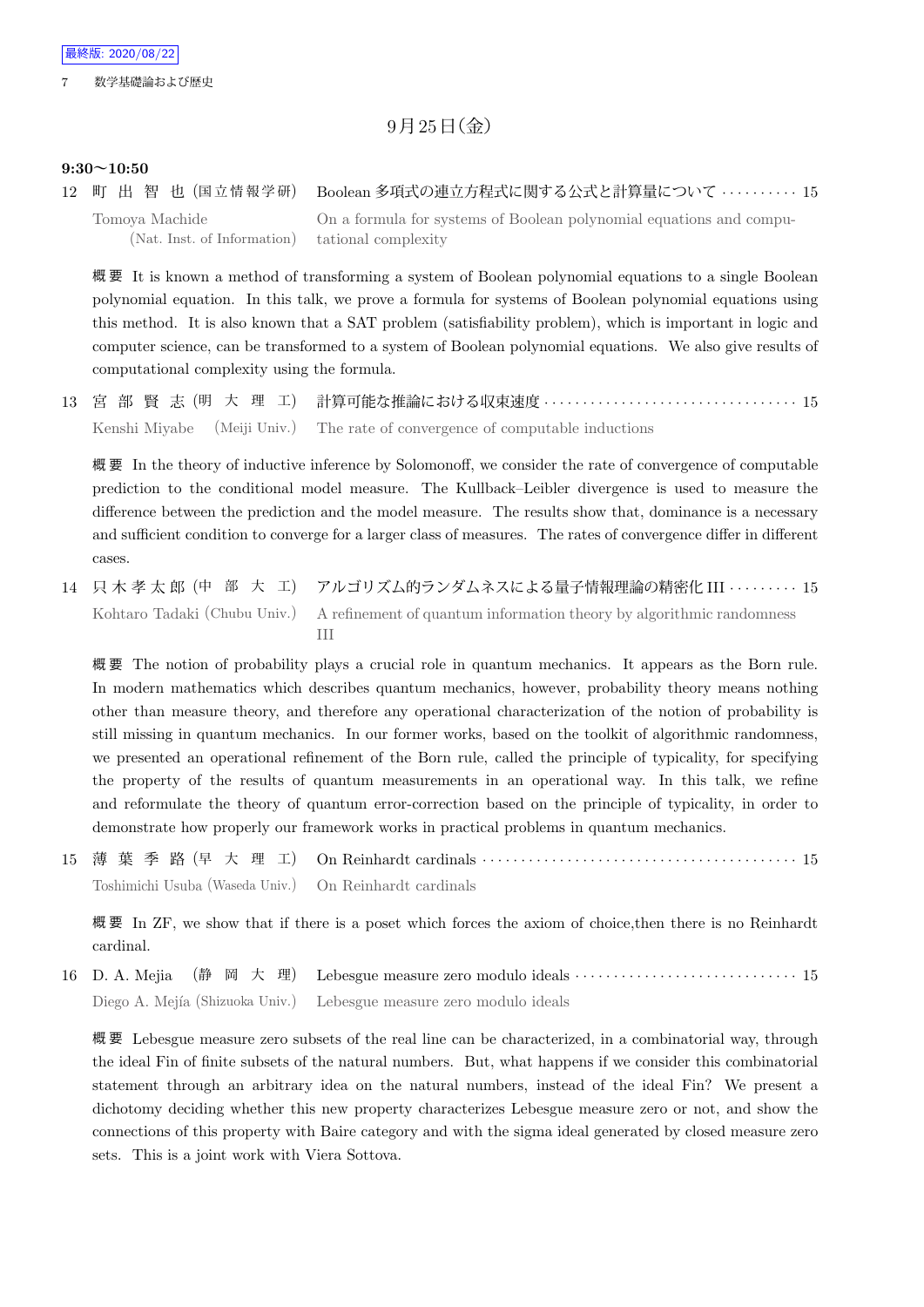#### **11:00~12:00 特別講演**

鈴 木 信 行 (静 岡 大 理) 中間述語論理における選言特性と存在特性

Nobu-Yuki Suzuki (Shizuoka Univ.) The disjunction and existence properties in intermediate predicate logics

概 要 We discuss relationships between the disjunction property (DP) and existence property (EP) in intermediate predicate logics. These properties are regarded as characteristics of constructivity of intuitionistic logic. Since existence-quantifier could be written as powerful (possibly infinitary) disjunction, we expected that there must be some relationship between them. They are, however, indepedent in intermediate predicate logics. This result contrasts with those e.g., in intuitionistic and modal arithmetic, and also gives a negative answer to Ono's problem P52 posed in 1987. The key is the quantifier-annihilation axiom Z. This axiom is abnormal in intermediate logics; but it works when we discuss DP and EP in superintuitionistic predicate logics. We introduce a condition, Z-normality, that excludes the Z and is a natural condition for reasonable logics. Then, we can show that EP implies DP for Z-normal logics. This result suggests a reason why Ono's problem P52 has remained open. We also report some recent results related to DP and EP.

**12:10~12:30 数学基礎論および歴史分科会総会**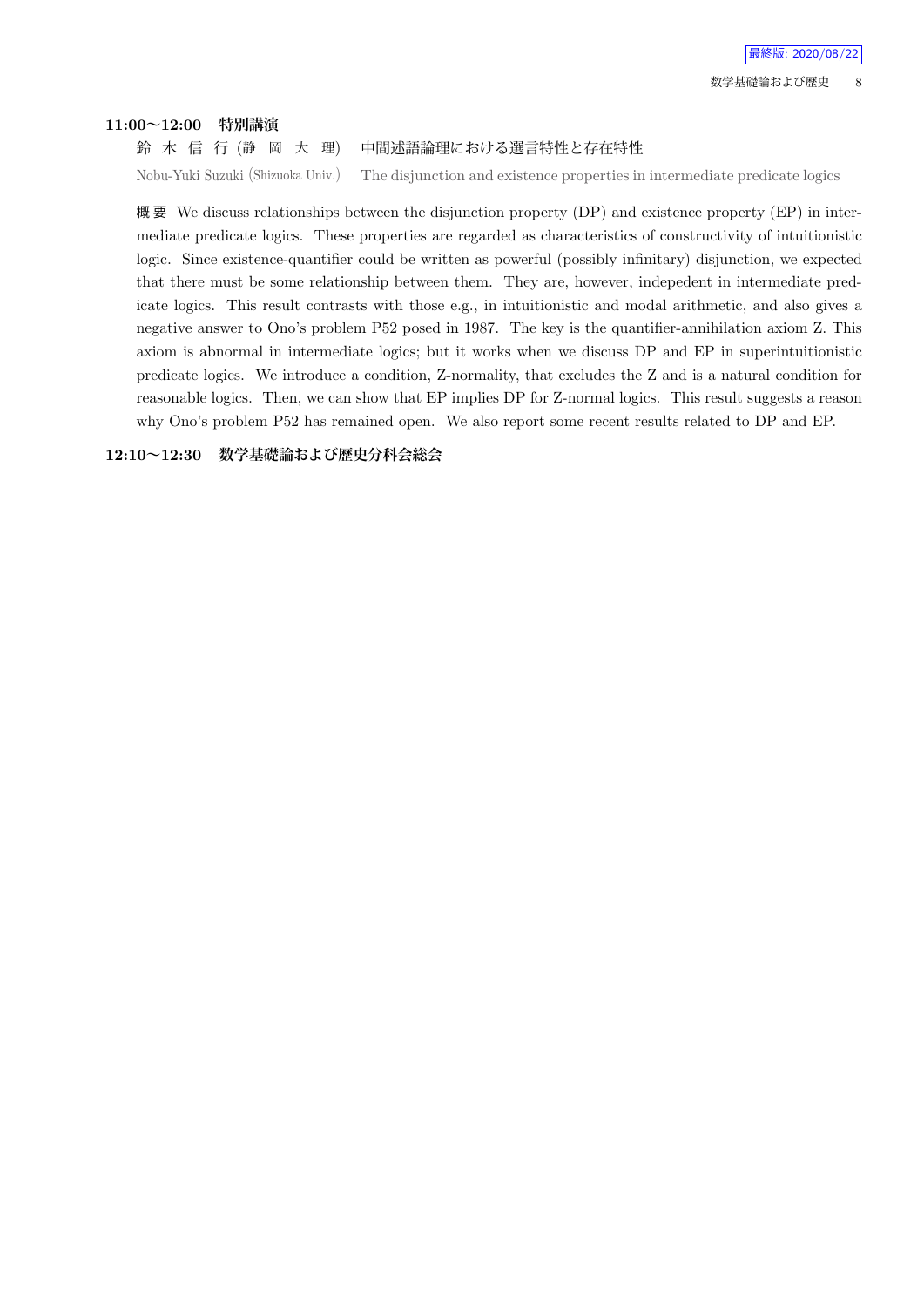## **代 数 学**

 $9$ 月 $22$ 日 $($ 火)

#### **9:40~12:00**

|                            |    | 1 渡 部 隆 夫(阪  大  理) Sturm 語の反復指数の空隙 ・・・・・・・・・・・・・・・・・・・・・・・・・・・・・・・・・・・10             |
|----------------------------|----|--------------------------------------------------------------------------------------|
| 大 中 鈴 絵 (鳴 )尾              | 高) |                                                                                      |
|                            |    | Takao Watanabe (Osaka Univ.) A gap of the exponents of repetitions of Sturmian words |
| Suzue Ohnaka               |    |                                                                                      |
| (Naruo Senior High School) |    |                                                                                      |
|                            |    |                                                                                      |

概 要 By measuring the smallest second occuring time of every factor of an infinite word *x*, Bugeaud and Kim introduced a new quantity rep(*x*) called the exponent of repetition of *x*. Among other results, Bugeaud and Kim proved that  $1 \leq rep(x) \leq r_{\text{max}} = \sqrt{10} - \frac{3}{2}$  and  $r_{\text{max}}$  is the isolated maximum value when *x* varies over the Sturmian words. We determine the value  $r_1$  such that there is no Sturmian word  $x$  satisfying  $r_1$  < rep(*x*) <  $r_{\text{max}}$  and  $r_1$  is an accumulate point of the set of rep(*x*) when *x* runs over the Sturmian words.

2 寺 門 康 裕 (中華民国中央研究院) *♭* ホッジ型の mod *p* 保型形式と代数的モジュラー形式のヘッケ固有値の系 *· · · · · · · · · · · · · · · · · · · · · · · · · · · · · · · · · · · · · · · · · · · · · · · · · · · · · · · · · · · · · ·* 10

Yasuhiro Terakado (Academia Sinica) Hecke eigensystems of automorphic forms (mod *p*) of Hodge type and algebraic modular forms

概 要 We show that the systems of prime-to-*p* Hecke eigenvalues arising from automorphic forms (mod *p*) associated to an algebraic group *G/*Q of Hodge type are the same as those arising from algebraic modular forms (mod *p*) associated to an inner form of *G*. As an application we give an explicit upper bound for the number of the systems of Hecke eigenvalues of automorphic forms (mod *p*) associated to the similitude group *G* of a Hermitian form with a totally indefinite quaternionic multiplication. We also show that the superspecial locus of the moduli space of abelian varieties of this type, possibly having bad reduction at *p*, is non-empty. This is joint work with Chia-Fu Yu.

3 松 坂 俊 輝 (名 大 高 等 研) アイゼンシュタイン級数の三幅対 *· · · · · · · · · · · · · · · · · · · · · · · · · · · · · · · · ·* 15 Toshiki Matsusaka (Nagoya Univ.) Trinity of the Eisenstein series

概 要 We study the weight 2 parabolic/elliptic/hyperbolic Eisenstein series, which gives a harmonic/polar harmonic/locally harmonic Maass form, respectively. Furthermore, by means of the hyperbolic Eisenstein series, we can redefine the hyperbolic Rademacher symbol introduced by Duke–Imamoglu–Tóth. The symbol is expressed explicitly in terms of continued fraction coefficients of the corresponding two real quadratic irrationals.

4 中 川 彬 雄 (千葉大融合理工) 対角超曲面のアルティン *L* 関数と有限体上の一般超幾何関数 *· · · · · · · · ·* 15 Akio Nakagawa (Chiba Univ.) Artin *L*-functions of diagonal hypersurfaces and generalized hypergeometric functions over finite fields

概 要 In this talk, I would like to talk about that the Artin *L*-function of a diagonal hypersurface *D* over a finite field associated to a character of a finite group acting on *D* can be expressed in terms of hypergeometric functions and Jacobi sums over the finite field. As an application, I would also like to talk about the Dwork hypersurfaces and relations among certain hypergeometric functions over different finite fields.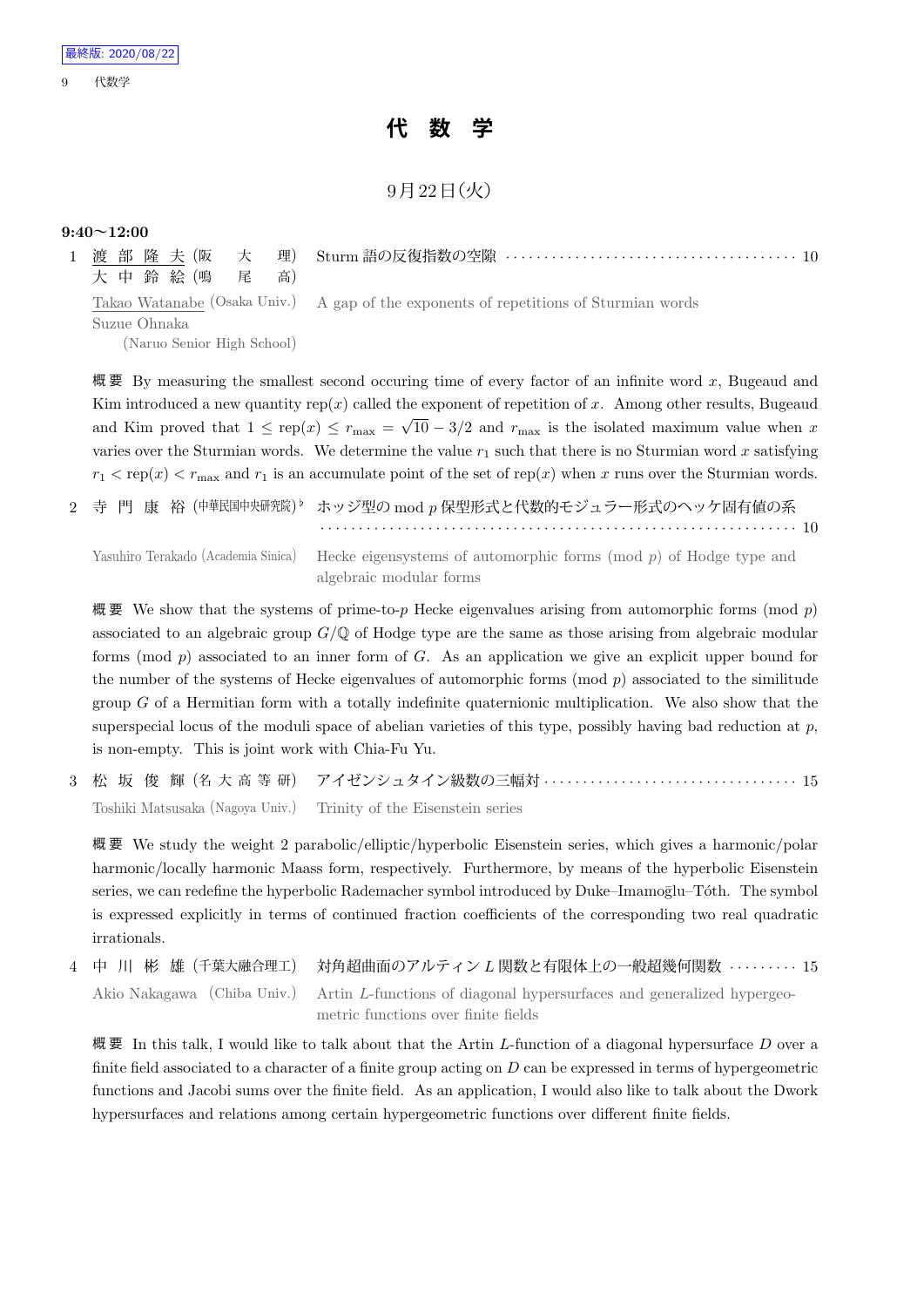|  | 5 渋 川 元 樹 (神 戸 大 理) Some singular values of the elliptic lambda function and incredible cubic          |  |
|--|--------------------------------------------------------------------------------------------------------|--|
|  | Genki Shibukawa (Kobe Univ.) Some singular values of the elliptic lambda function and incredible cubic |  |
|  | identities                                                                                             |  |

概 要 We propose three kinds of explicit formulas for the elliptic lambda function by elliptic modular functions. Further, we derive incredible cubic identities as a corollary of our explicit formulas and evaluate some singular values of the elliptic lambda function.

6 武 田 渉 (名 大 多 元 数 理) Erd˝os last equation のある種の解の存在性について *· · · · · · · · · · · · · · · · ·* 10 Wataru Takeda (Nagoya Univ.) On a kind of solutions to the Erdős last equation

概 要 We focus on the solutions to the Erdős last equation  $n(x_1 + \cdots + x_n) = x_1 \cdots x_n$ . Shiu classified the solutions into the class  $C_l(n)$ , where  $l+1$  is the number of  $x_i > 1$  and showed that  $C_3(n)$  is non-empty if *n* is composite, or if  $n \neq 1$  mod 1260 and  $n \geq 6$ . We generalize Shiu's results for all *l* and show that  $C_3(n)$  is non-empty if  $n \not\equiv 1 \mod 180180$ .

|                    | 7 橋 本 康 史 (琉 球 大 理) モジュラー群に関するセルバーグゼータ関数の臨界領域での値について                |  |
|--------------------|---------------------------------------------------------------------|--|
|                    |                                                                     |  |
| Yasufumi Hashimoto | Selberg's zeta function for the modular group in the critical strip |  |
| (Univ. of Ryukyus) |                                                                     |  |

概 要 In this talk, we study the growth of Selberg's zeta function for the modular group in the critical strip.

| 8 齋藤三郎 (再生核研・群馬大*) $^{\flat}$               | Values of the Riemann zeta function at positive integers by means of                                     |
|---------------------------------------------|----------------------------------------------------------------------------------------------------------|
| 松 浦<br>勉                                    | the division by zero calculus $\cdots \cdots \cdots \cdots \cdots \cdots \cdots \cdots \cdots \cdots 10$ |
| (群馬大数理データ科学教育研究センター)                        |                                                                                                          |
| 奥 村<br>博                                    |                                                                                                          |
| Saburou Saitoh                              | Values of the Riemann zeta function at positive integers by means of                                     |
| (Inst. of Reproducing Kernels/Gunma Univ.*) | the division by zero calculus                                                                            |
| Tsutomu Matsuura (Gunma Univ.)              |                                                                                                          |
| Hiroshi Okumura                             |                                                                                                          |

概 要 This abstract is an arranged version of the 2020 annual meeting talk. In this talk, we will consider the values of the Riemann zeta function for any positive integers by means of the division by zero calculus. In particular, the values for odd positive integers were considered as mysterious ones, however, their values may be considered as in even integers case. We will give both analytical formulas and numerical results. A basic reference is given in the abstract, but we will talk more up-to-date information. Our purposes of this talk are to introduce of the division by zero calculus and to show its power.

```
9 D. Banerjee ( IIIT-Delhi )
藤 澤 雄 介
南 出 真 (山 口 大 理)
谷 川 好 男
                               On partial sum of Apostol's Möbius function \cdots · · · · · · · · · · · · · · · · · 10
Debika Banerjee (IIIT-Delhi)
Yusuke Fujisawa
Makoto Minamide (Yamaguchi Univ.)
Yoshio Tanigawa
                               On partial sum of Apostol's Möbius function
```
概要 We shall consider an error term in asymptotic formula for the partial sum of Apostol's Möbius function. Without any unproved hypothesis, we shall improve an estimate of the error term which was obtained by Apostol.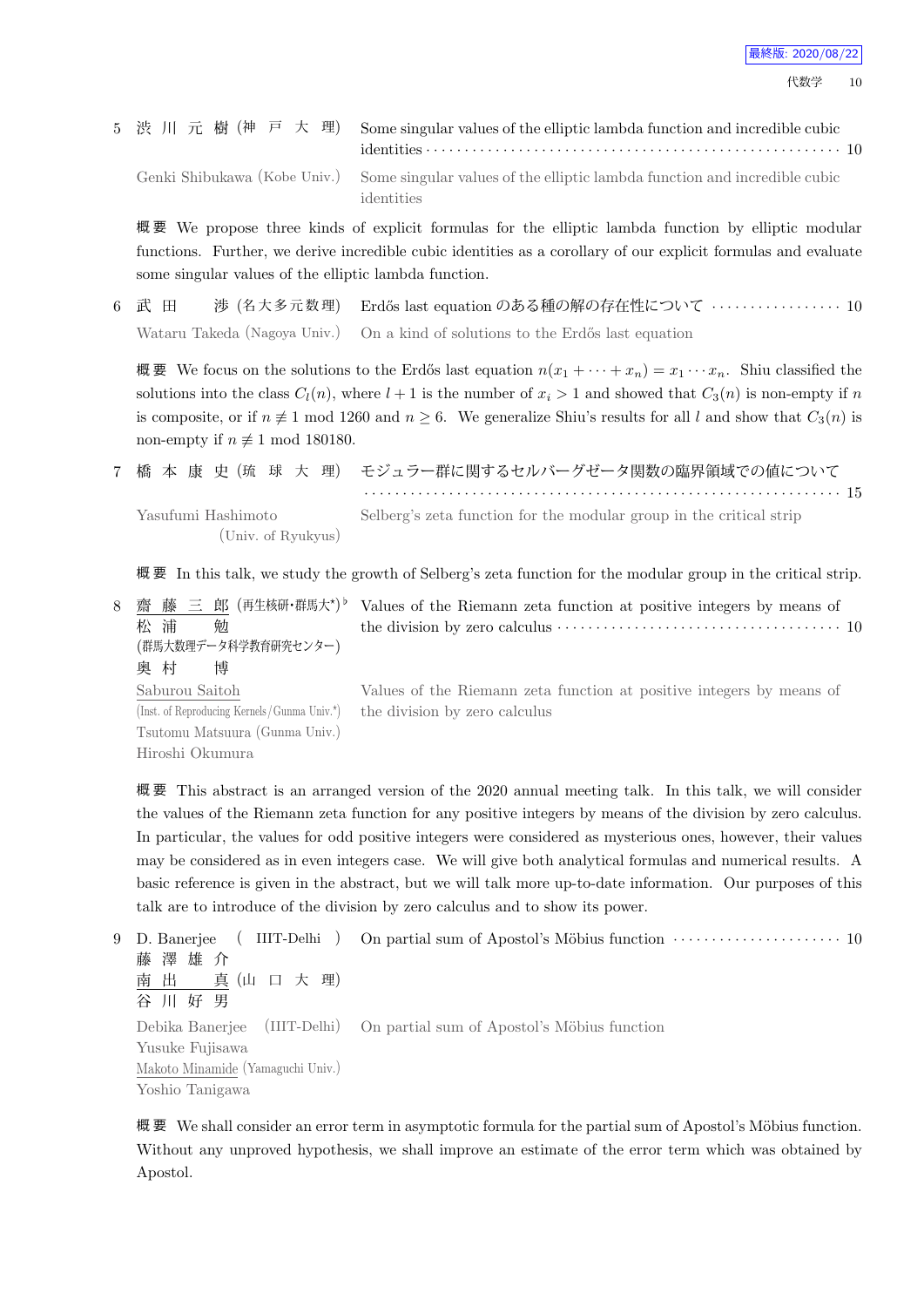| 10 飯 高<br>梶田 光 (あざみ野第一小) | 茂 (学 習 院 大*) 準メルセンヌ素数と超完全数 NEO …………………………………… 10                                                   |
|--------------------------|----------------------------------------------------------------------------------------------------|
|                          | Shigeru Iitaka (Gakushuin Univ. <sup>*</sup> ) Quasi-Mersenne primes and super-perfect numbers NEO |
| Hikaru Kajita            |                                                                                                    |

(Azaminodaiichi Elementary School)

概要 If  $q = p^e - p + 1 + m$  is a prime where p is a prime, then q are said to be quasi-Mersenne primes with base *p* and traslation parameter *m*. Given a prime *p* and an integer *m*, if positive integers *a, A* satisfy  $A = \overline{p}\sigma(a) - p + 2 + m$  and  $\sigma(A) = ap - p + 2 + m$ , then *a* is said to be super-perfect number NEO.

#### **14:15~15:15 特別講演**

山 本 修 司 (慶 大 理 工) 総実代数体のゼータ値と新谷生成類 Shuji Yamamoto (Keio Univ.) Zeta values of totally real number fields and the Shintani generating class

概 要 In the study of the special values of Riemann zeta and Dirichlet *L*-functions at negative integers, it is important that these values have a common generating function, which is a simple rational function. For zeta values of arbitrary totally real number fields, similar generating functions were constructed by Shintani in 1970's. His idea of using a nicely chosen set of cones is really ingenious, but requires a non-canonical choice in the construction. Recently, to understand his construction in a more canonical way, Bannai, Hagihara, Yamada and the speaker have introduced the Shintani generating class, which is an equivariant cohomology class on a disjoint union of algebraic tori associated with the totally real field. This cohomology class is defined in a natural way, and generates zeta values just as in the case of the rational number field. In this talk, we will first review the classical result of the rational case and Shintani's work, then explain the construction of the Shintani generating class and how it generates zeta values.

#### **15:30~16:30**

11 竹 ヶ 原 裕 元 (室 蘭 工 大 理 工) 小 田 文 仁 (近 畿 大 理 工) 束バーンサイド環 *· · · · · · · · · · · · · · · · · · · · · · · · · · · · · · · · · · · · · · · · · · · · · ·* 15 Yugen Takegahara (Muroran Inst. of Tech.) Fumihito Oda (Kindai Univ.) Lattice Burnside rings

概 要 There are few generalizations of Burnside rings of finite groups which are abstract Burnside rings. Recently, we defined a lattice Burnside ring, which is a generalization of Burnside rings of finite groups and is an abstract Burnside ring, and obtained various results on the ring structure. The slice Burnside ring defined by S. Bouc is an example of a lattice Burnside ring, but we gave another new example and investigated the detailed ring structure.

|  | 12 島 倉 裕 樹 (東 北 大 情 報) On automorphism groups of the holomorphic VOAs associated with<br>Niemeier lattices and the $-1$ -isometries $\dots\dots\dots\dots\dots\dots\dots\dots\dots\dots\dots$ |
|--|-----------------------------------------------------------------------------------------------------------------------------------------------------------------------------------------------|
|  | Hiroki Shimakura (Tohoku Univ.) On automorphism groups of the holomorphic VOAs associated with<br>Niemeier lattices and the $-1$ -isometries                                                  |

概要 Recently, it has been proved that there exist exactly 70 holomoprhic VOAs of central charge 24 whose weight one Lie algebras are non-trivial. One of the next projects is to determine the automorphism groups of holomorphic VOAs of central charge 24. We discuss the 14 cases related to Niemeier lattices and the *−*1-isometries.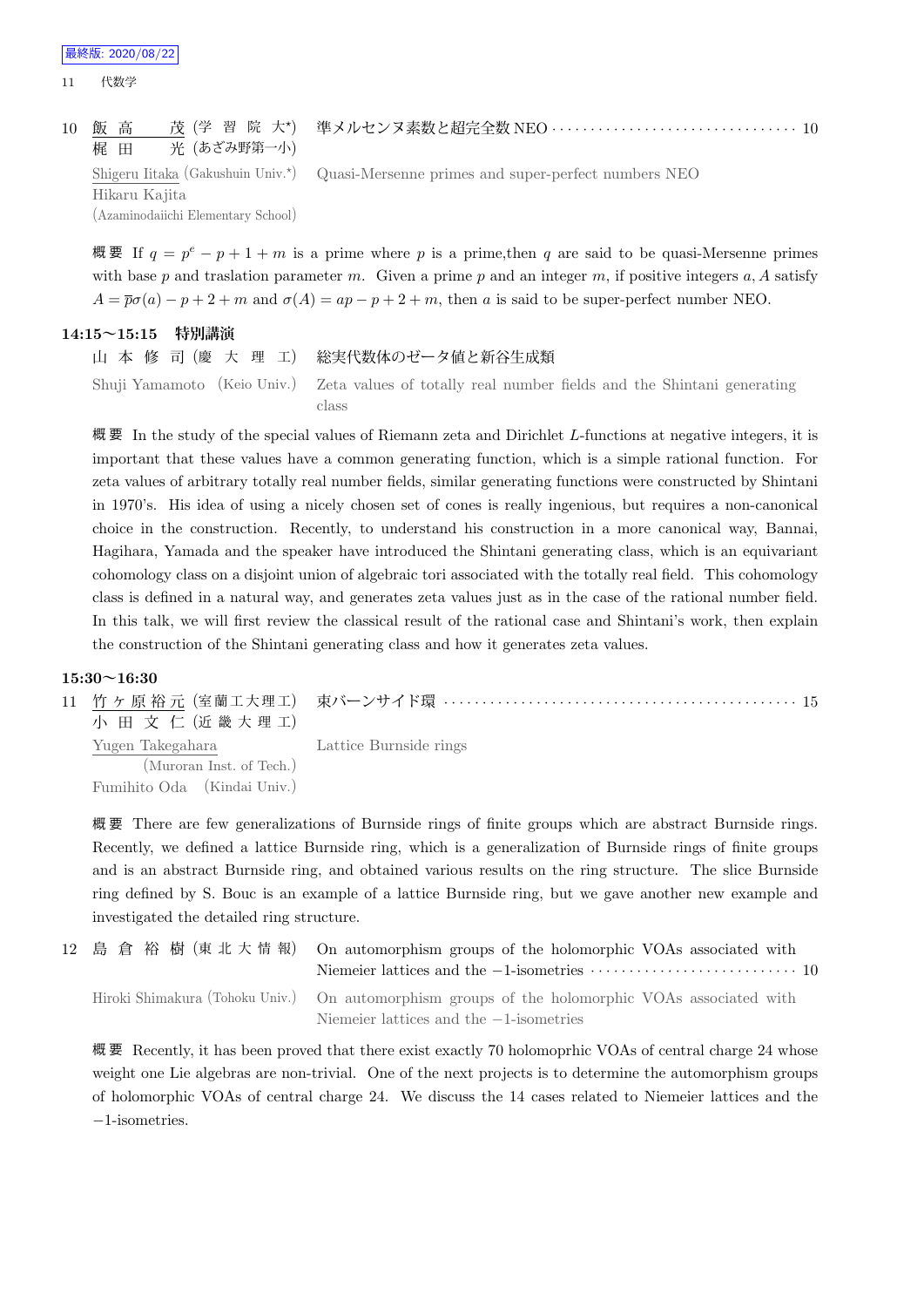## 13 B. Mühlherr ( Univ. Giessen) 縫 田 光 司 (東大情報理工)

Locally finite continuations and Coxeter groups of infinite ranks *· · · · ·* 15

Bernhard Mühlherr (Univ. Giessen) Koji Nuida (Univ. of Tokyo) Locally finite continuations and Coxeter groups of infinite ranks

概 要 In some previous works on the isomorphism problem in Coxeter groups, certain special kind of subgroups called finite continuations have played a central role. However, the definition of finite continuations assumes finiteness of the rank (cardinality of generating set) of the underlying Coxeter group and is in general not available in the infinite rank cases. In our present work, we propose a generalization of finite continuations to the infinite rank cases (which itself is also defined for arbitrary groups), and study how the previous results in the finite rank cases do or do not extend to the infinite rank cases.

## $9$ 月23日 (水)

#### **10:00~12:00**

14 榎 園 誠 (東京理大理工) 堀 口 達 也 (阪市大数学研) 長 岡 高 広 (京 大 数 理 研) 土 谷 昭 善 (東 大 数 理) Uniform bases for ideal arrangements *· · · · · · · · · · · · · · · · · · · · · · · · · · · · ·* 15

Uniform bases for ideal arrangements

Makoto Enokizono (Tokyo Univ. of Sci.) Tatsuya Horiguchi (Osaka City Univ.) Takahiro Nagaoka (Kyoto Univ.) Akiyoshi Tsuchiya (Univ. of Tokyo)

Akiyoshi Tsuchiya (Univ. of Tokyo)

概 要 In this talk, we explain uniform bases for the ideal arrangements. In particular, explicit uniform bases are presented on each Lie type. Combining the explicit uniform bases with the work of Abe–Horiguchi– Masuda–Murai–Sato, we also obtain explicit presentations of the cohomology rings of regular nilpotent Hessenberg varieties in all lie types.

| 15 | 誠 (東京理大理工)<br>榎 園                    | An additive basis for the cohomology rings of regular nilpotent Hessen- |
|----|--------------------------------------|-------------------------------------------------------------------------|
|    | 堀 口 達 也 (阪市大数学研)                     |                                                                         |
|    | 長 岡 高 広 (京大数理研)                      |                                                                         |
|    | 土 谷 昭 善 (東 大 数 理)                    |                                                                         |
|    | Makoto Enokizono                     | An additive basis for the cohomology rings of regular nilpotent Hessen- |
|    | (Tokyo Univ. of Sci.) berg varieties |                                                                         |
|    | Tatsuya Horiguchi (Osaka City Univ.) |                                                                         |
|    | Takahiro Nagaoka (Kyoto Univ.)       |                                                                         |

概 要 In this talk, we explain an additive basis for the cohomology ring of a regular nilpotent Hessenberg variety which is obtained by extending all cohomology classes of smaller regular nilpotent Hessenberg varieties. In particular, all of the cohomology classes of smaller regular nilpotent Hessenberg varieties are linearly independent.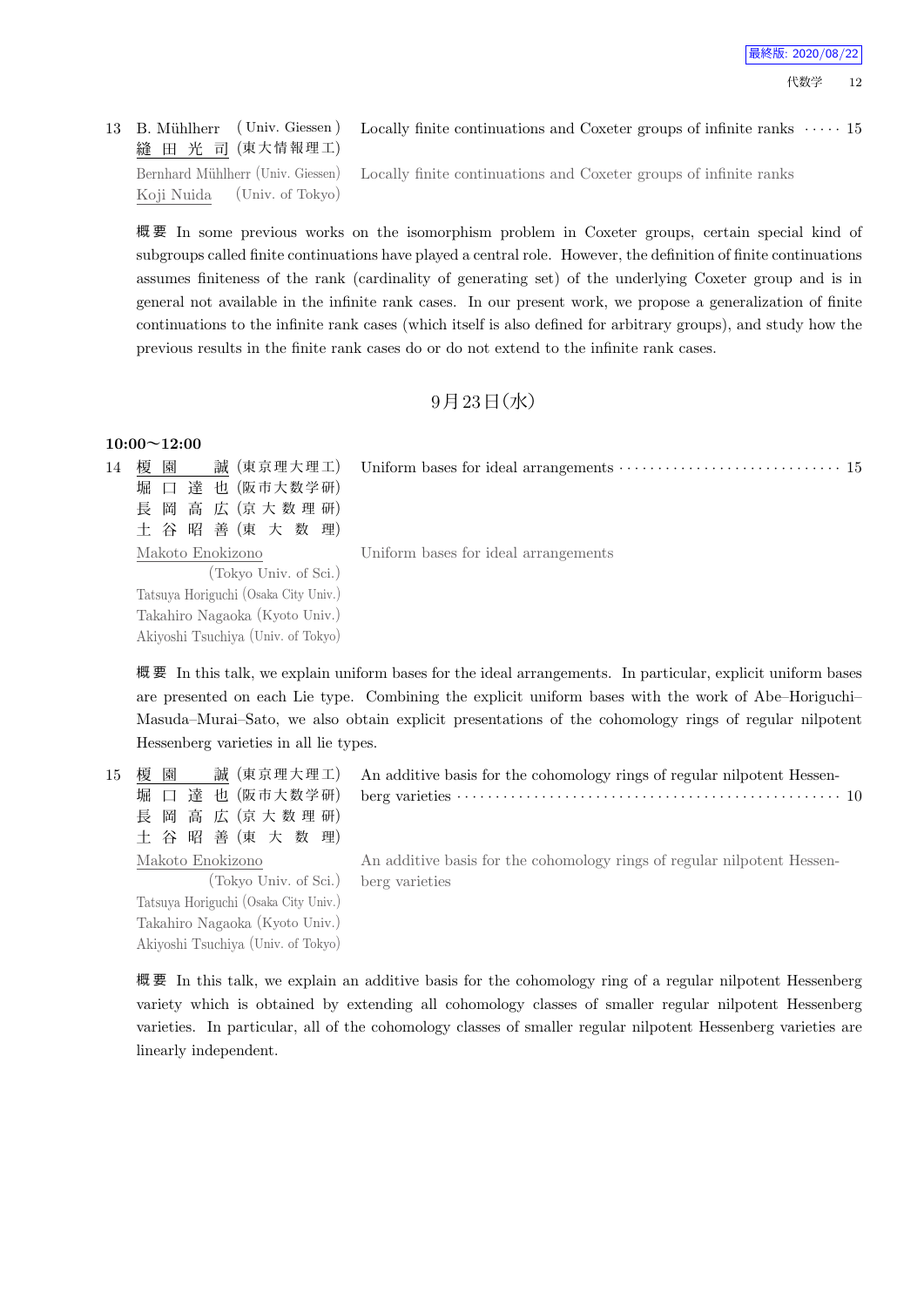16 百 合 草 寿 哉 (東 北 大 理) 青 木 利 隆 (名大多元数理) Complete special biserial algebras are *g*-tame *· · · · · · · · · · · · · · · · · · · · · ·* 15 Toshiya Yurikusa (Tohoku Univ.) Complete special biserial algebras are *g*-tame

Toshitaka Aoki (Nagoya Univ.)

概 要 The *g*-vectors of two-term presilting complexes are important invariant. We study a fan consisting of all *g*-vectors for a complete gentle algebra. We show that any complete gentle algebra is *g*-tame, by definition, its fan is dense. Our main ingredients are their surface model and their asymptotic behavior under Dehn twists. On the other hand, it is known that any complete special biserial algebra is a factor algebra of a complete gentle algebra and the *g*-tameness is preserved under taking factor algebras. As a

17 淺 井 聡 太 (阪 大 情 報) ねじれ類がなす束における広大区間 *· · · · · · · · · · · · · · · · · · · · · · · · · · · · · · ·* 15 Sota Asai (Osaka Univ.) Wide intervals in lattices of torsion classes

consequence, we get the *g*-tameness of complete special biserial algebras.

概 要 This talk is based on a joint work with Calvin Pfeifer. For a fixed abelian length category *A*, the poset tors *A* of torsion classes in *A* is a lattice. Any interval  $[U, \mathcal{T}]$  in tors *A* is a sublattice of tors *A*, and the difference between the two torsion classes *U* and *T* is described by the subcategory  $W := U^{\perp} \cap \mathcal{T}$ . Motivated by  $\tau$ -tilting reduction of Jasso, we mainly studied the case that *W* is a wide subcategory of A; such  $\mathcal{U}, \mathcal{T}$  are called wide intervals. In this talk, I will explain our main result that a wide interval  $\mathcal{U}, \mathcal{T}$ is isomorphic to the lattice tors  $W$  of torsion classes in the abelian category  $W$ . If time permits, I would like to talk about some characterization of wide intervals obtained in our work.

```
18 臼 井   智 (東 京 理 大 理)<sup>♭</sup> Comparison between the Yoneda product with the cup product on Tate–
                                   Hochschild cohomology for Frobenius algebras · · · · · · · · · · · · · · · · · · · · · 15
 Satoshi Usui (Tokyo Univ. of Sci.) Comparison between the Yoneda product with the cup product on Tate–
                                   Hochschild cohomology for Frobenius algebras
```
概 要 For a Frobenius algebra, there are two ways of defining its Tate–Hochschild cohomology: the first way uses the notion of complete resolutions; the second makes use of the one of singularity categories. In the 1990s, using a certain complete resolution of a given Frobenius algebra, Sanada showed that the Tate–Hochschild cohomology algebra based on the complete resolution is a graded commutative algebra. On the other hand, Wang recently proved that the Tate–Hochschild cohomology algebra based on the singularity category of the enveloping algebra of a Frobenius algebra is also graded commutative. In this talk, we will show the existence and the uniqueness of cup product on Tate–Hochschild cohomology for arbitrary complete resolution of a Frobenius algebra and prove that the two Tate–Hochschild cohomology algebras are isomorphic.

19 村 上 浩 大 (京 大 *♭* PBW parametrizations and generalized preprojective algebras *· · · · · · ·* 15 Kota Murakami (Kyoto Univ.) PBW parametrizations and generalized preprojective algebras

概 要 Preprojective algebras have developed representation theory of quantum groups for symply-laced cases in many years. Recently, Geiß–Leclerc–Schröer defined preprojective algebras for any symmetrizable GCM and its symmetrizer. Certain varieties which consist of specific modules on these algebras describe crystal structures via their irreducible components and constructible functions. In this talk, we give nice stratifications of these varieties describing Lusztig's PBW parametrizations of canonical bases for non-simply laced cases, and then we try to give the polytopal descriptions of these parametrizations in Grothendieck groups of module categories on generalized preprojective algebras.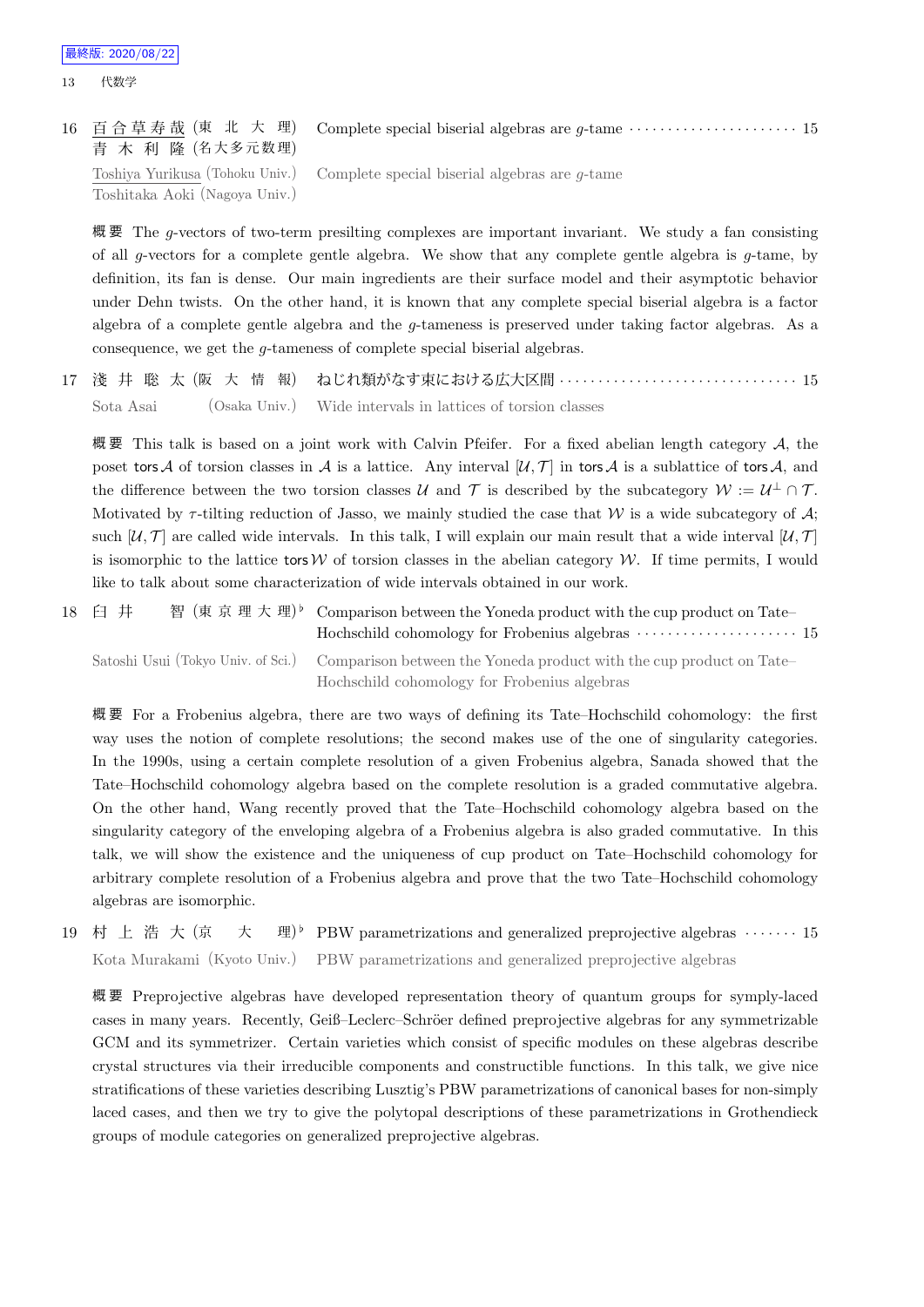20 上 田 衛 (京 大 理) Affine super Yangians and rectangular *W*-superalgebras  $\cdots$  *i* 15 Mamoru Ueda (Kyoto Univ.) Affine super Yangians and rectangular *W*-superalgebras

概 要 We construct a homomorphism from the affine super Yangian  $Y_{\varepsilon_1,\varepsilon_2}(\mathfrak{sl}(m|n))$  to the universal enveloping algebra of a rectangular *W*-superalgebra  $W^k(\mathfrak{gl}(ml|nl), (l^{(m|n)}))$  for all  $m \neq n$  and  $m, n \geq 2$ . We also show that the image of this homomorphism is dense provided that  $k + (m - n)(l - 1) \neq 0$ .

#### **13:00~14:00 特別講演**

|  | 岡 田 聡 一(名大多元数理) Schur の Q 関数とその一般化                                        |
|--|---------------------------------------------------------------------------|
|  | Soichi Okada (Nagoya Univ.) Schur's Q-functions and their generalizations |

概 要 Schur's *Q*-functions are a family of symmetric functions introduced by Schur in 1991 in order to describe the characters of irreducible projective representations of symmetric groups. They play a similar role for projective representation to Schur functions (Schur's *S*-functions) for linear representations of symmetric groups. Later it turns out that Schur's *Q*-functions appear in various situations parallel to Schur functions.

In this talk, first we review several identities for Schur's *Q*-functions and provide new transparent proofs to them by using general formulas such as Pfaffian analogues of the Cauchy–Binet formula and the Ishikawa– Wakayama minor-summation formula. Next we introduce and study a generalization of Schur's *Q*-functions, which includes Ivanov's factorial *Q*-functions and the *t* = *−*1 specialization of Hall–Littlewood functions associated with the classical root systems. In the last part, we focus on symplectic *Q*-functions, which are obtained by putting  $t = -1$  in the Hall–Littlewood functions associated to the root system of type *C*. We establish a tableau description and a Pieri-type rule, and discuss some conjectures including the positivity conjecture of structure constants.

#### $9$ 月 $24$ 日 $($ 木 $)$

#### **9:00~12:00**

21 日 比 孝 之 (阪 大 情 報) 木 村 杏 子 (静 岡 大 理) 松 田 一 徳 (北 見 工 大 工) A. Van Tuyl (McMaster Univ.) Takayuki Hibi (Osaka Univ.) Kyouko Kimura (Shizuoka Univ.) Kazunori Matsuda

> (Kitami Inst. of Tech.) Adam Van Tuyl (McMaster Univ.)

The regularity and *h*-polynomial of Cameron–Walker graphs  $\cdots$   $\cdots$  15

The regularity and *h*-polynomial of Cameron–Walker graphs

概要 Fix an integer  $n \geq 1$ , and consider the set of all connected finite simple graphs on *n* vertices. For each *G* in this set, let  $I(G)$  denote the edge ideal of *G* in the polynomial ring  $R = K[x_1, \ldots, x_n]$ . We initiate a study of the set  $\mathcal{RD}(n) \subseteq \mathbb{N}^2$  consisting of all the pairs  $(r, d)$  where  $r = \text{reg}(R/I(G))$ , the Castelnuovo– Mumford regularity, and  $d = \deg h_{R/I(G)}(t)$ , the degree of the *h*-polynomial. In particular, we identify sets  $A(n)$  and  $B(n)$  such that  $A(n) \subseteq \mathcal{RD}(n) \subseteq B(n)$ . When we restrict to the family of Cameron–Walker graphs on *n* vertices, we can completely characterize all the possible  $(r, d)$ .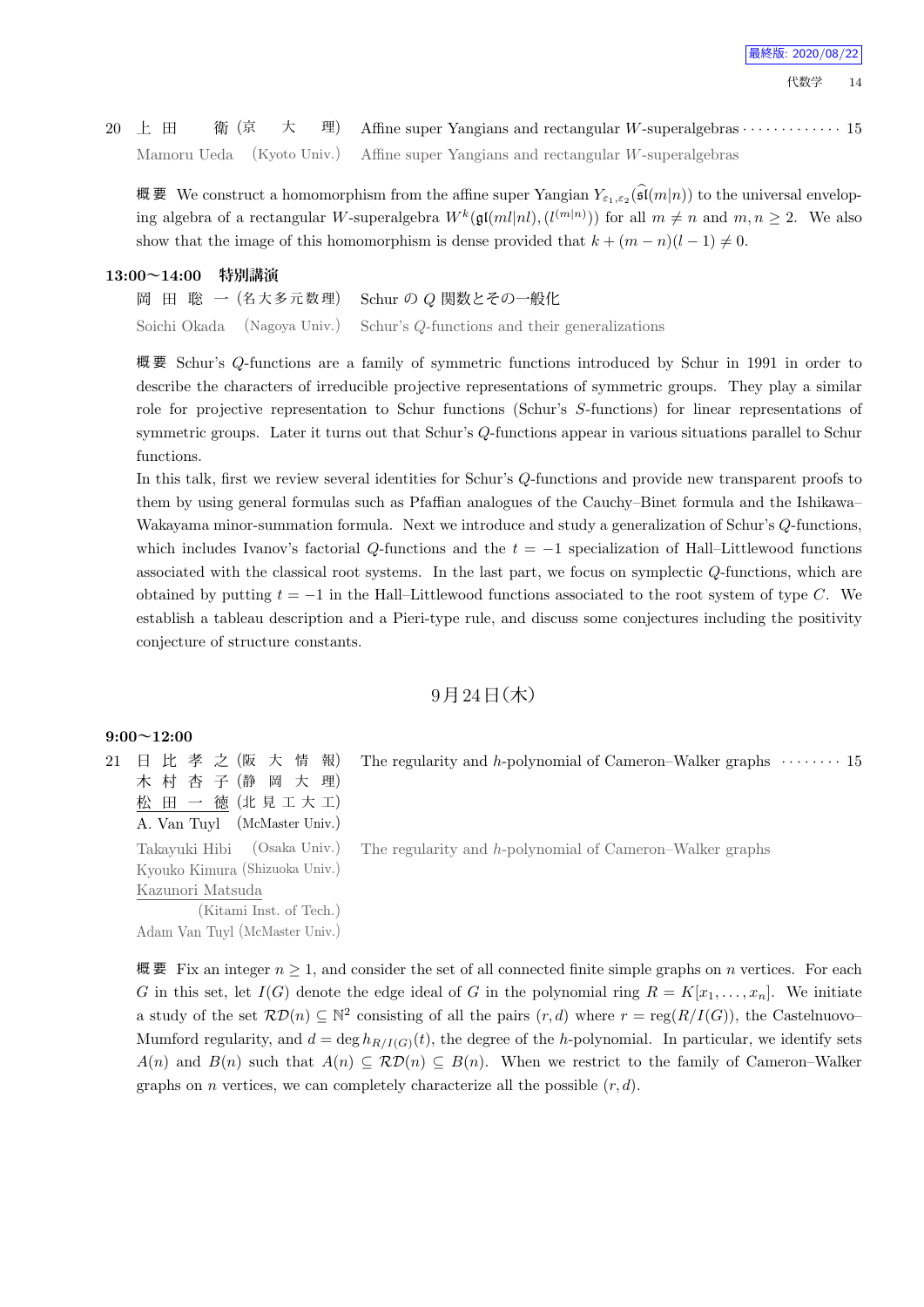#### 22 土 谷 昭 善 (東 大 数 理) 日 比 孝 之 (阪 大 情 報) イニシャルイデアルとその深度 *· · · · · · · · · · · · · · · · · · · · · · · · · · · · · · · · · · ·* 10 Akiyoshi Tsuchiya (Univ. of Tokyo) Takayuki Hibi (Osaka Univ.) Initial ideals and their depth

概要 In this talk, given an arbitrary integer  $d > 0$ , we construct a homogeneous ideal *I* of the polynomial ring  $S = K[x_1, \ldots, x_{3d}]$  in 3*d* variables over a field K for which  $S/I$  is a Cohen–Macaulay ring of dimension *d* with the property that, for each of the integers  $0 \le r \le d$ , there exists a monomial order  $\lt_r$  on *S* with depth $(S/\text{in}_{\leq r}(I)) = r$ , where  $\text{in}_{\leq r}(I)$  is the initial ideal of *I* with respect to  $\leq_r$ .

23 大 杉 英 史 (関西学院大理工) 土 谷 昭 善 (東 大 数 理) Unimodular 配置に付随する nef 分割 *· · · · · · · · · · · · · · · · · · · · · · · · · · · · · ·* 15 Hidefumi Ohsugi (Kwansei Gakuin Univ.) Akiyoshi Tsuchiya (Univ. of Tokyo) Nef-partitions arising from unimodular configurations

概 要 Reflexive polytopes have been studied from viewpoints of combinatorics, commutative algebra and algebraic geometry. A nef-partition of a reflexive polytope  $P$  is a decomposition  $P = P_1 + \cdots + P_r$  such that each *P<sup>i</sup>* is a lattice polytope containing the origin. Batyrev and van Straten gave a combinatorial method for explicit constructions of mirror pairs of Calabi–Yau complete intersections obtained from nef-partitions. In this talk, by using the algebraic technique on Gröbner bases, we give a large family of nef-partitions arising from unimodular configurations.

24 柴 田 孝 祐 (岡山大自然) 柳 川 浩 二 (関西大システム理工) Minimal free resolutions of Specht ideals for  $(n-2, 2)$  and  $(d, d, 1) \cdots 10$ Kohsuke Shibata (Okayama Univ.) Kohji Yanagawa (Kansai Univ.) Minimal free resolutions of Specht ideals for  $(n-2, 2)$  and  $(d, d, 1)$ 

概要 For a partition  $λ$  of a positive integer *n*, let  $I_{λ}^{Sp}$  be the ideal of  $R = K[x_1, \ldots, x_n]$  generated by all Specht polynomials of shape  $\lambda$ . It is known that if  $R/I_{\lambda}^{\text{Sp}}$  is Cohen–Macaulay then  $\lambda$  is of the form either  $(n-d,1,\ldots,1), (n-d,d),$  or  $(d,d,1)$ , and it is also known that the converse is true if char $(K)=0$ . In this talk, we construct minimal free resolutions of  $R/I_\lambda^{\text{Sp}}$ , when  $\text{char}(K) = 0$ , and  $\lambda = (n-2, 2)$  or  $(d, d, 1)$ by using Specht modules and operations on Young diagrams.

25 辻 栄 周 平 (北 教 大 旭 川) 黒 田 匡 迪 (日本文理大工) *B* 型 Weyl 部分配置の補空間の格子点に関する組合せ論的相互律 *· · · · · ·* 10 Shuhei Tsujie (Hokkaido Univ. of Edu.) Masamichi Kuroda (Nippon Bunri Univ.) A combinatorial reciprocity for lattice points of the complement of Weyl subarrangements of type *B*

概 要 Each subarrangement of the Weyl arrangement of type A, also known as the braid arrangement, is described by using a simple graph. Stanley showed that a combinatorial reciprocity for chromatic symmetric functions of simple graphs with the involution of the ring of symmetric functions. The reciprocity is considered as an Ehrhart-like reciprocity of lattice points of the complement of the corresponding Weyl subarrangements of type A. We generalize Stanley's reciprocity for Weyl subarrangements of type *B* with signed graphs.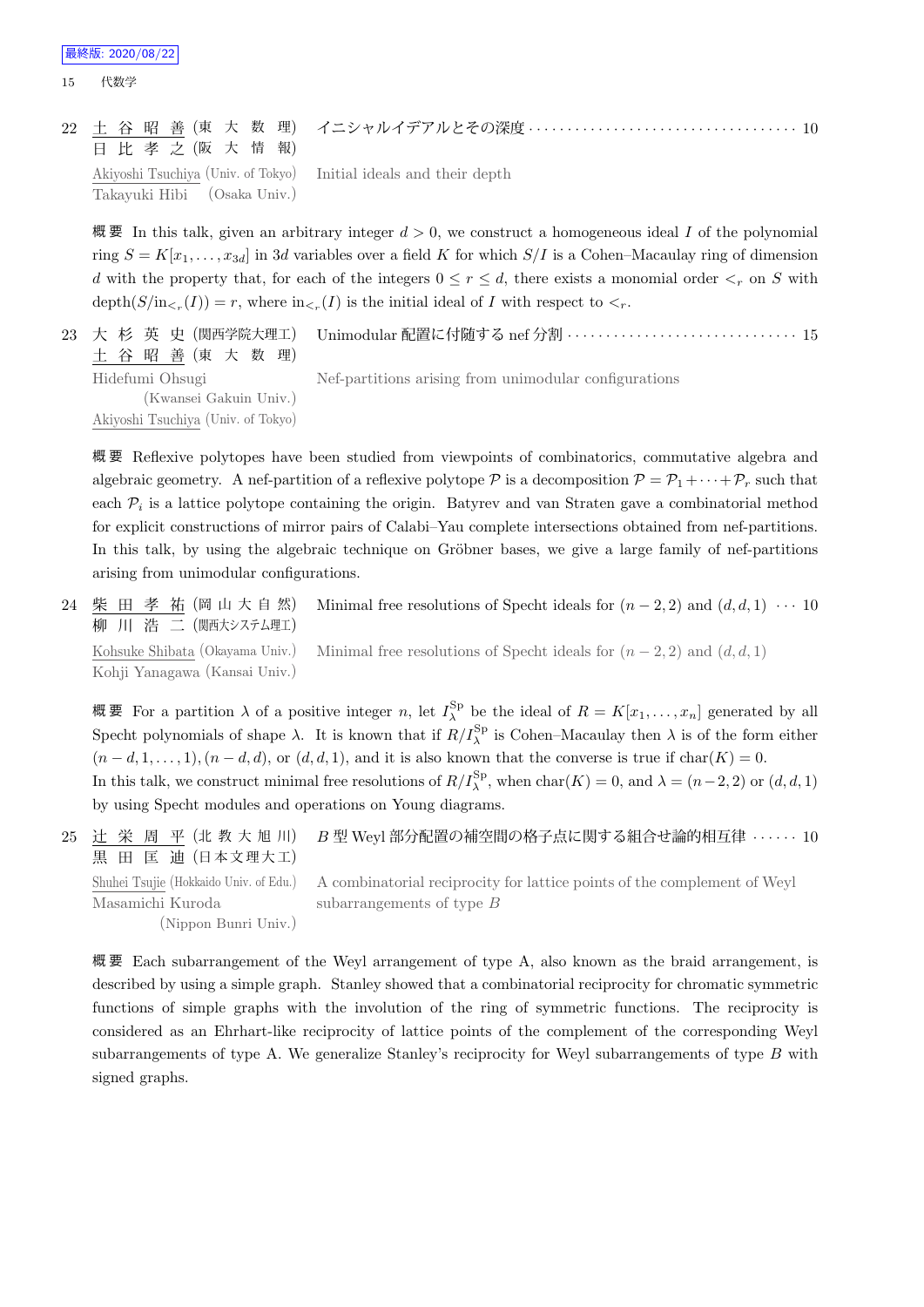#### 26 堀 内 淳 (日 本 工 大) 下 元 数 馬 (日 大 文 理) Some remarks on weak normality in the mixed characteristic case *· · · ·* 15

Jun Horiuchi (Nippon Inst. of Tech.) Kazuma Shimomoto (Nihon Univ.) Some remarks on weak normality in the mixed characteristic case

概 要 We give some examples of local rings in relation to weak normality and seminormality in the mixed characteristic case. It is known that two concepts are different in the equal prime characteristic case. We also establish the local Bertini theorem for weak normality in the mixed characteristic case.

|  | 27 松 井 紘 樹(東 大 数 理) 三角圏のスペクトラムとその可換環論への応用 ‥‥‥‥‥‥‥‥‥‥‥‥ 15                                                |
|--|----------------------------------------------------------------------------------------------------------|
|  | Hiroki Matsui (Univ. of Tokyo) Construction of spectra of triangulated categories and their applications |
|  | to commutative algebra                                                                                   |

概 要 Classification of thick subcategories has been one of the main approaches in the studies of triangulated categories. It has been studied so far in many areas. In this century, a beautiful theory, called *tensortriangular geometry*, is initiated by Balmer. He defined a topological space for a given tensor-triangulated category. Using this topological space, he classified radical thick tensor ideals and this result enables us to do algebro-geometric studies of tensor-triangulated categories. However the Balmer theory is successful, it does not work for triangulated categories that are not tensor triangulated. Such triangulated categories include two of the most important triangulated categories in commutative algebra: the bounded derived category and the singularity category of a commutative noetherian ring. In this talk, I will introduce a way to construct spectra for (not necessarily tensor) triangulated categories and give applications to commutative algebra.

28 吉 澤 毅 (豊 田 工 高 専) Serre 部分圏を用いたねじれ理論の一般化について *· · · · · · · · · · · · · · · · · ·* 10 Takeshi Yoshizawa (Toyota Nat. Coll. of Tech.) On the generalized torsion theory associated with a Serre subcategory

概 要 We consider a generalization of the torsion theory associated with a Serre subcategory over a commutative Noetherian ring. Aghapournahr and Melkersson defined the Melkersson condition, which is a suitable condition in local cohomology theory. One of our purposes is to show how naturally the concept of Melkersson condition appears in the context of torsion theories.

29 松 野 仁 樹 (静岡大創造科学技術) 点スキームが楕円曲線である 3 次元 2 次 AS 正則代数に対応する twisted superpotential の分類 *· · · · · · · · · · · · · · · · · · · · · · · · · · · · · · · · · · · · · · · · · · ·* 15 Masaki Matsuno (Shizuoka Univ.) The classification of twisted superpotentials of 3-dimensional quadratic AS-regular algebras whose point schemes are elliptic curves

概 要 It is known that any 3-dimensional quadratic AS-regular algebra is constructed by a unique twisted superpotential up to scalar multiple. In this talk, we give a complete list of twisted superpotentials of 3-dimensional quadratic AS-regular algebras whose point schemes are elliptic curves in  $\mathbb{P}^2$ .

| 30 Haigang Hu | (静岡大創造科学技術) Classification of noncommutative conics associated to symmetric regular                 |
|---------------|-----------------------------------------------------------------------------------------------------|
|               | Haigang Hu (Shizuoka Univ.) Classification of noncommutative conics associated to symmetric regular |
|               | superpotentials                                                                                     |

概 要 Let *S* be a 3-dimensional quantum polynomial algebra, and  $f$  ∈  $S_2$  a central regular element. The quotient algebra  $A = S/(f)$  is called a noncommutative conic. For a noncommutative conic A, there is a finite dimensional algebra  $C(A)$  which determines the singularity of A. In this paper, we mainly focus on a noncommutative conic such that its quadratic dual is commutative, which is equivalent to say, *S* is determined by a symmetric regular superpotential. We classify these noncommutative conics up to isomorphism of the pairs  $(S, f)$ , and calculate the algebras  $C(A)$ .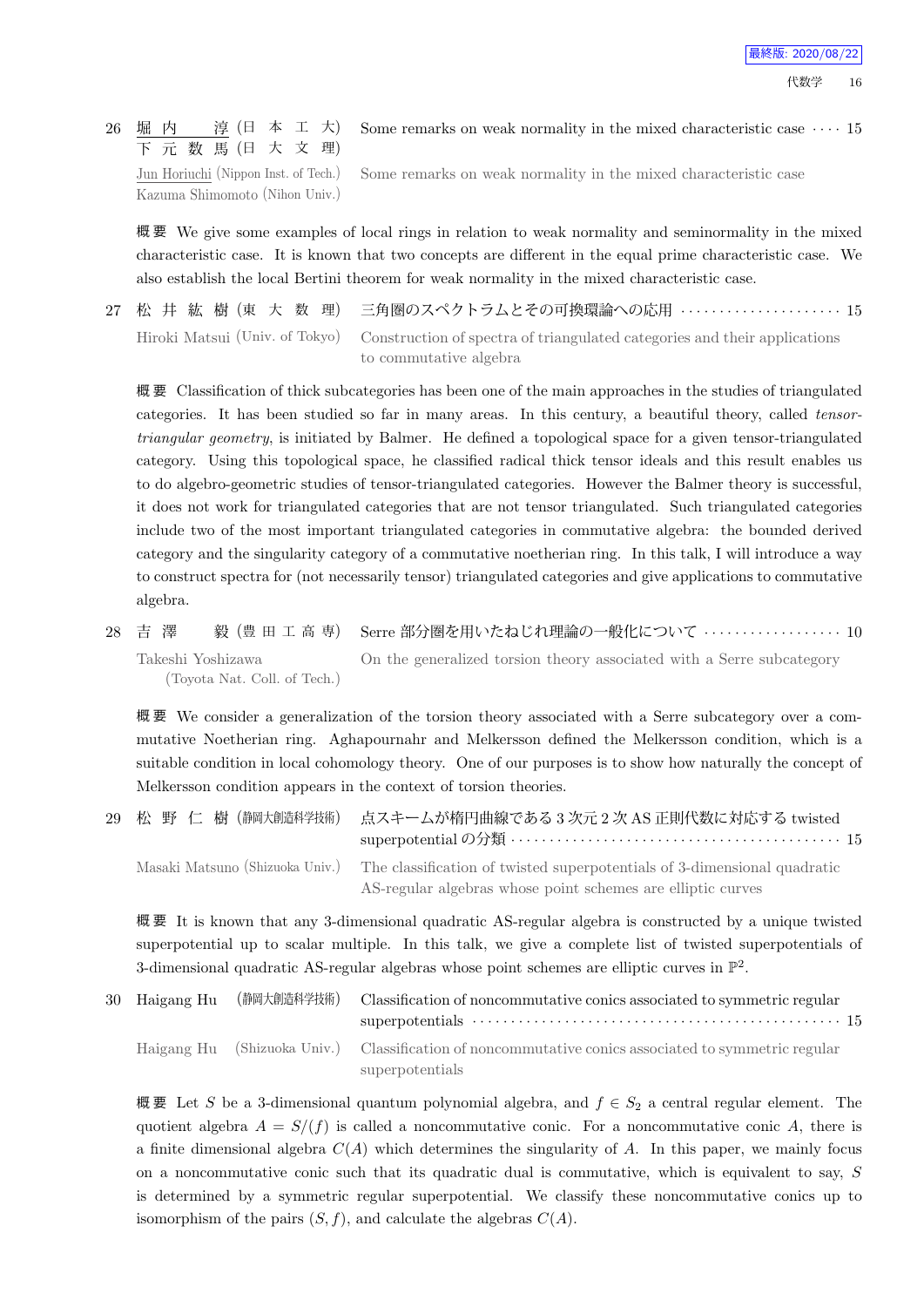31 埴 原 紀 宏 (名 大 多 元 数 理) Quasi-equivalence of DG orbit categories *· · · · · · · · · · · · · · · · · · · · · · · · · ·* 15 Norihiro Hanihara (Nagoya Univ.) Quasi-equivalence of DG orbit categories

概要 In dealing with some unsatisfactory features of triangulated categories, differential graded  $(=D)$ categories plays an essential role, which are therefore said to enhance triangulated categories. Motivated by cluster tilting theory, Keller studied when an orbit category of a triangulated category has a triangulated structure. His approach was to take an orbit at an enhancement, which is called a DG orbit category. We will present certain uniqueness of DG orbit categories and give an application to cluster tilting theory.

32 柴 田 義 大 (山 口 大 創 成) 倉 富 要 輔 (山 口 大 理) Image summand coinvariant 加群について *· · · · · · · · · · · · · · · · · · · · · · · · ·* 10 Yoshiharu Shibata (Yamaguchi Univ.) Yosuke Kuratomi (Yamaguchi Univ.) On image summand coinvariant modules

概 要 In this talk, we first introduce the concept of relative im-summand coinvariancy. Let *M* and *N* be modules with the projective covers. *M* is called *N-im-summand coinvariant* if, for any homomorphism  $\varphi$ : *P*  $\rightarrow$  *Q* such that Im  $\varphi$  is a direct summand of *Q*,  $\varphi$ (ker *p*)  $\subseteq$  ker *q*, where  $(P, p)$  and  $(Q, q)$  are the projective covers of *M* and *N*, respectively. In addition, we give some fundamental properties of im-summand coinvariant modules, and we show that *M* is *M*-im-summand coinvariant if and only if *M* is quasi-projective for any module *M* over a right perfect ring.

#### **14:15~14:30 代数学分科会総会**

#### **14:30~14:45 2020年度(第23回)日本数学会代数学賞授与式**

#### **14:50~15:50 2020年度(第23回)日本数学会代数学賞受賞特別講演**

高 橋 亮 (名 大 多 元 数 理) 可換環の加群圏と導来圏における生成問題

Ryo Takahashi (Nagoya Univ.) Generation in module categories and derived categories of commutative rings

概 要 Let  $R$  be a ring, and let  $M, N$  be  $R$ -modules. It is a natural question to ask whether or how one can build *M* out of *N* by iteration of fundamental operations such as direct sums, direct summands, extensions etc. This can be thought of not only in module categories but also in derived categories. I will speak about it in the case where the base ring is commutative.

#### **16:00~17:00 2020年度(第23回)日本数学会代数学賞受賞特別講演**

岡 田 拓 三 (佐 賀 大 理 工) ファノ多様体の双有理的森ファイバー構造の研究と有理性問題への応用 Takuzo Okada (Saga Univ.) Birational Mori fiber structures of Fano varieties and its application to rationality problems

概 要 I will talk about birational geometry of Fano varieties. Fano varieties of Picard number one are so called Mori fiber spaces which appear as outputs of Minimal Model Program (MMP). Outputs of MMP are not necessarily unique and in general a Fano variety can be birationally transformed into other Mori fiber spaces. For a given Fano variety of Picard number 1, we can sometimes determine its birational Mori fiber structure, that is, the Mori fiber spaces birational to the given Fano variety. I will survey results concerning this kind of birational studies of Fano varieties and explain a direct connection to rationality problems of algebraic varieties.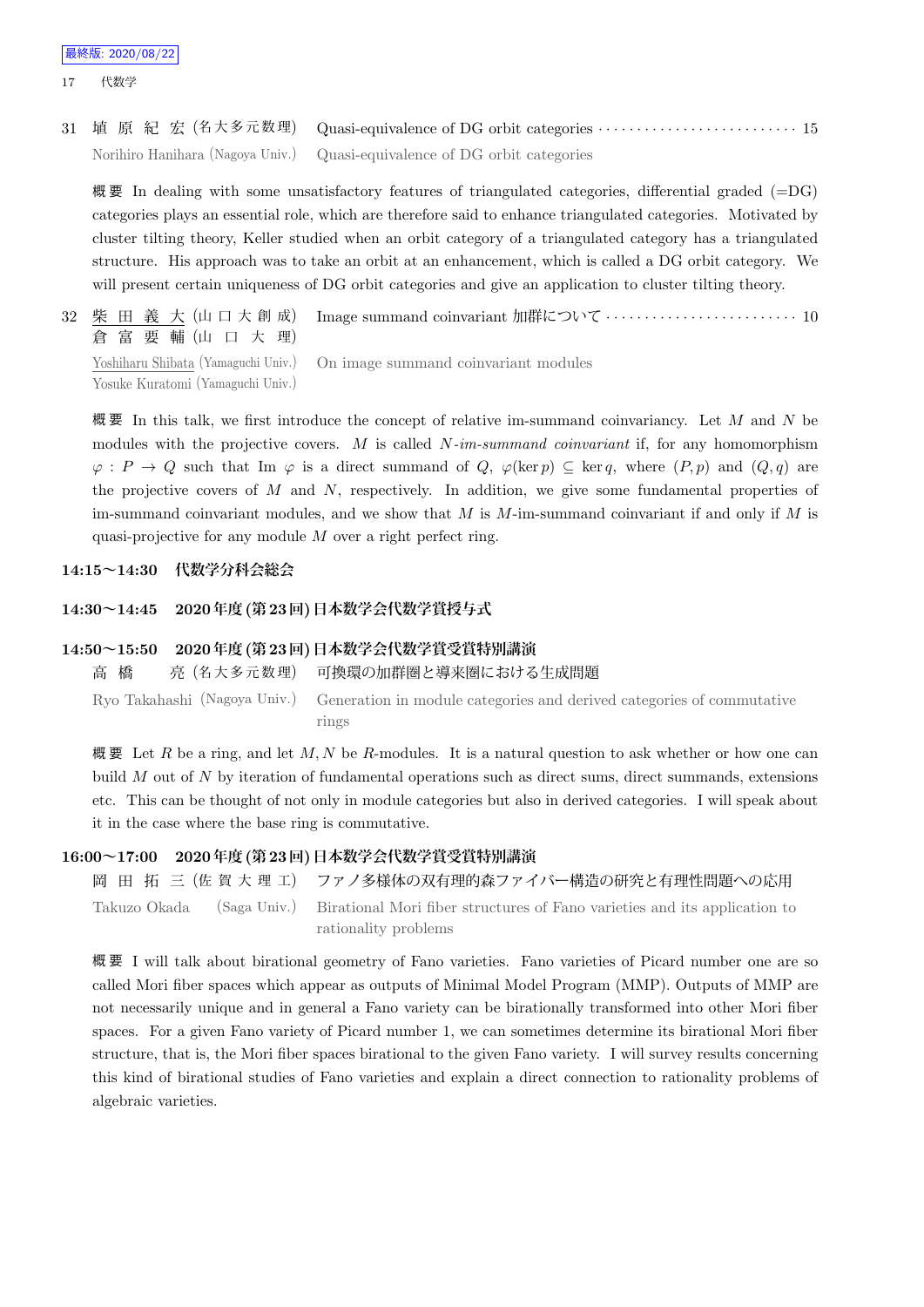#### $9$ 月 $25$ 日(金)

#### **9:50~12:00**

33 鈴 木 香 織 (横浜国大経営) 重み付き射影空間への埋め込みの余次元が4の場合の Fano 指数が大きい 3 次元 Fano 多様体について *· · · · · · · · · · · · · · · · · · · · · · · · · · · · · · · · · · · · ·* 15

Kaori Suzuki (Yokohama Nat. Univ.) On codim 4 Fano 3-folds with large Fano index

概要 I will have a talk about the classification of Q-Fano 3-folds with codim 4 using Type I unprojection for  $f > 2$ .

34 山 本 悠 登 ( IBS-CGP ) トロピカル Calabi–Yau 超曲面の周期 *· · · · · · · · · · · · · · · · · · · · · · · · · · · · ·* 15 Yuto Yamamoto (IBS-CGP) Periods of tropical Calabi–Yau hypersurfaces

概 要 With a family of toric Calabi–Yau hypersurfaces over a punctured disk, one can associate a logarithmic variation of polarized Hodge structure (LVPH) on the standard log point in two different ways. One is the natural extension to the origin of the residual B-model variation of Hodge structure in the sense of Iritani, and the other is constructed using the radiance obstruction of the integral affine sphere with singularities obtained from the family by tropicalization. In the talk, we show that the resulting LVPHs are isomorphic.

35 須 山 雄 介 (阪 大 理) Fano generalized Bott manifolds *· · · · · · · · · · · · · · · · · · · · · · · · · · · · · · · · ·* 10 Yusuke Suyama (Osaka Univ.) Fano generalized Bott manifolds

概 要 We give a necessary and sufficient condition for a generalized Bott manifold to be Fano or weak Fano. As a consequence we characterize Fano Bott manifolds.

36 須 山 雄 介 (阪 大 理) 特異点の個数が少ないトーリック log del Pezzo 曲面の分類 *· · · · · · · · · ·* 10 Yusuke Suyama (Osaka Univ.) Classification of toric log del Pezzo surfaces with few singular points

概 要 We give a classification of toric log del Pezzo surfaces with two or three singular points.

37 小 島 秀 雄 (新 潟 大 理) 対数的小平次元が 1 以下となる開有理曲面の構造について *· · · · · · · · · · ·* 15 Hideo Kojima (Niigata Univ.) Structure of open rational surfaces of logarithmic Kodaira dimension *≤* 1

概 要 Let *V* be a smooth projective rational surface defined over an algebraically closed field and let *D* be a connected curve on *V* such that  $S = V - D$  contains no (-1)-curves, the logarithmic Kodaira dimension of  $S \leq 1$  and  $\rho(V) - \#D < 0$ , where  $\#D$  is the number of the irreducible components of *D*. In this talk, we show that S contains a surface isomorphic to  $\Sigma - C$ , where  $\Sigma$  is a Hirzebruch surface and *C* is a connected curve. Moreover we classify the possible configurations for *C*.

38 南 範 彦 (名 工 大) 高次単線織性=低次単有理性 よりも強い階層構造を与える十分条件の (weighted) complete intersection の場合への適応 *· · · · · · · · · · · · · · · · · · ·* 15 Norihiko Minami (Nagoya Inst. of Tech.) Sufficient criteria for some hierachies stronger than Higher Uniruledness = Lower Unirationality, applied to smooth (weighted) complete intersections

概 要 The speaker's sufficient criteria for some hierachies, which are stronger than

 $Higher$  Uniruledness  $=$  Lower Unirationality

is applied to the cases of weighted complete intersections. The resulting sufficient conditions are rather complicated, presumably reflecting the richness of the weighted complete intersections, but are simplified to a very satisfactory single inequality, when restricted to complete intersections.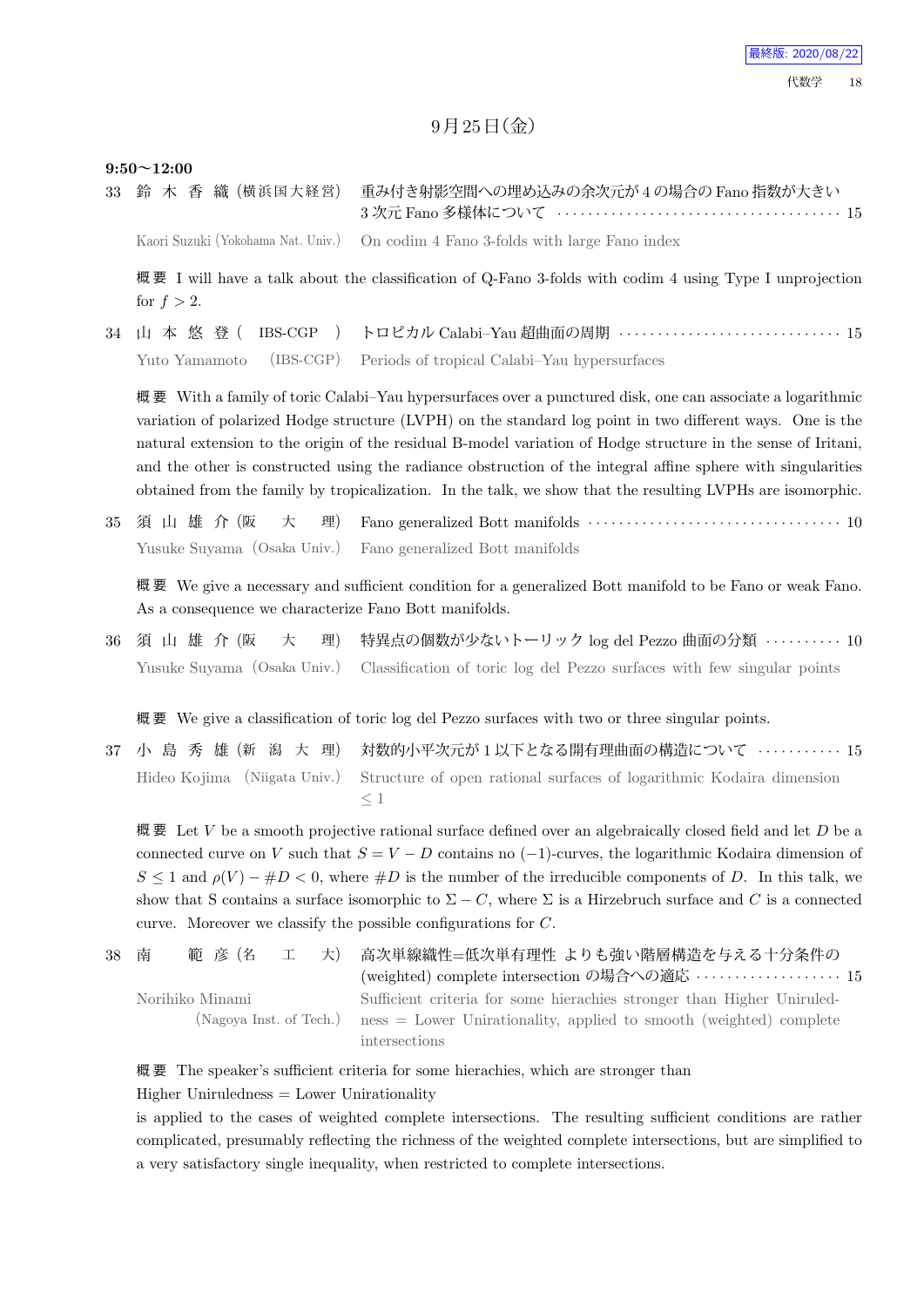### 39 東 谷 章 弘 (阪 大 情 報) 半順序集合に付随する 2 つの凸多面体と組合せ的変異 *· · · · · · · · · · · · · · ·* 15 Akihiro Higashitani (Osaka Univ.) Two polytopes arising from posets and combinatorial mutations

概 要 Originally, the notion of combinatorial mutations was introduced in the context of mirror symmetry, and the framework of combinatorial mutations was extended. In this talk, we introduce the notion of combinatorial mutation for rational polytopes containing the origin. As an application of combinatorial mutations, we prove that the chain polytope of a poset  $\Pi$  can be obtained by a sequence of the combinatorial mutation from the order polytope of Π. Namely, the order polytope and the chain polytope of the same poset Π are mutation-equivalent.

40 藤 田 直 樹 (東 大 数 理) 東 谷 章 弘 (阪 大 情 報) 旗多様体の Newton–Okounkov 凸体と組合せ的変異 *· · · · · · · · · · · · · · · · ·* 15 Naoki Fujita (Univ. of Tokyo) Akihiro Higashitani (Osaka Univ.) Newton–Okounkov bodies of flag varieties and combinatorial mutations

概 要 A Newton–Okounkov body is a convex body constructed from a polarized variety with a higher rank valuation on the function field, which gives a systematic method of constructing toric degenerations of polarized varieties. In this talk, we study some kinds of Newton–Okounkov bodies for flag varieties using the framework of combinatorial mutations. By applying iterated combinatorial mutations, we connect specific Newton–Okounkov bodies of flag varieties including string polytopes, Nakashima–Zelevinsky polytopes, and FFLV polytopes.

#### **14:15~16:15**

41 加 藤 芳 文 (名 城 大 理 工) Curvature matrix of the universal bundle of the Grassmann variety *· · ·* 15 Yoshifumi Kato (Meijo Univ.) Curvature matrix of the universal bundle of the Grassmann variety

概 要 We introduce a local coordinate system to the Grassmann variety  $Gr(k, n)$  and express the curvature matrix of the universal bundle  $\mathcal E$  simply and independently of the choice of local coordinates. We state the relation between the local coordinate system and the Schubert cells of  $Gr(k, n)$ . By using the system and the expression of the cells, we obtain explicit integral formulas corresponding Young diagrams.

42 加 藤 芳 文 (名 城 大 理 工) An observation on Schubert polynomials *· · · · · · · · · · · · · · · · · · · · · · · · · ·* 15 Yoshifumi Kato (Meijo Univ.) An observation on Schubert polynomials

概 要 We introduce a local coordinate system to the Flag variety and construct a vector field which is expressed explicitly with respect to the system. Each Schubert cell becomes a union of some flows of vector field. We associate a certain diagram to the cell and investigate the relation between the diagrams and Schubert polynomials. We present some conjectures.

43 加 藤 芳 文 (名 城 大 理 工) Explicit integral formulas related to flag varieties *· · · · · · · · · · · · · · · · · ·* 15 Yoshifumi Kato (Meijo Univ.) Explicit integral formulas related to flag varieties

概 要 We introduce two types of local coordinate system to the flag variety *Fl*(*n*) and construct a vector field. Schubert cell is described as the union of flows. The matrix entries of Schubert cell are arranged in a special shape to which we attach a diagram. On the flag variety  $Fl(n)$ , there exists a flag bundle from which we obtain first Chern classes of line bundles. If we substitute these classes to Schubert polynomials, then their classes become the Poincaré dual of Schubert varieties. In my talk we make explicit forms which represent the Chern classes and show that Shubert polynomials become very simple after substitution and there exist explicit integral formulas.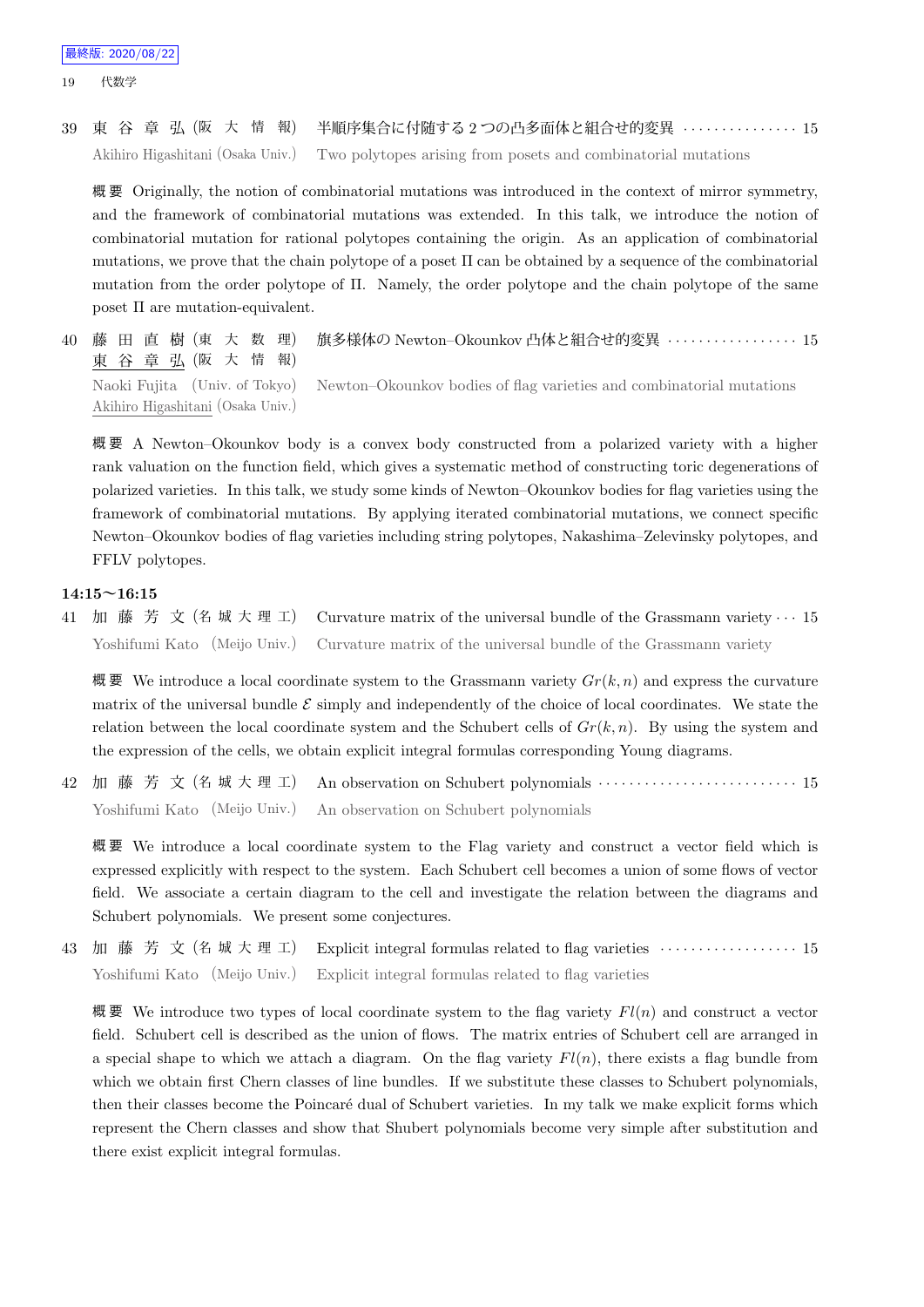代数学 20

44 川 谷 康 太 郎 (大和大理工・阪府大理) 単項イデアル整域の安定性条件 *· · · · · · · · · · · · · · · · · · · · · · · · · · · · · · · · · · ·* 15 Kotaro Kawatani (Yamato Univ. /Osaka Pref. Univ.)

Stability conditions on a principle ideal domain

概要 Let *R* be a principle ideal domain which is not a field and  $D(R)$  the bounded derived category of finitely generated R-modules. We show that there is no stability condition (in the sense of Bridgeland) on  $D(R)$ . Hence the derived category of affine line  $\mathbb{A}^1_k$  over a field *k* has no stability condition.

45 縫 田 光 司 (東 大 情 報 理 工) 楕円曲線上の群構造に関する線型代数のみで完結する証明 *· · · · · · · · · · ·* 10 Koji Nuida (Univ. of Tokyo) An elementary linear-algebraic proof without heavy computation for the group law on elliptic curves

概 要 The group structure on the rational points of elliptic curves plays several important roles, in mathematics and recently also in other areas such as cryptography. However, the famous proofs for the group property (in particular, for its associative law) require somewhat advanced mathematics and therefore are not easily accessible by non-mathematician. This talk introduces a self-contained proof for this property, assuming mathematical knowledge only at the level of basic linear algebra and not requiring heavy computation.

|  | 46 岩見智宏 $(\hbar \pm \pm \pm \pm)$ Miyaoka–Yau type inequality driven by certain symmetric 2-forms on<br>extremal neighborhood regarding to the associated 3rd Chern classes      |
|--|----------------------------------------------------------------------------------------------------------------------------------------------------------------------------------|
|  | Tomohiro Iwami (Kyushu Inst. of Tech.) Miyaoka-Yau type inequality driven by certain symmetric 2-forms on<br>extremal neighborhood regarding to the associated 3rd Chern classes |

概要 For a semi-stable 3-dimensional extremal neighborhood  $(X, C) \subset \mathbb{C}^4$  with an irreducible and reduced extremal curve *C*, the extendability of  $\wedge^2(\text{gr}_C^1\Omega_X^1)$  to  $\text{gr}_C^0\omega_X$  under LG-deformation of *C* contributes to the existence of flips for  $(X, C)$  [S. Mori, 1988]. Based on this fact, the author reported: (a) an analogue of Miyaoka–Yau type inequality with the associated  $c_3$  on  $(X, C)$  [I., 2018/03], and (b) Higgs sheaves associated to (*X, C*) [I., 2019/09]. Following these results, in this talk, the author will report: for not necessary irreducible nor reduced *C*, (i) to introduce laminal ideals of *C* of codimension type 2, with genelazing the one in [S. Mori, 1988]; (ii) to give a deformation of endomorphisms of Higgs sheaves associated to  $(X, C)$ , as generalizing [Y. Miyaoka, 1987] by (b) and (i), and; (iii) to give an analogue of Miyoaka–Yau type inequality with  $c_3$  associated to extended  $S^2(\text{gr}_C^1\Omega_X^1)$  by (a) and (ii).

| 47 遊 佐 |  | 毅 (兵庫県大物質) A family of canonical curves with genus 5 and the degeneration of syzy-                   |
|--------|--|------------------------------------------------------------------------------------------------------|
|        |  |                                                                                                      |
|        |  | Takeshi Usa (Univ. of Hyogo) A family of canonical curves with genus 5 and the degeneration of syzy- |
|        |  | gies                                                                                                 |

概 要 As an experiment, we apply our technique via an infinitesimal method to study the degeneration of syzygies for a flat family of canonical curves with genus 5 over a smooth affine curve *B*. We show that in this example, the structure of the module  $\mathcal{T}_3^{1,1}$  detects the transversality of the intersection in the Hilbert scheme  $\mathcal H$  by the curve *B* and the analytic local divisor  $\mathcal D$  corresponding to the trigonal curves.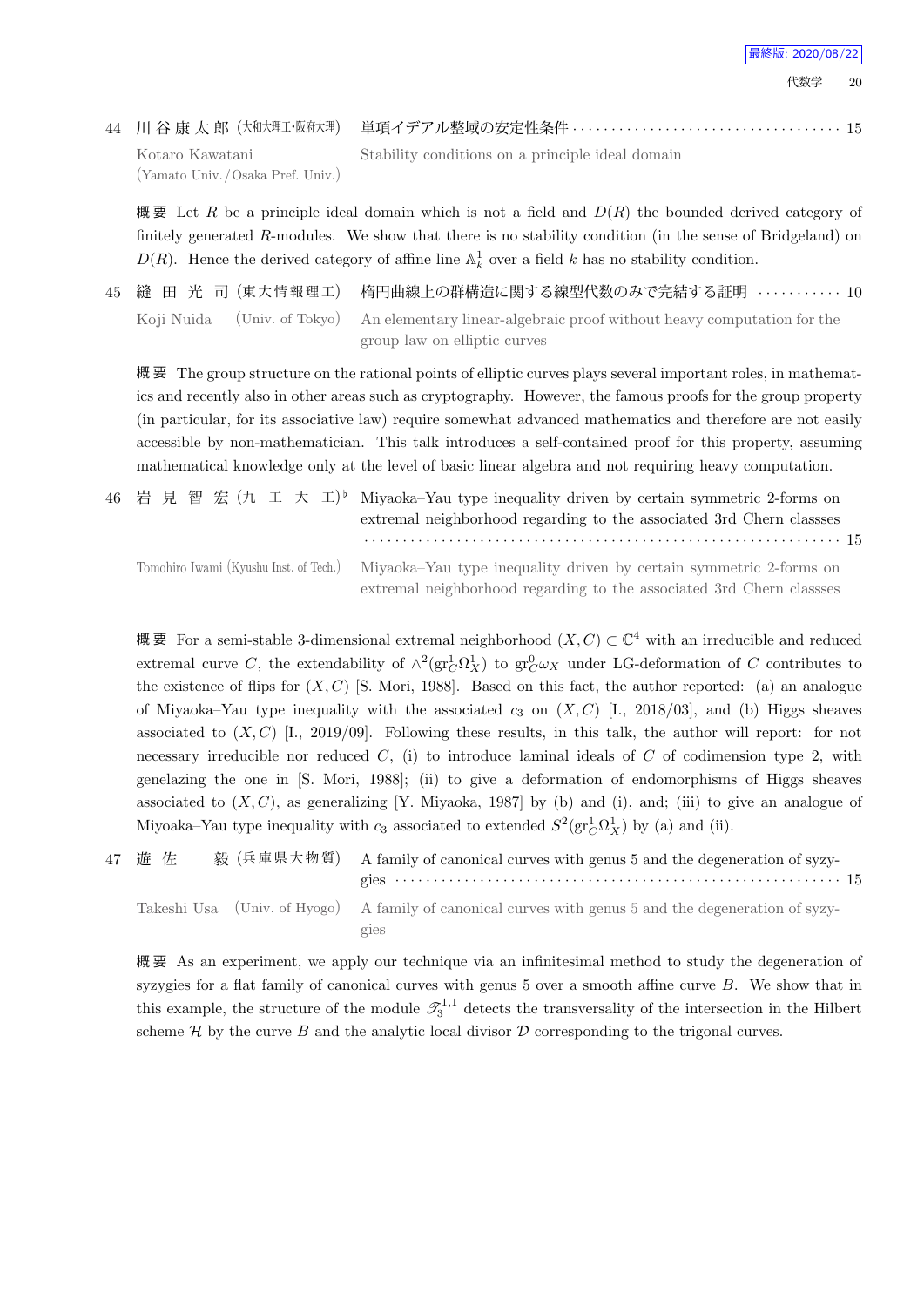## **幾 何 学**

### $9$ 月 $22$ 日 $(\gamma)$

#### **10:00~12:00**

1 竹 内 有 哉 (阪 大 理) 強擬凸 CR 多様体の Chern 類に対する制約 *· · · · · · · · · · · · · · · · · · · · · · · ·* 15 Yuya Takeuchi (Osaka Univ.) A constraint on Chern classes of strictly pseudoconvex CR manifolds

概 要 A CR manifold is a real odd-dimensional analog of a complex manifold. In this talk, we give a constraint on Chern classes of strictly pseudoconvex CR manifolds, which are convex in a holomorphic sense. We also see the above result is optimal through some examples.

2 竹 内 有 哉 (阪 大 理) 擬 Einstein 接触形式の存在に関する安定性 *· · · · · · · · · · · · · · · · · · · · · · · · ·* 15 Yuya Takeuchi (Osaka Univ.) Stability of the existence of a pseudo-Einstein contact form

概 要 A pseudo-Einstein contact form on a strictly pseudoconvex CR manifold is a contact form satisfying a weak Einstein condition. Recently, the existence of such a contact form has been of great importance since it is necessary for defining some global CR invariants. In this talk, we show that the existence of a pseudo-Einstein contact form is preserved under deformations as a real hypersurface in a complex manifold.

| 3 竹 内 | 司(東 京 理 大 理) 具体的な構成による symplectic-Haantjes 多様体と recursion operator の                                          |  |
|-------|---------------------------------------------------------------------------------------------------------------|--|
|       | Tsukasa Takeuchi (Tokyo Univ. of Sci.) Examples of 4 or 6-dimensional symplectic-Haantjes manifolds and about |  |
|       | a relationship with recursion operators                                                                       |  |

概 要 Certain ways of characterizing integrable systems with (1*,* 1)-tensor field have been investigated, so far. For example, the construction of recursion operators by G. Marmo, G. Vilasi and more, has been considered, since 1980's. On the other hand, according to P. Tempesta and G. Tondo stablished new method of using (1*,* 1)-tensor field for the integrable system, recently. They introduced a concept of symplectic-Haantjes manifolds to treat completely integrable Hamiltonian system by means of the Haantjes tensor and Haantjes operator. We show that a geometrical example of 4 or 6-dimensional symplectic Haantjes manifold and recursion operators. Through these examples, we consider the relationship between recursion operators and Haantjes operators.

4 松 坂 公 暉 (北 大 理) Toric construction of moduli space of quasi maps from  $\mathbb{P}^1$  with two marked points to  $\mathbb{P}^1 \times \mathbb{P}^1$   $\cdots$   $\cdots$   $\cdots$   $\cdots$   $\cdots$   $\cdots$   $\cdots$   $\cdots$   $\cdots$   $\cdots$   $\cdots$   $\cdots$   $\cdots$ Koki Matsuzaka (Hokkaido Univ.) Toric construction of moduli space of quasi maps from  $\mathbb{P}^1$  with two marked points to  $\mathbb{P}^1 \times \mathbb{P}^1$ 

概 要 In general, a toric variety corresponding to a complete fan can be written by using homogeneous coordinates. This result is due to Cox. On the other hand, the moduli space of quasi maps from  $\mathbb{P}^1$  with two marked points to a toric variety *V* of multi degree which is introduced by Jinzenji is important in mirror symmetry and its compactification is also written by using homogeneous coordinates. In this talk, we give the toric construction of the moduli space of quasi maps in the case of  $V = \mathbb{P}^1 \times \mathbb{P}^1$  by using methods of psuedo-fans and the Min-Value Condition (MVC).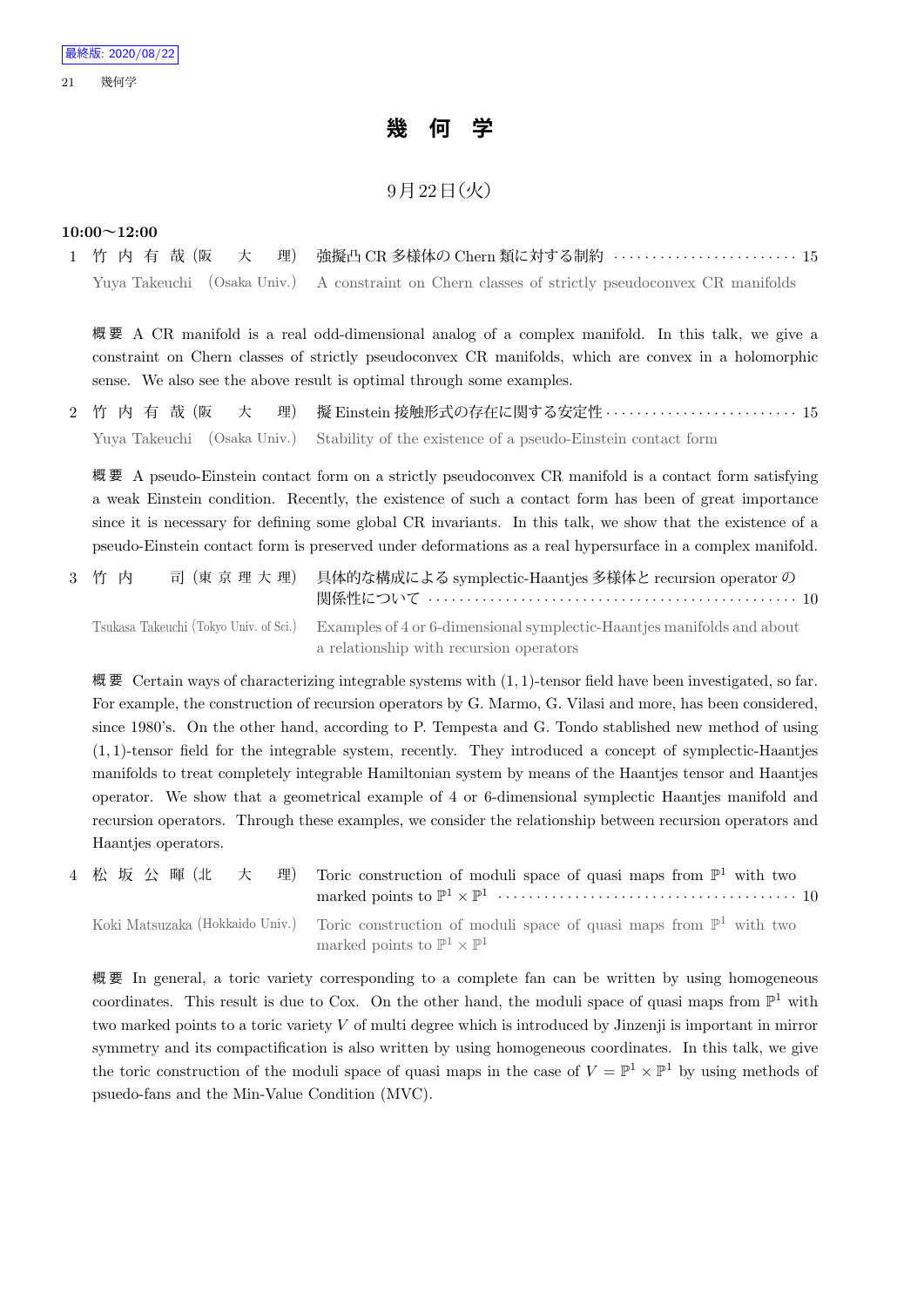|  | 5 河井公大朗 (学習院大理) 変形エルミート・ヤン・ミルズ接続と変形ドナルドソン・トーマス接続                                                   |
|--|----------------------------------------------------------------------------------------------------|
|  | Kotaro Kawai (Gakushuin Univ.) Deformation theory of deformed Hermitian Yang–Mills connections and |
|  | Hikaru Yamamoto (Tokyo Univ. of Sci.) deformed Donaldson-Thomas connections                        |

概 要 A deformed Hermitian Yang–Mills (dHYM) connection is a Hermitian connection on a Hermitian line bundle over a Kähler manifold, which is believed to correspond to a special Lagrangian submanifold via mirror symmetry. A deformed Donaldson–Thomas (dDT) connection is its analogue over a  $G_2$ -manifold and is believed to correspond to a coassociative submanifold.

The moduli spaces of special Lagrangian submanifolds and coassociative submanifolds are known to be finite dimensional smooth manifolds by McLean. It is natural to ask whether these connections inherit the same properties. We show that each of their deformations is controlled by a subcomplex of an elliptic complex and the moduli space of dHYM connections is always a finite dimensional smooth manifold.

6 池 祐 一 (富 士 通 研) 浅 野 知 紘 (東 大 数 理) Microlocal theory of sheaves and displacement energy *· · · · · · · · · · · · · · ·* 15

Yuichi Ike (Fujitsu Laboratories Ltd.) Tomohiro Asano (Univ. of Tokyo) Microlocal theory of sheaves and displacement energy

概 要 We present a sheaf-theoretic method to estimate the displacement energy of compact subsets of a cotangent bundle. In the course of the proof, we introduce an interleaving-like distance on some sheaf category and prove a stability result with respect to Hamiltonian deformation of sheaves. We also give bounds for the displacement energy and the number of intersection points of certain class of rational Lagrangian immersions, based on the purely sheaf-theoretic method.

7 川 﨑 盛 通 (京 大 数 理 研) 折 田 龍 馬 (新 潟 大 自 然) シンプレクティック多様体内の擬重集合 *· · · · · · · · · · · · · · · · · · · · · · · · · · ·* 10 Morimichi Kawasaki (Kyoto Univ.) Ryuma Orita (Niigata Univ.) Pseudoheavy subsets of symplectic manifolds

概 要 Displaceability, non-displaceability of subsets of symplectic manifolds is an interesting problem in symplectic geometry from the views of dynamical systems and the mirror symmetry. To approach this problem, Entov and Polterovich defined the heaviness and superheaviness of subsets of symplectic manifolds. To generalize their results and solve their problem, we consider the concept of pseudoheaviness. As its application, we give new examples of non-disolaceable subsets of the product of spheres.

8 佐 々 木 東 容 (早 大 理 工) カスプ付き双曲曲面上の測地カレントの稠密性問題 *· · · · · · · · · · · · · · · · ·* 15 Dounnu Sasaki (Waseda Univ.) Denseness property of geodesic currents on a cusped hyperbolic surface

概 要 The space of geodesic currents on a hyperbolic surface were introduced by Bonahon as a generalization of measured geodesic laminations and have been successfully studied in the case that the surface is closed or compact (possibly with boundary). One of useful properties is that the space of geodesic currents on a closed hyperbolic surface can be considered as the measure-theoretic completion of the set of weighted closed geodesics on the surface, but such a property is not shown in the case that the surface has cusps due to infinite geodesics connecting two cusps on the surface. We have proved that the space of geodesic currents on a cusped hyperbolic surface with finite area also has the same denseness property.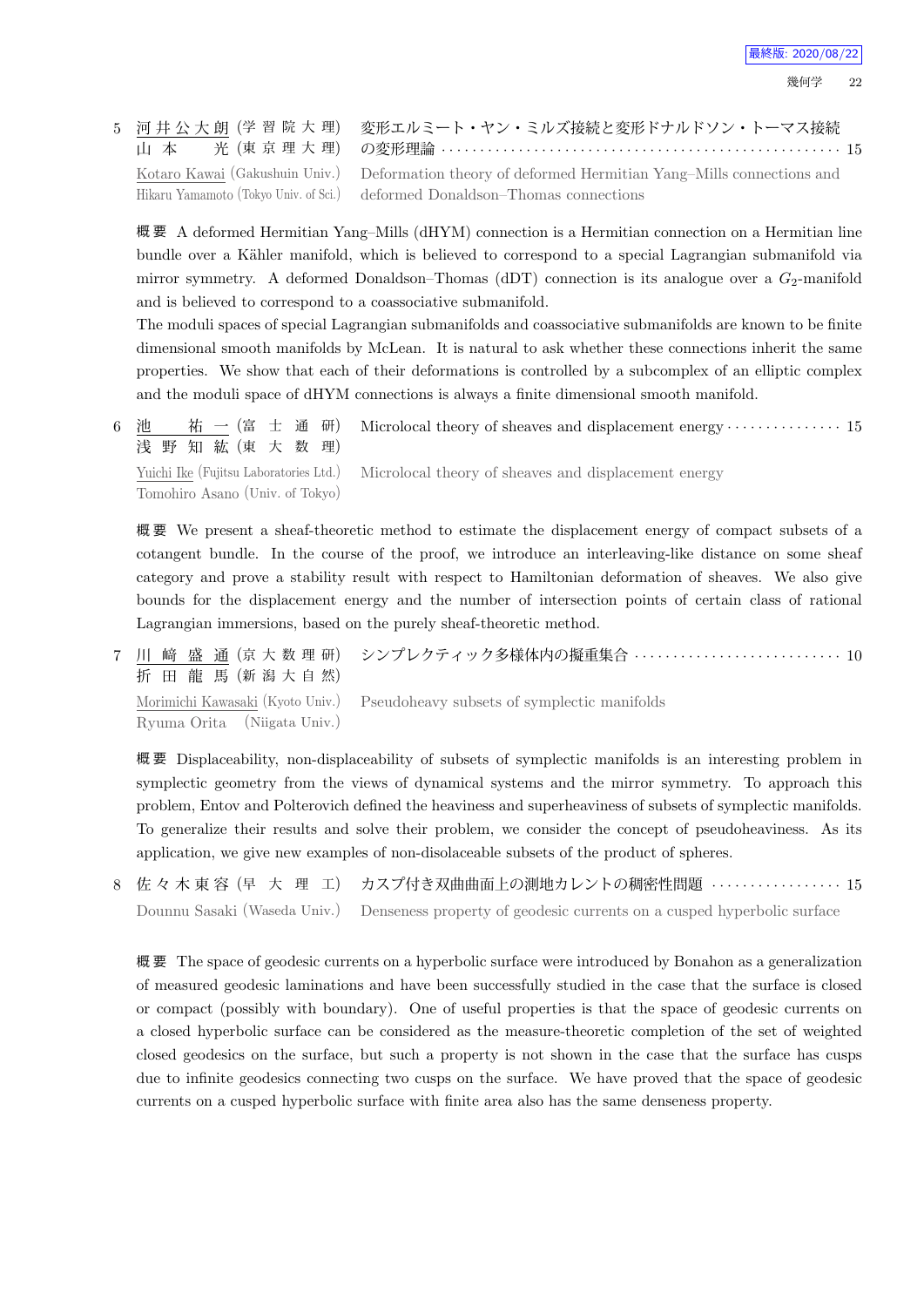#### **16:00~17:00 特別講演**

#### 山 本 光 (東京理大理) 特殊ラグランジュ部分多様体と平均曲率流とそのミラー

Hikaru Yamamoto (Tokyo Univ. of Sci.) Special Lagrangian submanifolds, mean curvature flows and their mirrors

概 要 A special Lagrangian submanifold was defined by Harvey and Lawson in 1982 as a volume-minimizing Lagrangian submanifold in a Calabi–Yau manifold. Since Strominger, Yau and Zaslow in 1996 gave physical importance to special Lagrangian submanifolds in the context of mirror symmetry, special Lagrangian submanifolds have acquired much attention from both mathematicians and physicists. In 2002, Thomas and Yau conjectured that if a given Lagrangian submanifold is stable (in the sense of their paper) then the mean curvature flow starting from it exists for all time and converges to a special Lagrangian submanifold in its Hamiltonian deformation class. This is the so-called Thomas–Yau conjecture. In 2015, Joyce updated Thomas–Yau conjecture to make the statement more careful, and it is still widely open. Actually, this story is in A-side of mirror symmetry, and there is a corresponding story in B-side. The special object is a deformed Hermitian–Yang Mills connection and a way to get it is a line bundle mean curvature flow. In the former part of this talk, I would like to give an overview of recent development related to Thomas–Yau conjecture, and in the latter part, give that of studies in B-side which are rapidly developed in these several years.

#### 9月23日 (水)

#### **10:00~12:00**

9 富 久 拓 磨 (早 大 理 工) 本 間 泰 史 (早 大 理 工) 対称空間上の Rarita–Schwinger 作用素の固有値について *· · · · · · · · · · · ·* 10 Takuma Tomihisa (Waseda Univ.) Yasushi Homma (Waseda Univ.) Spectra of the Rarita–Schwinger operator on some symmetric spaces

概 要 We give a method to calculate spectra of the square of the Rarita–Schwinger operator on compact symmetric spaces. According to Weitzenböck formulas, the operator can be written by the Laplace operator, which is the Casimir operator on compact symmetric spaces. Then we can obtain the spectra by using the Freudenthal's formula and branching rules. As examples, we calculate the spectra on the sphere, the complex projective space, and the quaternionic projective space.

10 権 藤 曉 則 (広 島 大 理) 非コンパクト型対称空間内の弱鏡映等質超曲面 *· · · · · · · · · · · · · · · · · · · · ·* 15 Akinori Gondo (Hiroshima Univ.) Weakly reflective homogeneous hypersurfaces in noncompact symmetric spaces

概 要 Weakly reflective submanifolds are a class of austere submanifolds with certain global symmetry. In this talk, we give a classification of weakly reflective homogeneous hypersurfaces in noncompact symmetric spaces of low rank. When we approach the classification problem, a necessary condition for a certain type of homogeneous hypersurfaces to be weakly reflective is obtained. Using this condition, we obtain infinitely many examples of austere submanifolds which are not weakly reflective.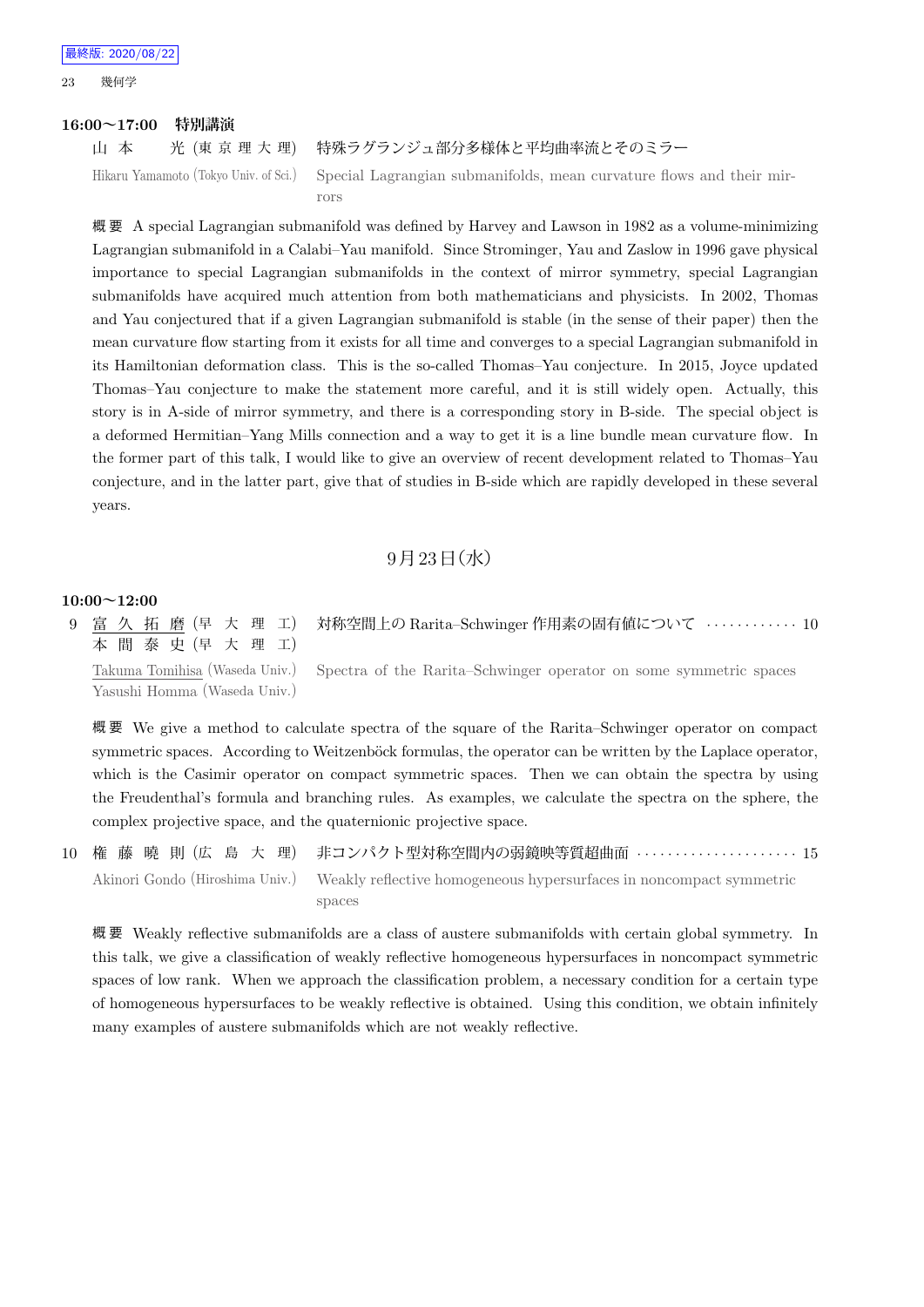#### 11 川 又 将 大 (広 島 大 理) 田 丸 博 士 (阪 市 大 理) ある概アーベルリー群上の左不変リッチソリトン計量 *· · · · · · · · · · · · · · ·* 15

Masahiro Kawamata (Hiroshima Univ.) Hiroshi Tamaru (Osaka City Univ.)

Left-invariant Ricci soliton metrics on some almost abelian Lie groups

概 要 For a given Lie group *G*, the group R *×*Aut(*G*) generated by non-zero scalars and automorphisms of *G* acts on the space of all left-invariant Riemannian metrics. The orbit space of this action is called the moduli space of left-invariant Riemannian metrics on *G*. In this talk, for an almost abelian Lie group *G* whose moduli space is one-dimensional, we prove that a left-invariant Riemannian metric on *G* is a Ricci soliton if and only if the  $\mathbb{R}^{\times}$ Aut $(G)$ -orbit through this metric is an isolated orbit.

12 澤 井 洋 (沼 津 工 高 専) Vaisman 可解多様体の構造定理について *· · · · · · · · · · · · · · · · · · · · · · · · · · ·* 15 Hiroshi Sawai (Numazu Nat. Coll. of Tech.) On the structure theorem for Vaisman solvmanifolds

概要 In locally conformal Kähler geometry (for short LCK), it is said to be Vaisman structure if Lee form is parallel with respect to Levi–Civita connection. In this talk, we consider the structure Theorem for Vaisman solvmanifolds. Moreover, we prove that a Vaisman solvmanifold has no non-Vaisman LCK structure. As a corollary, non-Vaisman LCK solvmanifold has no Vaisman structures. Thus, it is known that Inoue surfaces and Oeljeklaus–Toma manifold are non-Vaisman LCK solvmanifolds, they have no Vaisman structures.

13 近 藤 裕 司 (広 島 大 理) 田 丸 博 士 (阪 市 大 理) A classification of left-invariant Lorentzian metrics on some nilpotent Lie groups *· · · · · · · · · · · · · · · · · · · · · · · · · · · · · · · · · · · · · · · · · · · · · · · · · · · ·* 15 Yuji Kondo (Hiroshima Univ.) Hiroshi Tamaru (Osaka City Univ.) A classification of left-invariant Lorentzian metrics on some nilpotent Lie groups

概 要 In this talk, we introduce that there exist exactly six left-invariant Lorentzian metrics on the direct product of three dimensional Heisenberg group and Euclidean space of dimension *n −* 3 with *n ≥* 4 up to scaling and automorphisms. Only one of these metrics is flat, and the other five metrics are Ricci soliton but not Einstein. We also characterize the flat metric as the unique closed orbit in terms of the degeneration of orbits. Note that the equivalence class of each left-invariant metric up to scaling and automorphisms can be identified with an orbit of a certain group action on some symmetric space.

14 多 田 安 輝 (広島大先進理工) 田 丸 博 士 (阪 市 大 理) On poles of quandles and quotients of Alexander quandles by poles *· · ·* 15 Yasuki Tada (Hiroshima Univ.) Hiroshi Tamaru (Osaka City Univ.) On poles of quandles and quotients of Alexander quandles by poles

概 要 Quandle is an algebra which has background in Knot theory. Quandles can be regarded as a generalization of symmetric spaces. We study about to redifine various concepts of symmetric spaces on quandle. In this talk, we introduce the concept of "poles" on quandles, by refering to the theory of symmetric spaces. Then one can naturally define the quotients of quandles by poles. Alexander quandle is an important class of quandle. We prove that the class of Alexander quandles is closed under the quotients by poles. We also give a criteria for several Alexander quandles to have non-trivial poles, and determine what their quotients by poles are.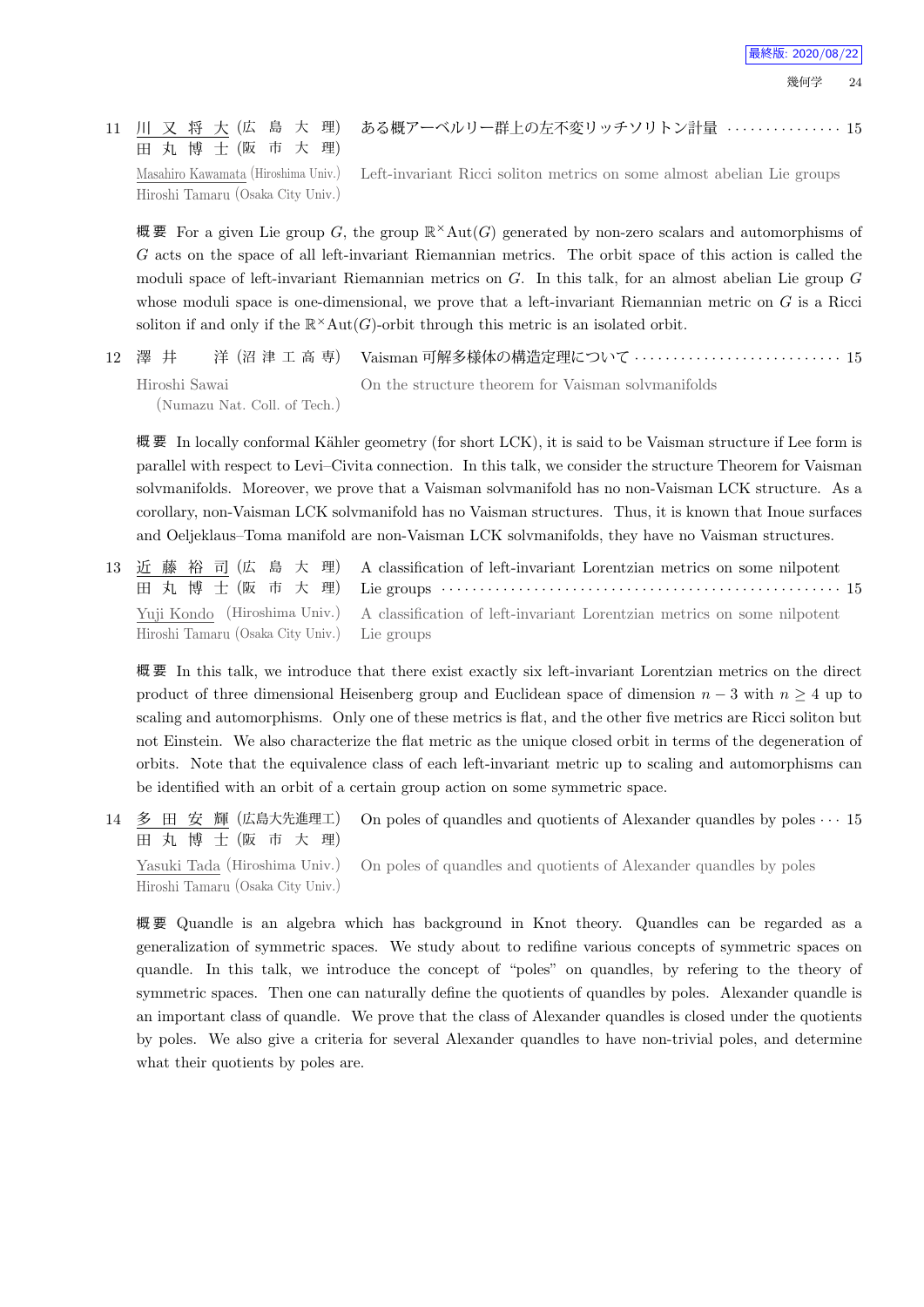| 最終版: 2020/08/22 |  |  |  |
|-----------------|--|--|--|
|-----------------|--|--|--|

#### 25 幾何学

| 15 | 本 田 淳 史 (横浜国大理工)<br>小 磯 深 幸 (九 大 I M I)<br>峻 祐 (輪<br>高)<br>島<br>通 | 裕 (金 沢 大 理 工) Lorentz-Minkowski 空間における Heinz 型の平均曲率の評価について … 15 |
|----|-------------------------------------------------------------------|-----------------------------------------------------------------|
|    | Yu Kawakami (Kanazawa Univ.)                                      | Heinz-type mean curvature estimates in Lorentz-Minkowski space  |
|    | Atsufumi Honda                                                    |                                                                 |
|    | (Yokohama Nat. Univ.)                                             |                                                                 |
|    | Miyuki Koiso (Kyushu Univ.)                                       |                                                                 |
|    | Syunsuke Tori (Wajima High School)                                |                                                                 |

概 要 We provide a unified description of Heinz-type mean curvature estimates under an assumption on the gradient bound for space-like graphs and time-like graphs in the Lorentz–Minkowski space. As a corollary, we give a unified vanishing theorem of mean curvature for these entire graphs of constant mean curvature.

#### **13:15~14:15 2020年度日本数学会幾何学賞受賞特別講演 (トポロジー分科会と合同)**

枡 田 幹 也 (阪 市 大 理) *♭* トーリックトポロジーにおけるコホモロジー剛性問題

Mikiya Masuda (Osaka City Univ.) Cohomological rigidity problem in toric topology

概要 A toric variety is a normal complex algebraic variety with an algebraic action of a  $C^*$ -torus having an open dense orbit. The fundamental theorem in toric geometry says that there is a one-to-one correspondence between toric varieties and fans. Among toric varieties, compact smooth toric varieties, which we call toric manifolds, are well understood. For instance, their cohomology rings and Chern classes are explicitly described in terms of the associated fans. The classification of toric manifolds as varieties reduces to the classification of the associated fans. However, the classification of toric manifolds as smooth manifolds is not well understood. Related to this, the author and Dong Youp Suh posed the following problem in 2008. Cohomological rigidity problem (for toric manifolds). Are toric manifolds diffeomorphic (or homeomorphic) if their cohomology rings with integer coefficients are isomorphic as graded rings?

Many partial affirmative solutions to the problem have been obtained but no counterexamples are known so far. There are several analogues of the problem and two of them are a symplectic analogue and a real analogue. The former is related to McDuff's question on the uniqueness of a toric structure on a monotone symplectic manifold and the latter is related to flat Riemannian manifolds and hyperbolic 3-manifolds of Loebell type. In this talk, I will overview some development on these problems.

#### $9$ 月 $24$ 日 $($ 木 $)$

#### **9:45~12:00**

16 篠 田 裕 佑 (岡 山 大 自 然) 近 藤 慶 (岡山大自然) Huber の有限連結性定理の高次元化について *· · · · · · · · · · · · · · · · · · · · · · ·* 15 Yusuke Shinoda (Okayama Univ.) Kei Kondo (Okayama Univ.) On sufficient conditions to extend Huber's finite connectivity theorem to higher dimensions

概要 In this talk we give sufficient conditions to extend Huber's finite connectivity theorem to higher dimensions from the radial curvature geometry point of view.

17 藤 岡 禎 司 (京 大 理) Alexandrov 空間の崩壊列に対するファイブレーション定理 *· · · · · · · · · · ·* 15 Tadashi Fujioka (Kyoto Univ.) A fibration theorem for collapsing sequences of Alexandrov spaces

概要 Let a sequence  $M_i$  of Alexandrov spaces collapse to an Alexandrov space X where all spaces of directions are  $\delta$ -close to the unit sphere. We prove that  $M_j$  admits a structure of locally trivial fibration over *X* for sufficiently large *j* if it has a uniform lower bound  $\varepsilon \gg \delta$  on the volume of spaces of directions.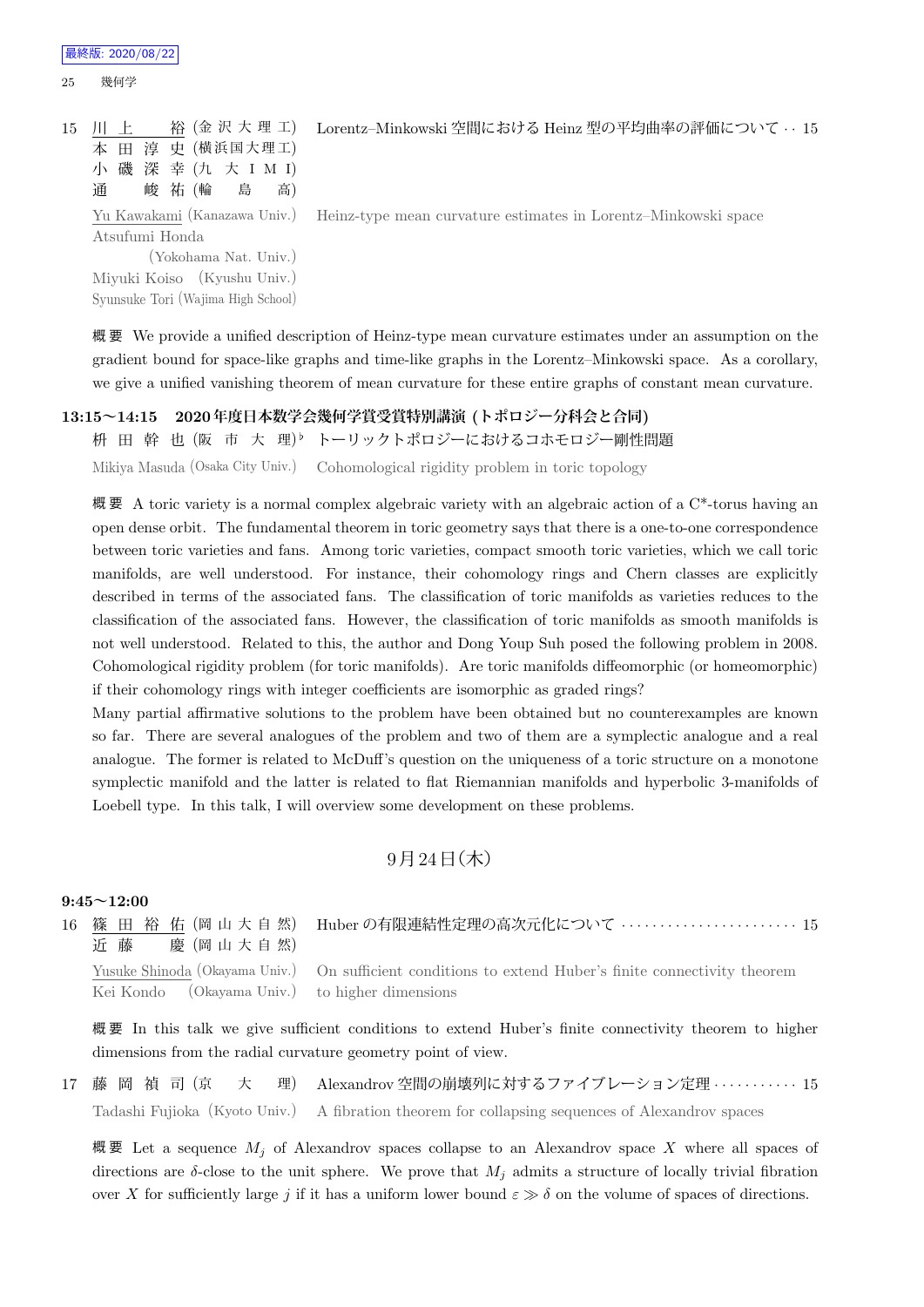$18$  相 野 眞 行 (理化学研 AIP) *♭* ラプラシアンの固有値と球面の積へのグロモフ・ハウスドルフ収束 *· · · ·* 15 Masayuki Aino (RIKEN) Eigenvalue of Laplacian and Gromov–Hausdorff convergence to the product of spheres

概 要 Lichnerowicz–Obata theorem is one of the classical theorem about the first eigenvalue of the Laplacian on Riemannian manifolds. Lichnerowicz gave an estimate of the first eigenvalue of the Laplacian for the Riemannian manifold with positive Ricci curvature, and Obata showed the equality of the estimate characterizes the sphere. Moreover, the almost equality case is well studied, and it is known that the manifold is close to the sphere in the Gromov–Hausdorff sense under some conditions. In this talk, we give a Gromov–Hausdorff approximation to the product of spheres under some conditions.

19 五 明 工 (名大多元数理) 小 林 俊 公 (摂 南 大 理 工) 近 藤 剛 史 (鹿 児 島 大 理) 有限グラフの埋め込み不変量の最小化と第 1 固有値の最大化 *· · · · · · · · · ·* 15

Takumi Gomyou (Nagoya Univ.) Toshimasa Kobayashi (Setsunan Univ.) Takefumi Kondo (Kagoshima Univ.) Shin Nayatani (Nagoya Univ.)

納 谷 信 (名大多元数理)

Optimal embedding and maximization of the first eigenvalue of a finite graph

概 要 We introduce an embedding optimization problem for a finite graph. This problem is related to an optimization problem concerning the smallest nonzero eigenvalue of the graph Laplacian. Göring–Helmberg– Wappler introduced a different embedding problem as a dual of the eigenvalue optimization problem. We establish a relation between the optimal values of the two embedding problems. It then follows that the optimal value of our embedding problem is obtained by the optimal value of the eigenvalue optimization problem. Further, we show that our embedding problem is a dual to a suitably modified version of the eigenvalue optimization problem. We present examples of graphs for which these optimization problems can be explicitly solved.

20 山 田 大 貴 (総合地球環境学研) The lower bound of the eigenvalue of the Laplacian on simplicial complex by the Ricci curvature *· · · · · · · · · · · · · · · · · · · · · · · · · · · · · · · · · · · · · ·* 15 Taiki Yamada (Res. Inst. for Humanity and Nature) The lower bound of the eigenvalue of the Laplacian on simplicial complex by the Ricci curvature

概 要 The Ricci curvature on graphs plays an important role in discrete differential geometry when we research global properties of a graph. We define the Ricci curvature on simplicial complexes modifying the definition of the Ricci curvature on graphs. Using the *i*-Laplacian defined by Horak and Jost, we obtain the following main results. It is an estimate of the eigenvalues of the Laplacian on simplicial complexes by the Ricci curvature.

|  | Tetsu Toyoda (Kogakuin Univ.) A non-geodesic analogue of Reshetnyak's majorization theorem |
|--|--------------------------------------------------------------------------------------------|

概 要 Let *κ* be a real number. Gromov (2001) introduced the Cycl*n*(*κ*) conditions for all integers *n ≥* 4, each of which is a necessary condition for a metric space to admit an isometric embedding into a  $CAT(\kappa)$ space. We prove an analogue of Reshetnyak's majorization theorem for (possibly non-geodesic) metric spaces that satisfy the  $Cycl_{4}(\kappa)$  condition. It follows from our result that for general metric spaces, the Cycl<sub>4</sub>( $\kappa$ ) condition implies the Cycl<sub>n</sub>( $\kappa$ ) conditions for all integers  $n \geq 5$ .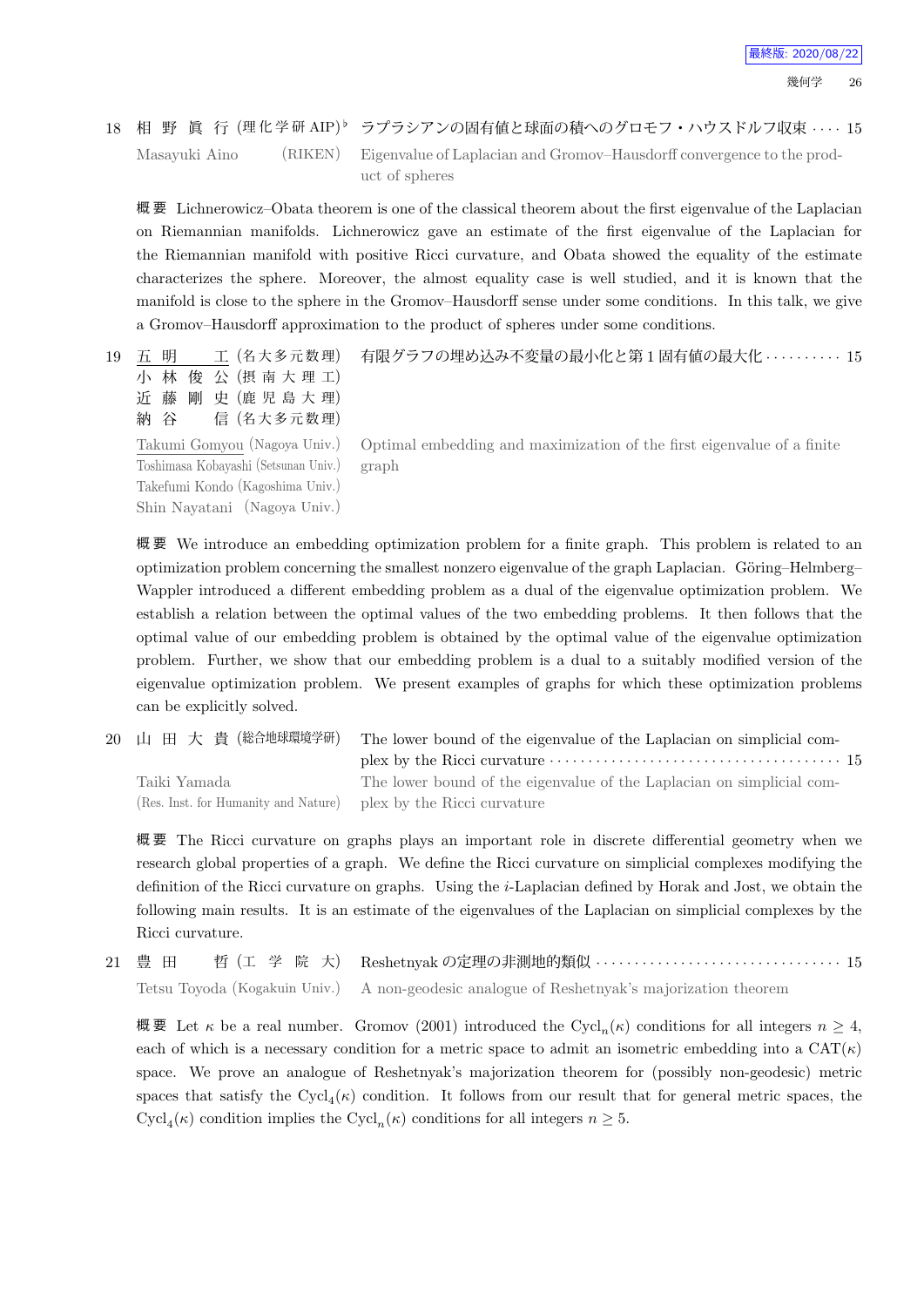22 加 藤 本 子 (愛 媛 大 理) 尾 國 新 一 (愛 媛 大 理) ある種の Artin 群の非シリンダー的双曲性について *· · · · · · · · · · · · · · · · ·* 15 Motoko Kato (Ehime Univ.) Shin-ichi Oguni (Ehime Univ.) On acylindrical hyperbolicity of some Artin groups

概要 It is conjectured that the central quotient of every irreducible Artin group is either virtually cyclic or acylindrically hyperbolic. We prove this conjecture for Artin groups that are known to be CAT(0) groups by a result of Brady and McCammond. In particular, we treat Artin groups associated to triangle-free graphs and Artin groups of large type associated to cones over square-free bipartite graphs.

23 伊 敷 喜 斗 (筑波大数理物質) 距離関数の補間と距離関数の空間 *· · · · · · · · · · · · · · · · · · · · · · · · · · · · · · · · ·* 15 Yoshito Ishiki (Univ. of Tsukuba) An interpolation of metrics and spaces of metrics

概 要 We provide an interpolation theorem of a family of metrics defined on closed subsets of metrizable spaces. As an application, we observe that various sets of all metrics with properties appeared in metric geometry are dense intersections of countable open subsets in spaces of metrics on metrizable spaces. For instance, our study is applicable to the set of all non-doubling metrics and the set of all non-uniformly disconnected metrics.

#### **16:00~17:00 特別講演**

金 沢 篤 (京 大 理) 理)<sup></sup> Kähler モジュライ空間と三角圏の安定性条件 Atsushi Kanazawa (Kyoto Univ.) Kähler moduli spaces and stability spaces of triangulated categories

概要 The complex moduli space of a Calabi–Yau manifold carries a natural Kähler structure, called the Weil–Petersson geometry, and this has been an important tool in the study of Calabi–Yau manifolds. Inspired by mirror symmetry, we introduce the mirror Weil–Petersson geometry on the Kähler moduli space. The main tool is the stability conditions of a triangulated category introduced by T. Bridgeland. As an application, we investigate the attractor mechanisms of the Kähler moduli space, the mirror of which on the complex moduli space was previously studied by G. Moore.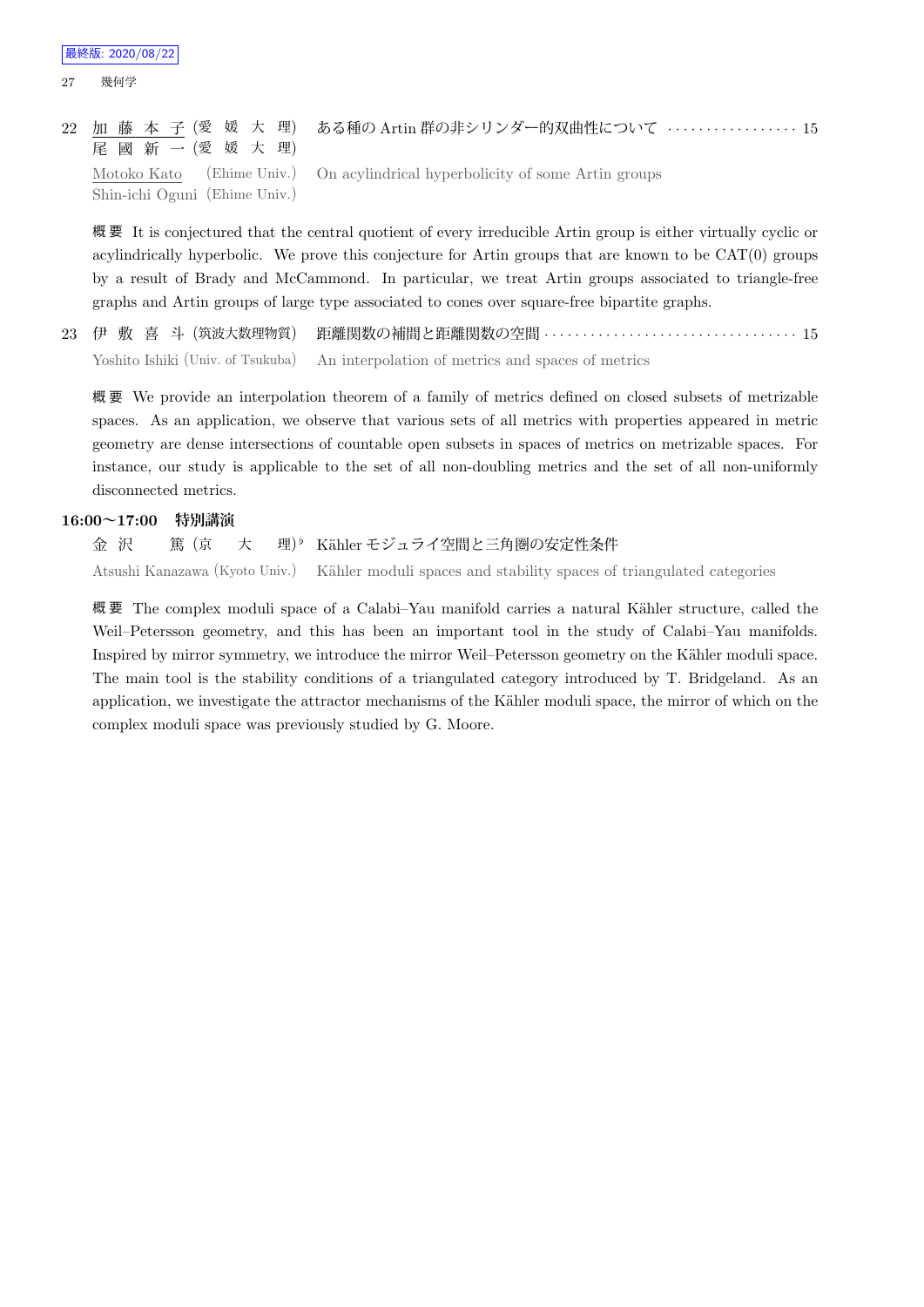## **函 数 論**

## 9月22日 (火)

#### **9:00~10:30**

1 齋 藤 三 郎 (再生核研・群馬大*<sup>⋆</sup>* Okumura's disc series can beyond the crucial point of Däumler–Puha's horn torus models for the Riemann sphere *· · · · · · · · · · · · · · · · · · · · · · · ·* 15 Saburou Saitoh (Inst. of Reproducing Kernels /Gunma Univ.*<sup>⋆</sup>* ) Okumura's disc series can beyond the crucial point of Däumler–Puha's horn torus models for the Riemann sphere

概 要 This abstract is an arranged version of the 2020 annual meeting talk. In this talk, we will note a simple and pleasant new property that an Okumura's disc series can beyond the crucial point of Däumler and Puha's horn torus models for the Riemann sphere by means of the division by zero calculus. We also will refer to the up to date information on the division by zero calculus.

Key Words: Infinity, discontinuous, point at infinity, stereographic projection, Riemann sphere, horn torus, Däumler Puha's horn torus, Okumura's disc series, conformal mapping, division by zero calculus.

2 藤 野 弘 基 (名大多元数理) 赤 嶺 新 太 郎 (日大生物資源) 単葉調和関数および極小曲面・極大曲面に対する境界値問題の対応 *· · · ·* 15 Hiroki Fujino (Nagoya Univ.) Shintaro Akamine (Nihon Univ.) Correspondence between boundary value problems for harmonic mappings, minimal surfaces, and maximal surfaces

概 要 There exists a natural correspondence between (planar) univalent harmonic mappings, minimal surfaces in the Euclidean space, and maximal surfaces in the Lorentz–Minkowski spacetime. Under this correspondence, we found that some kinds of important boundary value problems for each of these three objects correspond to each other: (a) infinite boundary for minimal surfaces, (b) lightlike line segment boundary for maximal surfaces, and (c) discontinuous boundary value for harmonic mappings. We also discuss symmetries appearing on the above kinds of surfaces and their conjugations.

3 中村 豪(愛知工大工<sup>)</sup> Automorphism groups of compact non-orientable surfaces of genus 6 with extremal metric discs *· · · · · · · · · · · · · · · · · · · · · · · · · · · · · · · · · · · · · ·* 15

Gou Nakamura (Aichi Inst. of Tech.) Automorphism groups of compact non-orientable surfaces of genus 6 with extremal metric discs

概 要 In this talk we present the groups of automorphisms of non-orientable extremal surfaces of genus 6. Considering those surfaces with automorphisms of the maximum order 10, we obtain two families of non-orientable extremal surfaces of even genus *g* admitting automorphisms of the maximum order 2(*g −* 1).

4 藤 川 英 華 (東 工 大 理) *♭* リーマン面の本質的測地線スペクトラムの漸近的等角不変性 *· · · · · · · · · ·* 15 Ege Fujikawa (Tokyo Tech) Asymptotically conformal invariance of the essential length spectrum on a Riemann surface

概 要 The length spectrum is the set of hyperbolic lengths of closed geodesics on a Riemann surface. In this talk, we introduce the essential length spectrum on a Riemann surface of topologically infinite type, which is the set of accumulation points on the length spectrum of the Riemann surface. Then, we prove that this is invariant under the deformation of asymptotically conformal homeomorphisms of Riemann surfaces.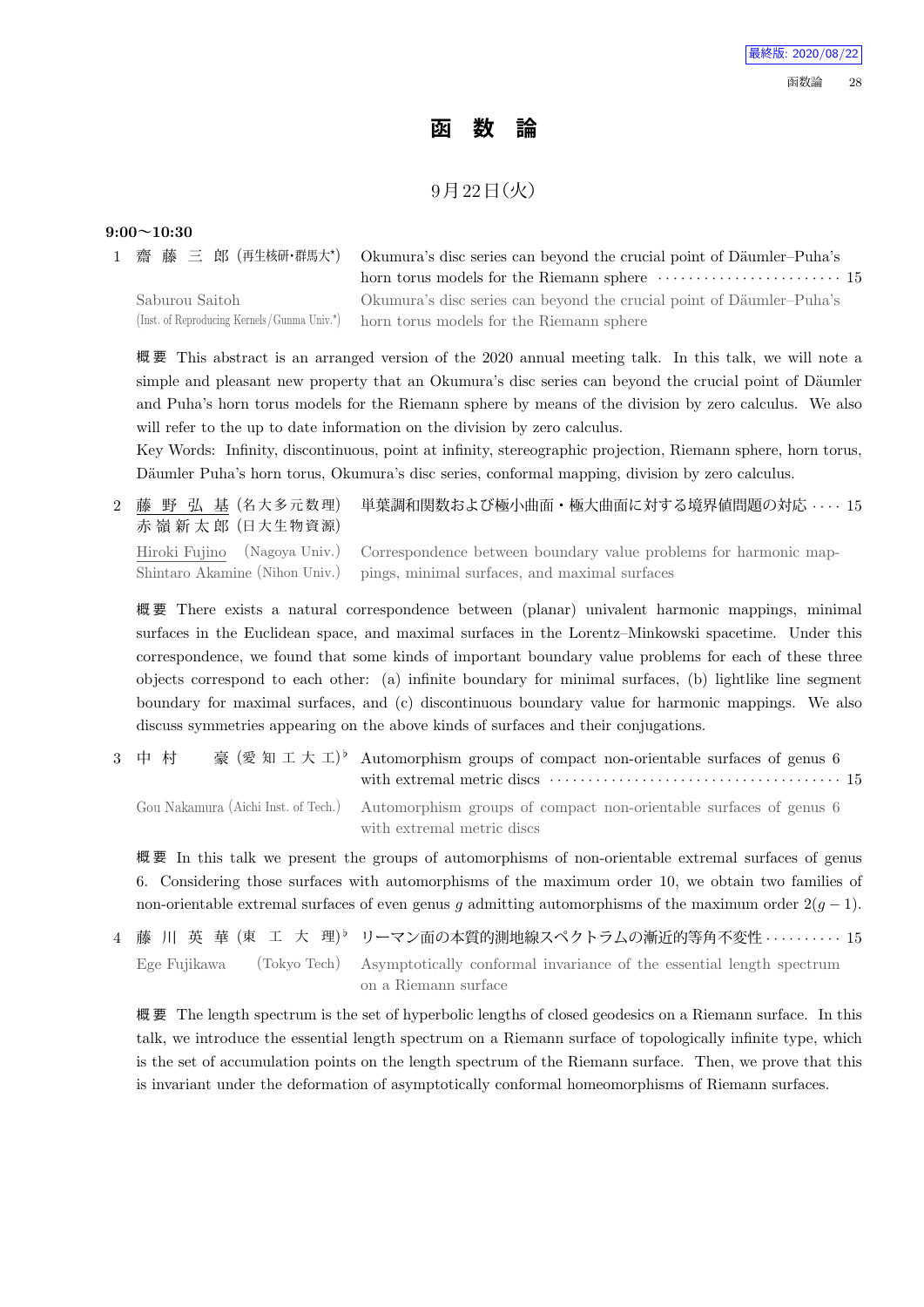| 5 松崎克彦(早大教育)<br>Huaying Wei                | Strongly symmetric homeomorphisms on the real line with uniform con-                                    |
|--------------------------------------------|---------------------------------------------------------------------------------------------------------|
| (Jiangsu Normal Univ.)                     |                                                                                                         |
| Huaying Wei (Jiangsu Normal Univ.) tinuity | Katsuhiko Matsuzaki (Waseda Univ.) Strongly symmetric homeomorphisms on the real line with uniform con- |

概 要 We consider certain properties of strongly symmetric homeomorphisms on the real line, which constitute the VMO Teichmüller space on it. Differently from the case on the unit circle, strongly symmetric homeomorphisms are not preserved under either the composition or the inversion. They are not known to have quasiconformal extensions whose complex dilatations induce vanishing Carleson measures, either. In this presentation, however, we show that if uniform continuity is assumed for appropriate mappings, then they are preserved by those operations and they have such quasiconformal extensions. Proofs are performed by using harmonic analysis on BMO functions and the Muckenhoupt weights.

6 渡 邉 天 鵬 (京大人間環境) 角 大 輝 (京大人間環境) 有理写像からなるマルコフ的ランダム力学系のダイコトミー *· · · · · · · · · ·* 15

Takayuki Watanabe (Kyoto Univ.) Hiroki Sumi (Kyoto Univ.) The dichotomy of Markov random dynamical systems of rational maps

概 要 We consider random holomorphic dynamical systems on the Riemann sphere whose choices of maps are related to "Markovian" noise. Our motivation is generalizing the theory of i.i.d. random dynamical systems to our setting. We show that a generic such system is either stable on average or chaotic with full Julia set.

#### **11:00~12:00 2019年度(第18回)日本数学会解析学賞受賞特別講演**

| 角           |  | 大 輝 (京大人間環境) ランダムな複素力学系における様々なランダム性誘起現象とそのメカニ<br>ズム                          |
|-------------|--|------------------------------------------------------------------------------|
| Hiroki Sumi |  | (Kyoto Univ.) Various randomness-induced phenomena in random holomorphic dy- |
|             |  | namical systems and their mechanisms                                         |

概 要 We consider random holomorphic dynamical systems. We see that there are many new phenomena, so called randomness-induced phenomena, in random holomorphic dynamical systems which cannot hold in determinstic holomorphic dynamical systems. We also consider the mechanisms of the phenomena and some applications.

#### **14:15~15:55**

7 綾 野 孝 則 (阪市大数学研) V. M. Buchstaber (Steklov Inst. of Math.) 種数 2 の *σ* 関数の級数展開の Hurwitz 整性の精密化 *· · · · · · · · · · · · · · · · ·* 15

Takanori Ayano (Osaka City Univ.) Victor M. Buchstaber

A refinement for the Hurwitz integrality of the series expansion of the two-dimensional sigma functions

(Steklov Inst. of Math.)

概 要 F. Klein constructed the multi-dimensional sigma functions associated with the hyperelliptic curves as a generalization of the elliptic sigma functions. The hyperelliptic sigma functions play important roles in the inversion problem of the hyperelliptic integrals. Y. Onishi proved that the series expansion of the hyperelliptic sigma functions around the origin becomes the Hurwitz series over the ring generated by the parameters of the curves. In this talk, we will give a refinement of this result for the case of genus 2. Our result is based on the fact that the two-dimensional sigma functions satisfy the heat equations in a nonholonomic frame, which is derived by V. M. Buchstaber and D. V. Leykin.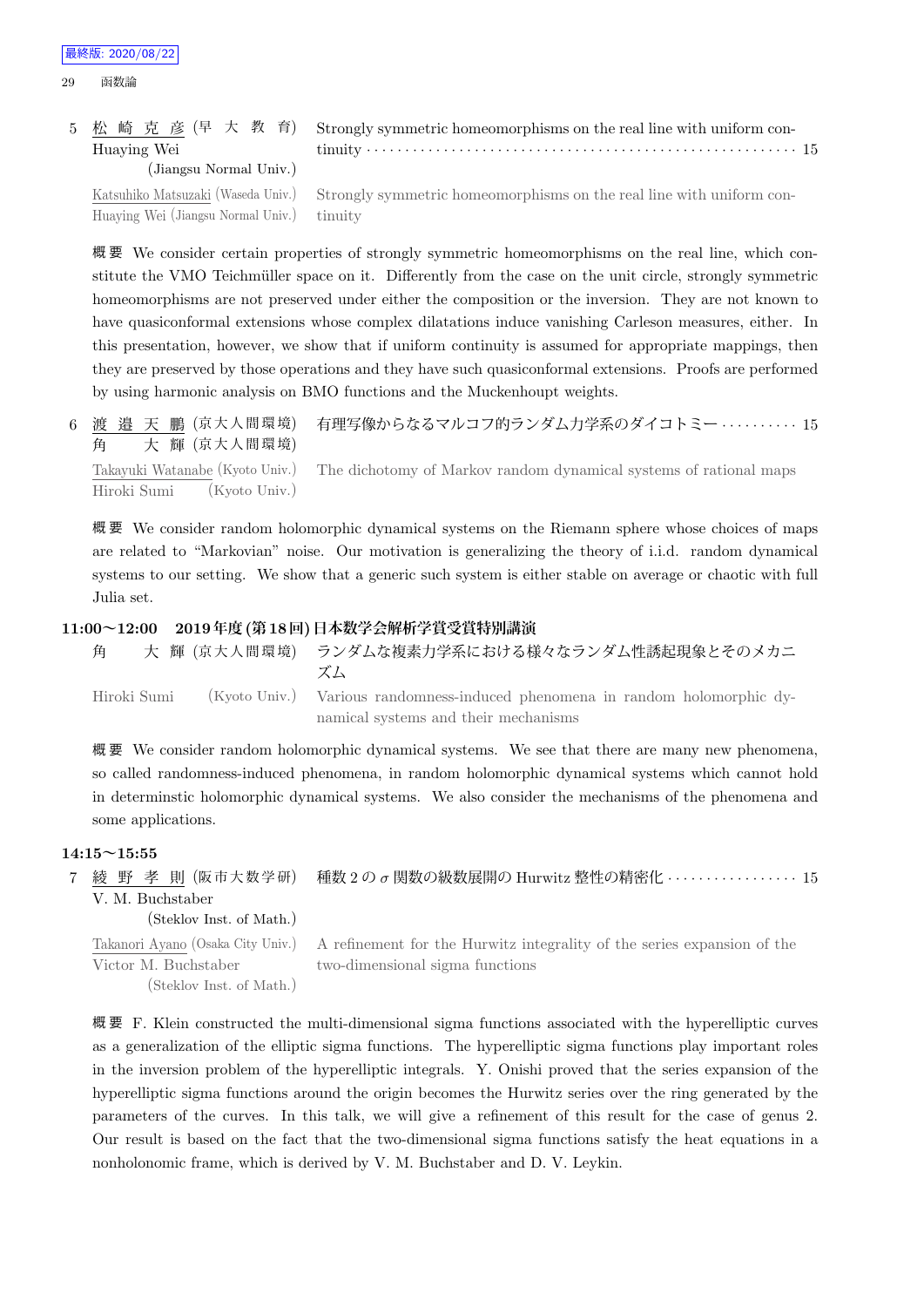最終版: 2020/08/22

8 阿 部 誠 (広島大先進理工) 島 唯 史 (広島大先進理工) 杉 山 俊 (日本電気通信システム) Makoto Abe (Hiroshima Univ.) Tadashi Shima (Hiroshima Univ.) Shun Sugiyama (NEC Comm. Systems, Ltd.) Intermediate pseudoconvexity for unramified Riemann domains over  $\mathbb{C}^n$ 

概要 We characterize the *q*-pseudoconvexity for unramified Riemann domains over  $\mathbb{C}^n$ , where  $1 \le q \le n$ , by the continuity property which holds for a class of maps whose projections to  $\mathbb{C}^n$  are families of unidirectionally parameterized *q*-dimensional analytic balls written by polynomials of degree at most two.

 $9$  日下部佑太 (阪 大 理) $^{\flat}$ *♭* 多項式凸集合の補空間の岡性 *· · · · · · · · · · · · · · · · · · · · · · · · · · · · · · · · · · · ·* 15 Yuta Kusakabe (Osaka Univ.) Oka properties of complements of polynomially convex sets

概要 A complex manifold is called an Oka manifold if the Oka principle for maps from Stein manifolds holds. Our main theorem states that the complement of a closed polynomially convex set in  $\mathbb{C}^n$  ( $n > 1$ ) satisfying a certain condition is an Oka manifold. This gives a positive answer to the well-known long-standing problem in Oka theory whether the complement of a compact polynomially convex set in  $\mathbb{C}^n$  ( $n > 1$ ) is Oka.

| 江尻 祥(阪大理)<br>松 村 慎 一 (東 北 大 理)                                | 10 岩 井 雅 崇 (阪市大数学研)  相対的反標準因子の asymptotic base loci について ‥‥‥‥‥‥‥‥‥‥ 15                       |
|---------------------------------------------------------------|----------------------------------------------------------------------------------------------|
| Sho Ejiri (Osaka Univ.)<br>Shin-ichi Matsumura (Tohoku Univ.) | Masataka Iwai (Osaka City Univ.) On asymptotic base loci of relative anti-canonical divisors |

概 要 We study the base loci including the stable (augmented, restricted) base loci and upper level sets of Lelong numbers of the relative anti-canonical divisor  $-K_{X/Y}$  of an algebraic fiber space  $\phi : X \to Y$ . Our result says that all the above base loci are located in the horizontal direction unless they are empty.

11 田 島 慎 一 (新 潟 大\*) 鍋 島 克 輔 (徳 島 大 理 工) D. Barlet  $\mathcal D$  regular meromorphic differential forms  $\mathcal E$  K. Saito  $\mathcal D$  logarithmic residues *· · · · · · · · · · · · · · · · · · · · · · · · · · · · · · · · · · · · · · · · · · · · · · ·* 15 Shinichi Tajima (Niigata Univ.*<sup>⋆</sup>* ) Katsusuke Nabeshima (Tokushima Univ.) Computing regular meromorphic differential forms via Saito's logarithmic residues

概 要 We consider logarithmic differential forms along a hypersurface with an isolated singularity in the context of computational complex analysis. In our previous work, we study torsion modules and give an effective method for computing them. In this work, we first consider a method for computing regular meromorphic differential forms. We show that representatives of regular meromorphic differential forms can be computed by using our previous algorithm on torsion modules. Main ideas of our approach are the use of the concept of logarithmic residue and that of logarithmic vector field. Next, we show a link between logarithmic differential forms and Gauss–Manin connections, which reveals the role of the torsion module in the computation of a saturation of Brieskorn lattice of Gauss–Manin connection.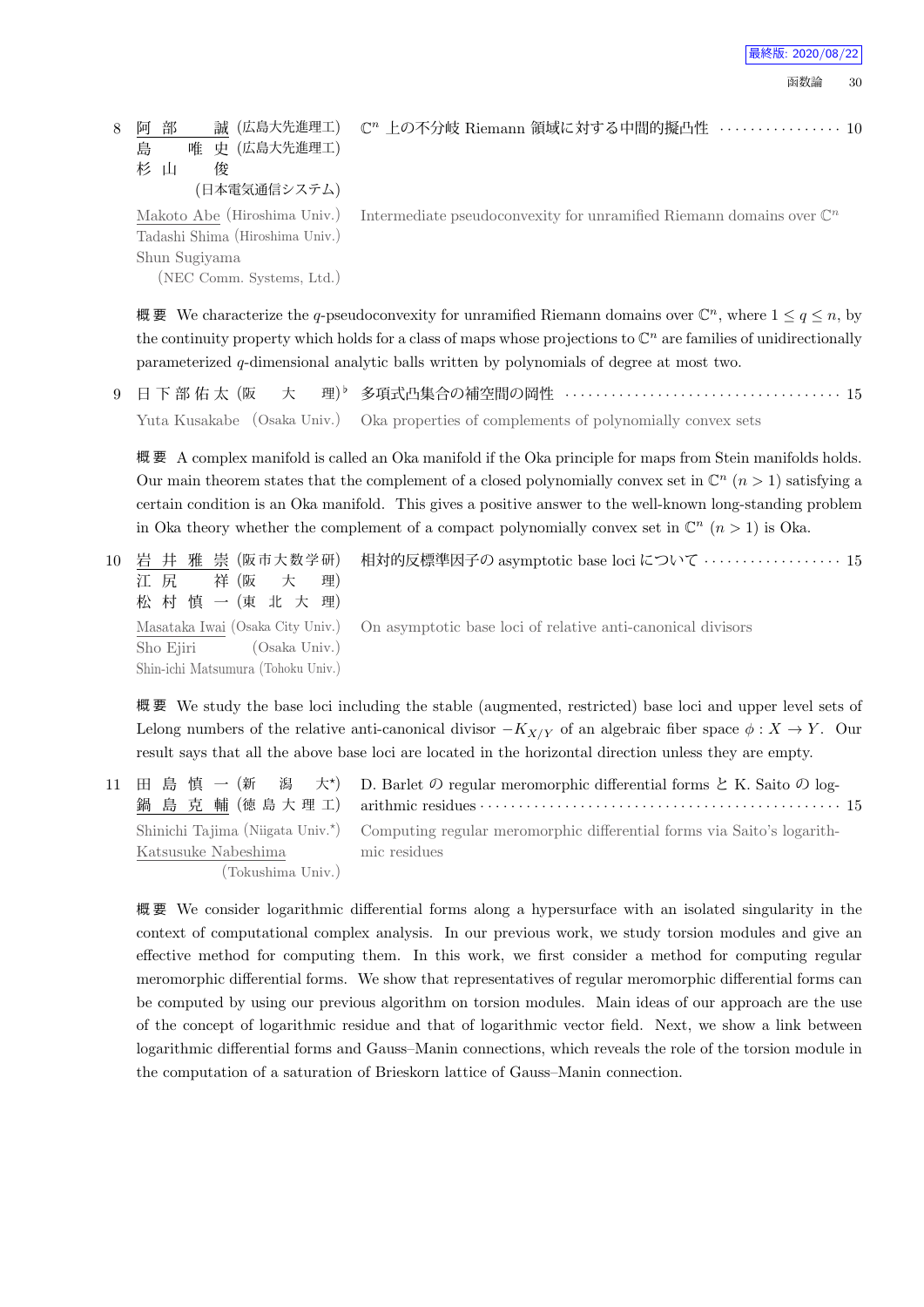12 田 島 慎 一 (新 潟  $\pm\star$ 鍋 島 克 輔 (徳 島 大 理 工) Versal unfoldings of singular holomorphic foliations —諏訪アルゴリズ ムの実装— *· · · · · · · · · · · · · · · · · · · · · · · · · · · · · · · · · · · · · · · · · · · · · · · · · · · ·* 15 Shinichi Tajima (Niigata Univ.*<sup>⋆</sup>* ) Katsusuke Nabeshima (Tokushima Univ.) An implementation of the Suwa method for computing versal unfoldings of codimension one complex analytic singular foliations

概 要 The Suwa method for computing versal unfoldings of holomorphic singular foliations is studied from the point of view of computational complex analysis. Based on the theory of Grothendieck local duality on residues, an effective algorithm of computing versal unfoldings of codimension one complex analytic singular foliations is obtained.

13 岩 崎 克 則 (北 大 理) 高田佑太(北 大理) 超幾何群から K3 曲面上の Siegel 円板へ *· · · · · · · · · · · · · · · · · · · · · · · · · ·* 15 Katsunori Iwasaki (Hokkaido Univ.) Yuta Takada (Hokkaido Univ.) From hypergeometric groups to Siegel disks on K3 surfaces

概 要 C. T. McMullen constructed K3 surface automorphisms with Siegel disks. The topological entropies of them must be positive and the underlying K3 surfaces must be transcendental. In this talk we propose a completely different method to construct such automorphisms by using hypergeometric groups and associated lattices. Here hypergeometric groups, due to F. Beukers and G. J. Heckman, are matrix groups modeled on the monodromy groups of higher-order hypergeometric differential equations.

### **16:00~17:00 特別講演**

小 森 洋 平 (早 大 教 育) 双曲コクセター群の増大度について Yohei Komori (Waseda Univ.) On the growth rate of hyperbolic Coxeter groups

概 要 In this talk I will give an overview of recent progress on arithmetic aspects of growth related to hyperbolic Coxeter groups.

## $9$ 月 $23$ 日 $($ 水 $)$

## **9:00~10:20**

14 本 田 竜 広 (専 修 大 商) 濱 田 英 隆 (九州産大理工) 溝 田 裕 介 (九州産大理工) Bohr's phenomenon on a complex Banach space *· · · · · · · · · · · · · · · · · · ·* 15 Tatsuhiro Honda (Senshu Univ.) Hidetaka Hamada (Kyushu Sangyo Univ.) Yusuke Mizota (Kyushu Sangyo Univ.) Bohr's phenomenon on a complex Banach space

概 要 In this talk, we discuss about generalisations of the Bohr radius for analytic functions or harmonic functions on the unit disc in C to that for holomorphic mappings or pluriharmonic mappings on the unit ball of a complex Banach space.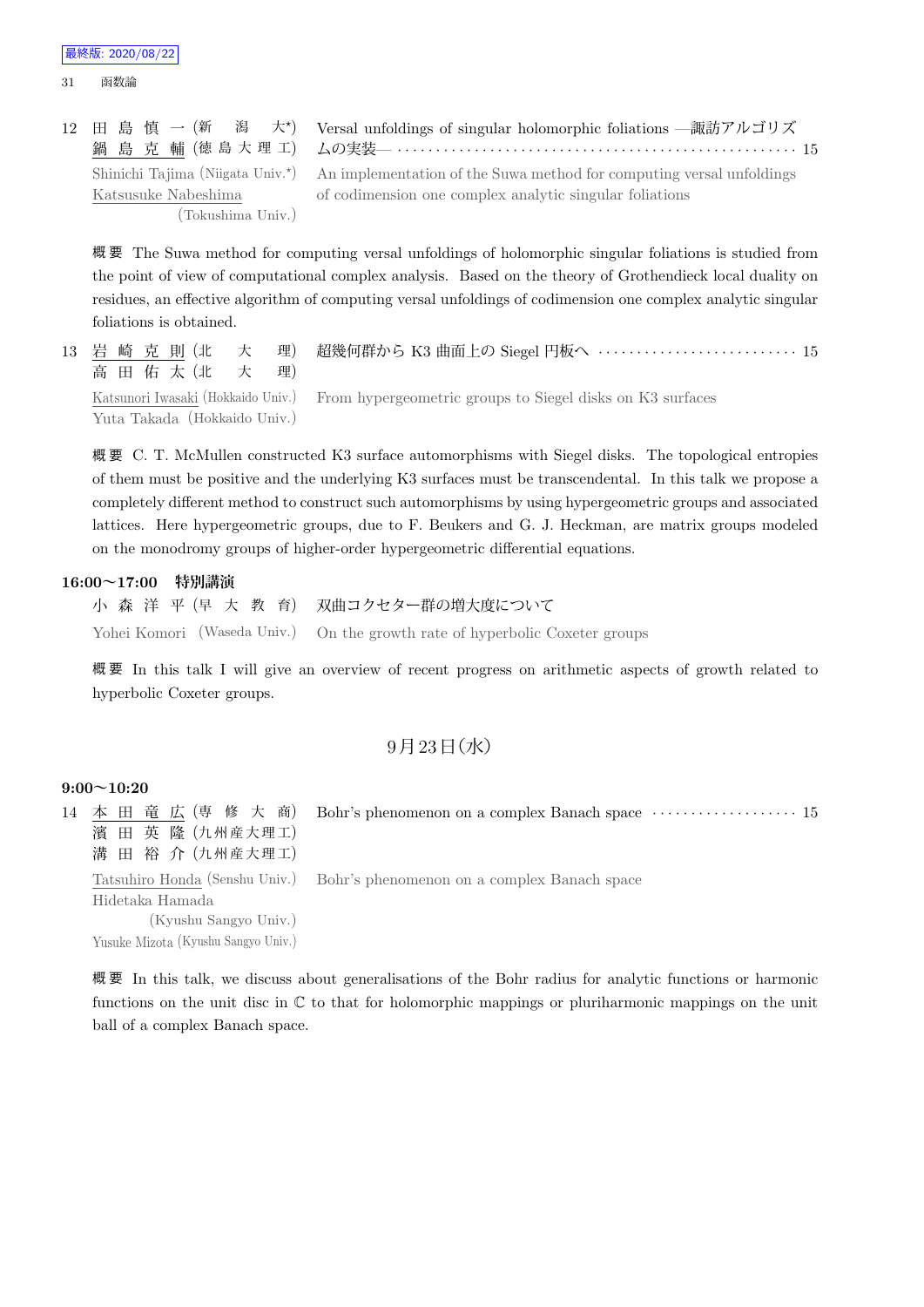| (Univ. of Toronto)<br>濱 田 英 隆 (九州産大理工)<br>(Babes-Bolyai Univ.)<br>G. Kohr | Loewner chains and nonlinear resolvents of the Carathéodory family on                               |
|---------------------------------------------------------------------------|-----------------------------------------------------------------------------------------------------|
|                                                                           | Ian Graham (Univ. of Toronto) Loewner chains and nonlinear resolvents of the Carathéodory family on |
| Hidetaka Hamada                                                           | the unit ball in $\mathbb{C}^n$                                                                     |
| (Kyushu Sangyo Univ.)                                                     |                                                                                                     |
| Gabriela Kohr (Babeş-Bolyai Univ.)                                        |                                                                                                     |
|                                                                           | 15 I. Graham                                                                                        |

概 要 In this talk, we study various properties of nonlinear resolvents of holomorphic mappings in the Carathéodory family  $\mathcal{M}(\mathbb{B}^n)$ , where  $\mathbb{B}^n$  is the Euclidean unit ball in  $\mathbb{C}^n$ .

| 16 I. Graham                       | (Univ. of Toronto)   | $q$ -Loewner chains, Bloch functions and extension operators in complex |
|------------------------------------|----------------------|-------------------------------------------------------------------------|
| 濱田 英隆 (九州産大理工)                     |                      |                                                                         |
| G. Kohr                            | (Babes-Bolyai Univ.) |                                                                         |
| M. Kohr                            | (Babes-Bolyai Univ.) |                                                                         |
| Ian Graham (Univ. of Toronto)      |                      | $g$ -Loewner chains, Bloch functions and extension operators in complex |
| Hidetaka Hamada                    |                      | Banach spaces                                                           |
| (Kyushu Sangyo Univ.)              |                      |                                                                         |
| Gabriela Kohr (Babeş-Bolyai Univ.) |                      |                                                                         |
| Mirela Kohr (Babeş-Bolyai Univ.)   |                      |                                                                         |
|                                    |                      |                                                                         |

概要 In this talk, we will show that  $\Phi_{\alpha,\beta}$  and  $\Phi_{P_k}$  preserves the first elements of *g*-Loewner chains and normalized Bloch mappings, where  $\Phi_{\alpha,\beta}: S \to S(\Omega_r)$  is the Roper–Suffridge type extension operator and Φ*P<sup>k</sup>* is the Muir type extension operator.

|                                    | 17 濱 田 英 隆 (九州産大理工) Support points for families of univalent mappings on bounded symmet- |
|------------------------------------|------------------------------------------------------------------------------------------|
| (Babes-Bolyai Univ.)<br>G. Kohr    |                                                                                          |
| Hidetaka Hamada                    | Support points for families of univalent mappings on bounded symmet-                     |
| (Kyushu Sangyo Univ.) ric domains  |                                                                                          |
| Gabriela Kohr (Babeş-Bolyai Univ.) |                                                                                          |

概 要 In this talk, we study some extremal problems for the family  $S_g^0(\mathbb{B}_X)$  of normalized univalent mappings with *g*-parametric representation on the unit ball  $\mathbb{B}_X$  of an *n*-dimensional JB<sup>\*</sup>-triple X with  $r \geq 2$ , where *r* is the rank of *X* and *g* is a convex (univalent) function on the unit disc U, which satisfies some natural assumptions. We obtain sharp coefficient bounds for the family  $S_g^0(\mathbb{B}_X)$ , and examples of bounded support points for various subsets of  $S_g^0(\mathbb{B}_X)$ . Our results are generalizations to bounded symmetric domains of known recent results related to support points for families of univalent mappings on the Euclidean unit ball  $\mathbb{B}^n$  and the unit polydisc  $\mathbb{U}^n$  in  $\mathbb{C}^n$ .

|                                      | 18 濱 田 英 隆 (九州産大理工) Closed range composition operators on the Bloch space of bounded sym- |
|--------------------------------------|-------------------------------------------------------------------------------------------|
|                                      |                                                                                           |
| Hidetaka Hamada                      | Closed range composition operators on the Bloch space of bounded sym-                     |
| (Kyushu Sangyo Univ.) metric domains |                                                                                           |

概 要 Let B*<sup>X</sup>* and B*<sup>Y</sup>* be bounded symmetric domains realized as the unit balls of JB*<sup>∗</sup>* -triples *X* and *Y* , respectively. In this talk, we generalize the Landau theorem to holomorphic mappings on  $\mathbb{B}_X$  by using the Schwarz–Pick lemma for holomorphic mappings on  $\mathbb{B}_X$ . Next, we give several necessary conditions or sufficient conditions for the composition operators  $C_\varphi$  between the Bloch spaces on  $\mathbb{B}_X$  and  $\mathbb{B}_Y$  to be bounded below.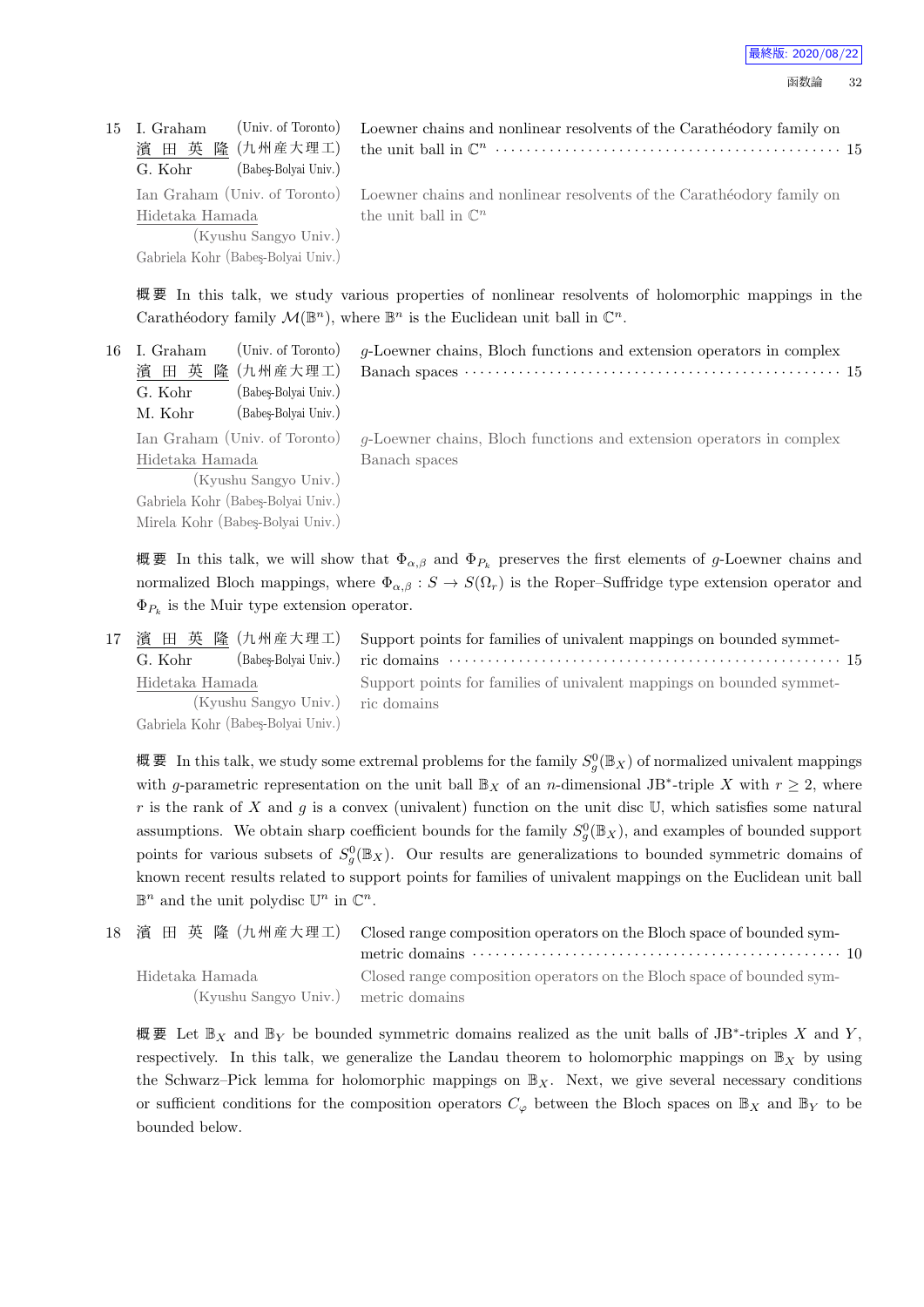#### 33 函数論

|                 |                      | 19 濱 田 英 隆 (九州産大理工) Spiralshapelike mappings in several complex variables ……………… 10 |  |
|-----------------|----------------------|-------------------------------------------------------------------------------------|--|
| M. Iancu        | (Babes-Bolvai Univ.) |                                                                                     |  |
| G. Kohr         | (Babes-Bolyai Univ.) |                                                                                     |  |
| Hidetaka Hamada |                      | Spiralshapelike mappings in several complex variables                               |  |

(Kyushu Sangyo Univ.) Mihai Iancu (Babes-Bolyai Univ.) Gabriela Kohr (Babeş-Bolyai Univ.)

概要 Let  $n \geq 2$  and let  $A \in L(\mathbb{C}^n)$  be such that  $m(A) > 0$ . In this talk, we show that if  $F : \mathbb{B}^n \to \mathbb{C}^n$ is a normalized biholomorphic mapping such that  $F(\mathbb{B}^n)$  is a bounded strictly pseudoconvex domain with  $C^m$  boundary with  $m > 2$ , then  $\overline{F(\mathbb{B}^n)}$  is polynomially convex if and only if there exists a normalized automorphism  $\Phi: \mathbb{C}^n \to \mathbb{C}^n$  such that  $\Phi(F(\mathbb{B}^n))$  is an *A*-spirallike domain. This result extends a recent result due to Arosio, Bracci and Wold in the case of convexshapelike domains.

## **11:00~12:00 特別講演**

松 村 慎 一 (東 北 大 理) *♭* "非負曲率"を持つ射影多様体に対する構造定理について Shin-ichi Matsumura (Tohoku Univ.) Structure theorems on projective manifolds with non-negative curvature

概 要 The study of certain positively curved varieties, which are often formulated with positivity of bisectional curvatures, tangent bundles, or anti-canonical divisors, occupies an important place in the theory of classification of varieties. One of the central problems in this study is to determine the structure of semipositively curved varieties in terms of naturally associated fibrations such as Albanese maps, Iitaka fibrations, or maximally rationally connected fibrations. In this talk, I would like to discuss structure theorems for projective varieties (more generally compact K¨ahler manifolds) satisfying various positivity conditions. More specifically, I will explain structure theorems of maximally rationally connected fibrations for varieties satisfying the following conditions: (1) Projective manifolds with tangent bundle admitting positively curved singular hermitian metric. (2) Projective manifolds with semi-positive holomorphic sectional curvature. (3) Projective KLT pairs with nef anti-canonical bundle. The proof is based on singular hermitian metrics on vector bundles, analytic positivity ofdirect image sheaves, the theory of foliations, and so on. A part of this talk is joint work with F. Campana (Lorraine), J. Cao (Jussieu), M. Iwai (Tokyo), G. Hosono (Tohoku).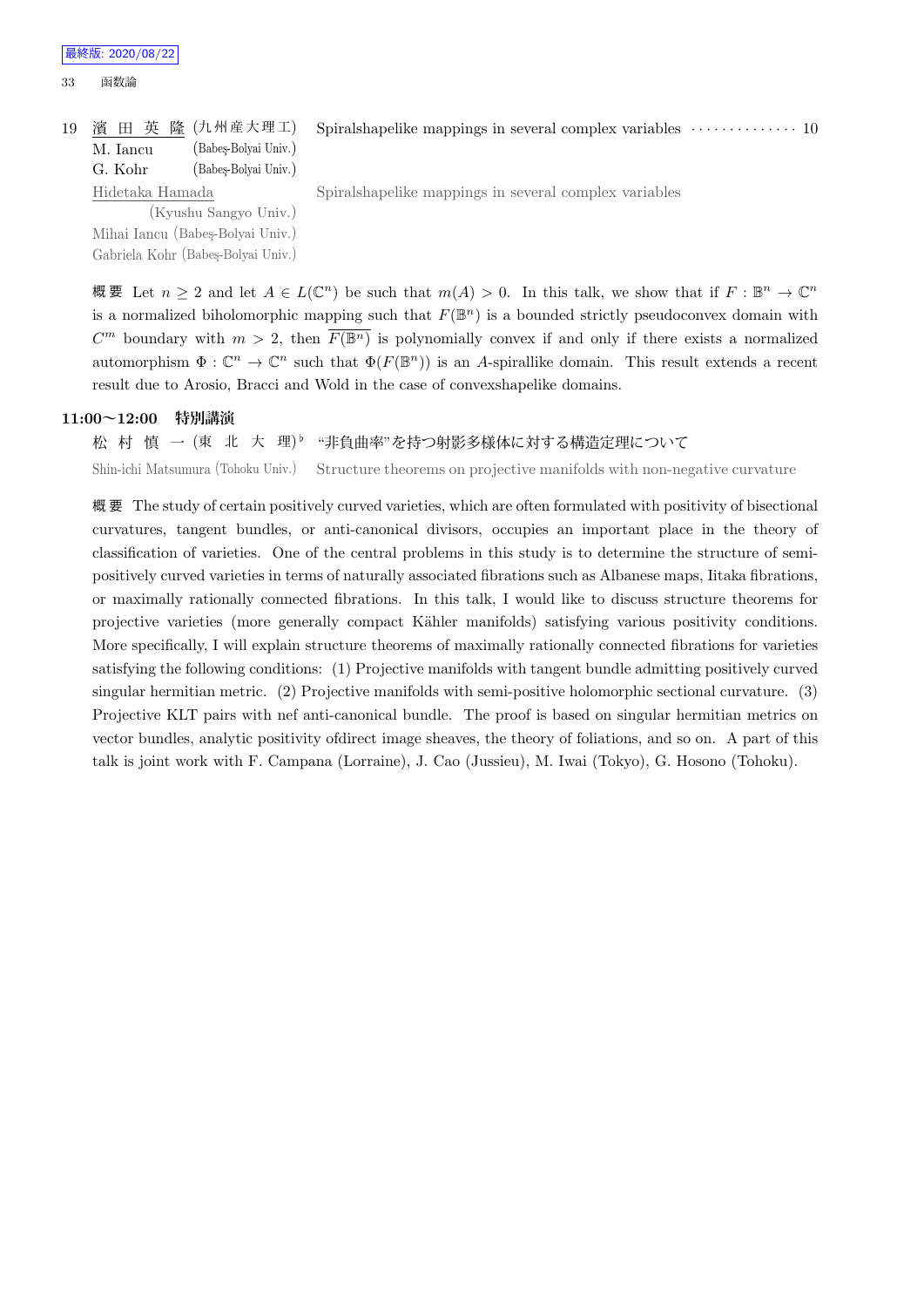# **函 数 方 程 式 論**

# 9月22日 (火)

## **9:30~11:30**

1 井 上 公 人 (九 大 I M I) BD I 型の対称領域に付随する行列値 Bratu 方程式 ·················· 15 Hiroto Inoue (Kyushu Univ.) Matrix-valued Bratu equation associated with the symmetric domain of type BD I

概 要 The Bratu equation is an integrable ordinary equation, that appears as a special case of the Toda lattice and the Painlevé III equation. In this talk, we introduce a matrix-valued extension of the Bratu equation. This extension is based on the geometric structure of a symmetric domain  $G/K$ . As a main result, we give its exact solution using the defining function of the symmetric domain. In the talk, we mostly consider the case of the symmetric domain of type BD I.

2 鈴 木 正 俊 (東 工 大 理) ある偏微分方程式系と Hermite–Biehler class の整関数. II *· · · · · · · · · · ·* 10 Masatoshi Suzuki (Tokyo Tech) On a system of partial differential equations and entire functions of Hermite–Biehler class. II

概 要 In the last time, we present an initial value problem for a system of first-order partial differential equations in two variables and explain the relationship with entire functions of Hermite–Biehler class. In this time, we will describe additional issues together with some simple examples.

3 石 田 敦 英 (東 京 理 大 工) 分数冪相対論量子系における低速伝播評価について *· · · · · · · · · · · · · · · · ·* 10 Atsuhide Ishida (Tokyo Univ. of Sci.) On minimal velocity estimate in fractional relativistic mechanics

概 要 In scattering theory, the propagation estimate for the low velocity state plays a conclusive role to prove the asymptotic completeness of the wave operators. In this study, we prove the minimal velocity estimate for the massive relativistic Schrödinger operator with fractional powers. In particular, we allow to assume that the potential functions belong to the broad classes which include the long-range and Coulomb-type singularities. By virtue of this estimate, the asymptotic completeness for the short-range case can be proved immediately. This estimate can also be expected to work for further applications (long-range and *N*-body).

4 宇 佐 美 広 介 (岐 阜 大 工) ル イ ソ ケ ア (岐 阜 大 工) Asymptotic forms of solutions of perturbed half-linear equations *· · · · ·* 15 Hiroyuki Usami (Gifu Univ.) Luey Sokea (Gifu Univ.) Asymptotic forms of solutions of perturbed half-linear equations

概要 We consider asymptotic forms of every nontrivial solutions of a class of half-linear ordinary differential equations. When these equations reduce to linear equations, it is well known that every nontrivial solution of them behaves like exponential functions. We will show that this property is still valid even for general half-linear equations under a smallness condition on the perturbation.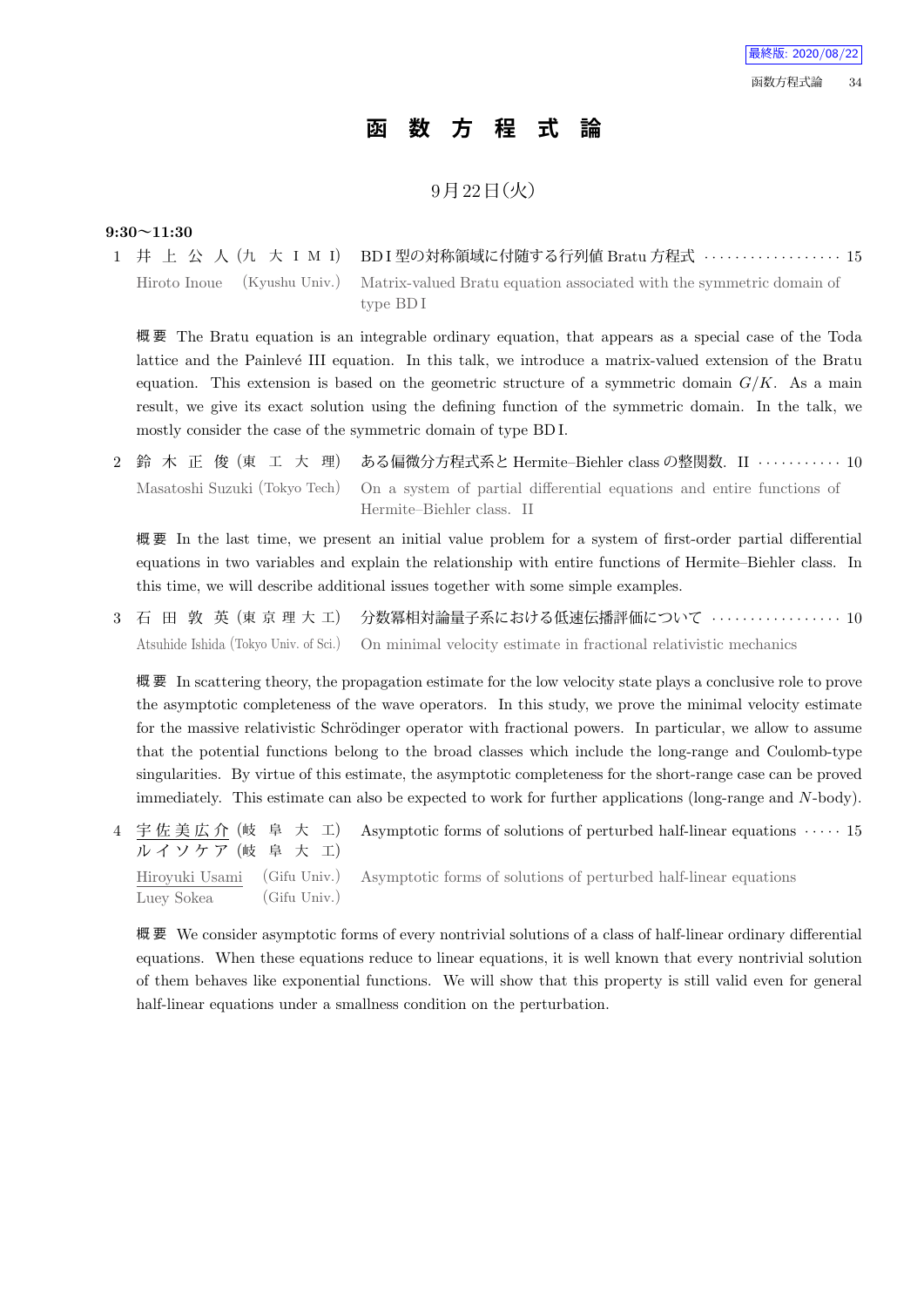5 柴 田 徹 太 郎 (広 島 大 工) Asymptotic expansion of oscillatory bifurcation curves of ODEs with nonlinear diffusion *· · · · · · · · · · · · · · · · · · · · · · · · · · · · · · · · · · · · · · · · · · · · ·* 15 Tetsutaro Shibata (Hiroshima Univ.) Asymptotic expansion of oscillatory bifurcation curves of ODEs with

nonlinear diffusion

概 要 We consider the global behavior of bifurcation diagrams of nonlinear ODEs with nonlinear diffusion, in which some oscillatory nonlinearities are included. In our situation, the bifurcation parameter  $\lambda$  is a continuous function of the maximum norm  $\alpha = ||u_\lambda||_\infty$  of the solution  $u_\lambda$ , which is associated with  $\lambda$ , and is expressed as  $\lambda = \lambda(\alpha)$ . In this talk, the case where  $\lambda(\alpha) \to \pi^2$ ,  $\lambda(\alpha) \to 0$  and  $\lambda(\alpha) \to \infty$  as  $\alpha \to \infty$  are treated. In the main theorem, several asymptotic formulas for  $\lambda(\alpha)$  as  $\alpha \to \infty$  with the exact second and third terms are given.

6 梶 木 屋 龍 治 (佐 賀 大 理 工) Moore–Nehari 方程式の対称および非対称な nodal solution の存在 *· · · ·* 15 Ryuji Kajikiya (Saga Univ.) Existence of symmetric and asymmetric nodal solutions for the Moore– Nehari equation.

概 要 We study the existence of symmetric and asymmetric nodal solutions for the Moore–Nehari equation. Here we call a solution symmetric if it is even or odd. We shall prove the existence of a solution which has exactly *m* zeros in the interval (*−*1*,* 0) and exactly *n* zeros in (0*,* 1) for given nonnegative integers *m* and *n*.

7 森 竜 樹 (武 蔵 野 大 工) 久 藤 衡 介 (早 大 理 工) 辻 川 亨 (明大研究・知財) 四ツ谷晶二 (龍 谷  $\ket{+}$ On the secondary bifurcation curves of a nonlocal Allen–Cahn–Nagumo equation *· · · · · · · · · · · · · · · · · · · · · · · · · · · · · · · · · · · · · · · · · · · · · · · · · · · · · ·* 10 Tatsuki Mori (Musashino Univ.) Kousuke Kuto (Waseda Univ.) Tohru tsujikawa (Meiji Univ.) Shoji Yotsutani (Ryukoku Univ.*<sup>⋆</sup>* ) On the secondary bifurcation curves of a nonlocal Allen–Cahn–Nagumo equation

概 要 We are interested in the Neumann problem of a 1D stationary Allen–Cahn equation with a nonlocal term. We have obtained the global bifurcation diagram of stationary solutions, which includes the secondary bifurcation from the odd symmetric solution due to the symmetric breaking effect. Furthermore, we derive the stability/instability of all symmetric solutions. However, stability/instability of asymmetric solutions is not clarified. In this talk, we give direction of bifurcation after secondary bifurcation point by using representation formula of a sheet consisted of all solutions.

### **14:15~16:15**



概 要 In this talk we shall establish *n* dimensional weighted Hardy inequalities with non-doubling weight functions of the distance function  $\delta(x)$  to the boundary  $\partial\Omega$ , where  $\Omega$  is a  $C^2$  class bounded domain of  $\mathbb{R}^n$  ( $n \geq 1$ ). This work is essentially based on one dimensional weighted Hardy inequalities with one-sided boundary condition which have sharp remainders. As weights we adopt that may vanish or blow up in infinite order such as  $e^{-1/t}$  and  $e^{1/t}$  at  $t = 0$ .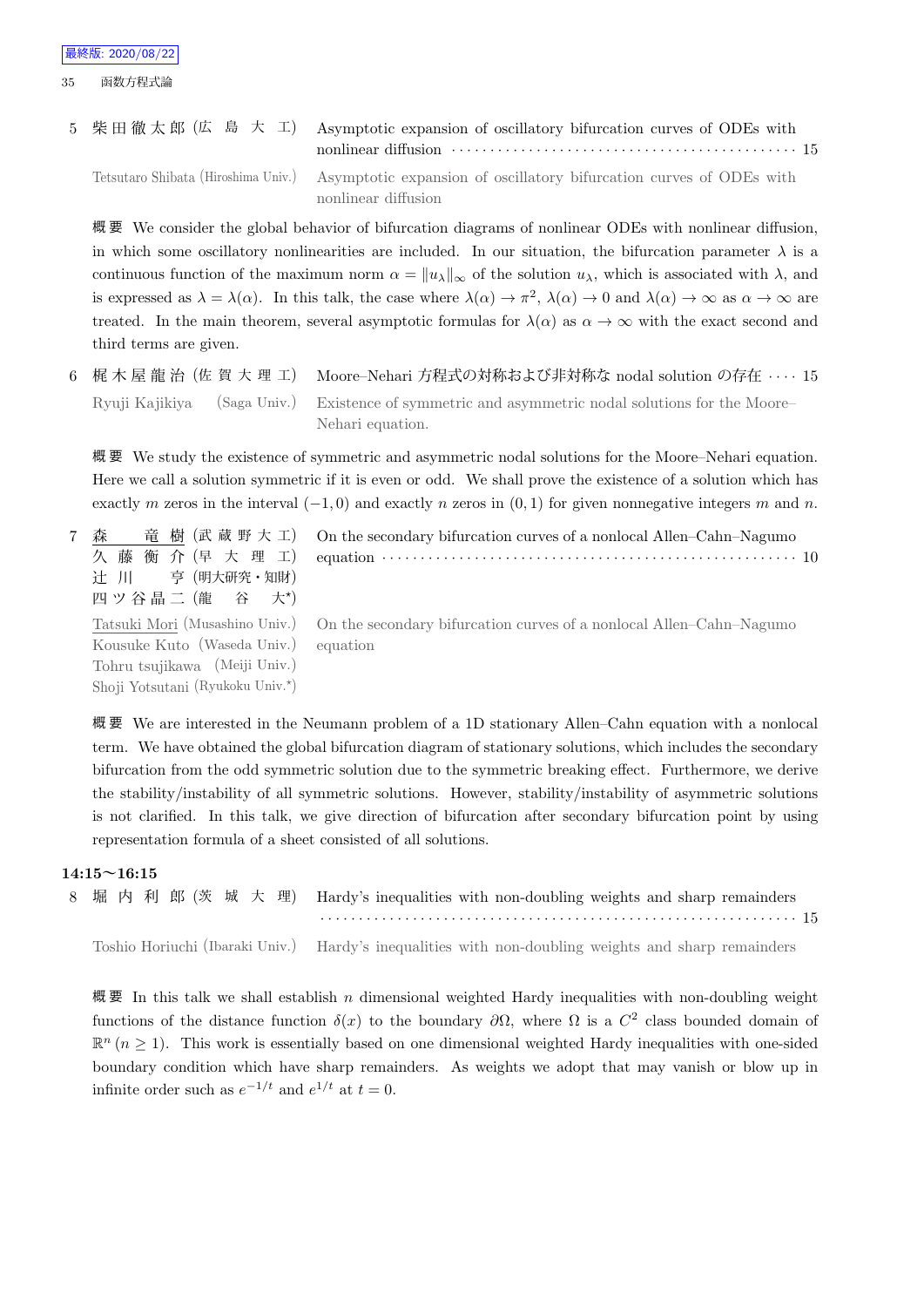9 濱 本 直 樹 (阪市大数学研) 高橋 太 (阪 市 大 理) Naoki Hamamoto (Osaka City Univ.) Futoshi Takahashi (Osaka City Univ.) 渦無し場に対する Rellich–Hardy 不等式の最良定数 *· · · · · · · · · · · · · · · · ·* 12

The best constant in Rellich–Hardy inequality for curl-free fields

概 要 We report on the Rellich–Hardy inequality with sharp constant for curl-free vector fields. This inequality serves as an intermediate between the sharp Hardy– and Rellich–Leray inequalities for curl-free fields, which we found in our previous work on the higher-dimensional and curl-free generalization of the two-dimensional case of Costin–Maz'ya's result.

10 原 宇 信 (北 大 理) Quasilinear elliptic equations with sub-natural growth terms in bounded domains *· · · · · · · · · · · · · · · · · · · · · · · · · · · · · · · · · · · · · · · · · · · · · · · · · · · · · ·* 10 Takanobu Hara (Hokkaido Univ.) Quasilinear elliptic equations with sub-natural growth terms in bounded

概 要 We consider the existence of positive solutions to weighted quasilinear elliptic differential equations of the type

$$
\begin{cases} -\Delta_{p,w}u=\sigma u^q&\text{in }\Omega,\\ u=0&\text{on }\partial\Omega \end{cases}
$$

domains

in the sub-natural growth case  $0 < q < p-1$ , where  $\Omega$  is a bounded domain in  $\mathbb{R}^n$ ,  $\Delta_{p,w}$  is a weighted *p*-Laplacian, and  $\sigma$  is a Radon measure on  $\Omega$ . We give criteria for the existence problem. For the proof, we investigate various properties of *p*-superharmonic functions, especially solvability of Dirichlet problems with non-finite measure data.

11 A. Pomponio (Politecnico di Bari) 渡 辺 達 也 (京 都 産 大 理) Ground state solutions for quasilinear scalar field equations arising in nonlinear optics *· · · · · · · · · · · · · · · · · · · · · · · · · · · · · · · · · · · · · · · · · · · · · · · ·* 15 Alessio Pomponio (Politecnico di Bari) Tatsuya Watanabe (Kyoto Sangyo Univ.) Ground state solutions for quasilinear scalar field equations arising in nonlinear optics

概 要 In this talk, we study a class of quasilinear elliptic equations which appears in nonlinear optics. By using the mountain pass theorem together with a technique of adding one dimension of space, we prove the existence of a non-trivial weak solution for general nonlinear terms of Berestycki–Lions' type. The existence of a ground state solution is also established under stronger assumptions on the quasilinear term.

12 佐 藤 洋 平 (埼 玉 大 理 工) 柴 田 将 敬 (東 工 大 理) Nonlinear scalar field equations with Berestycki–Lions' nonlinearity on large domains *· · · · · · · · · · · · · · · · · · · · · · · · · · · · · · · · · · · · · · · · · · · · · · · · ·* 15 Yohei Sato (Saitama Univ.) Masataka Shibata (Tokyo Tech) Nonlinear scalar field equations with Berestycki–Lions' nonlinearity on large domains

概 要 We consider the existence of solutions to *−*∆*u* = *g*(*u*) in Ω, *u ∈ H*<sup>1</sup> 0 (Ω), where Ω is a suitable large bounded domain and *g* satisfies the same conditions as Berestycki–Lions' conditions. Those conditions of *g* are known as "almost sufficient and necessary conditions" for the existence of nontrivial solutions to the equations defined in  $\mathbb{R}^N$ . The main difficulty to prove the existence of solutions for the bounded domain case is how to obtain bounded Palais–Smale sequences. To overcome this difficulty, we introduce a modified functional.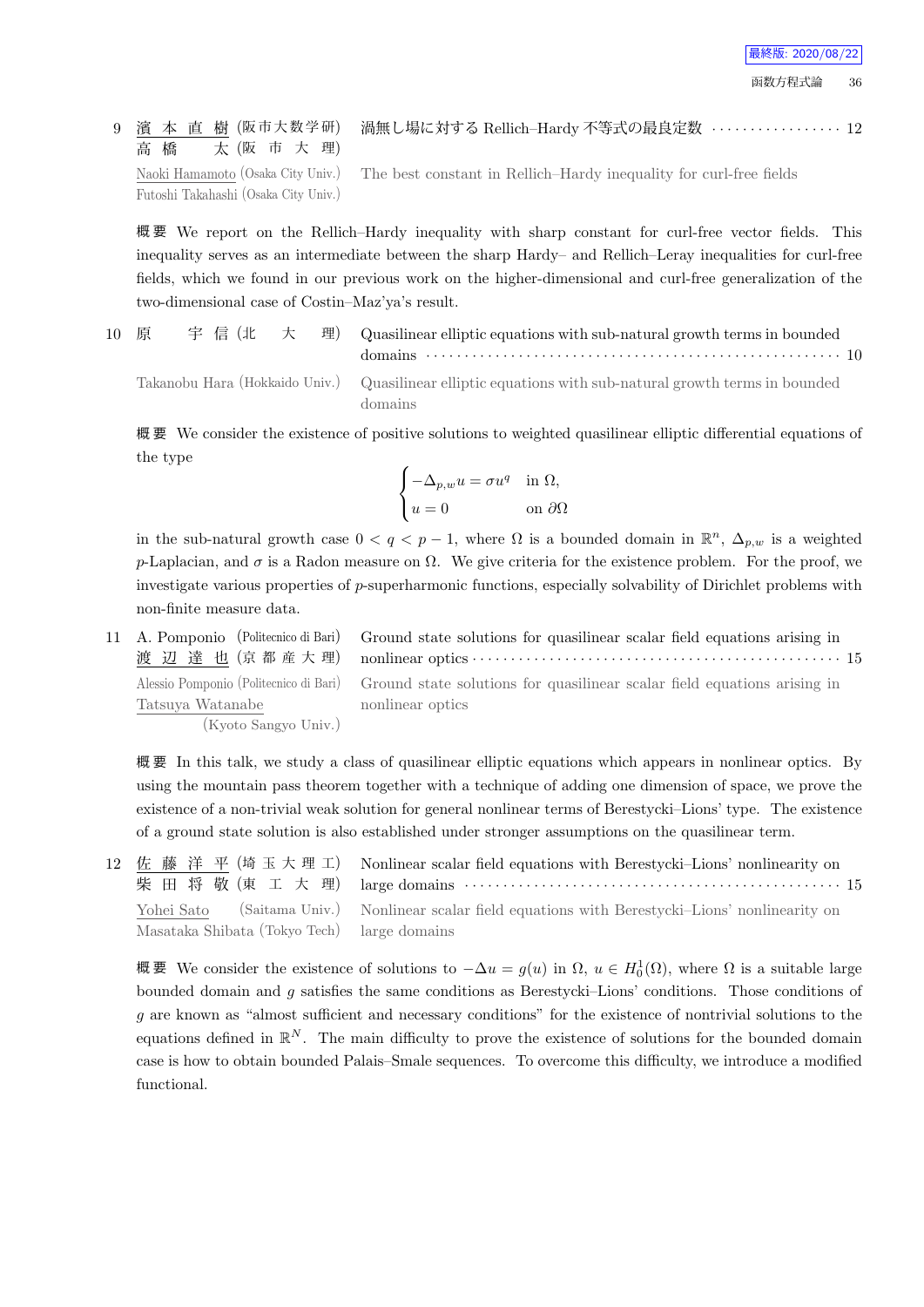|                                      | 13 藤 田 安 啓 (富 山 大 理) 高木函数を初期値とする Hamilton-Jacobi方程式における特異性の伝播                                         |
|--------------------------------------|-------------------------------------------------------------------------------------------------------|
|                                      | 浜向 直(北大理) ……………………………………………………………………15                                                                |
| 山 口 範 和 (富山大人間発達)                    |                                                                                                       |
|                                      | Yasuhiro Fujita (Univ. of Toyama) Propagation of singularities in a Hamilton-Jacobi equation with the |
|                                      | Nao Hamamuki (Hokkaido Univ.) initial data of the Takagi function                                     |
| Norikazu Yanaguchi (Univ. of Toyama) |                                                                                                       |

概 要 We consider the solution to a Hamilton–Jacobi equation with the initial data of the Takagi function, which is everywhere continuous and nowhere differentiable. We clarify how singularities of the solution propagate along generalized characteristics.

14 滝 本 和 広 (広島大先進理工) Bernstein type theorem for the parabolic 2-Hessian equation under weaker conditions *· · · · · · · · · · · · · · · · · · · · · · · · · · · · · · · · · · · · · · · · · · · · · · · · · · · · ·* 15 Kazuhiro Takimoto (Hiroshima Univ.) Bernstein type theorem for the parabolic 2-Hessian equation under weaker conditions

概 要 In this talk, we deal with the characterization of entire solutions to the parabolic 2-Hessian equation of the form  $u_t = \mu(F_k(D^2u)^{1/2})$  in  $\mathbb{R}^n \times (-\infty, 0]$ . We prove that any strictly 2-convex-monotone solution  $u = u(x, t) \in C^{4,2}(\mathbb{R}^n \times (-\infty, 0])$  must be a linear function of *t* and a quadratic polynomial of *x*, under some assumptions on  $\mu$  :  $(0, \infty) \to \mathbb{R}$ , some growth conditions on *u* and the boundedness of 3-Hessian of *u* from below.

## **16:30~17:30 2019年度(第18回)日本数学会解析学賞受賞特別講演**

坂 井 秀 隆 (東 大 数 理)♭ Painlevé方程式の世界 Hidetaka Sakai (Univ. of Tokyo) The world of the Painlevé equations

概 要 More than a century has passed since the Painlevé equations appeared as equations that defines special functions next to elliptic functions and hypergeometric functions. I have been studying the extension of the Painlevé equations to discrete dynamical systems or higher dimensional systems. In this talk we will see an extended world of the Painlevé equations.

## $9$ 月 $23$ 日 $($ 水 $)$

### **9:30~11:30**

15 藤 原 瑠 (明 大 先 端 数 理) 非局所 Allen–Cahn 方程式における不連続な定常解の存在性 *· · · · · · · · · ·* 15 Ryu Fujiwara (Meiji Univ.) Existence of discontinuous stationary solutions of a nonlocal Allen–Cahn equation

概 要 We consider stationary solutions of a nonlocal Allen–Cahn equation whose diffusion term is defined by using a positive valued integral kernel. We prove that there exist discontinuous stationary solutions if the diffusion coefficient is sufficiently small. Our result partially extends that of Bates et al., who proved that there exist discontinuous stationary solutions of a nonlocal Allen–Cahn equation using convolution as its diffusion term.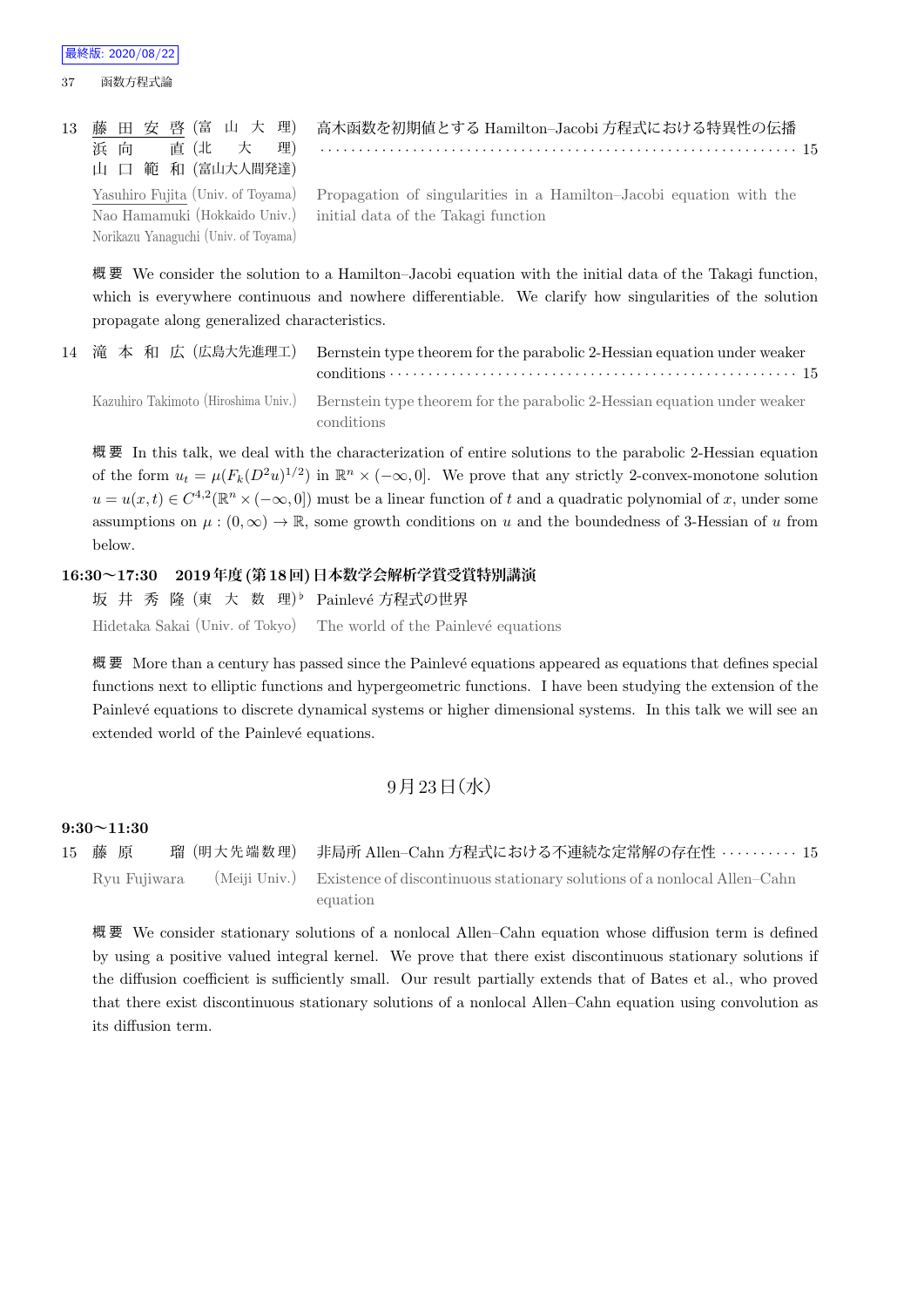

|                                                       | 16 石 井 裕 太 (都 立 大 理) メトリックグラフにおける Schnakenberg モデルの多重ピーク解の存在に                                          |
|-------------------------------------------------------|--------------------------------------------------------------------------------------------------------|
|                                                       |                                                                                                        |
|                                                       | Yuta Ishii (Tokyo Metro. Univ.) Existence of multi-peak stationary solutions to the Schnakenberg model |
| Kazuhiro Kurata (Tokyo Metro. Univ.) on metric graphs |                                                                                                        |

概 要 In this talk, we consider the existence of one-peak and two-peak stationary solutions of the Schnakenberg model with heterogeneity on compact metric graphs. In the one-dimensional interval and nonheterogeneity case, Iron, Wei, and Winter investigated the existence of these solution with symmetry and their stability. By using our abstract theorem, we investigate the existence of one-peak solutions and two-peak solutions with the same heights of the spikes in the non-heterogeneity case. Moreover, we compare our results with the results of Wei et al., and reveal the effect of the geometry of the *Y* -shaped graph to the location of concentration points. This is a joint work with Prof. Kazuhiro Kurata.

| 17 石 井 裕 太 (都 立 大 理) メトリックグラフにおける Schnakenberg モデルの多重ピーク解の安定性                                             |
|-----------------------------------------------------------------------------------------------------------|
| Yuta Ishii (Tokyo Metro. Univ.) Stability analysis of multi-peak stationary solutions to the Schnakenberg |
| model on metric graphs                                                                                    |

概 要 In this talk, we consider one-peak and two-peak stationary solutions of the Schnakenberg model with heterogeneity on compact metric graphs. We can give the abstract theorem on the stability of these solutions for general compact metric graphs under the several assumptions. However, for simplicity, we concentrate on the *Y* -shaped metric graph and non-heterogeneity case. The existence of these solutions for general graphs was established by Ishii and Kurata. We establish the stability of these solutions and reveal the effect of the geometry of the *Y* -shaped graph to the stability.

18 宮 本 安 人 (東 大 数 理) A doubly critical semilinear heat equation in the  $L^1$  space  $\cdots \cdots \cdots$  10 Yasuhito Miyamoto (Univ. of Tokyo) A doubly critical semilinear heat equation in the  $L^1$  space

概 要 We study the existence and nonexistence of a Cauchy problem of the semilinear heat equation in  $L^1(\mathbb{R}^N)$ :  $\partial_t u = \Delta u + |u|^{p-1}u$  in  $\mathbb{R}^N \times (0,T)$  and  $u(x,0) = \phi(x)$  in  $\mathbb{R}^N$ . Here,  $N \ge 1$ ,  $p = 1 + 2/N$  and  $\phi \in L^1(\mathbb{R}^N)$  is a possibly sign-changing initial function. Since  $N(p-1)/2 = 1$ , the  $L^1$  space is scale critical and this problem is known as a doubly critical case. It is known that a solution does not necessarily exist for every  $\phi \in L^1(\mathbb{R}^N)$ . In this paper we construct a local-in-time mild solution in  $L^1(\mathbb{R}^N)$  for a certain  $\phi$ . We show that there is a nonnegative initial function  $\phi_0$  such that the problem has no nonnegative solution. We also prove a uniqueness in a certain set of functions which guarantees the uniqueness of the solution constructed by our method.

19 M. Ghergu ( UCD ) 宮 本 安 人 (東 大 数 理) Radial single point rupture solutions for a general MEMS model *· · · · ·* 10 Marius Ghergu (UCD)

Yasuhito Miyamoto (Univ. of Tokyo)

Radial single point rupture solutions for a general MEMS model

概要 We study the initial value problem:  $r^{-(\gamma-1)} (r^{\alpha} |u'|^{\beta-1} u')' = \frac{1}{f(u)}$  for  $0 < r < r_0$ ,  $u(r) > 0$  for  $0 < r < r_0$  and  $u(0) = 0$ . Here,  $\gamma > \alpha > \beta \ge 1$ ,  $f \in C[0, \bar{u}) \cap C^2(0, \bar{u})$ ,  $f(0) = 0$ ,  $f(u) > 0$  on  $(0, \bar{u})$  and  $f$ satisfies certain assumptions which include the standard case of pure power nonlinearities encountered in the study of Micro-Electromechanical Systems (MEMS). We obtain the existence and uniqueness of a solution *u*<sup>∗</sup> to the above problem, the rate at which it approaches the value zero at the origin and the intersection number of points with the corresponding regular solutions  $u(\cdot, a)$  (with  $u(0, a) = a$ ) as  $a \to 0$ . In particular, these results yield the uniqueness of a radial single point rupture solution and other qualitative properties for MEMS models. The bifurcation diagram is also investigated.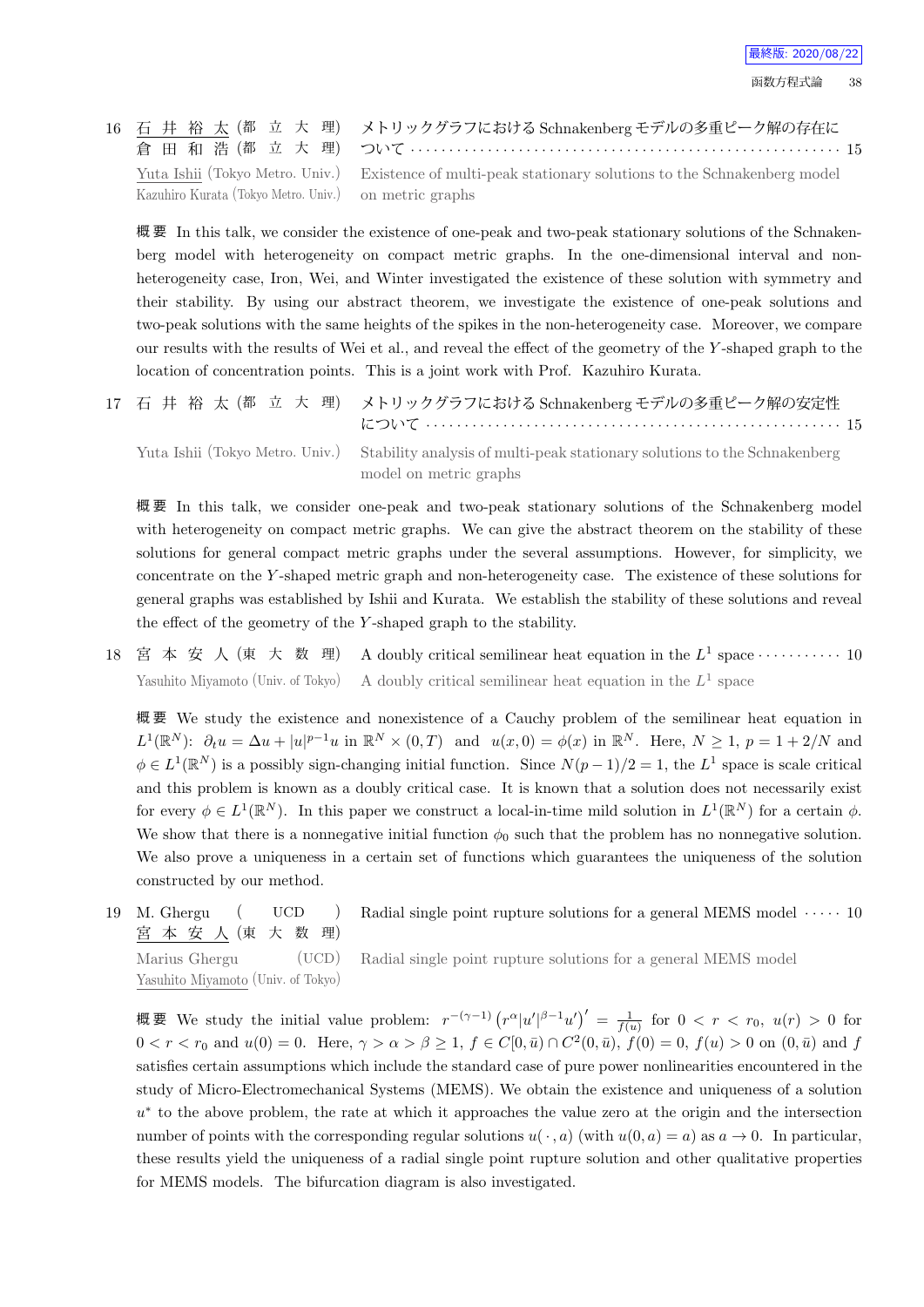20 向 井 晨 人 (東 大 数 理) 関 行宏 (阪市大数学研) Refined construction of type II blow-up solutions for a semilinear heat equation with Joseph–Lundgren supercritical nonlinearity *· · · · · · · · · · ·* 12 Asato Mukai (Univ. of Tokyo) Yukihiro Seki (Osaka City Univ.) Refined construction of type II blow-up solutions for a semilinear heat equation with Joseph–Lundgren supercritical nonlinearity

概 要 We are concerned with blow-up mechanisms in a heat equation space-dependent nonlinearity:

$$
u_t = \Delta u + |x|^{2a} u^p, \qquad x \in \mathbf{R}^N, t > 0,
$$

where  $p > 1$ ,  $a > -1$  are constants. In the case  $a = 0$ , a well-known result due to M. A. Herrero and J. J. L. Velázquez, C. R. Acad. Sci. Paris Sér. I Math. (1994), states that if  $N \ge 11$  and  $p > p_{JL}$  :=  $1 + 4/(N - 4 - 2\sqrt{N - 1})$ , then there exist radial Type II blow-up solutions. We revisit the idea of their construction and obtain refined estimates for such solutions using the technique developed in recent works as well as improved arguments on the estimate of the heat semigroup in backward similarity variable.

21 大 西 勇 (広 島 大 理) ある種の付属項を持つ半線形放物型偏微分方程式の解の振舞についての 発展方程式を用いた特徴付け *· · · · · · · · · · · · · · · · · · · · · · · · · · · · · · · · · · · ·* 15 Isamu Ohnishi (Hiroshima Univ.) Characterization to behavior of solutions in semi-linear parabolic PDEs

with a certain additional term

概 要 A certain class of semi-linear parabolic PDE with an additional term has been studied here. This sometimes has a kind of optimal shape of solution, and it is characterized by some mathematical point of views of PDE. Today, I will report one of basic validity of foundation of these characterizations by the point of view of technique of evolution equation theory about its optimality.

### **13:00~14:00 特別講演**

蘆 田 聡 平 (学 習 院 大 理) 電子のハミルトニアンの固有値の正確な下界評価 Sohei Ashida (Gakushuin Univ.) Accurate lower bounds for eigenvalues of electronic Hamiltonians

概 要 Electronic Hamiltonians are differential operators depending on relative positions of nuclei as parameters. When we regard an eigenvalue of an electronic Hamiltonian as a function of relative possitions of nuclei, minimum points correspond to shapes of molecules. Upper bounds for eigenvalues are obtained by variational methods. However, since only relative energy is relevant to the physical information as minimum points, physical information can not be obtained by variational methods only. Therefore, lower bounds are helpful for physical information to be available. In this talk we discuss the various methods for lower bounds of eigenvalues. In particular, lower bounds for eigenvalues of sums of lower semibounded self-adjoint operators are introduced. Some computations for systems of one electron and several protons are shown.

## $9$ 月 $24$ 日 $($ 木 $)$

## **9:30~11:30**

|  | 22 井 上 順 平 (早 大 理 工) 拡散ロジスティック方程式における最適棲息分布と L <sup>1</sup> 非有界な定常解列                                 |
|--|------------------------------------------------------------------------------------------------------|
|  | 久藤 衡 介 (早 大 理 工) の存在について ………………………………………………… 15                                                      |
|  | Jumpei Inoue (Waseda Univ.) On the optimal distribution and the existence of an $L^1$ -unbounded se- |
|  | Kousuke Kuto (Waseda Univ.) quence of steady states for the diffusive logistic equation              |

概 要 We discuss a stationary diffusive logistic equation on a ball. This talk focuses on an open question that showing the upper bound of the ratio of a total population to total resources. In one-dimensional case, Bai– He–Li (2016) settled that the supremum is equal to 3 by finding a special sequence of diffusion coefficients and carrying functions, and moreover, the first speaker recently obtained profiles of solutions corresponding to the maximizing sequence. A new question is the following: What happens in higher-dimensional cases? This talk shows that the supremum is infinite on the spherical symmetry domain.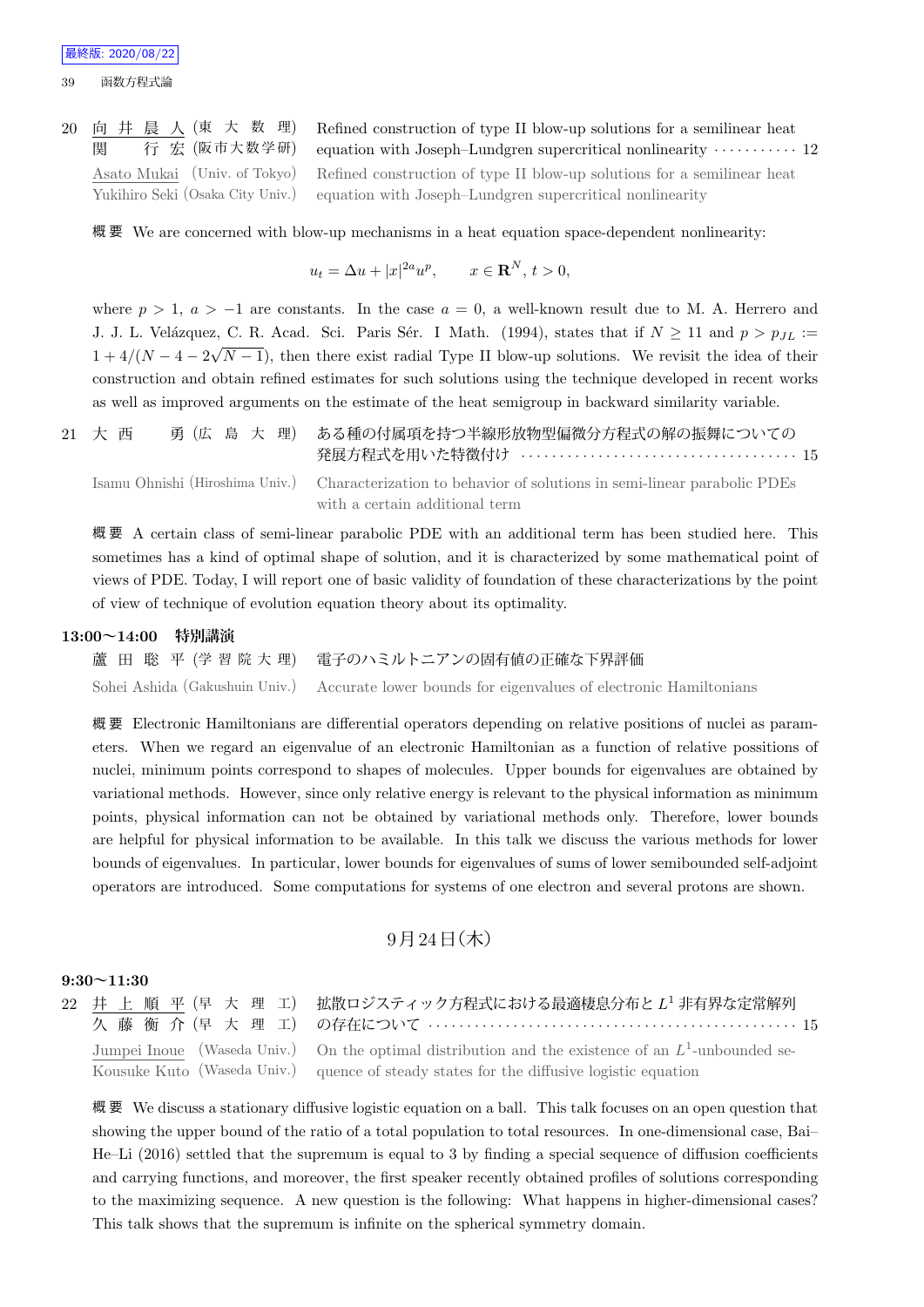23 杉 山 由 恵 (阪 大 情 報) 三 浦 正 成 (大 和 大 理 工) Seungwon Jeong (Seoul Nat. Univ.) Yoshie Sugiyama (Osaka Univ.) Masanari Miura (Yamato Univ.) Seungwon Jeong (Seoul Nat. Univ.) On Hölder continuity of solutions to non-linear diffusion equation with derivative external forces *· · · · · · · · · · · · · · · · · · · · · · · · · · · · · · · · · · · · · · · ·* 15

On Hölder continuity of solutions to non-linear diffusion equation with derivative external forces

概 要 We consider the non-linear diffusion equation with derivative external forces. The purpose of our talk is to show the Hölder continuity of solutions to the initial value problem of such an equation.

| 24 千代祐太朗 (東京理大理)                    | Does the repulsion term really derive boundedness in a chemotaxis sys-                                    |
|-------------------------------------|-----------------------------------------------------------------------------------------------------------|
| 水 上雅昭(東京理大理)                        |                                                                                                           |
| 横 田 智 巳 (東京理大理)                     |                                                                                                           |
|                                     | Yutaro Chiyo (Tokyo Univ. of Sci.) Does the repulsion term really derive boundedness in a chemotaxis sys- |
| Masaaki Mizukami                    | tem?                                                                                                      |
| (Tokyo Univ. of Sci.)               |                                                                                                           |
| Tomomi Yokota (Tokyo Univ. of Sci.) |                                                                                                           |
|                                     |                                                                                                           |

概 要 This talk deals with a fully parabolic attraction-repulsion chemotaxis system (1) with signal-dependent sensitivities and logistic source. The case of constant sensitivities without logistic dampening was studied by Tao–Wang (2013) under some condition in the two-dimensional setting. The purpose of this talk is to show global existence and boundedness of classical solutions to the system (1) under several conditions.

| 横田智巳(東京理大理)                              | 25 石 田 祥 子(千 葉 大 理) <i>Ŀ</i> 1-保存則をもつ放物型方程式に対する弱解の安定化 ・・・・・・・・・・・・・15                                       |
|------------------------------------------|-------------------------------------------------------------------------------------------------------------|
|                                          | Sachiko Ishida (Chiba Univ.) Stabilization of weak solution to parabolic equations with $L^1$ -conservation |
| Tomomi Yokota (Tokyo Univ. of Sci.) law. |                                                                                                             |

概 要 We consider the initial-boundary value problem for the parabolic equations in divergence form in a smooth bounded domain under the no-flux boundary condition. In particular, for the problem with degenerate diffusion, it is known that there exists a global-in-time weak solution by the well-known parabolic theory. We will show that this problem possesses a globally bounded weak solution which approaches a steady state in the large time limit.

| 黒木場正城 (室蘭工大工)                               | 26 小 川 卓 克(東 北 大 理) Keller–Segel方程式の移流拡散方程式への零緩和時間極限について ‥‥ 15                                                      |
|---------------------------------------------|---------------------------------------------------------------------------------------------------------------------|
| Masaki Kurokiba<br>(Muroran Inst. of Tech.) | Takayoshi Ogawa (Tohoku Univ.) Zero relaxation limit for the Keller-Segel equation to the drift-diffusion<br>system |

概 要 We consider the zero-relaxation limit for the Cauchy problem of the Keller–Segel equations and show the solution converges to the solution of the corresponding drift-diffusion system for all dimension  $n \geq 3$ . The proof is relies on generalized maximal regularity for the Cauchy problem of the heat equations and the strong limit in the Bochner–Lebesgue space with the scaling critical exponent is shown.

27 田 中 悠 也 (東 京 理 大 理) 横 田 智 巳 (東 京 理 大 理) Does blow-up occur in a Keller–Segel system not only with logistic source but also with weak chemotactic sensitivity?  $\cdots$  *· · · · · · · · · · · · · · ·* 15 Yuya Tanaka (Tokyo Univ. of Sci.) Tomomi Yokota (Tokyo Univ. of Sci.) Does blow-up occur in a Keller–Segel system not only with logistic source but also with weak chemotactic sensitivity?

概 要 This talk deals with blow-up of solutions to a parabolic–elliptic Keller–Segel system with logistic source and weak chemotactic sensitivity. In a special setting Winkler (2018) found the conditions such that solutions blow up in finite time. The purpose of this talk is to give conditions such that there are solutions which blow up in finite time in the case of weak chemotactic sensitivity.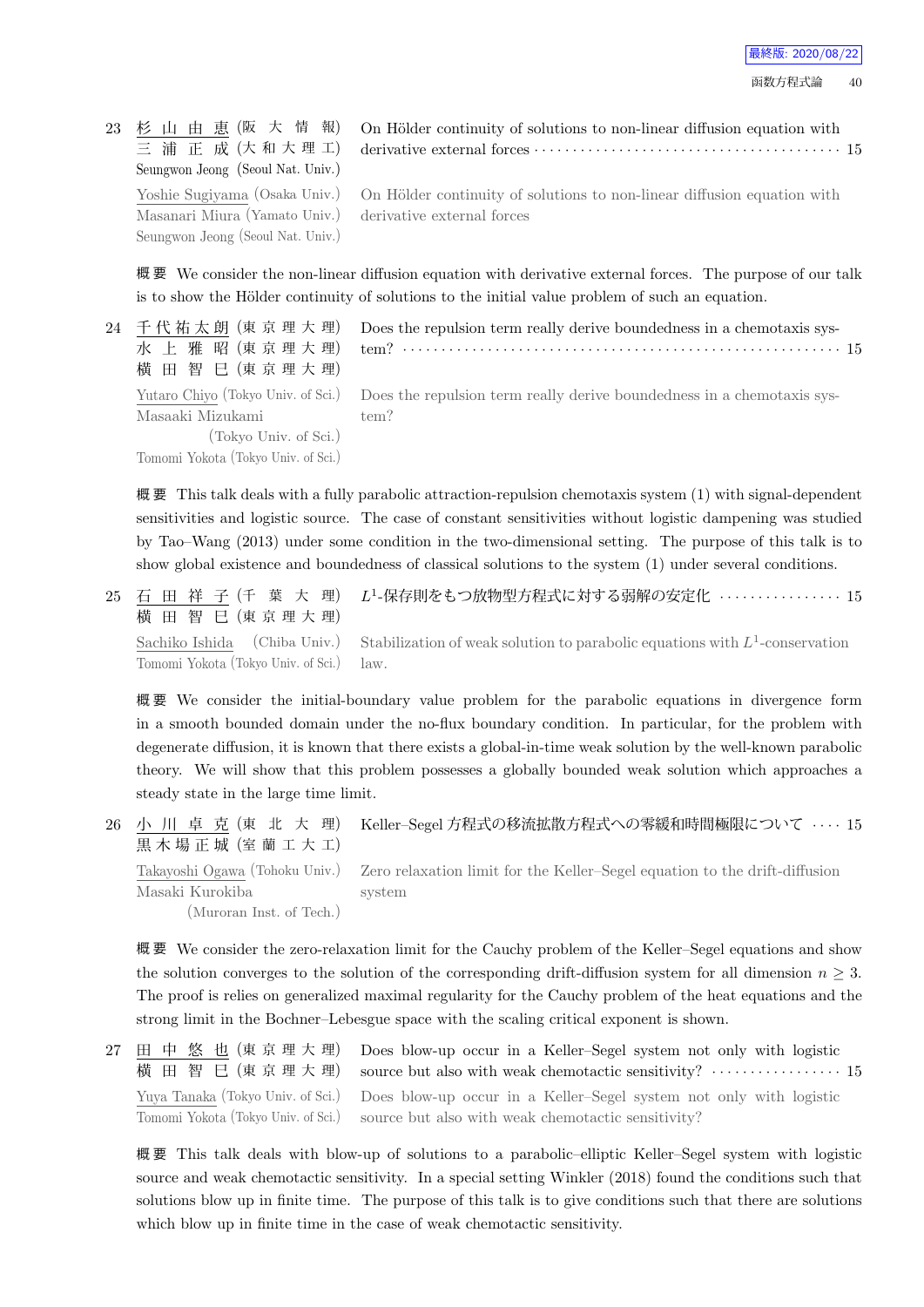| Jie Jiang (WIPM)    | 28 藤江健太郎 (東北大RACMaS) Comparison methods for a Keller-Segel-type model ………………………… 10 |
|---------------------|-------------------------------------------------------------------------------------|
|                     | Kentarou Fujie (Tohoku Univ.) Comparison methods for a Keller-Segel-type model      |
| (WIPM)<br>Jie Jiang |                                                                                     |

概 要 This talk is concerned with global well-posedness to some chemotaxis system, which was recently proposed to describe the process of stripe pattern formations via the self-trapping mechanism. In particular, we consider the case that the motility function is decreasing exponentially. This system shares the same set of equilibria as well as the Lyapunov functional as the Keller–Segel model. In the two-dimensional setting, we observe a critical-mass phenomenon which is distinct from the well-known fact for the Keller–Segel model. We prove that the classical solution always exists globally, which remains uniformly-in-time bounded with arbitrary initial data of subcritical mass. On the contrary, with certain initial data of supercritical mass, the solution will become unbounded at time infinity.

### **12:15~12:35 2020年度日本数学会解析学賞授賞式**

## **14:15~16:15**

| 29 鈴木将満(東大数理) Local existence and nonexistence for fractional in time weakly coupled                                                   |
|----------------------------------------------------------------------------------------------------------------------------------------|
| Masamitsu Suzuki (Univ. of Tokyo) Local existence and nonexistence for fractional in time weakly coupled<br>reaction-diffusion systems |

概 要 Let 0 *< α <* 1 and *T >* 0. We study the fractional in time weakly coupled reaction-diffusion system

$$
\begin{cases}\n\partial_t^\alpha u = \Delta u + f_1(x, t, v) & \text{in } \Omega \times (0, T), \\
\partial_t^\alpha v = \Delta v + f_2(x, t, u) & \text{in } \Omega \times (0, T), \\
u(x, t) = v(x, t) = 0 & \text{on } \partial\Omega \times (0, T), \\
u(x, 0) = u_0(x), v(x, 0) = v_0(x) & \text{in } \Omega,\n\end{cases}
$$

where  $\partial_t^{\alpha}$  is in the sense of Caputo, and  $\Omega \subset \mathbb{R}^N$ ,  $N \geq 1$ , is a bounded domain with  $C^2$  boundary. We consider the case where  $f_1$  and  $f_2$  polynomially grow with respect to  $v$  and  $u$ , respectively. We obtain integrability conditions of  $(u_0, v_0)$  which determine the existence/nonexistence of a local in time solution.

30 岩 渕 司 (東 北 大 理) Analyticity and large time behavior for the Burgers equation with the critical dissipation *· · · · · · · · · · · · · · · · · · · · · · · · · · · · · · · · · · · · · · · · · · · · ·* 10 Tsukasa Iwabuchi (Tohoku Univ.) Analyticity and large time behavior for the Burgers equation with the critical dissipation

概 要 We study the Cauchy problem of the Burgers equation with the critical dissipation. The solvability and the global in time regularity are known results. In this talk, we show the following. The first result is the analyticity in space and time. The second result is the large time behavior of the solution without any smallness condition on initial data.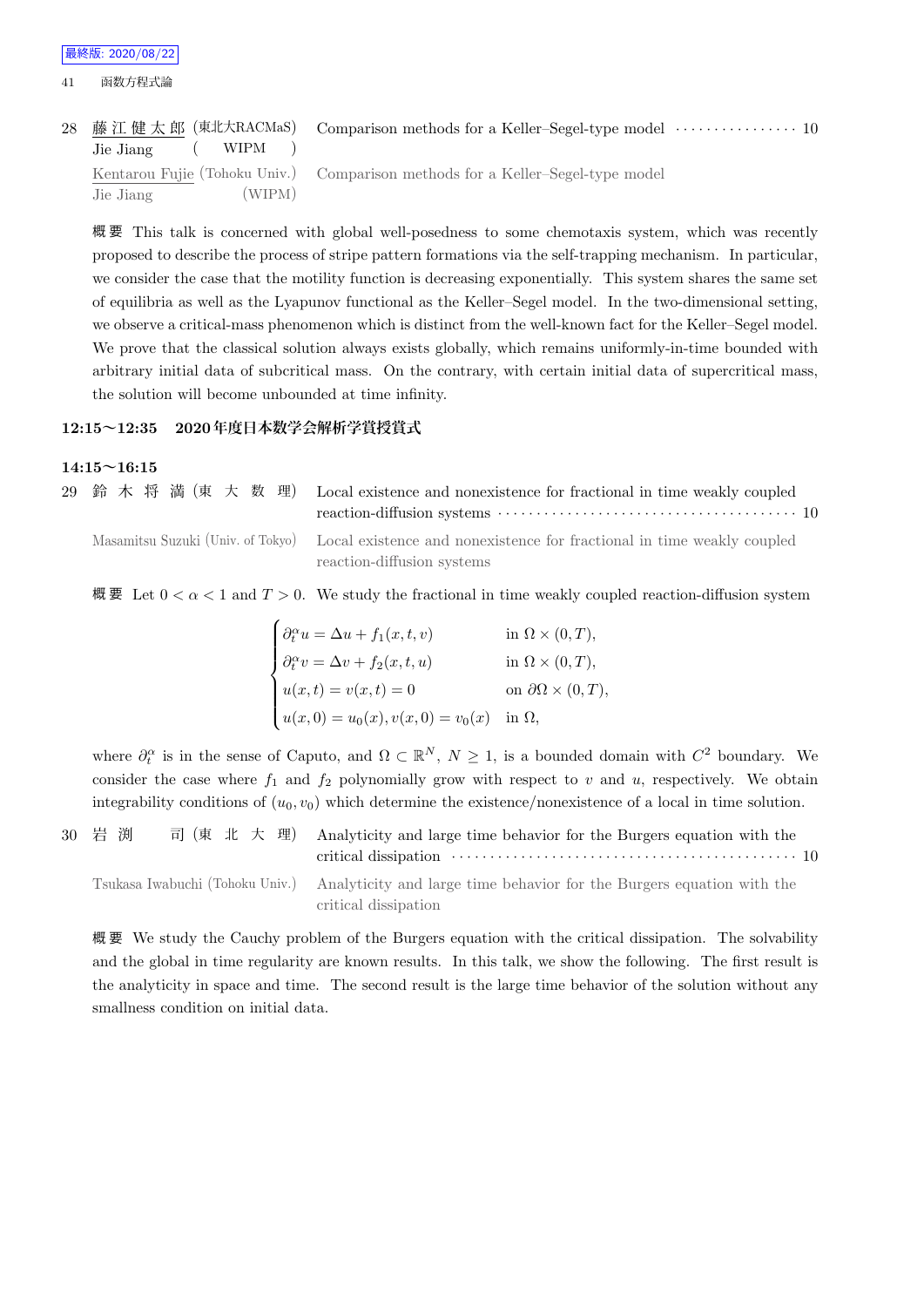31 千 頭 昇 (名 工 大) 池 田 正 弘 (理化学研・慶大理工) 谷 口 晃 一 (名大多元数理) Hardy–H´enon 型半線型熱方程式の解の挙動 *· · · · · · · · · · · · · · · · · · · · · · · ·* 10

Noboru Chikami (Nagoya Inst. of Tech.) Masahiro Ikeda (RIKEN/Keio Univ.) Koichi Taniguchi (Nagoya Univ.) Behavior of solutions to the energy critical Hardy–Hénon parabolic equation

概要 We consider the Cauchy problem for energy critical Hardy–Hénon parabolic equation. Our purpose is to give a necessary and sufficient condition on the initial data below the ground state under which the local solution in time can be extended globally and its energy decays to zero or it blows up in finite or infinite time. The proof of dissipation part is based on a concentration compactness, a perturbative result, and a rigidity theorem taking into account existence of the Hardy potential. Especially, our method does not need backward uniqueness. The proof of blow up part reduces to an argument to an ordinary differential inequality for a functional of the localized solution.

| $32^{\circ}$ | 西井良徳(阪<br>理)<br>大<br>Energy decay for small solutions to semilinear wave equations with                    |
|--------------|------------------------------------------------------------------------------------------------------------|
|              | 砂川秀明(阪市大理)                                                                                                 |
|              | 寺下拓貴                                                                                                       |
|              | Yoshinori Nishii (Osaka Univ.)<br>Energy decay for small solutions to semilinear wave equations with       |
|              | Hideaki Sunagawa (Osaka City Univ.)<br>weakly dissipative structure                                        |
|              | Hiroki Terashita                                                                                           |
|              |                                                                                                            |
|              | 概要 In this talk, we present an energy decay result for small data solutions to a class of semilinear wave  |
|              | equations in two space dimensions possessing weakly dissipative structure relevant to the Agemi condition. |

33 杉 山 裕 介 (滋 賀 県 大) Finite time blow-up for parameterized 1D quasilinear wave equations *· · · · · · · · · · · · · · · · · · · · · · · · · · · · · · · · · · · · · · · · · · · · · · · · · · · · · · · · · · · · · ·* 10 Yusuke Sugiyama (Univ. of Shiga Pref.) Finite time blow-up for parameterized 1D quasilinear wave equations

概 要 We consider the blow-up of solutions to the following parameterized nonlinear wave equation:  $u_{tt}$  $c(u)^2 u_{xx} + \lambda c(u) c'(u)(u_x)^2$  with the parameter  $\lambda \in (0, 2]$ . If  $\lambda = 1$  and 2, it is known that there exist finite time blow-up solutions. However, the construction of blow-up solution heavily depends on the structure of the equation (e.g. the energy conservation law). In this talk, we extend the blow-up result with  $\lambda = 1$  to the case with  $\lambda \in (0,1]$  by using a new  $L^{\lambda/2}$  estimate.

34 岡 本 葵 (阪 大 理) J. Forlano (Heriot-Watt Univ.) 非線形波動方程式の初期値問題の非適切性について *· · · · · · · · · · · · · · · · ·* 10 Mamoru Okamoto (Osaka Univ.) Justin Forlano (Heriot-Watt Univ.) On the ill-posedness of the Cauchy problem for the nonlinear wave equation

概 要 We consider the Cauchy problem for the nonlinear wave equation. By using a Fourier analytic approach, we prove that the nonlinear wave equations experience norm inflation in negative Sobolev spaces. In particular, we obtain the ill-posedness above the scaling critical regularity for some low dimensional cases.

35 鈴 木 貴 (阪 大 M M D S) Minkowski 計量と非定常 Maxwell 方程式の界面消滅 · · · · · · · · · · · · · · · 5 Takashi Suzuki (Osaka Univ.) Minkowski metric and interface vanishing of non-stationary Maxwell equation

概 要 We study the interface vanishing of non-stationary Maxwell equation. Even if physical parameters are discontinuous, singularity of some components of the solution propagates in the light speed across the interface.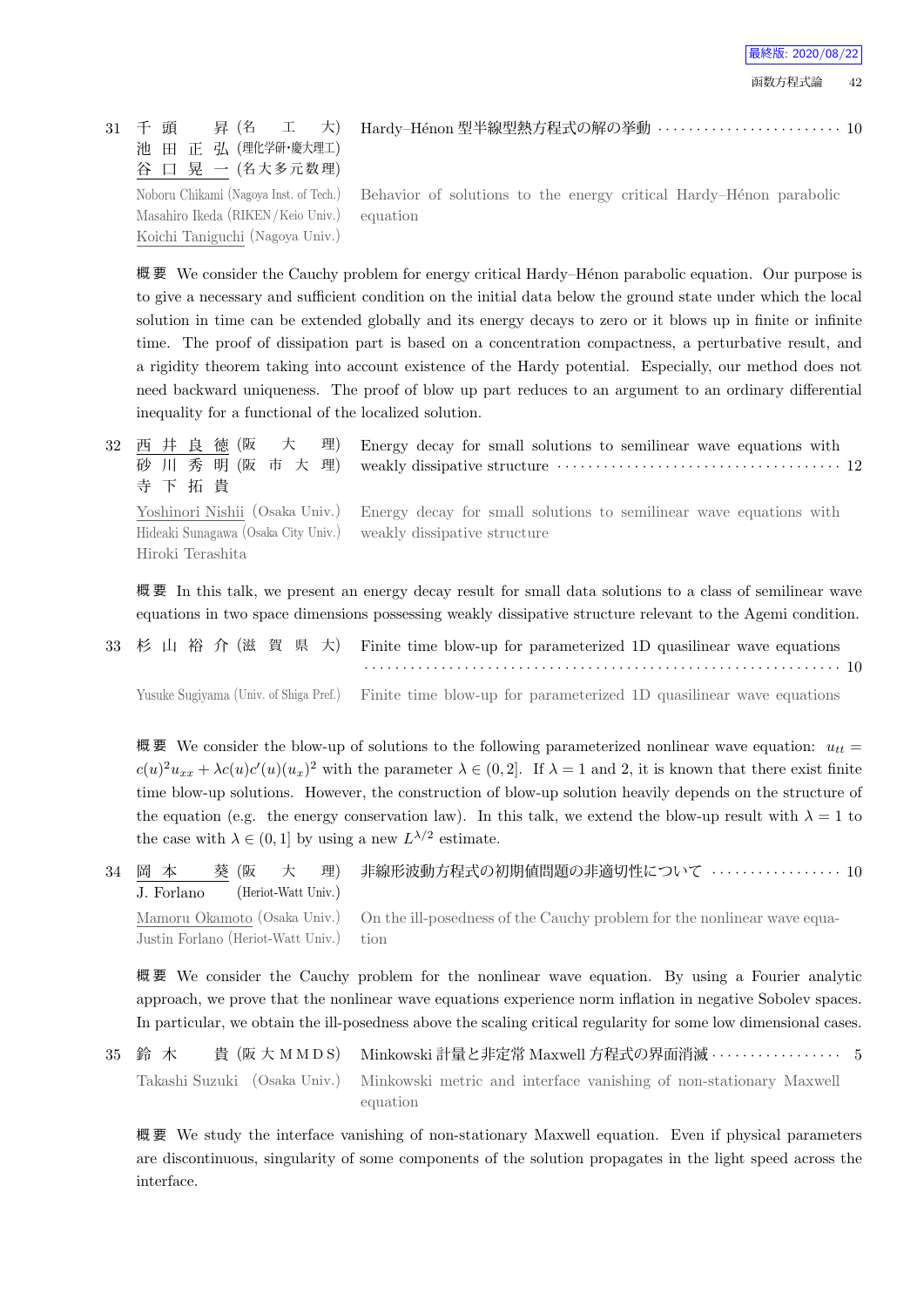43 函数方程式論

#### **16:30~17:30 特別講演**

久 藤 衡 介 (早 大 理 工) Cross-diffusion limit in the stationary SKT model Kousuke Kuto (Waseda Univ.) Cross-diffusion limit in the stationary SKT model

概 要 This talk is concerned with the global bifurcation structure of coexistence steady-states to the Shigesada–Kawasaki–Teramoto model with cross-diffusion (so-called the SKT model). In 1999, Lou–Ni showed that the asymptotic behavior of coexistence steady-states as one of the cross-diffusion terms tends to infinity can be classified into two types (the segregation type and the shrink type). For the segregation type, the set of solutions to the corresponding limiting system (the 1st limiting system) has been revealed mainly by Lou–Ni–Yotsutani. This talk focuses on the shrink type and studies the corresponding limiting system (the 2nd limiting system). We obtain the global bifurcation structure of positive solutions to the 2nd limiting system. Furthermore, by the perturbation of solutions of two limiting systems, we construct the bifurcation branch of coexistence steady-states to the SKT model in a case when one of the cross-diffusion terms is sufficiently large.

## $9$ 月 $25$ 日(金)

## **9:30~11:30**

36 伊 藤 弘 道 (東 京 理 大 理) V. A. Kovtunenko (Univ. of Graz・Lavrentyev Inst. of Hydrodynamics) K. R. Rajagopal (Texas A&M Univ.) On flat-punch indentation problems within the context of linearized viscoelasticity *· · · · · · · · · · · · · · · · · · · · · · · · · · · · · · · · · · · · · · · · · · · · · · · · ·* 15 Hiromichi Itou (Tokyo Univ. of Sci.) Victor A. Kovtunenko (Univ. of Graz/Lavrentyev Inst. of Hydrodynamics) Kumbakonam R. Rajagopal (Texas A&M Univ.) On flat-punch indentation problems within the context of linearized viscoelasticity

概 要 In this talk, the indentation of a flat-ended cylindrical rigid punch into a viscoelastic half-space is studied. This is closely related to the Boussinesq problem for finding the deformation in the case of a concentrated load applied on the plane boundary, by passing to the limit as the punch radius tends to zero. The indentation test has technological importance because of the ubiquitous use to determine the material properties of a body. For this problem, we assume a linear viscoelastic model wherein the linearized strain is expressed as a function of the stress. However, this expression is not invertible. Then, without use of a correspondence principle between the solutions in linearized elasticity and linear viscoelasticity, distribution of the displacement and the stress fields is obtained in the closed form, based on the Papkovich–Neuber representation in potential theory and use of the Fourier–Bessel transform for axisymmetric bodies.

| 37 牧 野 |  |  |  | 哲 (山 ロ 大*) 気体星の断熱的非動径振動における g-モードの存在について ………… 15                                                                        |
|--------|--|--|--|-------------------------------------------------------------------------------------------------------------------------|
|        |  |  |  | Tetu Makino (Yamaguchi Univ. <sup>*</sup> ) On the existence of g-modes in adiabatic non-radial oscillations of gaseous |
|        |  |  |  | stars                                                                                                                   |

概 要 We discuss adiabatic no-radial oscillations of a gaseous star around a spherically symmetric equilibrium which touches the vacuum at a finite radius. When the square of the Brunt–Vaisala frequency on the background equilibrium has a positive minimum, then we can prove the existence of a sequence of positive eigenvalues accumulating to 0 for the linearized integro-differential operator which governs the perturbations described by Lagrangian coordinate. This is a mathematically rigorous proof of the existence of so called g-modes discussed in the astero- or helio-seismology.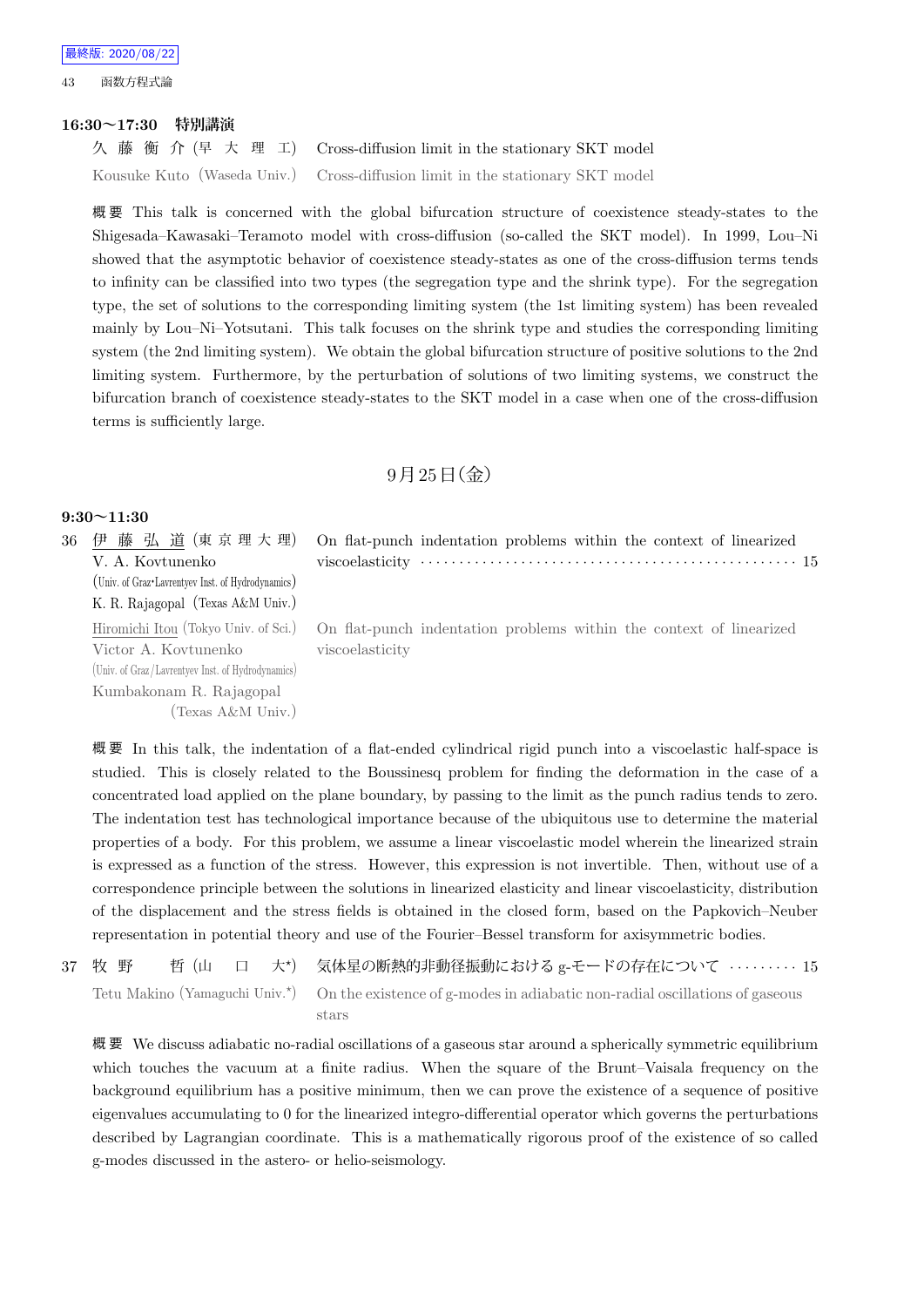|                                                            | 38 佐藤拓也(東北大理) $L^2$ -decay for the one dimensional dissipative nonlinear Schrödinger equa-              |
|------------------------------------------------------------|---------------------------------------------------------------------------------------------------------|
|                                                            | 小川卓克(東北大理) tion in a critical exponent …………………………………… 15                                                |
|                                                            | Takuya Sato (Tohoku Univ.) $L^2$ -decay for the one dimensional dissipative nonlinear Schrödinger equa- |
| Takayoshi Ogawa (Tohoku Univ.) tion in a critical exponent |                                                                                                         |

概要 We consider the Cauchy problem for the dissipative nonlinear Schrödinger equation with cubic nonlinearities in one space dimension. For the dissipative nonlinear term, the cubic nonlinearity in one space dimension is the threshold to exhibit the  $L^2$ -decay of solutions. We prove the existence for the global analytic solution and show the  $L^2$ -decay of the solution in the critical exponent.

| 39 | Chunhua Li (Yanbian Univ.)<br>西井良徳(阪大理)<br>佐川侑司<br>砂川秀明(阪市大理)                                            | Large time asymptotics for a cubic nonlinear Schrödinger system in one                            |
|----|----------------------------------------------------------------------------------------------------------|---------------------------------------------------------------------------------------------------|
|    | Yoshinori Nishii (Osaka Univ.) space dimension, II<br>Yuji Sagawa<br>Hideaki Sunagawa (Osaka City Univ.) | Chunhua Li (Yanbian Univ.) Large time asymptotics for a cubic nonlinear Schrödinger system in one |

概要 We study the Cauchy problem for the two-component system of cubic nonlinear Schrödinger equations in one space dimension. We provide criteria for large time decay or non-decay in *L* <sup>2</sup> of the small amplitude solutions in terms of the Fourier transforms of the initial data.

40 浜 野 大 (埼玉大理工) 池 田 正 弘 (理化学研・慶大理工) 逆冪乗型ポテンシャルを持つ非線形シュレディンガー方程式の初期値の 条件の同値性について *· · · · · · · · · · · · · · · · · · · · · · · · · · · · · · · · · · · · · · · · · ·* 10 Masaru Hamano (Saitama Univ.) Masahiro Ikeda (RIKEN/Keio Univ.) For equivalence of conditions on initial data to the nonlinear Schrödinger equation with an inverse power potential

概要 In this talk, we consider the nonlinear Schrödinger equation with a repulsive inverse power potential. First, we introduce minimization problems for the ground state to the NLS equation. Then, we deal with initial data, whose action is less than that of the ground state without the potential. We prove some global well-posedness results and some blow-up results. In addition, focusing on the time behavior of solutions to the NLS equation, we give equivalence of some conditions on the initial data.

| 41 - | 田 中 智 之 (名大多元数理)<br>平山浩之<br>(宮崎大テニュアトラック推進機構)<br>池田正弘<br>(理化学研 AIP・慶大理工) | Well-posedness for the fourth-order Schrödinger equation with third or-<br>der derivative nonlinearities $\cdots \cdots \cdots \cdots \cdots \cdots \cdots \cdots \cdots \cdots \cdots 15$ |
|------|--------------------------------------------------------------------------|--------------------------------------------------------------------------------------------------------------------------------------------------------------------------------------------|
|      | Tomoyuki Tanaka (Nagoya Univ.)<br>Hiroyuki Hirayama (Univ. of Miyazaki)  | Well-posedness for the fourth-order Schrödinger equation with third or-<br>der derivative nonlinearities                                                                                   |

Masahiro Ikeda (RIKEN/Keio Univ.)

概要 We study the Cauchy problem to the semilinear fourth-order Schrödinger equations. The purpose of this talk is to prove well-posedness in the lower order Sobolev space *H<sup>s</sup>* (R) or with more general nonlinearities than previous results. Our proof of the main results is based on the contraction mapping principle on a suitable function space employed by D. Pornnopparath (2018). To obtain the key linear and bilinear estimates, we construct a suitable decomposition of the Duhamel term introduced by I. Bejenaru, A. D. Ionescu, C. E. Kenig, and D. Tataru (2011).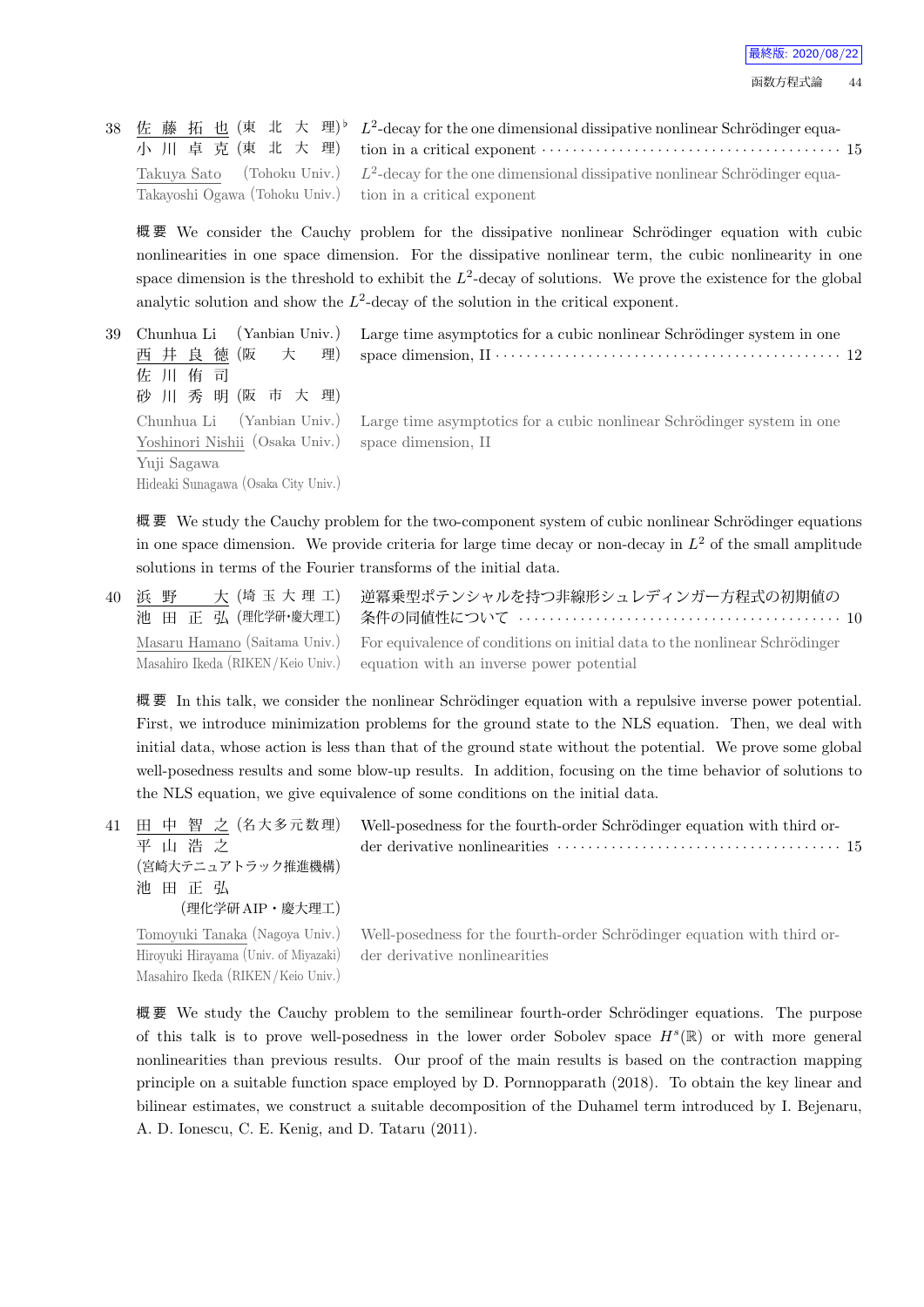|  |  |  |  | 42 山 崎 陽 平 (広 島 大 理) Zakharov-Kuznetsov 方程式の臨界速度を持つ線状進行波周りの中心安                                                                                                                                                                                                                                |  |  |  |  |  |  |  |  |  |  |  |
|--|--|--|--|-----------------------------------------------------------------------------------------------------------------------------------------------------------------------------------------------------------------------------------------------------------------------------------------------|--|--|--|--|--|--|--|--|--|--|--|
|  |  |  |  |                                                                                                                                                                                                                                                                                               |  |  |  |  |  |  |  |  |  |  |  |
|  |  |  |  | $\tau$ , $\tau$ , $\tau$ , $\tau$ , $\tau$ , $\tau$ , $\tau$ , $\tau$ , $\tau$ , $\tau$ , $\tau$ , $\tau$ , $\tau$ , $\tau$ , $\tau$ , $\tau$ , $\tau$ , $\tau$ , $\tau$ , $\tau$ , $\tau$ , $\tau$ , $\tau$ , $\tau$ , $\tau$ , $\tau$ , $\tau$ , $\tau$ , $\tau$ , $\tau$ , $\tau$ , $\tau$ |  |  |  |  |  |  |  |  |  |  |  |

Yohei Yamazaki (Hiroshima Univ.) Center stable manifolds around line solitary waves of the Zakharov– Kuznetsov equation with critical speed

概要 In this talk, we consider center stable manifolds around unstable line solitary waves of the Zakharov– Kuznetsov equation on two dimensional cylindrical spaces. In the previous result, center stable manifolds around unstable line solitary waves have been constructed without critical speed  $c \in \{4n^2/5L^2; n \in \mathbb{Z}, n > 1\}$ . Since the linearized operator around line solitary waves with critical speed is degenerate, we prove the stability condition of the center stable manifold for critical speed by applying to the estimate of 4th order term of a Lyapunov function.

#### **14:15~16:15**

43 清 水 雄 貴 (京 大 理) 曲面上の Euler 方程式のカレント値弱解とその応用 *· · · · · · · · · · · · · · · · ·* 15 Yuuki Shimizu (Kyoto Univ.) A current-valued solution of the Euler equations on surfaces and its applications

概 要 We provide a characterization of point vortex dynamics in a background field on general curved surfaces as a current-valued solution of the Euler equations. Introducing a weak formulation of the Euler equations on a surface in the space of currents, we discuss universality and existence of point vortex dynamics in a background field in certain current-valued solutions.

| 44 仲 尾 光 平 (長野大非常勤) On time-periodic solutions to the Boussinesq equations in exterior do-                 |
|------------------------------------------------------------------------------------------------------------|
| Kohei Nakao (Nagano Univ.) On time-periodic solutions to the Boussinesq equations in exterior do-<br>mains |

概 要 We construct time-periodic solutions to the Boussinesq equations in a three-dimensional exterior domain. To this end, we estimate the  $L^1$  norm of buoyancy, and give some estimates of the heat semigroup in the Lorentz space.

45 岡 部 考 宏 (阪 大 基 礎 工) L. Brandolese ( Univ. Lyon 1 ) Annihilation of slow-decay factors of the Navier–Stokes flow by the external force *· · · · · · · · · · · · · · · · · · · · · · · · · · · · · · · · · · · · · · · · · · · · · · · · · · · ·* 12 Takahiro Okabe (Osaka Univ.) Lorenzo Brandolese (Univ. Lyon 1) Annihilation of slow-decay factors of the Navier–Stokes flow by the external force

概 要 We consider the incompressible Navier–Stokes equations on the whole space. We derive rapid time decay of the energy of the Naiver–Stokes flow beyond the optimal decay rate by the effect of the external force. More precisely, for every (small) initial data we find a external force and the associated solution which decays rapidly. Moreover we see that we can take force which has a compact support in space-time region.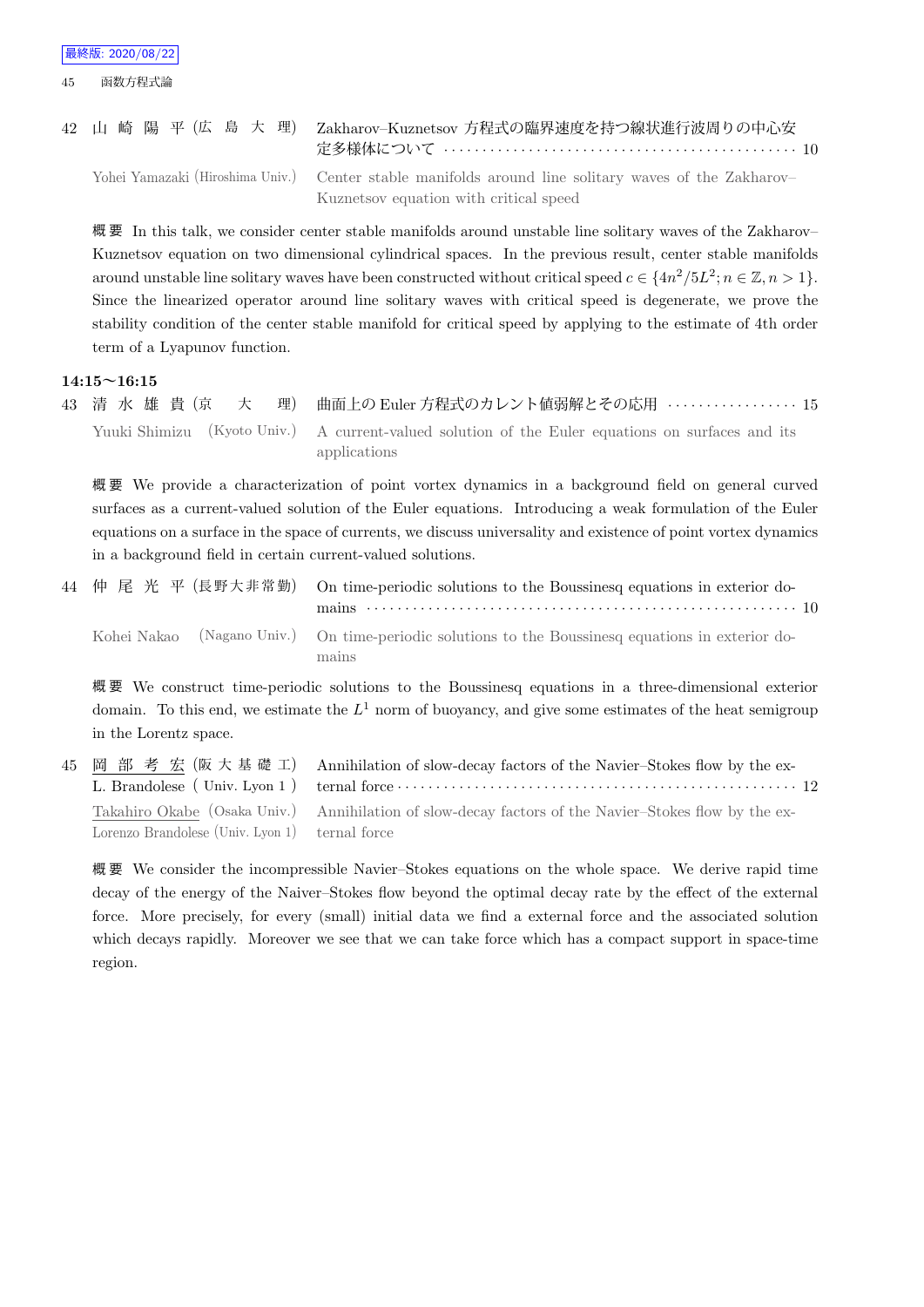46 橋 本 伊 都 子 (金沢大理工・阪市大数学研) 松 村 昭 孝 (阪 大 情 報) Itsuko Hashimoto (Kanazawa Univ. /Osaka City Univ.) Akitaka Matsumura (Osaka Univ.) 圧縮性 Navier–Stokes 方程式の球対称定常解 の存在について *· · · · · · · · ·* 10

Existence of radially symmetric stationary solutions for the compressible Navier–Stokes equation

概 要 The present paper is concerned with the existence of radially symmetric stationary solutions for exterior problems to the compressible Navier–Stokes equation, describing the motion of viscous barotropic gas without external forces, where boundary and far field data are prescribed. For both inflow and outflow problems, the existence of a unique radially stationary solution is shown in a suitably small neighborhood of the far field state. The estimates of algebraic decay rate toward the far field state are also obtained. Furthermore, it is shown that the boundary layer of the density appears as the velocity data tend to zero in the inflow problem, but not in the outflow problem.

47 鈴 木 政 尋 (名 工 大) 高 山 正 宏 (慶 大 理 工) 摂動半空間における Euler–Poisson 方程式の定常解 *· · · · · · · · · · · · · · · · ·* 15 Masahiro Suzuki (Nagoya Inst. of Tech.) Masahiro Takayama (Keio Univ.) Stationary solutions to the Euler–Poisson equations in a perturbed halfspace

概 要 The purpose of this talk is to mathematically investigate the formation of a plasma sheath near the surface of walls immersed in a plasma, and to analyze qualitative information of such a sheath layer. In the case of planar wall, Bohm proposed a criterion on the velocity of the positive ion for the formation of sheath, and several works gave its mathematical validation. In this talk, we study the existence and asymptotic stability of stationary solutions for the Euler–Poisson equations in a domain of which boundary is drawn by a graph. The existence and stability theorems are shown by assuming that the velocity of the positive ion satisfies the Bohm criterion at infinite distance. What most interests us in these theorems is that the criterion together with a necessary condition guarantees the formation of sheaths.

48 鈴 木 政 尋 (名 工 大) Katherine Zhiyuan Zhang 摂動半空間における Navier–Stokes 方程式の定常解 *· · · · · · · · · · · · · · · · ·* 15

Masahiro Suzuki (Nagoya Inst. of Tech.) Katherine Zhiyuan Zhang (Brown Univ.) space

( Brown Univ. )

Stationary solutions to the Navier–Stokes equations in a perturbed half-

概 要 We consider the compressible Navier–Stokes equations in a perturbed half-space with an outflow boundary condition as well as the supersonic condition. For a half-space, it has been known that a certain planar stationary solution exists and it is time-asymptotically stable. The planar stationary solution is independent of the tangential directions and its velocities of the tangential directions are zero. In this paper, we show the unique existence of stationary solutions for the perturbed half-space. The feature of our work is that our stationary solution depends on all directions and has multidirectional flow. Furthermore, we also prove the asymptotic stability of this stationary solution.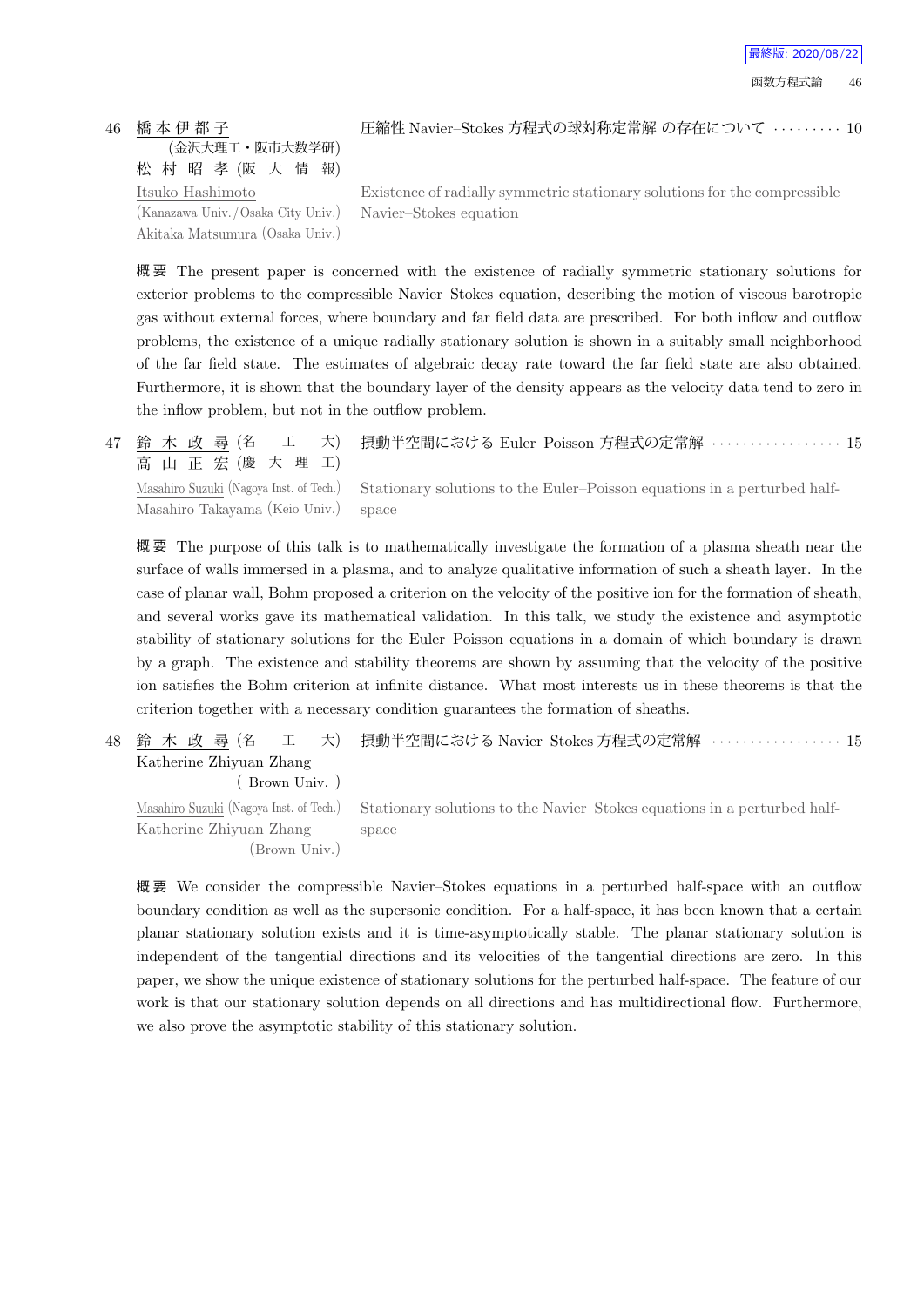| 49 石垣祐輔 (東工大理) Diffusion wave phenomena and $L^p$ decay estimates of solutions of com-               |
|------------------------------------------------------------------------------------------------------|
| Yusuke Ishigaki (Tokyo Tech) Diffusion wave phenomena and $L^p$ decay estimates of solutions of com- |
| pressible viscoelastic system                                                                        |

概 要 We consider the system of equations describing motion of compressible viscoelastic fluids in three dimensional whole space. We investigate the large time behavior of solutions around a motionless state, and obtain the  $L^p$  decay estimates of solutions for  $1 < p \leq \infty$ , provided that the initial data is sufficiently close to the motionless state. In addition, we clarify the diffusion wave phenomena caused by interaction of three properties; sound wave, viscous diffusion and elastic shear wave.

## **16:30~17:30 特別講演**

瀬 片 純 市 (九 大 数 理) デルタポテンシャルをもつ非線形シュレディンガー方程式の解の長時間 挙動 Jun-ichi Segata (Kyushu Univ.) Long time behavior of solution to the nonlinear Schrödinger equation

with delta potential

概 要 We summarize recent progress on long time behavior of solution to the initial-value problem for the one dimensional nonlinear Schrödinger equation with a delta potential. We first consider the case where potential is repulsive and prove that small global solutions decay in  $L^\infty$  and exhibit (modified) scattering. Next we mention the case where potential is attractive and prove that for sufficiently small initial data, the corresponding global solution decomposes into a small solitary wave plus a radiation term that decays and scatters as  $t \to \infty$ . In particular, we establish the asymptotic stability of the family of small solitary waves.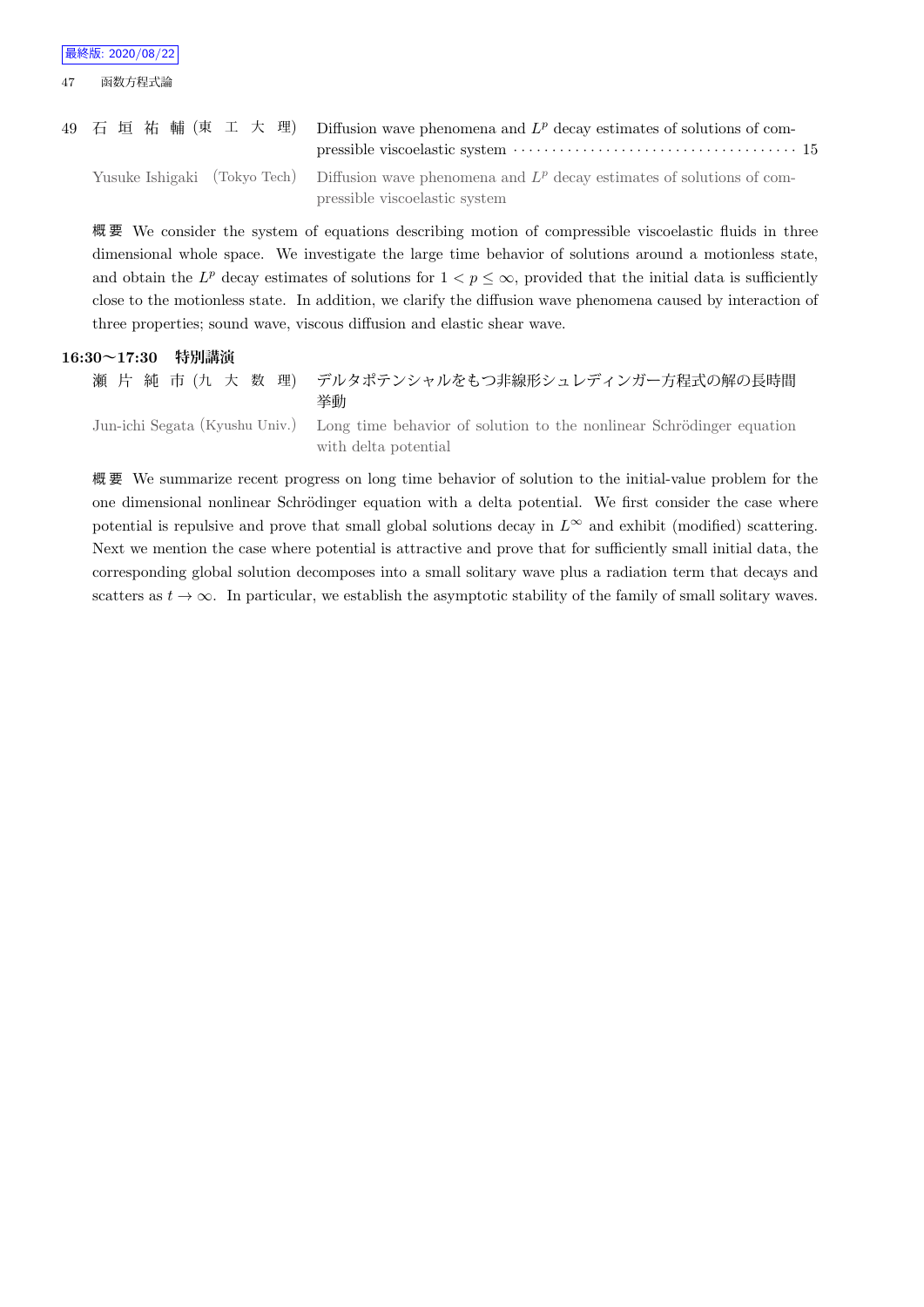# **実 函 数 論**

# $9$ 月 $24$ 日 $($ 木 $)$

## **10:00~11:55**

1 N. Bez (埼 玉 大 理 工) 中 村 昌 平 (埼 玉 大 理 工) Inverse Brascamp–Lieb inequalities via the heat equation *· · · · · · · · · · ·* 15

Neal Bez (Saitama Univ.) Shohei Nakamura (Saitama Univ.) Inverse Brascamp–Lieb inequalities via the heat equation

概 要 Vaguely speaking, our interest in this talk is about the difference between two methodology, that is, the mass-transport method and the semigroup interpolation method, especially the heat flow monotonicity. To this question, we consider the inverse Brascamp–Lieb inequality which generalises the sharp forward and reverse Young's inequality, gaussian hypercontractivity for the Ornstein–Uhlenbeck semigroup, as well as Prékopa–Leindler inequality, and hence the Brunn–Minkowski inequality. This was recently established by Barthe–Wolff employing the mass-transport method. We will report that the heat flow monotonicity approach enables us to further generalise and somehow improve the inverse Brascamp–Lieb inequality. Our generalised inequalities unify most of inequalities related to the theory of the Brascamp–Lieb inequality. This talk is based on the joint work with Professor Neal Bez.

| 福田亮治(大分大理工)<br>岡 崎 悦 明 (ファジィシステム研)                                                 | 2 本 田 あ お い(九工大情報工) k 次加法的単調測度の非離散への一般化 ····························· 15                              |
|------------------------------------------------------------------------------------|-------------------------------------------------------------------------------------------------------|
| Ryoji Fukuda (Oita Univ.) space<br>Yoshiaki Okazaki<br>(Fuzzy Logic Systems Inst.) | Aoi Honda (Kyushu Inst. of Tech.) Generalization of k-order additive monotone measure for nondiscrete |

概 要 The *k*-order additivity which is one of the main concepts for analyzing non-additivbe measure is considered. We introduce a generalization of the concept of the Möbius transform, and define the *k*-order additivity for nondiscrete monotone measure space with this. We show the the validity of this definition and essential properties of *k*-oider additivitiy. In addition we give several concrete examples of non-discrete *k*-order additive measure.

3 厚 芝 幸 子 (東京女大現代教養) Fixed points and convergence of orbits of nonexpansive semigroups *· · ·* 15 Sachiko Atsushiba

(Tokyo Woman's Christian Univ.) Fixed points and convergence of orbits of nonexpansive semigroups

概 要 In this talk, we prove some fixed point results for generalized contractions in Banach spaces. We prove convergence theorems for generalized contractions. We also study the asymptotic behavior of orbits of nonexpansive semigroups with no common fixed points in the interior of their domains.

4 冨 澤 佑 季 乃 (新 潟 工 大 工) 完備 Busemann 空間の一様凸性 *· · · · · · · · · · · · · · · · · · · · · · · · · · · · · · · · · ·* 15 Yukino Tomizawa (Niigata Inst. of Tech.) Uniform convexity of complete Busemann spaces

概 要 Some distance space which are not linear spaces have properties such that the generalization of properties in linear spaces. The purpose is to elucidate what geometrical properties exist in the spaces. we report some geometric properties of complete Busemann spaces with uniform convexity.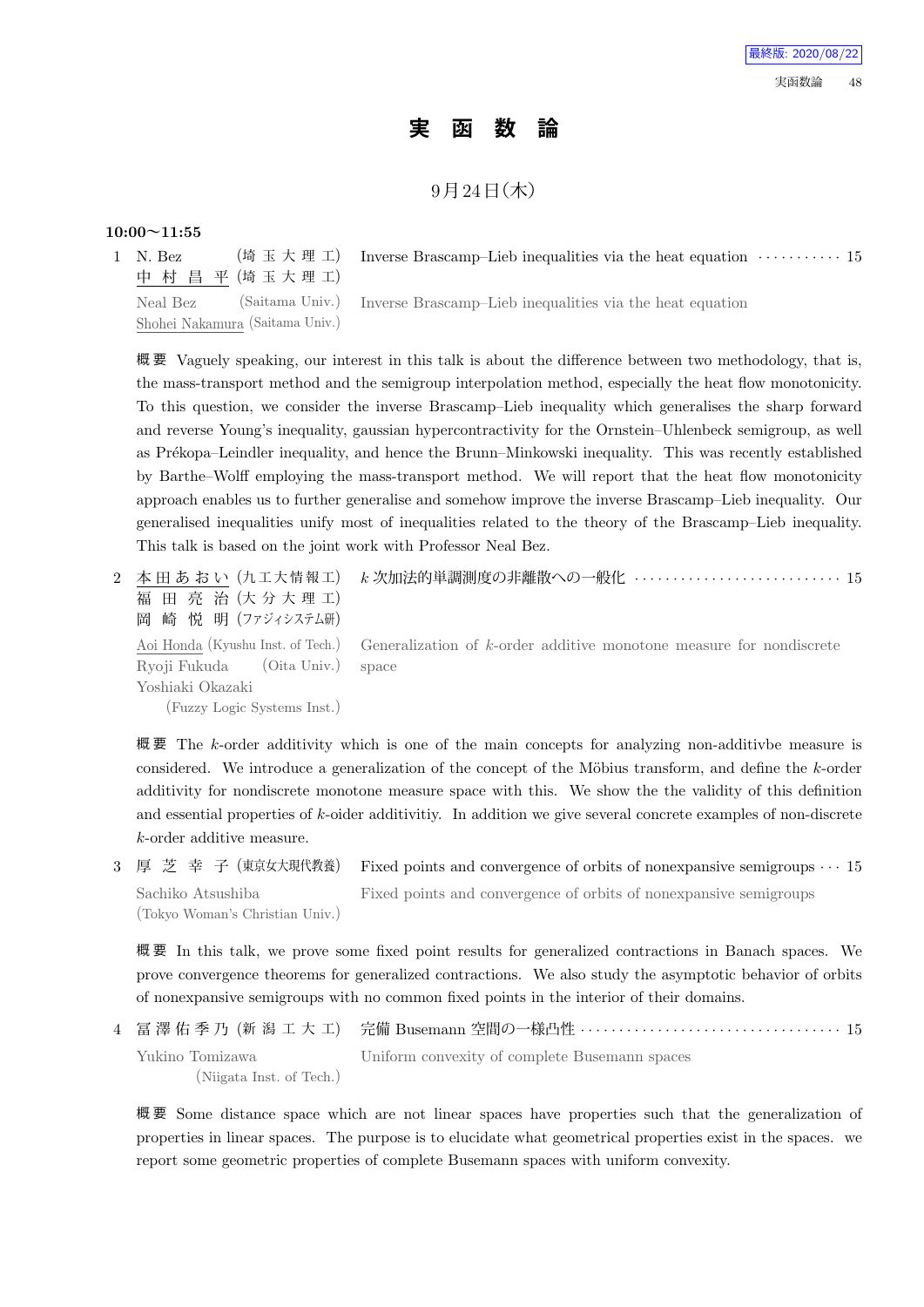```
49 実函数論
5 池 田 正 弘
          (理化学研 AIP・慶大理工)
    石 川 勲
    (愛媛大データサイエンスセンター)
    澤 野 嘉 宏 (中 大 理 工)
                               ♭ 解析的な正定値関数に付随する再生核 Hilbert 空間上の合成作用素の有界
                                 性について · · · · · · · · · · · · · · · · · · · · · · · · · · · · · · · · · · · · · · · · · · · · · · · · · · · · 10
    Masahiro Ikeda (RIKEN/Keio Univ.)
    Isao Ishikawa (Ehime Univ.)
    Yoshihiro Sawano (Chuo Univ.)
                                  Composition operators on reproducing kernel Hilbert spaces with ana-
                                 lytic positive definite functions
```
最終版: 2020/08/22

概 要 Composition operators have been extensively studied in complex analysis, and recently, they have been utilized in engineering and machine learning. Here, we focus on composition operators associated with maps in Euclidean spaces that are on reproducing kernel Hilbert spaces with respect to analytic positive definite functions, and prove the maps are affine if the composition operators are bounded. Our result covers composition operators on Paley–Wiener spaces and reproducing kernel spaces with respect to the Gaussian kernel on  $\mathbb{R}^d$ , widely used in the context of engineering.

6 波 多 野 修 也 (中大理工・理化学研 AIP) 池 田 正 弘 (理化学研 AIP) 石 川 勲 (愛媛大データサイエンスセンター) 澤 野 嘉 宏 (中 大 理 工) モレー空間における合成作用素の有界性 *· · · · · · · · · · · · · · · · · · · · · · · · · · ·* 15 Naoya Hatano (Chuo Univ./RIKEN) Masahiro Ikeda (RIKEN) Isao Ishikawa (Ehime Univ.) Yoshihiro Sawano (Chuo Univ.) Boundedness of composition operators on Morrey spaces

概 要 Composition operator is also said Koopman operator and is used well in the engineering field. Morrey space is a generalization of Lebesgue space, which is introduced in 1938, and attract attention recently. Our goal of the investigation is to show the necessary and sufficient condition of boundedness of composition opearators on Morrey spaces. It is well known the necessary and sufficient condition of boundedness of composition operators on Lebesgue spaces from long ago. In our investigation, we succeeded getting out the detailed informations of composing maps from the boundedness on Morrey spaces. The main result, which is a sufficient condition of boundedness on Morrey spaces, is not possible to consider by only using Lebsegue spaces.

|  | 7 宮 崎 洋 一 (日 大 歯) 村松の積分公式による BMO 項を含む Gagliardo-Nirenberg の不等式の                                                                |  |
|--|--------------------------------------------------------------------------------------------------------------------------------|--|
|  | Yoichi Miyazaki (Nihon Univ.) A proof of the Gagliardo–Nirenberg inequality with BMO term via Mu-<br>ramatu's integral formula |  |

概要 It is known that the Gagliardo–Nirenberg inequality  $\|\nabla^k f\|_{L_r} \leq C \|f\|_{L_\infty}^{1-k/m} \|\nabla^m f\|_{L_p}^{k/m}$  $L_p^{k/m}$  with  $r =$  $mp/k$ ,  $1 < p < \infty$ ,  $1 \leq k < m$  can be improved by replacing the  $L_{\infty}$  norm with the *BMO* norm. We give a short proof of this refined inequality, using Muramatu's integral formula. Compared with the proof given by Strzelecki [Bull. London Math. Soc **38** (2006), 294–300], we do not need the duality of the Hardy space and the BMO space. We also consider the case where  $\|\nabla^m f\|_{BMO}$  is concerned.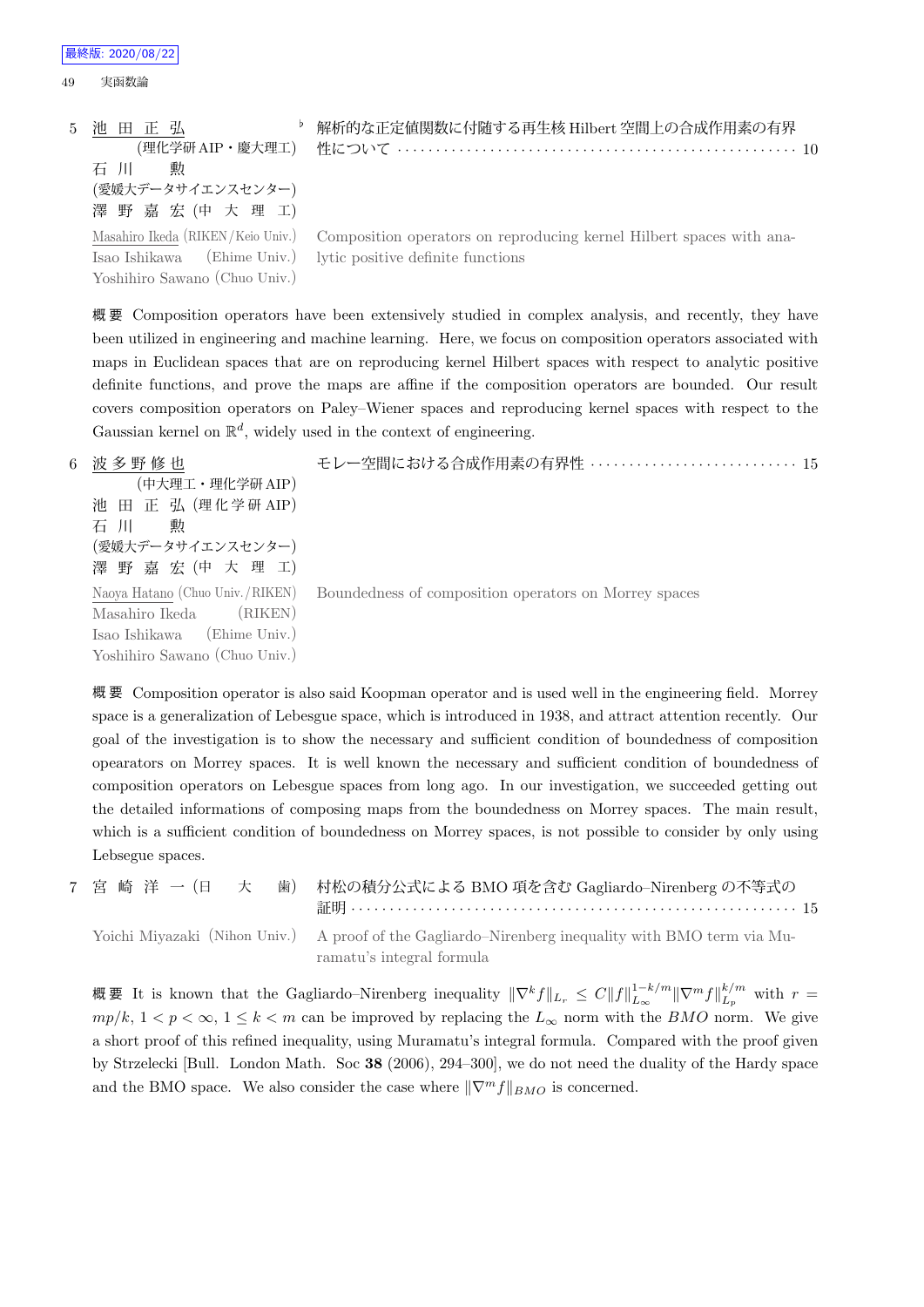## **14:15~14:45**

| 8 川 澄 亮 太      | Weak-weak boundedness of commutators of generalized fractional inte-<br>gral operators with functions in Campanato spaces $\cdots \cdots \cdots \cdots 15$ |  |
|----------------|------------------------------------------------------------------------------------------------------------------------------------------------------------|--|
| Ryota Kawasumi | Weak-weak boundedness of commutators of generalized fractional inte-<br>gral operators with functions in Campanato spaces                                  |  |

概 要 We consider the commutator  $[b, I_\rho]$  on weak Orlicz–Morrey spaces, where  $I_\rho$  is a generalized fractional integral operator and *b* is a function in generalized Campanato spaces. We show the boundedness from a weak Orlicz–Morrey space to another weak Orlicz–Morrey space. Weak Orlicz–Morrey spaces contain weak  $L^p$  spaces, weak Orlicz spaces and weak generalized Morrey spaces as special cases. Hence we get the weak-weak boundedness of these function spaces as corollaries of our result, which are also new results.

| 9 川 澄 亮 太<br>中井英一(茨城大理)<br>石 明磊(茨城大理工)                           | Generalized fractional integral and maximal operators on Orlicz-Morrey                                                  |
|------------------------------------------------------------------|-------------------------------------------------------------------------------------------------------------------------|
| Ryota Kawasumi<br>Eiichi Nakai<br>(Ibaraki Univ.)<br>Minglei Shi | Generalized fractional integral and maximal operators on Orlicz-Morrey<br>(Ibaraki Univ.) and weak Orlicz-Morrey spaces |

概要 We consider the generalized fractional integral operator  $I_\rho$  and the generalized fractional maximal operator *Mρ*. We give necessary and sufficient conditions for the boundedness of *I<sup>ρ</sup>* and *M<sup>ρ</sup>* on Orlicz–Morrey and weak Orlicz-Morrey spaces. Orlicz-Morrey spaces contain  $L^p$  spaces, Orlicz spaces and generalized Morrey spaces as special cases. Hence we get necessary and sufficient conditions for the boundedness of *I<sup>ρ</sup>* and  $M<sub>o</sub>$  on these function spaces as corollaries.

### **15:00~16:00 特別講演**

貞 末 岳 (大阪教育大数学教育) Martingale 空間と, 分数べき積分 Gaku Sadasue (Osaka Kyoiku Univ.) Martingale spaces and fractional integrals

概 要 In this talk, we give definitions of several martingale spaces, and study the boundedness of martingale transforms on these spaces. We especially study a special class of martingale transforms called fractional integrals.

# $9$ 月 $25$ 日(金)

## **9:45~12:00**

10 小 杉 千 春 (日 本 女 大 理) 愛 木 豊 彦 (日本女大理)

Chiharu Kosugi (Japan Women's Univ.) Toyohiko Aiki (Japan Women's Univ.)

平面上において弾性体の伸縮運動を表現する初期値境界値問題の弱解の 一意性について *· · · · · · · · · · · · · · · · · · · · · · · · · · · · · · · · · · · · · · · · · · · · · · · ·* 15 Uniqueness of weak solutions to initial and boundary value problems representing motion of the elastic material on plane

概 要 In this talk we consider uniqueness of weak solutions to an initial boundary value problem for beam equations. This problem represents motion of the elastic material (for example rubber rings), and is to find a closed curve defined on the closed interval [0,1]. We note that the strain is given by a nonlinear function of the derivative of the unknown function so that we define a solution in a weak formulation. The existence of the solution was already shown. The aim of this talk is to prove a theorem on uniqueness of weak solutions. In our proof by applying the dual equation method we establish the uniqueness of weak solutions.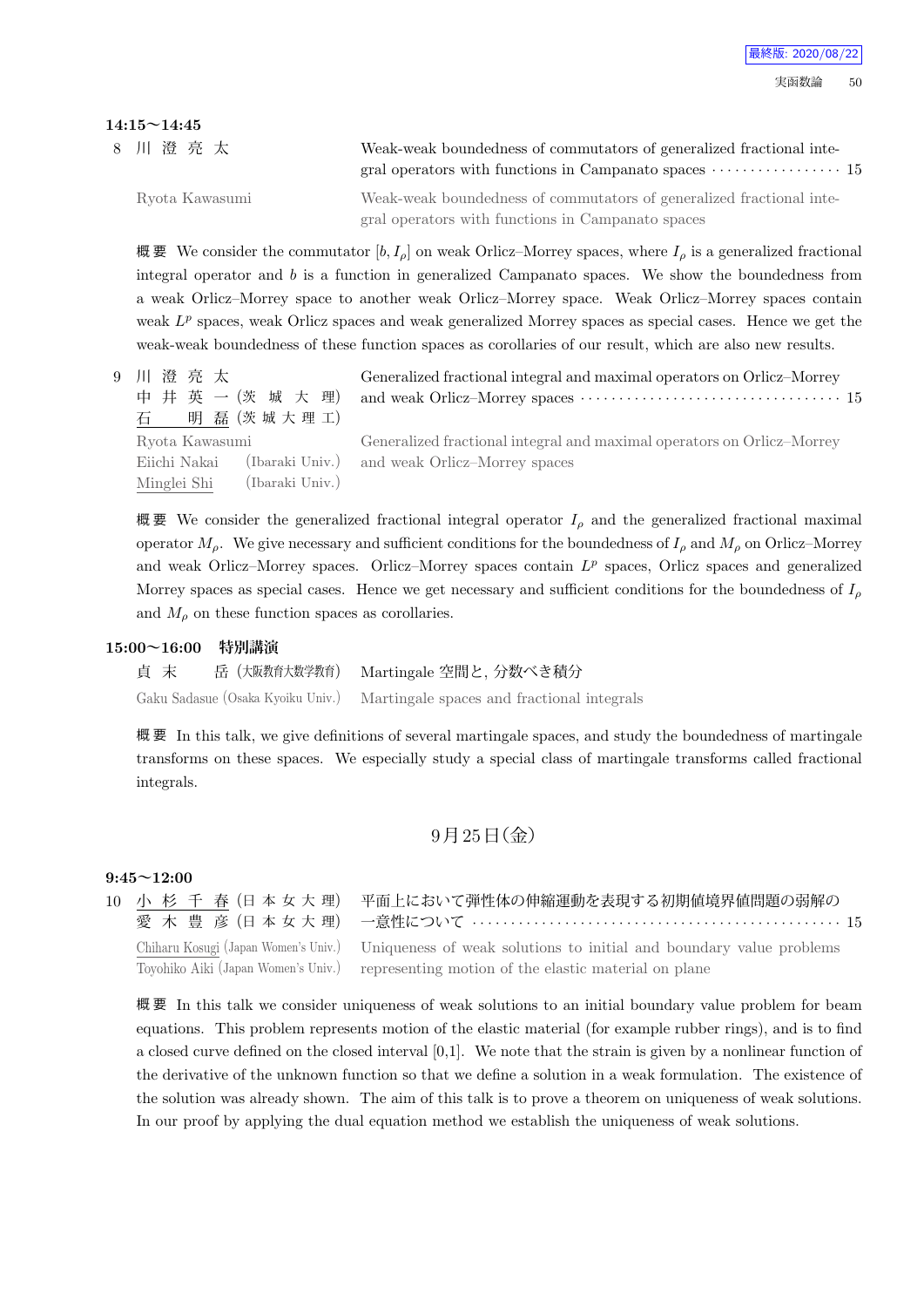## 11 奥 村 真 善 美 (阪 大 情 報) 総質量保存則を持つ動的境界条件下の Cahn–Hilliard 方程式に対する構 造保存スキーム *· · · · · · · · · · · · · · · · · · · · · · · · · · · · · · · · · · · · · · · · · · · · · · · ·* 15

Makoto Okumura (Osaka Univ.) A structure-preserving scheme for the Cahn–Hilliard equation with dynamic boundary conditions which has the total mass conservation

概 要 We propose a structure-preserving scheme for the GMS model by using the discrete variational derivative method (DVDM). In the model, two characteristic properties hold. One is the total mass conservation, which means that the sum of the mass in bulk and on the boundary is conserved. The other is the total energy dissipation, which represents the sum of energy in bulk and on the boundary decrease. In this study, we design a finite difference scheme for the GMS model so that the scheme inherits the properties from the original problem in a discrete sense. In this talk, we focus on the existence and uniqueness of the solution for the scheme.

|                  | 12 水 上 雅 昭 (東 京 理 大 理) Uniform-in-time estimates for solutions of a chemotaxis-competition |
|------------------|--------------------------------------------------------------------------------------------|
|                  | model and those of the Lotka–Volterra competition model $\cdots \cdots \cdots$ 15          |
| Masaaki Mizukami | Uniform-in-time estimates for solutions of a chemotaxis-competition                        |
|                  | (Tokyo Univ. of Sci.) model and those of the Lotka-Volterra competition model              |

概 要 This work is concerned with the question that "how far does small chemotactic interaction perturb the Lotka–Volterra competition dynamics?". A two-species chemotaxis-competition model was studied by e.g., Bai–Winkler (2016) and Lin–Mu–Wang (2015). However, there are still many open problems about the twospecies chemotaxis-competition model. On the other hand, the Lotka–Volterra competition model has been studied extensively. Thus the development of this work will enable us to see new properties of solutions for the chemotaxis system. The main result of this talk gives uniform-in-time error estimates between solutions of the two-species chemotaxis-competition system and those of the Lotka–Volterra competition model.

13 都 築 寛 (広島修道大経済) Existence for initial–boundary value problems for Vlasov–Poisson equations with angle error in magnetic field *· · · · · · · · · · · · · · · · · · · · · · · · · · ·* 15 Yutaka Tsuzuki (Hiroshima Shudo Univ.) Existence for initial–boundary value problems for Vlasov–Poisson equations with angle error in magnetic field

概 要 We deal with initial–boundary problems for Vlasov–Poisson systems in a half-space. In 2013, Skubachevskii provides local-in-time solvability to the system. Furthermore, in 2017, existence result with weaker condition were also obtained where the magnetic force is horizontal to the wall. This talk provides another result for the equation where the magnetic force has angle error in the vertical direction and depending on the first element of the spatial variable.

14 久 保 田 翔 大 (千葉大融合理工) 白 川 健 (千 葉 大 教 育) 一般多次元における Kobayashi–Warren–Carter システムに対する最適制 御問題 *· · · · · · · · · · · · · · · · · · · · · · · · · · · · · · · · · · · · · · · · · · · · · · · · · · · · · · · ·* 15 Shodai Kubota (Chiba Univ.) Ken Shirakawa (Chiba Univ.) Optimal control problems for multidimensional systems of Kobayashi– Warren–Carter type

概 要 We consider optimal control problems for state problems of multidimensional systems. Each state problem is denoted by  $(S)_{\varepsilon}$ , with  $\varepsilon > 0$ , and is based on the phase-field model of grain boundary motion. In this regard, each optimal control problem is denoted by  $({\rm OP})^M_\varepsilon$ , with  $\varepsilon > 0$  and  $M > 0$ , and it is prescribed as a minimization problem of a cost function. Additionally, the problems  $(S)_{\varepsilon}$  and  ${OP}^M_{\varepsilon}$  are supposed to admit limiting profiles as  $\varepsilon \downarrow 0$ , and then, the limiting problems are supposed to contain no little singularities. The main interest is in the case when  $\varepsilon > 0$  (regular case), and the mathematical results concerned with: (A) the existence of the optimal control when  $\varepsilon > 0$ ; (B) the necessary condition for the regular optimal control; (C) limiting observation as *ε ↓* 0; will be reported as the main theorems of this talk.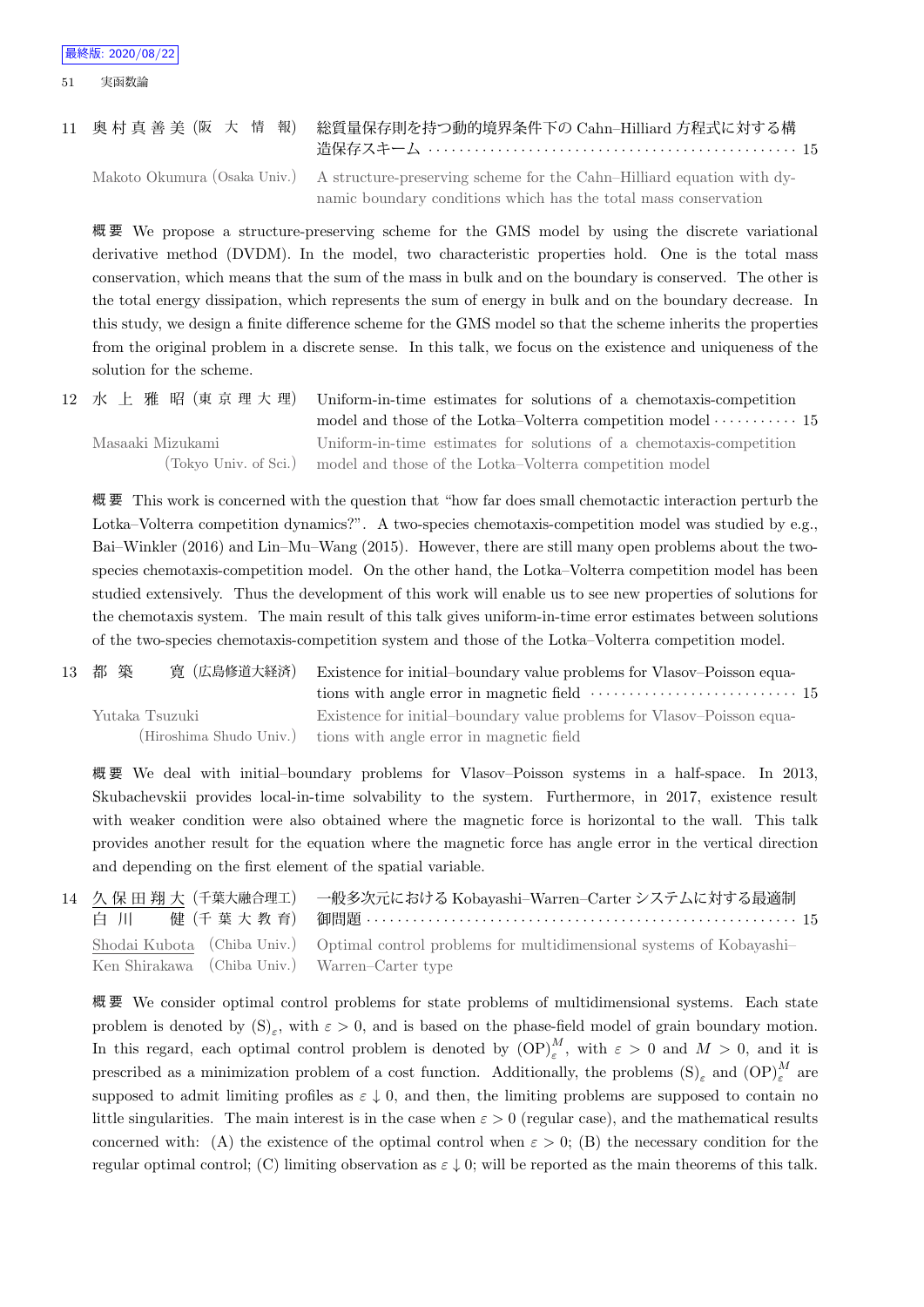|                                                    | 15 深 尾 武 史 (京 都 教 育 大) 動的境界条件下での Cahn-Hilliard 方程式系に対する境界拡散項の消滅                                       |
|----------------------------------------------------|-------------------------------------------------------------------------------------------------------|
| P. Colli                                           |                                                                                                       |
|                                                    | Takeshi Fukao (Kyoto Univ. of Edu.) Vanishing diffusion in a dynamic boundary condition for the Cahn- |
| Pierluigi Colli (Univ. of Pavia) Hilliard equation |                                                                                                       |

概 要 In this talk, we will discuss the Cahn–Hilliard equation with a dynamic boundary condition of Allen– Cahn type. We focus on the analysis of the surface diffusion on the dynamic boundary condition. By the asymptotic analysis, we can expect that the solution with the surface diffusion converges to the one of without the surface diffusion in a sense. The role of the surface diffusion will be expressed by means of the classes of the solutions.

16 白 川 健 (千 葉 大 教 育) 渡 邉 紘 (大分大理工) Ken Shirakawa (Chiba Univ.) Hiroshi Watanabe (Oita Univ.)

Sufficient condition for the existence of one-dimensional crystalline solution of the Kobayashi–Warren–Carter type system *· · · · · · · · · · · · · · · ·* 15 Sufficient condition for the existence of one-dimensional crystalline solution of the Kobayashi–Warren–Carter type system

概 要 This summary is the same with that for the presentation at the last MSJ Spring Meeting 2020. In this talk, we consider a one-dimensional Kobayashi–Warren–Carter type system, which is based on a phase-field model of grain boundary motion. This talk corresponds to a continuation of the last presentation at MSJ Spring Meeting 2019 (Tokyo), which was concerned with the uniqueness of special kind of solution, named "crystalline solution". On this basis, we here focus on the existence issue of crystalline solution. Through the precise observations for solutions to a time-discretization scheme, a class of structural conditions for the initial data will be presented as the sufficient condition for the existence of crystalline solution.

17 山 崎 教 昭 (神 奈 川 大 工) 剣 持 信 幸 (千 葉 大*<sup>⋆</sup>*  $+^{\star}$ 白 川 健 (千 葉 大 教 育) Noriaki Yamazaki (Kanagawa Univ.) Nobuyuki Kenmochi (Chiba Univ.*<sup>⋆</sup>* ) Ken Shirakawa (Chiba Univ.)

Control of parameter-dependent evolution equations governed by timedependent subdifferentials *· · · · · · · · · · · · · · · · · · · · · · · · · · · · · · · · · · · · · · ·* 15

Control of parameter-dependent evolution equations governed by timedependent subdifferentials

概 要 We consider nonlinear parameter-dependent evolution equations governed by double time-dependent subdifferentils in uniformly convex Banach spaces. In this talk, we investigate singular optimal control problems for doubly nonlinear parameter-dependent evolution state equations. Then, we show the existence of an optimal control for our problem.

#### **14:15~15:15**

|  |  |                                                                                                                                                                                                                                                                                                                                                                            |  |  |  |  |  |  |  |  |  | 18 熊 崎 耕 太 (長 崎 大 教 育)。 水分膨張を表すある1次元自由境界問題の時間大域的な解の挙動について |  |
|--|--|----------------------------------------------------------------------------------------------------------------------------------------------------------------------------------------------------------------------------------------------------------------------------------------------------------------------------------------------------------------------------|--|--|--|--|--|--|--|--|--|-----------------------------------------------------------|--|
|  |  |                                                                                                                                                                                                                                                                                                                                                                            |  |  |  |  |  |  |  |  |  |                                                           |  |
|  |  | $\mathcal{T}$ , $\mathcal{T}$ , $\mathcal{T}$ , $\left(\mathcal{M} \right)$ , $\mathcal{T}$ , $\mathcal{T}$ , $\mathcal{T}$ , $\mathcal{T}$ , $\mathcal{T}$ , $\mathcal{T}$ , $\mathcal{T}$ , $\mathcal{T}$ , $\mathcal{T}$ , $\mathcal{T}$ , $\mathcal{T}$ , $\mathcal{T}$ , $\mathcal{T}$ , $\mathcal{T}$ , $\mathcal{T}$ , $\mathcal{T}$ , $\mathcal{T}$ , $\mathcal{T$ |  |  |  |  |  |  |  |  |  |                                                           |  |

Kota Kumazaki (Nagasaki Univ.) Large time behavior of a solution of a one-dimensional free boundary problem describing water swelling

概 要 In this talk, we consider a mathematical model describing swelling of a pocket of water in porous materials. Our problem is posed on a halfline with a moving boundary at one of the ends, and the moving boundary conditions encode the swelling mechanism, while a diffusion equation is responsible for providing water content for the swelling to take place. Recently, we investigate the large time behavior of the free boundary position and see that the moving interfaces grows indefinitely unless the production term by Henry's law has a certain decay in time. In this talk, we discuss the existence and uniqueness, large time behavior of a solution to our problem.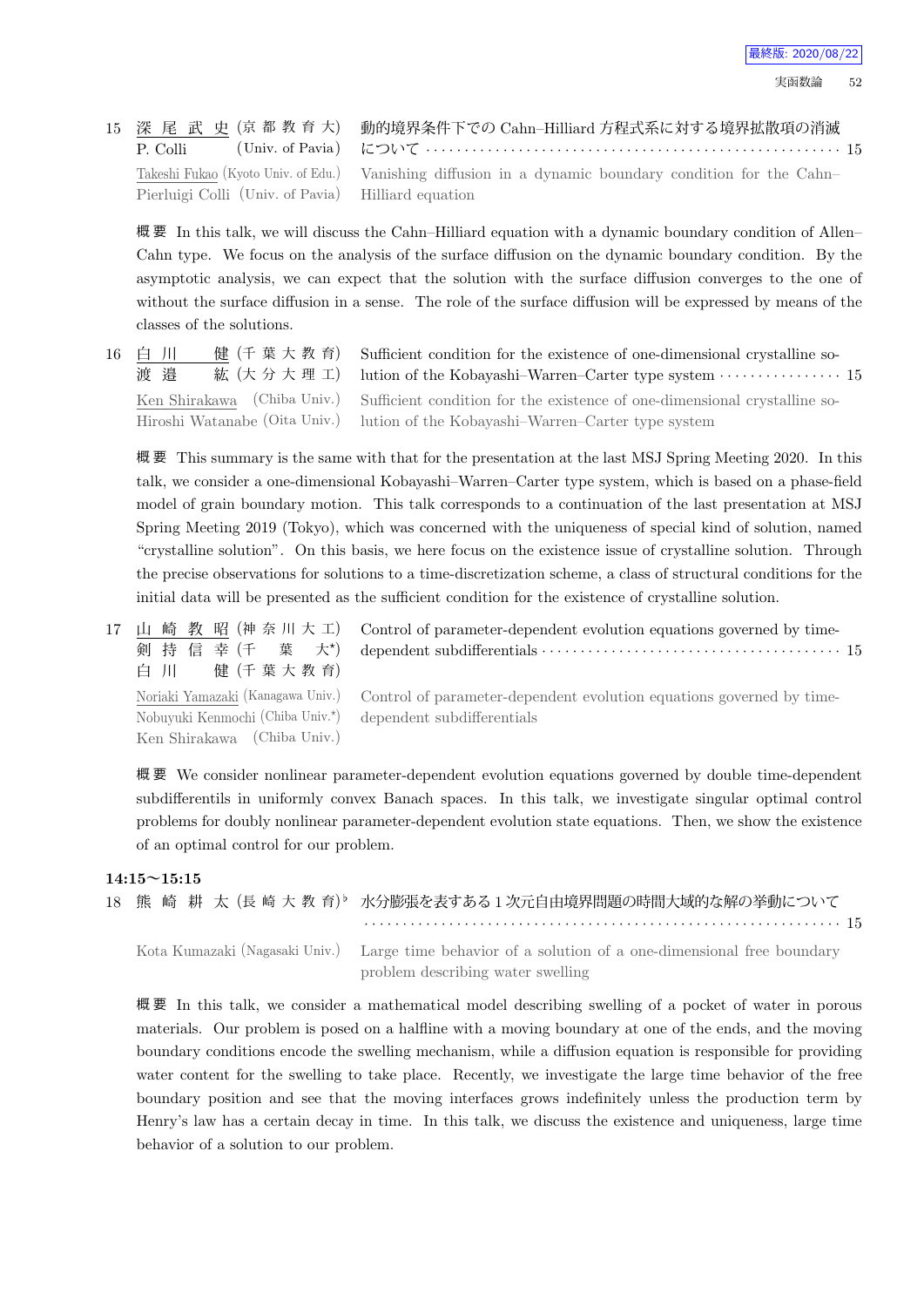53 実函数論

19 内 田 俊 (大 分 大 理 工) Solvability of doubly nonlinear parabolic equations with *p*-Laplacian *· ·* 15 Shun Uchida (Oita Univ.) Solvability of doubly nonlinear parabolic equations with *p*-Laplacian

概 要 We are concerned with the initial boundary value problem of *∂tβ*(*u*) *−* ∆*pu ∋ f* in a bounded domain with the homogeneous Dirichlet boundary condition, where *β* is (multi-valued) maximal monotone graph in R and  $\Delta_p u := \nabla \cdot (|\nabla u|^{p-2} \nabla u)$ . The main purpose of this talk is to show the existence of solutions without boundedness, growth order, and coercivity conditions of *β*.

20 渡 邉 紘 (大 分 大 理 工) 放物型・双曲型単独保存則に対する複数の不連続点を持つ進行波 *· · · · · ·* 15 Hiroshi Watanabe (Oita Univ.) Traveling waves with multiple points of discontinuities to scalar parabolichyperbolic conservation laws

概 要 We consider one-dimensional Cauchy problems (CP) for scalar parabolic-hyperbolic conservation laws. The equation is regarded as a linear combination of the hyperbolic conservation laws and the porous medium type equations. Thus, this equation has both properties of hyperbolic equations and those of parabolic equations. Accordingly, it is difficult to investigate the behavior of solutions to (CP). In this talk, we construct traveling waves with multiple points of discontinuities and discuss the properties of them. Moreover, we show the constructed traveling waves are entropy solutions to (CP).

| 21 松本 敏 隆 (静 岡 大 理)<br>裕 和 (茨 城 大 工)<br>岡<br>田 中 直 樹 (静 岡 大 理) | Carathéodory 条件を満たす準線形作用素に支配される発展方程式に対す<br>る適切性と近似可解性について ‥‥‥‥‥‥‥‥‥‥‥‥‥‥‥‥‥‥ 15                                                                                                     |
|----------------------------------------------------------------|-------------------------------------------------------------------------------------------------------------------------------------------------------------------------------------|
| Hirokazu Oka (Ibaraki Univ.)<br>Naoki Tanaka (Shizuoka Univ.)  | Toshitaka Matsumoto (Shizuoka Univ.) Well-posedness and approximation solvability for evolution equations<br>governed by quasilinear operators satisfying Carathéodory's conditions |

概要 Evolution equations governed by quasilinear operators satisfying Carathéodory's conditions are studied. Time-local and time-global well-posedness results as well as approximation solvability results are given.

## **15:30~16:30 特別講演**

| 高 棹 圭 介<br>(京大理・京大白眉センター) について | フェイズフィールド法による外力項付き平均曲率流方程式の弱解の存在                                       |
|--------------------------------|------------------------------------------------------------------------|
| Keisuke Takasao                | On the existence of the weak solution for the mean curvature flow with |
|                                | (Kyoto Univ./Kyoto Univ.) forcing term via the phase field method      |

概 要 We study the mean curvature flow with given non-smooth forcing term *g*. In 1993, Ilmanen proved the existence of the Brakke flow without forcing term, by using the phase field method. Generally, the most difficult part of the proof of the existence theorem is the estimate of the positive part of the discrepancy measure. To solve the problem, Ilmanen showed the non-positivity of the discrepancy measure via the maximum principle. However, in the case of  $q \neq 0$ , the property does not hold for the usual phase field method of the problem. In this talk, we explain a new modified Allen–Cahn equation which satisfies the non-positivity of the discrepancy measure, and we prove the global existence of the weak solution for the mean curvature flow with forcing term in suitable Sobolev spaces.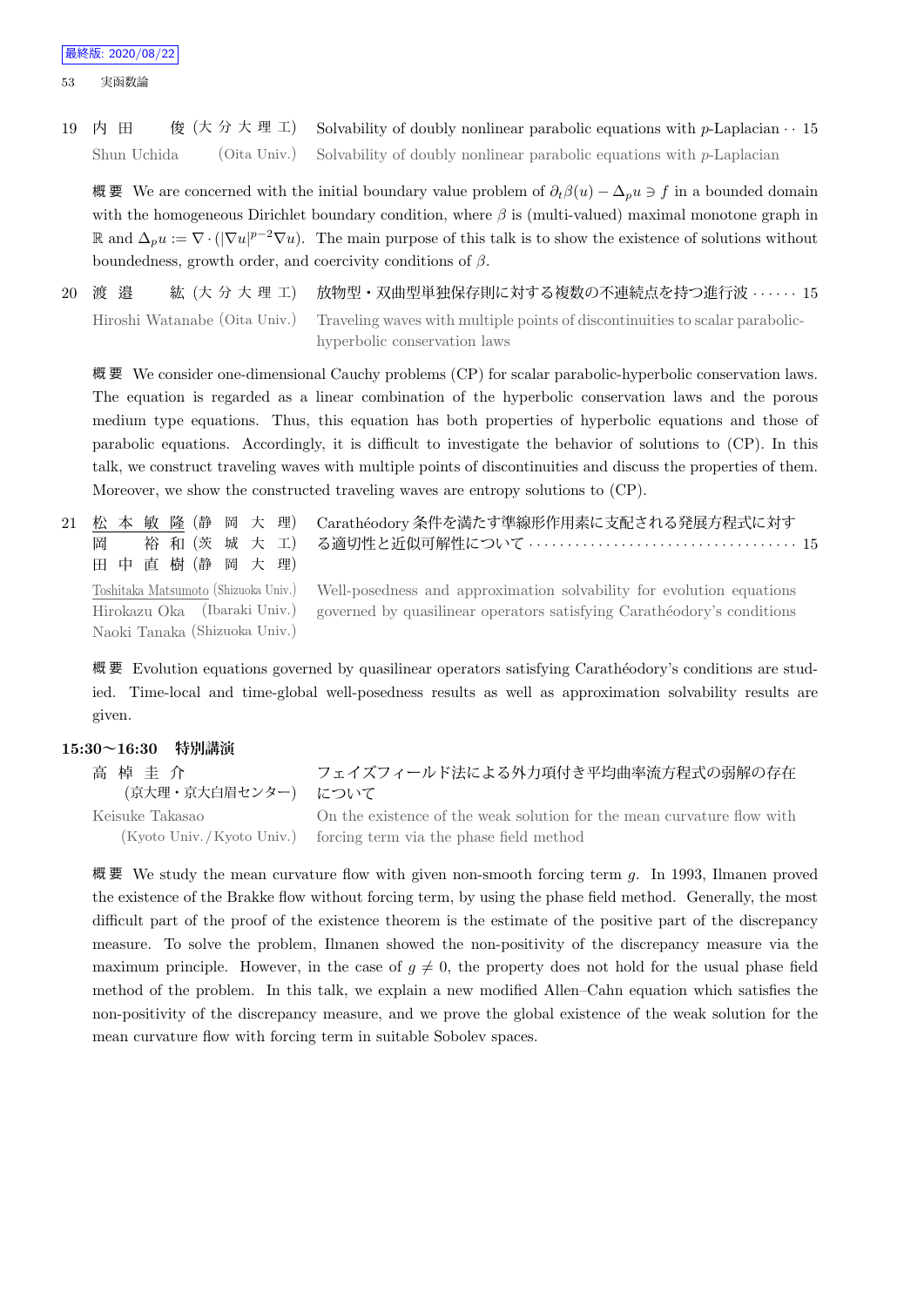# **函 数 解 析 学**

# 9月22日 (火)

## **10:00~11:45**

|  |  | 1 井上 寛(第一 薬大) 双準直交系から構成される非自己共役ハミルトニアンと準線形形式に関                                                              |
|--|--|-------------------------------------------------------------------------------------------------------------|
|  |  |                                                                                                             |
|  |  | Hiroshi Inque (Daijchi Univ. of Pharm.) Non-self-adjoint hamiltonians defined by biorthogonal sequences and |

Hiroshi Inoue (Daiichi Univ. of Pharm.) Non-self-adjoint hamiltonians defined by biorthogonal sequences and sesquilinear forms

概 要 In this talk, we introduce a theory of sesquilinear forms with respect to non-self-adjoint hamiltonian and its physical operators. In particular, we discuss some features of non-self-adjoint operators and sesquilinear forms which are defined starting from biorthogonal sequences which are not Riesz bases, generalized Riesz systems, *D*-quasi bases and  $(D, \mathcal{E})$ -quasi bases.

2 清 瀬 周 足 立 匡 義 (京大人間環境) Floquet ハミルトニアンに対する Mourre 評価について *· · · · · · · · · · · · · ·* 15 Amane Kiyose Tadayoshi Adachi (Kyoto Univ.) On the Mourre estimates for Floquet Hamiltonians

概要 We introduce a new conjugate operator for the Floquet Hamiltonian associated with a Schrödinger operator with time-periodic potentials. Although Yokoyama (1998) already obtained a conjugate operator for the Floquet Hamiltonian, there was a difficulty that it won't afford extensions to the many-body systems. Here we introduce our new conjugate operator which suggests such extensions. Actually, combining our results and Yokoyama's, Adachi recently constructed a conjugate operator for three-body systems.

3 板 倉 恭 平 (立命館大総合科学技術研究機構) Stationary scattering theory for repulsive Hamiltonians  $\cdots$  *· · · · · · · · · · · · 15* 

Kyohei Itakura (Ritsumeikan Univ.) Stationary scattering theory for repulsive Hamiltonians

概 要 We investigate stationary scattering theory for Hamiltonians with spherically symmetric repulsive potential. For such Hmailtonians we already studied spectral theory and obtained some results for generalized eigenfunctions and resolvents on proper spaces. To construct stationary scattering theory radiation condition bounds for limiting resolvents play a crucial role. We are going to talk about construction of stationary wave matrices and its properties.

|  | 4 - 髙 江 洲 俊 光(群 馬 大 理 工) 準相対論的な粒子と Klein–Gordon 場が相互作用する系の紫外切断を外                                        |
|--|---------------------------------------------------------------------------------------------------------|
|  | Toshimitsu Takaesu (Gunma Univ.) Scaling limits with a removal of ultraviolet cutoffs for the system of |
|  | semi-relativistic particles coupled to a Klein-Gordon field                                             |

概 要 We consider the system of semi-relativistic particles coupled to a Klein–Gordon field. A scaled total Hamiltonian for the system is defined on a tensor product of a square-integrable function space and a boson Fock space. We consider the strong resolvent limit of a renormalized Hamiltonian, which is defined by subtracting a divergent term from the scaled total Hamiltonian. By an abstract scaling limit theory and a unitary transformation, effective potentials of particles are derived.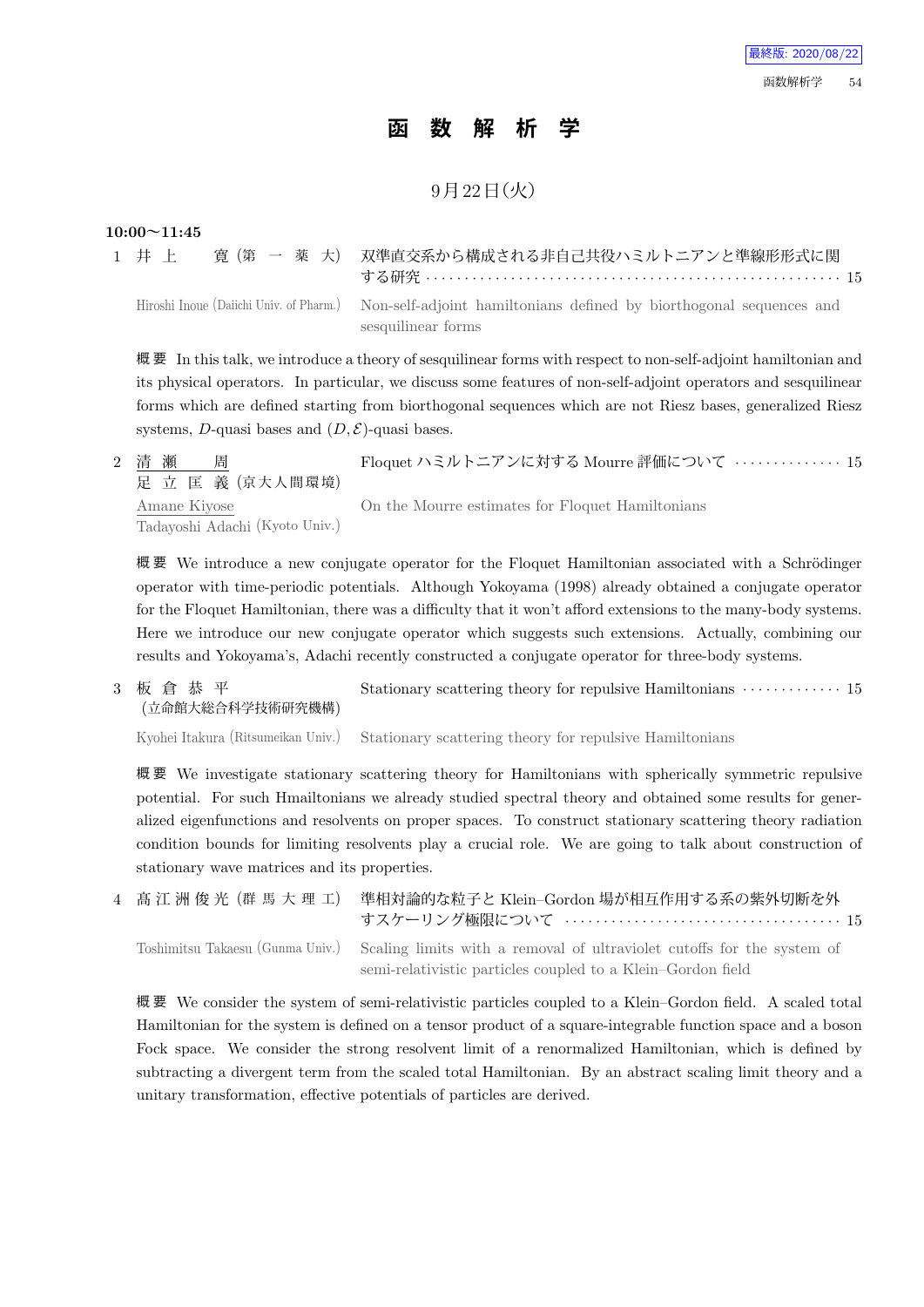5 岩 田 順 敬 (関西大化学生命工) 抽象 Miura 変換の高階発展方程式論への応用 *· · · · · · · · · · · · · · · · · · · · · · ·* 15 Yoritaka Iwata (Kansai Univ.) Application of abstract Miura transform to higher order abstract evolution equations

概 要 Miura transform is known as the transformation between Korteweg–de Vries (KdV) and modified KdV (mKdV) equations. In this talk, based on the logarithmic representation of operators [1-9] in Banach spaces, the mathematical structure of the Miura transform is explained in the detail. In conclusion, by means of the abstract version of the Miura transform [8] in Banach spaces, the representation of formal solution to second order evolution equations is presented. It shows a rigorous-solution representation for both infinitesimal generators and evolution operators (cf. the representation of exponentials in Hille–Yosida theorem).

6 渡 辺 秀 司 (群 馬 大 理 工) 超伝導の BCS-Bogoliubov モデルにおける超伝導体の比熱の作用素論的 研究 *· · · · · · · · · · · · · · · · · · · · · · · · · · · · · · · · · · · · · · · · · · · · · · · · · · · · · · · · · ·* 15 Shuji Watanabe (Gunma Univ.) An operator-theoretical treatment of the specific heat of a superconductor in the BCS-Bogoliubov model of superconductivity

概 要 In the preceding talk, the present author gave a proof of the statement that the transition to a superconducting state is a second-order phase transition in the BCS-Bogoliubov model of superconductivity on the basis of fixed-point theorems, and solved the long-standing problem of the second-order phase transition from the viewpoint of operator theory. In this talk we study the temperature dependence of the specific heat of a superconductor in the model from the viewpoint of operator theory. We give the exact and explicit expression for the gap in the specific heat divided by the specific heat. We then show that it does not depend on superconductors and is a universal constant.

## **14:15~15:15 2019年度(第18回)日本数学会解析学賞受賞特別講演**

廣 島 文 生 (九 大 数 理) 汎関数積分によるくりこみ理論と基底状態の非摂動的解析について Fumio Hiroshima (Kyushu Univ.) Renormalization and the ground state by functional integrations

概要 The Nelson model is a typical quantum field model coupled with a Schrödinger operator. In order to define this model as a self-adjoint operator, we first need UV cutoff. Nelson himself proved that the model can be renormalized about 50 years ago. Alternative proof using path integral was recently given by Gubinell–Hiroshima–Lorinczi (14). Let H be the renormalized Nelson Hamiltonian. Although the explicit form of H is unknown, Nelson himself gave H in a quadratic form. The existence of the ground state is shown by Hirokawa–Hiroshima–Spohn (05) when the coupling constant is sufficiently small. The research on the ground state of H has made great progress and final conclusions have been obtained in Hiroshima–Matte (19). We discuss the existence and absence of the ground state for arbitrary values of coupling constants by Feynman–Kac formula, and the localization of the ground state is shown by using an infinite volume Gibbs measure.

**15:30~16:30 特別講演**

```
中 野 史 彦 (東 北 大 理)
                         ♭ 1 次元ランダムシュレーディンガー作用素の固有値・固有関数のスケーリ
                         ング極限について
Fumihiko Nakano (Tohoku Univ.) Scaling limit of the eigenvalues and eigenfunctions of 1-dimensional ran-
                         dom Schrödinger operators
```
概要 One-dimensional Schrödinger operators have rich spectral and statistical properties, depending on the decay order of the potential at infinity. In this talk, we discuss: (i) fluctuation of integrated density of states (ii) spectral statistics (iii) scaling limit of eigenfunctions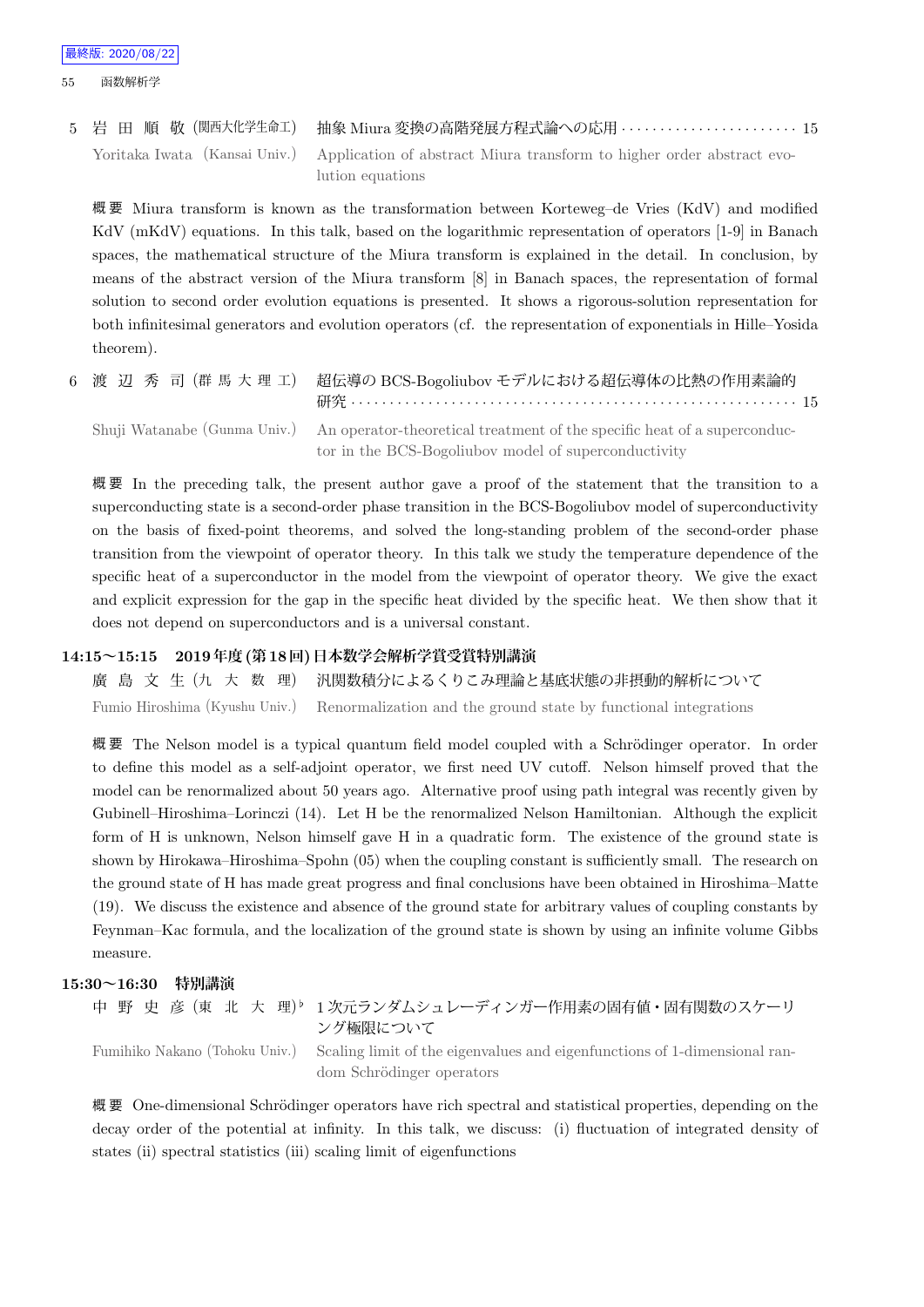# $9$ 月 $23$ 日 $($ 水 $)$

## **10:30~11:45**

7 川 村 晃 英 (京大国際高等教育院) b *♭* 球表現の分解と多変数超幾何型多項式の加法定理 *· · · · · · · · · · · · · · · · · · ·* 15 Koei Kawamura (Kyoto Univ.) Decomposition of spherical representations and an addition theorem for multivariate hypergeometic polynomials

概要 We aim addition theorems for multivariate Krawtchouk polynomials, following Dunkl [2] for 1-variate case. We work on harmonic analysis on a nonArchimedean local field, that is a group theoretic situation where these polynomials play roles of the zonal spherical functions. We need some hypotheses to make the functions decomposed with multiplicity free. Then we have an addition theorem for multivariate Krawtchouk polynomials which includes expansions by multivariate Hahn polynomials.

|  | 8 中 島 秀 斗 (名大多元数理) 一般化 Vinberg 錐上の不変微分作用素環における Capelli 型恒等式につ                                                                           |
|--|-----------------------------------------------------------------------------------------------------------------------------------------|
|  | Hideto Nakashima (Nagoya Univ.) On Capelli-type identities of rings of invariant differential operators on<br>generalized Vinberg cones |

概 要 We consider rings of differential operators on generalized Vinberg cones, which are invariant under the actions of split solvable Lie groups acting on the cones simply transitively. Explicit expressions of their generators are given. Moreover, we present Capelli-type identities for these cones.

| 直 哉 (関西学院大理工)<br>谷                                                              | 9 示 野 信 一 (関西学院大理工)  Dunkl 解析における Pizzetti の公式の拡張 ‥‥‥‥‥‥‥‥‥‥‥‥‥‥ 15 |
|---------------------------------------------------------------------------------|---------------------------------------------------------------------|
| Nobukazu Shimeno<br>(Kwansei Gakuin Univ.)<br>Naoya Tani (Kwansei Gakuin Univ.) | An extension of Pizzetti's formula in Dunkl analysis                |

概 要 We give an extension of Pizzetti's formula associated with the Dunkl operators. It gives an explicit formula for the Dunkl inner product of an arbitrary function and a homogeneous Dunkl harmonic polynomial on the unit sphere.

| 10 示 野 信 一 (関西学院大理工)          | Hypergeometric Fourier transform associated with a root system of type |
|-------------------------------|------------------------------------------------------------------------|
| 本田龍央                          |                                                                        |
| 織田 寛(拓殖大工)                    |                                                                        |
| Nobukazu Shimeno              | Hypergeometric Fourier transform associated with a root system of type |
| $(Kwansei Gakuin Univ.)$ $BC$ |                                                                        |
| Tatsuo Honda                  |                                                                        |
| Hiroshi Oda (Takushoku Univ.) |                                                                        |

概 要 We give the inversion formula and the Plancherel formula for the hypergeometric Fourier transform associated with a root system of type *BC*, when the multiplicity parameters are not necessarily nonnegative.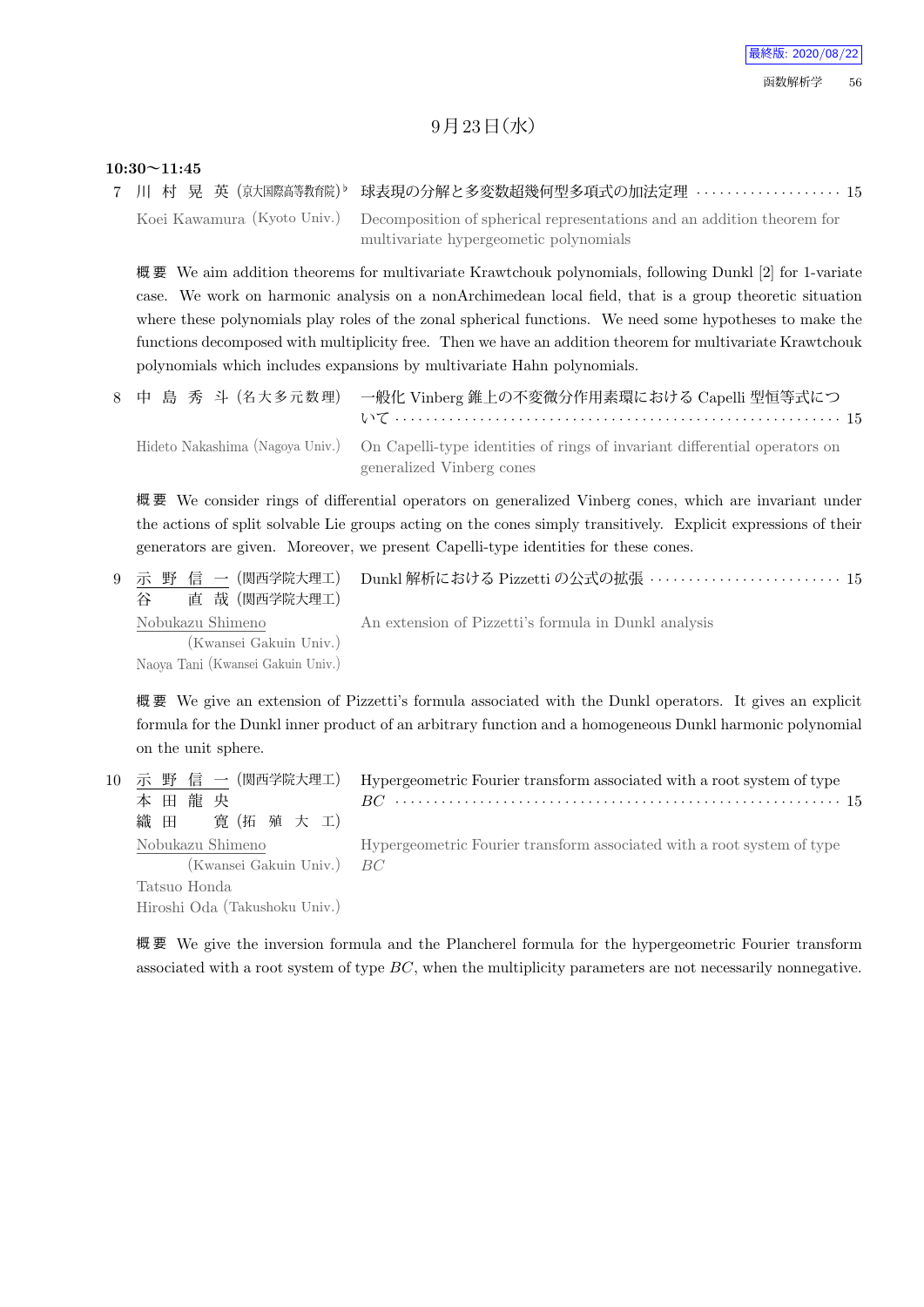57 函数解析学

#### **13:15~14:15 特別講演**

#### 中 濱 良 祐 (九 大 I M I) 正則離散系列表現の制限に関する絡作用素の構成

Ryosuke Nakahama (Kyushu Univ.) Construction of intertwining operators for restriction of holomorphic discrete series representations

概 要 Let *G* be a Lie group, *G′ ⊂ G* be a closed subgroup, and we consider a unitary representation *H* of *G*. Then in general, the restriction  $\mathcal{H}|_{G'}$  decomposes into a direct integral of irreducible representations of  $G'$ . Especially, if  $H$  is in a nice class of representations called "holomorphic discrete series representations" and  $(G, G')$  is a "symmetric pair of holomorphic type", then  $\mathcal{H}|_{G'}$  decomposes discretely, and there exist *G*<sup> $\prime$ </sup>-intertwining operators between  $\mathcal{H}|_{G'}$  and a representation  $\mathcal{H}'$  of the subgroup  $G'$  of both directions. The projection operator  $\mathcal{H}|_{G'} \to \mathcal{H}'$  (the symmetry breaking operator) is always given by a differential operator, and the embedding operator  $\mathcal{H}' \to \mathcal{H}|_{G'}$  (the holographic operator) is given by an infinite-order differential operator. In this talk the speaker gives the results on explicit construction of these intertwining operators when  $(G, G') = (Sp(n, \mathbb{R}), U(p, q)).$ 

## $9$  月  $24$  日 (木)

### **10:00~12:00**

11 田 中 清 喜 (大 同 大) 山 路 哲 史 (神 戸 工 高 専) Bergman 空間上の little Hankel 作用素の本質ノルムの評価について *· ·* 15 Kiyoki Tanaka (Daido Univ.) Satoshi Yamaji (Kobe City Coll. of Tech.) Essential norm estimates for little Hankel operators on Bergman spaces

概 要 Bonami–Luo gave a characterizaion of bounded little Hankel operators on Bergman spaces with anti holomorphic symbols. In this talk, we announce a result of essential norm estimates for little Hankel operators on Bergman spaces with anti holomorphic symbols. In particular, we give a characterization of compactness of little Hankel operators on Bergman spaces with anti holomorphic symbols.

12 飯 田 安 保 (金 沢 医 大) Zygmund *F*-algebra の有界部分集合について *· · · · · · · · · · · · · · · · · · · · · ·* 15 Yasuo Iida (Kanazawa Med. Univ.) Bounded subsets of the Zygmund *F*-algebra

概要 We will consider some characterizations of boundedness in the Zygmund F-algebra  $N \log^{\alpha} N(X)$  ( $\alpha$ ) 0) of holomorphic functions *f* on the unit polydisk or the unit ball that satisfy

$$
\sup_{0 \le r < 1} \int_{\partial X} \varphi_\alpha(\log^+ |f(r\zeta)|) \, d\sigma(\zeta) < \infty,
$$

where  $\varphi_{\alpha}(t) = t \{ \log(c_{\alpha} + t) \}^{\alpha}$  for  $t \ge 0$  and  $c_{\alpha} = \max\{e, e^{\alpha}\}.$ 

13 植木誠一郎 (東 海 大 理) Isometries of the Novinger–Oberlin type Privalov space ·············· 10 Sei-Ichiro Ueki (Tokai Univ.) Isometries of the Novinger–Oberlin type Privalov space

概 要 We introduce the space of analytic functions on the open unit disk whose derivative belong to the Privalov space. We will give the characterization of a linear isometry of this space. We also characterize the surjective, not necessarily linear, multiplicative isometry of this space.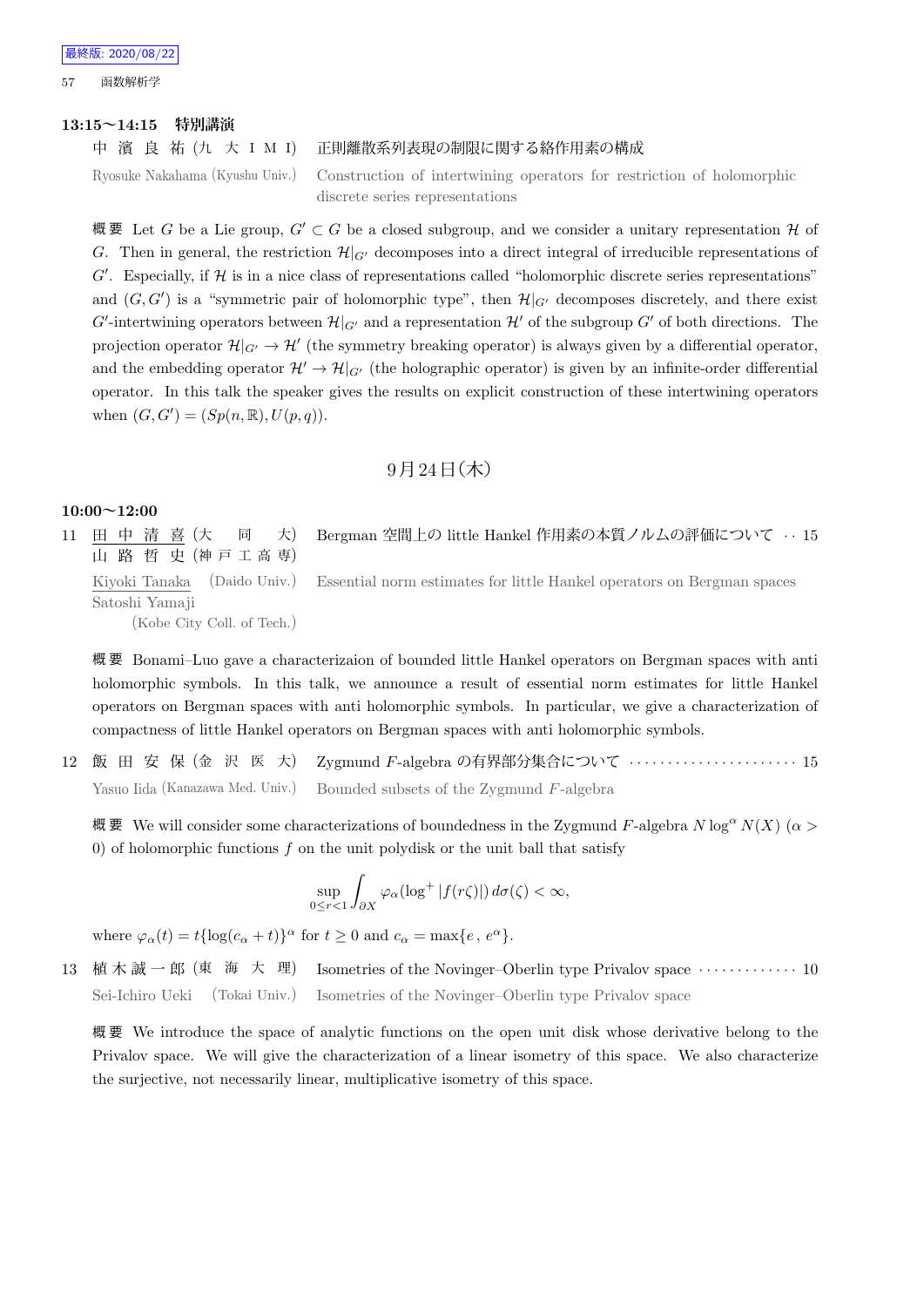# 14 大 井 志 穂 (新 潟 大 理) 行列環に値をとる Lipschitz 環の間の全射等距離写像について *· · · · · · · ·* 15 Shiho Oi (Niigata Univ.) Surjective linear isometries on algebras of Lipschitz maps with the values in the matrix algebra

概 要 The study of isometries on vector-valued Lipschitz maps with the *ℓ*1-norm has been researched recently. To develop the study, we show Hermitian operators on spaces of Lipschitz maps taking values in finite dimensional Banach spaces are composition operators. By the characterization, we give a characterization for unital surjective linear isometries on spaces of Lipschitz maps with the values in the algebra of complex matrices.

15 丹 羽 典 朗 (日 大 薬) 三 浦 毅 (新 潟 大 理) 正則関数からなる Banach 空間上の全射等距離写像について, II *· · · · · · ·* 15 Norio Niwa (Nihon Univ.) Takeshi Miura (Niigata Univ.) Surjective isometries on a Banach space of analytic functions on the open unit disc, II

概 要 In this talk, we will consider the forms of surjective isometries on some Banach space of analytic functions on the open unit disc.

16 三 浦 毅 (新 潟 大 理) 正則関数のなすリプシッツ空間上の全射等距離写像 *· · · · · · · · · · · · · · · · ·* 15 Takeshi Miura (Niigata Univ.) On surjective isometries on Lipschitz space of analytic functions

概 要 We characterize surjective, not necessarily linear, isometries on Lipschitz space of all analytic functions on the open unit disc.

17 古 清 水 大 直 (米 子 工 高 専) 三 浦 毅 (新 潟 大 理) 関数環に値をとる *C* <sup>1</sup> 空間とその上の全射等距離写像 *· · · · · · · · · · · · · · · ·* 15 Hironao Koshimizu (Yonago Nat. Coll. of Tech.) Takeshi Miura (Niigata Univ.) Surjective isometries on uniform algebra valued  $C^1$  space

概要 Let *A* be a uniform algebra. We denote by  $C^1([0,1], A)$  the complex linear space of all *A*-valued continuously differentiable maps on the closed unit interval [0*,* 1]. We give the characterization of surjective, not necessarily linear, isometries on  $C^1([0,1], A)$ .

## **14:15~15:10**

|                              | 18 濱 田 裕 康 (佐世保工高専) C*-algebras generated by multiplication operators and composition op-<br>erators by functions with self-similar branches $\dots\dots\dots\dots\dots\dots\dots$ 15 |
|------------------------------|---------------------------------------------------------------------------------------------------------------------------------------------------------------------------------------|
| Hiroyasu Hamada              | C <sup>*</sup> -algebras generated by multiplication operators and composition op-                                                                                                    |
| (Sasebo Nat. Coll. of Tech.) | erators by functions with self-similar branches                                                                                                                                       |

概要 Let *K* be a compact metric space and let  $\varphi: K \to K$  be continuous. We study C<sup>\*</sup>-algebra  $\mathcal{MC}_{\varphi}$ generated by all multiplication operators by continuous functions on *K* and a composition operator  $C_\varphi$ induced by  $\varphi$  on a certain  $L^2$  space. Let  $\gamma = (\gamma_1, ..., \gamma_n)$  be a system of proper contractions on *K*. Suppose that  $\gamma_1, ..., \gamma_n$  are inverse branches of  $\varphi$  and K is self-similar. We consider the Hutchinson measure  $\mu^H$  of *γ* and the  $L^2$  space  $L^2(K, \mu^H)$ . Then we show that the C<sup>\*</sup>-algebra  $\mathcal{MC}_{\varphi}$  is isomorphic to the C<sup>\*</sup>-algebra  $\mathcal{O}_\gamma(K)$  associated with  $\gamma$  under some conditions.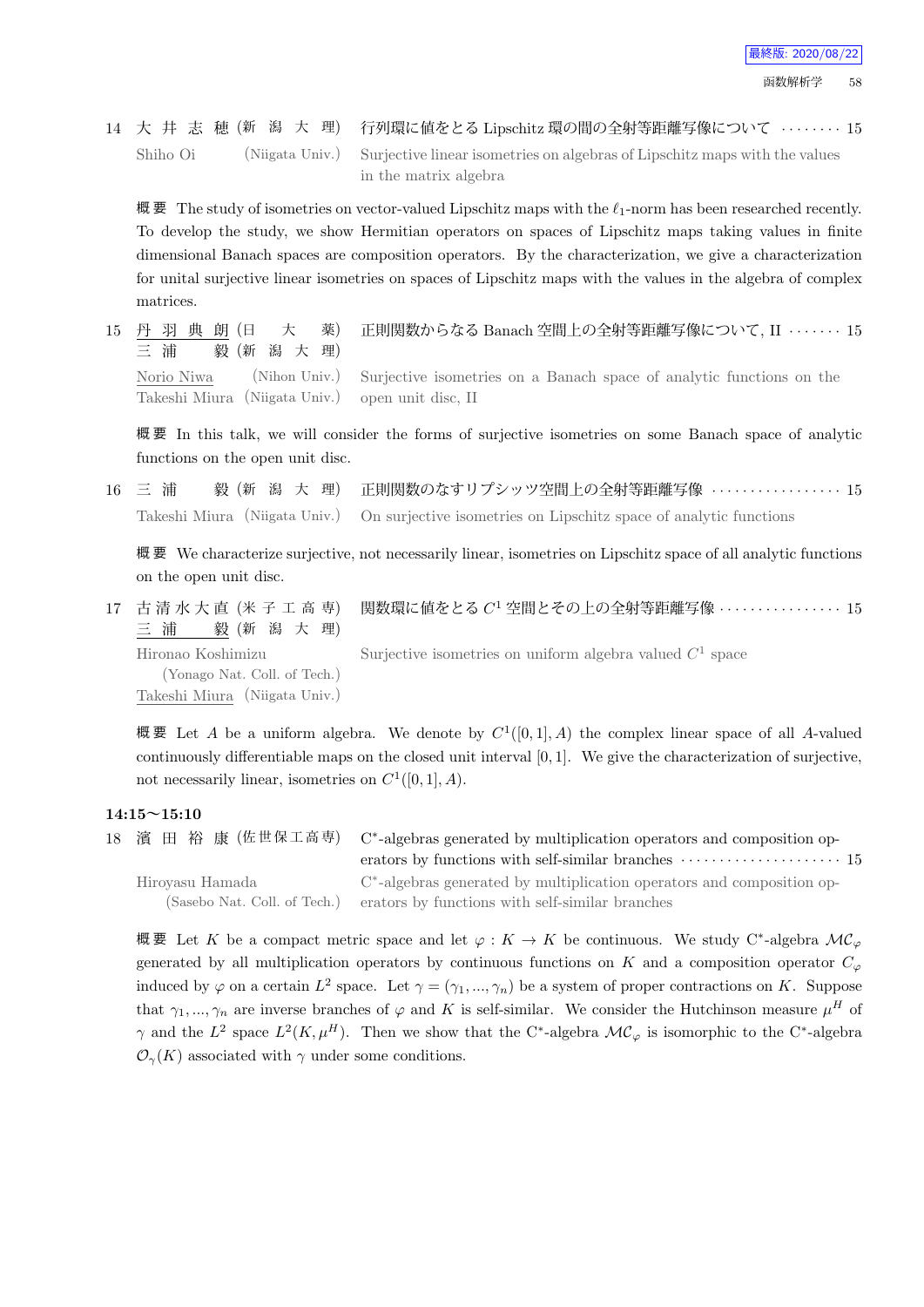59 函数解析学

| 19 | 勝 (千 葉 大 理)<br>渚<br>大 坂 博 幸 (立命館大理工)      | Schmidt ランクと部分空間                                                |
|----|-------------------------------------------|-----------------------------------------------------------------|
|    | P. Bag                                    |                                                                 |
|    | (Narsee Monjee Inst. of Management Stud.) |                                                                 |
|    | S. Dev                                    |                                                                 |
|    | (Indian Inst. of Tech. Bombay)            |                                                                 |
|    | Masaru Nagisa (Chiba Univ.)               | Subspaces generated by orthonormal vectors of some Scmidt ranks |
|    | Hiroyuki Osaka (Ritsumeikan Univ.)        |                                                                 |
|    | Priyabrata Bag                            |                                                                 |
|    | (Narsee Monjee Inst. of Management Stud.) |                                                                 |
|    | Santanu Dey                               |                                                                 |
|    |                                           |                                                                 |

(Indian Inst. of Tech. Bombay)

概要 We consider a bipartite Hilbert space  $H = \mathbb{C}^m \otimes \mathbb{C}^n$ . When  $n, m \geq 4$ , we construct three subspaces (*S ⊃ T ⊃ U*) of *H*. These subspaces are generated by orthonormal vectors which have a special Schmidt rank. Our interst is to give a special form of bases for them.

```
20 瀬 尾 祐 貴 (大阪教育大教育) 多変数行列幾何平均に対するノルム不等式 · · · · · · · · · · · · · · · · · · · · · · · · · 15
   Yuki Seo (Osaka Kyoiku Univ.) Norm inequalities of n-variable matrix geometric means
```
概 要 In this talk, we show norm inequalities of matrix power means, by using a Ando–Hiai type complementary inequality of matrix power means. As an application, we show norm inequalities of the Karcher mean of positive definite matrices. These results are extensions of two-variable version with respect to the matrix geometric mean.

## **15:20~16:20 特別講演**

渡 邉 恵 一 (新 潟 大 理) *♭* メビウスジャイロベクトル空間とその間の連続写像のあるクラスについて Keiichi Watanabe (Niigata Univ.) On Möbius gyrovector spaces and a class of continuous mappings between them

概要 We study some aspects of Möbius gyrovector spaces from viewpoints of basic theory of functional analysis. First of all, I introduce the notion of gyrocommutative gyrogroups, gyrovector spaces and Möbius gyrovector spaces due to A. A. Ungar. Then I present some fundamental results such as the structure of finitely generated gyrovector subspaces, orthogonal gyrodecomposition and gyroexpansion, Cauchy– Bunyakovsky–Schwarz type inequalities, continuous quasi gyrolinear functionals and a class of continuous mappings between Möbius gyrovector spaces corresponding Hilbert space operators.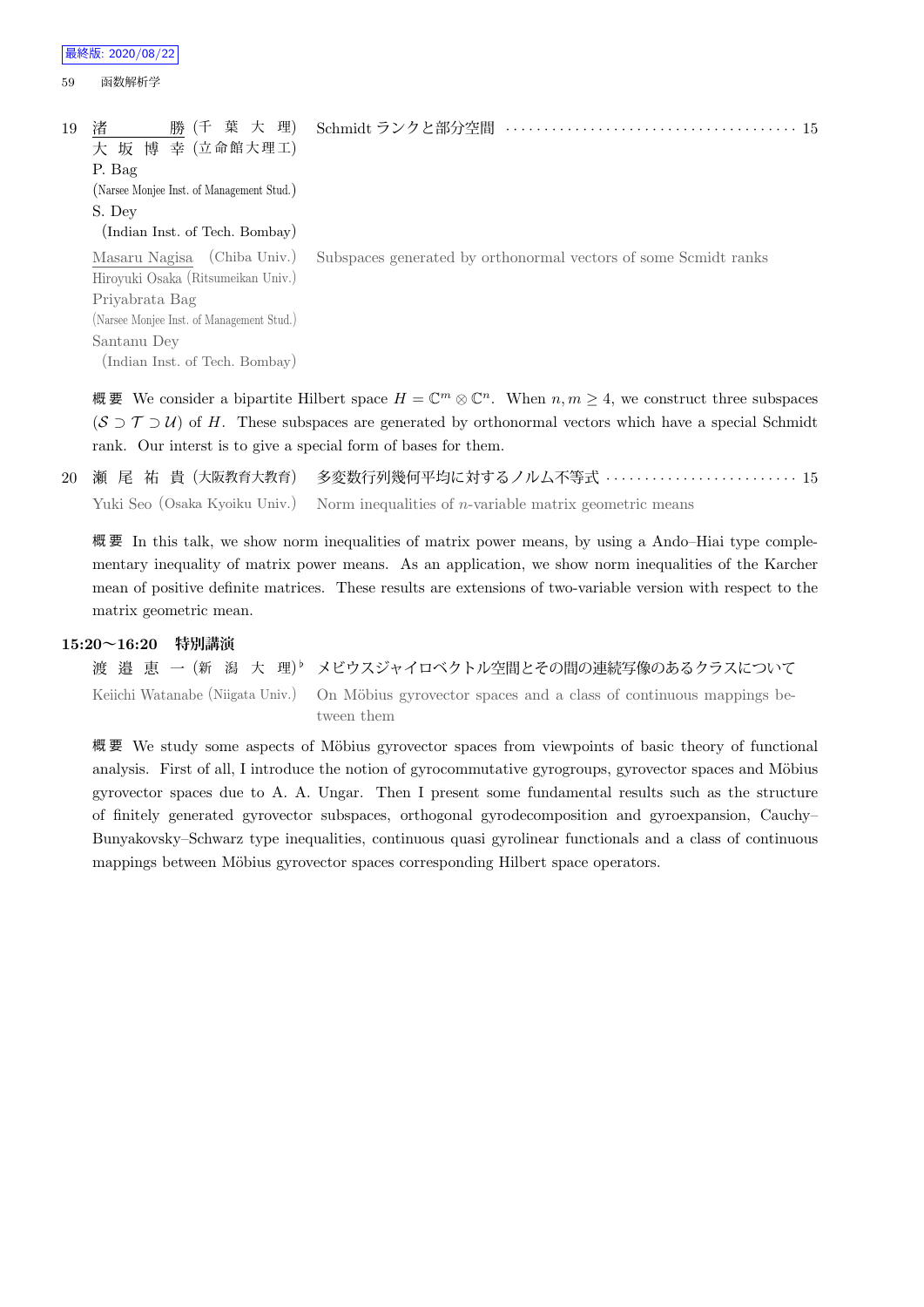# **統 計 数 学**

# 9月22日 (火)

## **9:00~12:00**

1 得 重 雄 毅 (京 大 数 理 研) *♭* ランダム木グラフ上のバイアス付き RW *· · · · · · · · · · · · · · · · · · · · · · · · · · ·* 15 Yuki Tokushige (Kyoto Univ.) Biased RWs on random trees

概 要 In this talk, we will discuss biased RWs on Galton–Watson trees, which are very classic model of random trees. In particular, we aim at explaining intricate interplay between the bias to which a random walk is subjected and a complicated geometric structure of Galton–Watson trees. This talk is based on joint works with Adam Bowditch (National University of Singapore).

2 中 島 由 人 (京 大 人 間 環 境) シエルピンスキーガスケットの断面の次元について *· · · · · · · · · · · · · · · · ·* 15 Yuto Nakajima (Kyoto Univ.) Dimensions of slices through the Sierpinski gasket

概要 We discuss the intersections of the *d*-dimensional Sierpinski gasket with (*d*−1)-dimensional hyperplanes in a particular fixed direction. We give the values of the Hausdorff dimension, the lower box dimension, the upper box dimension, and the packing dimension of each slice and determine the criterion for which the Hausdorff dimension of the slice takes Marstrand's value.

3 大 坂 翔 人 (横浜国大理工) 竹 居 正 登 (横 浜 国 大 工) 高木クラスの関数における収束の速さについて *· · · · · · · · · · · · · · · · · · · · ·* 15 Shoto Osaka (Yokohama Nat. Univ.) Masato Takei (Yokohama Nat. Univ.) On the rate of convergence for Takagi class functions

概 要 We consider a generalized version of the Takagi function, which is one of the most famous example of nowhere differentiable continuous functions. We investigate a set of conditions to describe the rate of convergence of Takagi class functions from the probabilistic point of view: The law of large numbers, the central limit theorem, and the law of the iterated logarithm. On the other hand, we show that the Takagi function itself does not satisfy the law of large numbers in the usual sense.

| 4 イェーリッシュヨハネス                | Mixed Birkhoff spectra of one-dimensional Markov maps $\cdots \cdots \cdots 15$        |
|------------------------------|----------------------------------------------------------------------------------------|
| (名大多元数理)                     |                                                                                        |
| 高橋博樹(慶大理工)                   |                                                                                        |
|                              | Johannes Jaerisch (Nagoya Univ.) Mixed Birkhoff spectra of one-dimensional Markov maps |
| Hiroki Takahasi (Keio Univ.) |                                                                                        |

概 要 For Markov maps of the interval with countably many branches and finitely many neutral periodic points, we establish a conditional variational formula for the mixed multifractal spectrum of Birkhoff averages of countably many observables, in terms of the Hausdorff dimension of invariant probability measures.

5 星 野 浄 生 (阪 府 大 理) On a Riemann approximation of the stochastic integral *· · · · · · · · · · · · ·* 15 Kiyoiki Hoshino (Osaka Pref. Univ.) On a Riemann approximation of the stochastic integral

概 要 We introduce a Riemann-type sum regarded as generalizations of the sums which define the Nualart– Pardoux–Stratonovich integral and the Ogawa integral with respect to the Haar system, and discuss the approximation of some stochastic integrals by this sum. We attempt to characterize some stochastic integrabilities by conditions on the Riemann sum, by which we also introduce a variation of the stochastic k-integral and give an application example of this related to the volatility estimation.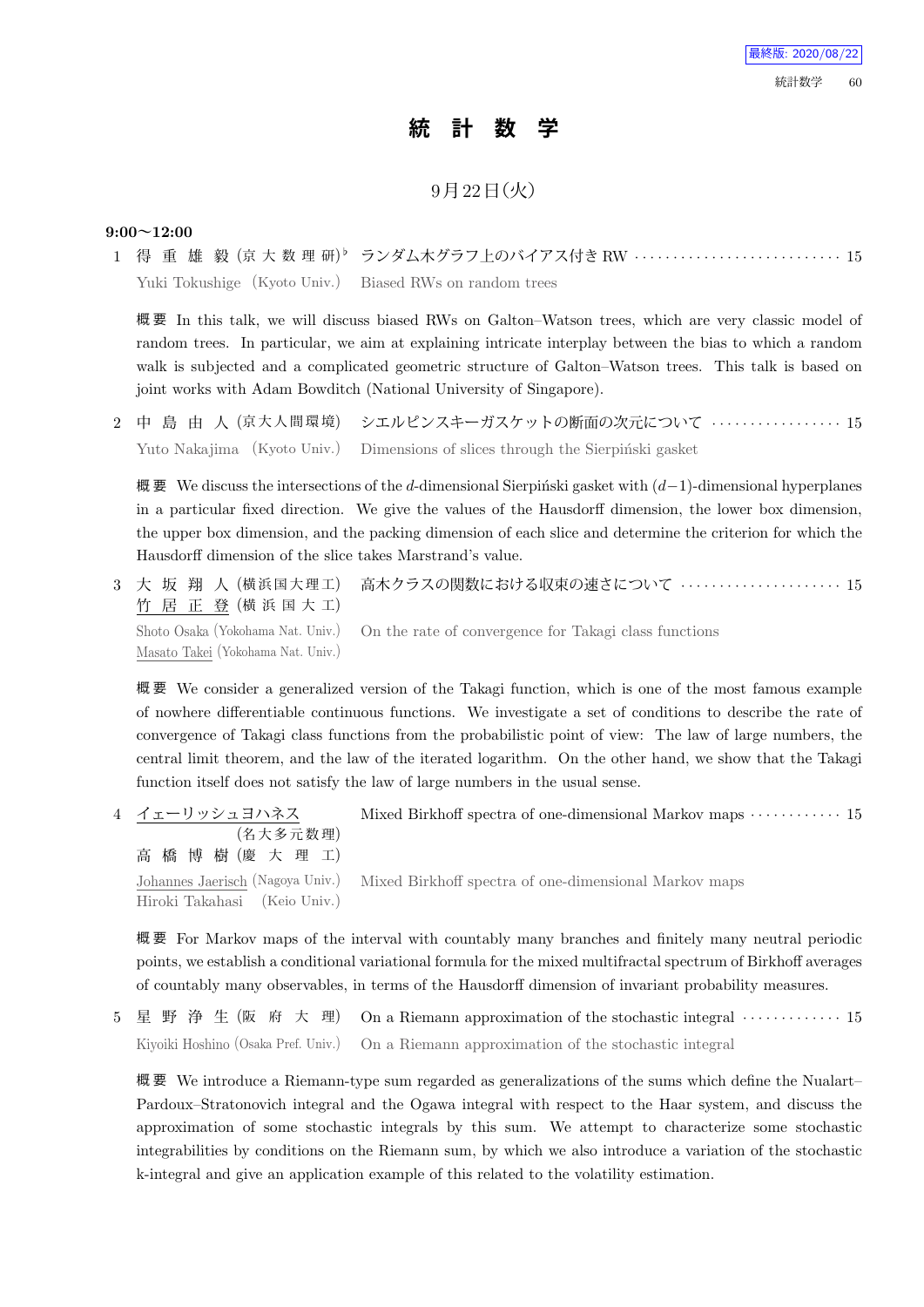|  | 6 池 田 光 優 (阪 大 基 礎 工) A new discretization scheme for one dimensional stochastic differential<br>equations using time change method $\cdots$ $\cdots$ $\cdots$ $\cdots$ $\cdots$ $\cdots$ $\cdots$ $\cdots$ $\cdots$ 15 |  |
|--|-------------------------------------------------------------------------------------------------------------------------------------------------------------------------------------------------------------------------|--|
|  | Mitsumasa Ikeda (Osaka Univ.) A new discretization scheme for one dimensional stochastic differential                                                                                                                   |  |
|  | equations using time change method                                                                                                                                                                                      |  |

概 要 We propose a new numerical method for one dimensional stochastic differential equations (SDEs). The main idea of this method is based on a representation of a weak solution of a SDE with a time changed Brownian motion, dated back to Doeblin (1940). In cases where the diffusion coefficient is bounded and *β*-Hölder continuous with  $0 < \beta \leq 1$ , we provide the rate of strong convergence. An advantage of our approach is that we approximate the weak solution, which enables us to treat a SDE with no strong solution. Our scheme is the first to achieve the strong convergence for the case  $0 < \beta < 1/2$ .

| 7 濵 口 雄 史 (京 ) 大 |  | 理) Time-inconsistent stochastic recursive control and backward stochastic                            |  |
|------------------|--|------------------------------------------------------------------------------------------------------|--|
|                  |  | Yushi Hamaguchi (Kyoto Univ.) Time-inconsistent stochastic recursive control and backward stochastic |  |
|                  |  | Volterra integral equations                                                                          |  |

概 要 In the recent years, time-inconsistent stochastic control problems have received remarkable attentions in stochastic control, mathematical finance and economics. In this talk, we investigate a Nash equilibrium control for a time-inconsistent stochastic recursive control problem where the cost functional is defined by the solution to a backward stochastic Volterra integral equation (BSVIE, for short), which is a generalization of a backward stochastic differential equation (BSDE, for short). We provide a necessary and sufficient condition for a Nash equilibrium control via variational methods. The key point of our analysis is to derive the corresponding adjoint equations wihch turn out to be the so-called extended backward stochastic Volterra integral equations (EBSVIEs, for short).

8 市 原 直 幸 (青 学 大 理 工) 内向き有界ドリフトを持つエルゴード型確率制御に現れる相転移について *· · · · · · · · · · · · · · · · · · · · · · · · · · · · · · · · · · · · · · · · · · · · · · · · · · · · · · · · · · · · · ·* 15 Naoyuki Ichihara Phase transitions arising in stochastic ergodic control with bounded

(Aoyama Gakuin Univ.) inward drift

概 要 We are concerned with certain phase transition phenomena arising in a family of stochastic ergodic control problems having some real parameter. We assume that the drift vector of the controlled diffusion is bounded and inward pointing and the potential function in the cost functional is positive and vanishing at infinity. Then, it may happen that the large time behavior of the optimal diffusion changes drastically in the vicinity of some critical value of the parameter. We specify a necessary and sufficient condition so that such a phase transition occurs. The key lies in the analysis of solutions to the associated viscous Hamilton–Jacobi equation of ergodic type.

9 古 城 克 也 (新居浜工高専) スペクトル測度が point mass だけで構成される多次元対称安定分布の決 定性について *· · · · · · · · · · · · · · · · · · · · · · · · · · · · · · · · · · · · · · · · · · · · · · · · · ·* 10 Katsuya Kojo (Nat. Inst. of Tech., Niihama Coll.) On the determinism of multivariate symmetric stable distributions whose spectral measures are constructed by point masses

概 要 When  $d$  ≥ 3, we study the existence of a different *d*-dimensional symmetric stable distribution which shares the same  $(d-1)$ -dimensional marginal distributions with a given *d*-dimensional symmetric stable distribution whose spectral measure is constructed by point masses.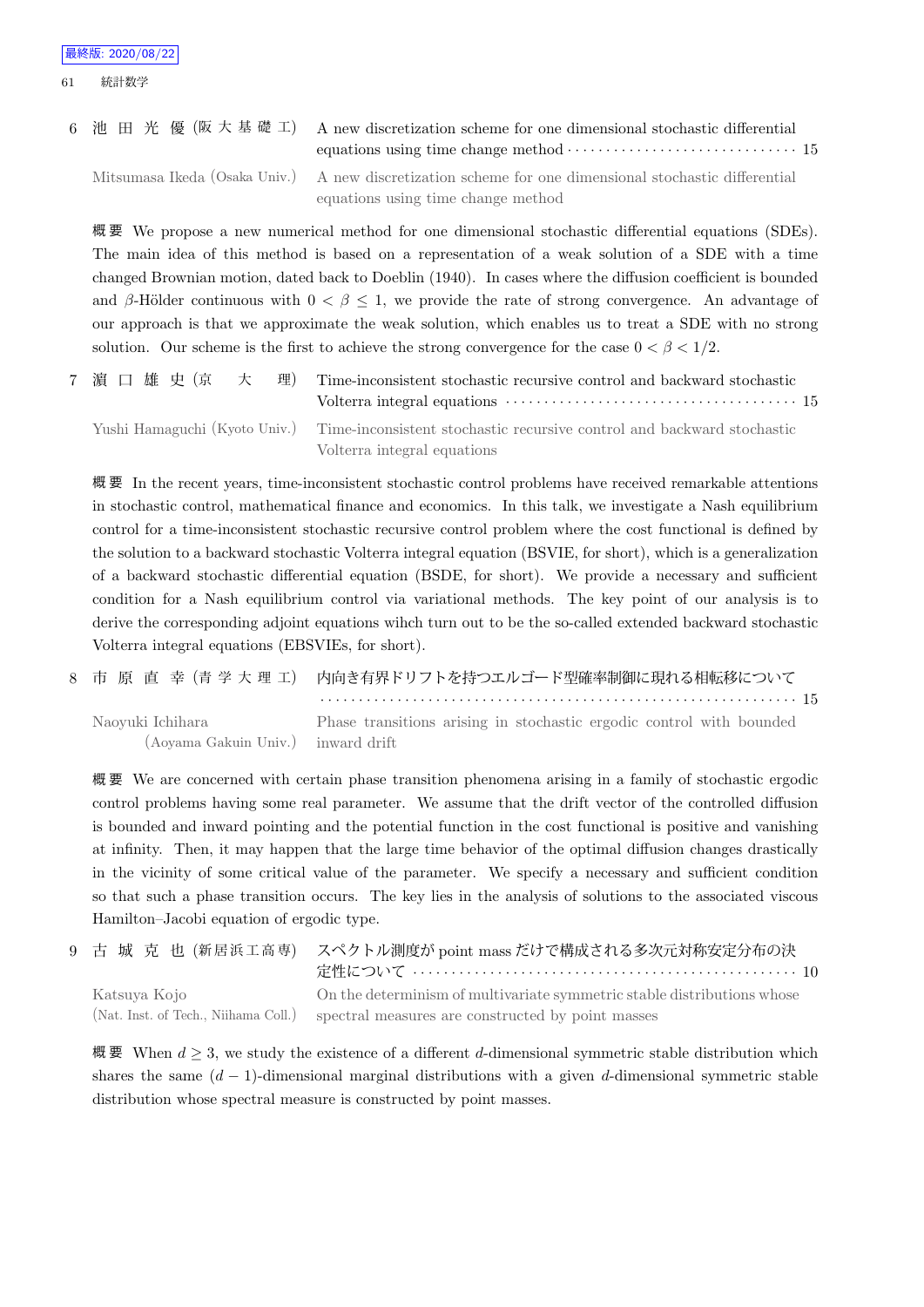| 最終版: 2020/08/22 |  |  |  |
|-----------------|--|--|--|
|-----------------|--|--|--|

| 10 | J. González Cázares                   | 安定過程とその最大の密度関数評価について  15                        |
|----|---------------------------------------|-------------------------------------------------|
|    | (Warwick Univ. The Alan Turing Inst.) |                                                 |
|    | Arturo Kohatsu Higa                   |                                                 |
|    | (立命館大理工)                              |                                                 |
|    | A. Mijatović                          |                                                 |
|    | (Warwick Univ. The Alan Turing Inst.) |                                                 |
|    | Jorge González Cázares                | The density of a stable process and its maximum |
|    | (Warwick Univ./The Alan Turing Inst.) |                                                 |
|    | Higa Aruturo Kohatsu                  |                                                 |
|    | (Ritsumeikan Univ.)                   |                                                 |
|    | Aleksandar Mijatović                  |                                                 |
|    | (Warwick Univ./The Alan Turing Inst.) |                                                 |

概 要 We discuss integration by parts formulas for the joint law of a stable process and its maximum. The argument is based on a multi-level representation for the joint law which uses the theory of convex majorants for stable processes and the Chambers–Mallows–Stuck representation for stable random variables. As applications, we obtain regularity results for the joint law and upper bounds for the density and its space derivatives up to the boundary.

11 新 井 裕 太 (千葉大融合理工) The KPZ fixed point for discrete time geometric TASEP *· · · · · · · · · · · ·* 15 Yuta Arai (Chiba Univ.) The KPZ fixed point for discrete time geometric TASEP

概 要 The totally asymmetric simple exclusion process (TASEP) is one of the prototypical interacting stochastic particle systems and can be interpreted as a stochastic growth model of an interface, which turns out to belong to the Kardar–Parisi–Zhang (KPZ) universality class. In this talk, we consider the discrete time geometric TASEP with parallel update. In these processes, we get a single Fredholm determinant representation for the joint distribution function of particle positions with arbitrary initial data. Using this, for the discrete time geometric TASEP, we show that in the KPZ 1:2:3 scaling limit, the distribution function converges to the one describing the KPZ fixed point was introduced by Matetski, Quastel, and Remenik (2018).

12 河 備 浩 司 (慶 大 経 済) S. Albeverio (Univ. of Bonn ) S.-R. Mihalache ( BaFin ) M. Röckner (Bielefeld Univ.) Hiroshi Kawabi (Keio Univ.) Sergio Albeverio (Univ. of Bonn) Stefan-Radu Mihalache (BaFin) Michael Röckner (Bielefeld Univ.)

Uniqueness of Dirichlet forms related to stochastic quantization under exponential/trigonometric interactions on the two-dimensional torus *· ·* 15

Uniqueness of Dirichlet forms related to stochastic quantization under exponential/trigonometric interactions on the two-dimensional torus

概 要 In this talk, we consider Dirichlet forms given by two-dimensional space-time quantum fields with exponential/trigonometric interactions in finite volume. In the context of Euclidean quantum field theory, the former quantum field and the latter one are called the Hoegh–Krohn model and the sine-Gordon model, respectively. We prove strong uniqueness of the corresponding Dirichlet operator and construct a weak solution (in the probability sense) of the modified-stochastic quantization equation under suitable conditions on the charge constant and the regularization parameter.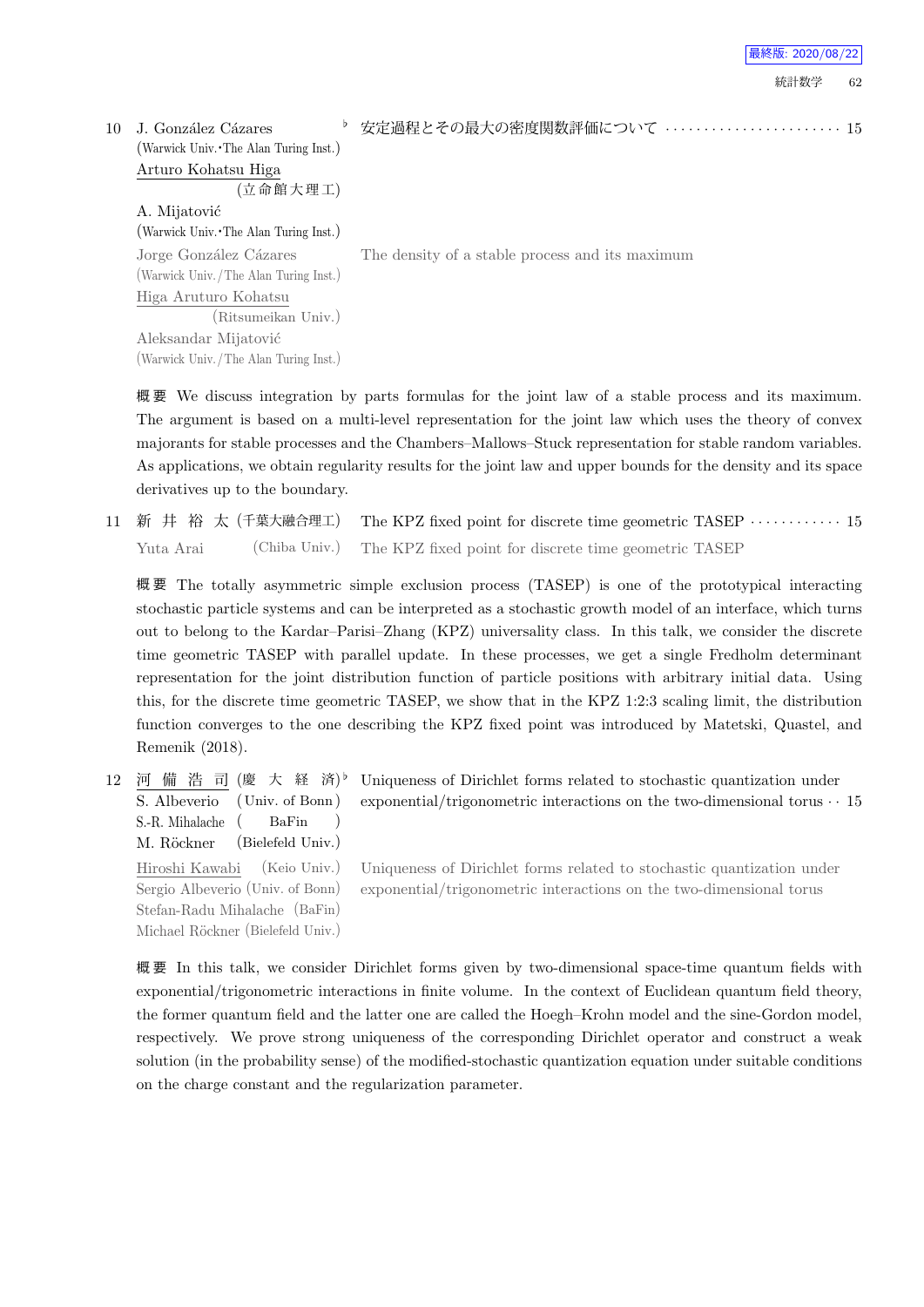63 統計数学

#### **14:20~15:20 特別講演**

阿 部 圭 宏 (千 葉 大 理) ランダムウォークの被覆問題

Yoshihiro Abe (Chiba Univ.) Covering problems for random walks

概 要 The covering process by a simple random walk on a finite lattice has been intensively studied by physicists and probabilists. They have been especially interested in the cover time, which is the first time at which the walk visits every vertex and statistics of unvisited points, called late points. They have found dimension-dependent properties in the covering process. In three and higher dimensions, late points are independent and uniform in some sense and the cover time converges in law to a Gumbel distribution. In two dimensions, late points are fractal-like and forms clusters and it is believed that the cover time would weakly converge to a randomly-shifted Gumbel distribution. In this talk, I will review research on these covering problems.

#### **15:40~16:40 特別講演**

香 取 眞 理 (中 大 理 工) 行列式点過程の楕円関数拡張 Makoto Katori (Chuo Univ.) Elliptic extensions of determinantal point processes

概 要 A point process is a statistical ensemble of random nonnegative-integer-valued Radon measures on a space equipped with a reference measure. We consider the case in which for any integer *n* an *n*-point correlation function is well defined with respect to the *n*-product of reference measure. When an *n*-point correlation function is given by a determinant of  $n \times n$  matrix for every *n* and the entries of matrices are determined by a kernel of an integral operator, the point process is said to be determinantal and the kernel is called the correlation kernel. Many examples of determinantal point processes (DPPs) have been studied in random matrix theory and correlation kernels provide reproducing kernels which construct reproducing kernel Hilbert spaces. Recently we are interested in the DPPs in which correlation kernels are expressed using Jacobi's theta functions and Weierstrass' elliptic functions. In the present talk we will explain that these new examples of DPPs can be regarded as elliptic extensions of the classical DPPs and their *q*-extensions (trigonometric extensions). In particular we will report an elliptic extension of the beautiful work by Peres and Virág published in 2005, who considered the Gaussian analytic function (GAF) on a unit disk D defined as an ensemble of random power series with i.i.d. complex Gaussian coefficients. There the covariance kernel of GAF is given by the reproducing kernel of the Hardy space on D called the Szegő kernel of  $\mathbb D$ . They showed that zeros of the GAF form a DPP whose correlation kernel is equal to the Bergman kernel of D. This talk is based on the joint work with Tomoyuki Shirai (IMI, Kyushu University).

## $9$ 月 $23$ 日 $($ 水 $)$

## **9:00~11:15**

13 藤 田 敏 治 (九 工 大 工) 合流型推移をもつマルコフ決定過程における政策について *· · · · · · · · · · ·* 10 Toshiharu Fujita (Kyushu Inst. of Tech.) On policy for Markov decision process with converging branch system

概 要 We consider a Markov decision process model with a converging branch system which is one of the nonserial transition systems. We have introduced recursive equations by using dynamic programming technique. In this study, we investigate the optimal policy obtained by our recursive equations.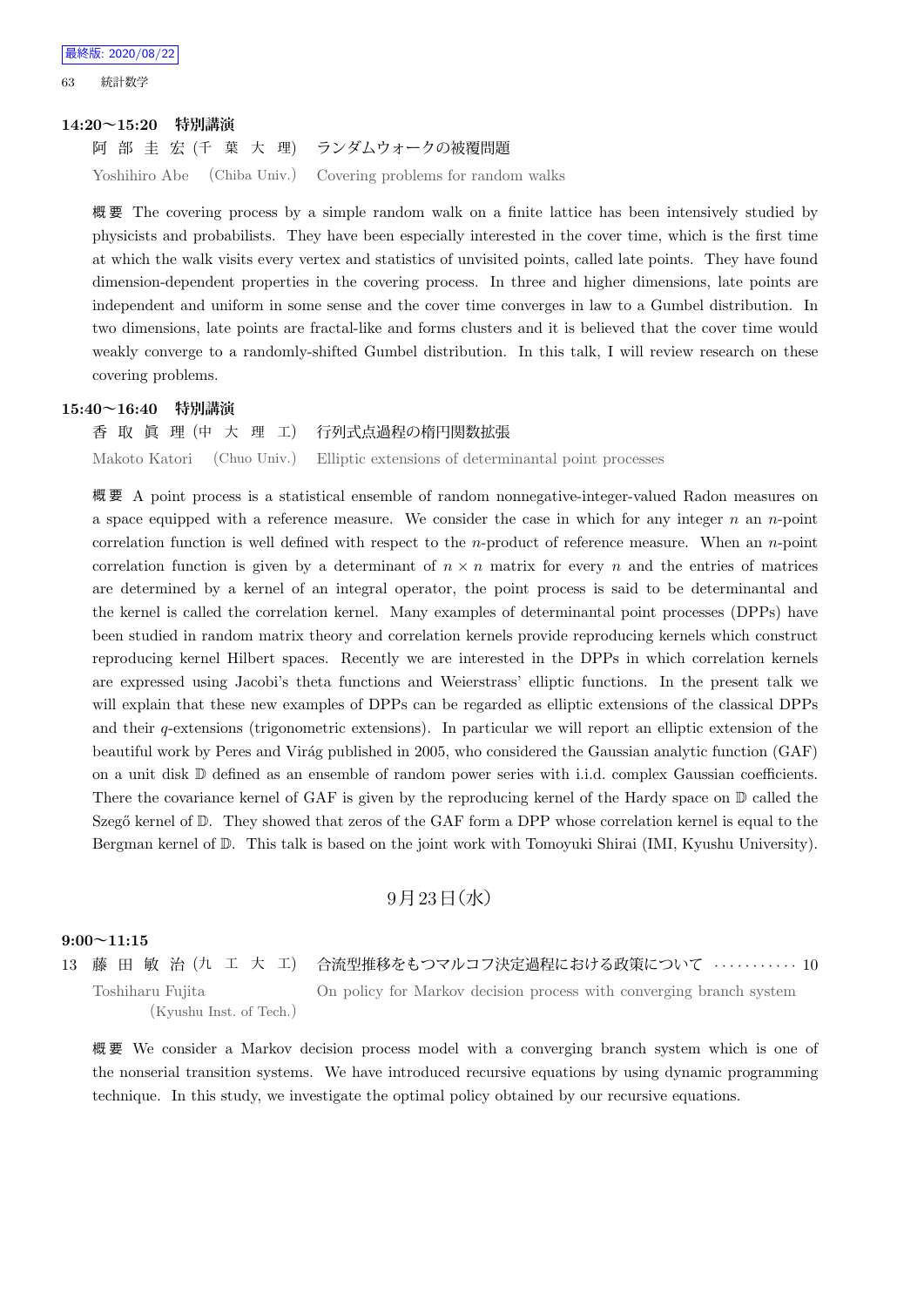14 地 嵜 頌 子 (大阪工大情報) 宮 本 暢 子 (東京理大理工) 藤 原 良 叔 (筑 波 大*<sup>⋆</sup>*  $\pm$ \*) Shoko Chisaki (Osaka Inst. of Tech.) Nobuko Miyamoto (Tokyo Univ. of Sci.) Ryoh Fuji-Hara (Univ. of Tsukuba*<sup>⋆</sup>* ) Uniform dropout designs with applications  $\cdots$  · · · · · · · · · · · · · · · · · · 15

Uniform dropout designs with applications

概 要 Dropout is used in deep learning. It is a method of learning by invalidating nodes with randomly for each layer in the multi-layer neural network. And it deletes a random sample of activations (nodes) to zero during the training process. A random sample of nodes cause more irregular frequency of dropout edges. A dropout design is a combinatorial design on dropout nodes from each partite which balances frequency of edges. In this talk, we give some related structure and properties with dropout designs.

15 盧 暁 南 (山 梨 大 工) 三嶋美和子 (岐 阜 大 工) 宮 本 暢 子 (東京理大理工) 神 保 雅 一 (中部大現代教育)

> Xiao-Nan Lu (Univ. of Yamanashi) Miwako Mishima (Gifu Univ.) Nobuko Miyamoto (Tokyo Univ. of Sci.) Masakazu Jimbo (Chubu Univ.)

Circulant almost orthogonal arrays and perfect binary sequences *· · · · ·* 15

Circulant almost orthogonal arrays and perfect binary sequences

概 要 Circulant almost orthogonal arrays (CAOAs) are a class of circulant arrays introduced by Y.-L. Lin, F. K. H. Phoa, and M.-H. Kao [Ann. Stat., 45(6), 2483–2510, 2017] as designs for fMRI experiments. In this talk, I will focus on  $k \times n$  two-level CAOAs with strength 2 and bandwidth 1, denoted by  $\text{CAOA}(n, k, 2, 2, 1)$ , and talk about their optimality and the D-efficiency. Moreover, by showing the relationship between  $CAOA(n, k, 2, 2, 1)$  and perfect balanced binary sequences which are well studied in information theory, new  $CAOA(n, k, 2, 2, 1)$  with large *k* and high D-efficiency are obtained.

16 松 原 和 樹 (中央学院大商) 景 山 三 平 (広 島  $+^{\star}$ The existence of perpendicular multi-arrays  $\cdots$  · · · · · · · · · · · · · · · · · · 15 The existence of perpendicular multi-arrays

Kazuki Matsubara (Chuo Gakuin Univ.) Sanpei Kageyama (Hiroshima Univ.*<sup>⋆</sup>* )

概 要 Li et al. have newly introduced a combinatorial array, called a perpendicular multi-array, in 2018 for constructions of splitting authentication codes having some perfect *t*-fold secrecy. In this talk, necessary conditions for the existence of a perpendicular multi-array are discussed, and it is shown that the necessary conditions are also sufficient for the existence of a perpendicular multi-array with block size  $3 \times 2$  with the only one exception. Finally, the asymptotic existence of perpendicular multi-arrays with a cyclic automorphism is presented.

17 四 丸 直 人 (岡 山 理 大 理) 永 吉 峻 章 (岡山理大理) 佐 藤 宏 樹 (岡 山 理 大 理) Naoto Shimaru (Okayama Univ. of Sci.) Toshifumi Nagayoshi (Okayama Univ. of Sci.) Hiroki Sato (Okayama Univ. of Sci.)

On the  $\chi^2$  statistics of leading digits of irrational rotations with a large first or second partial quotient *· · · · · · · · · · · · · · · · · · · · · · · · · · · · · · · · · · ·* 10

On the  $\chi^2$  statistics of leading digits of irrational rotations with a large first or second partial quotient

概要 We derive exact formulas for the  $\chi^2$  statistics of the distribution of the leading digit of  $a^n$ , where  $log_{10} a$  has a large first or second partial quotient in its continued fraction expansion.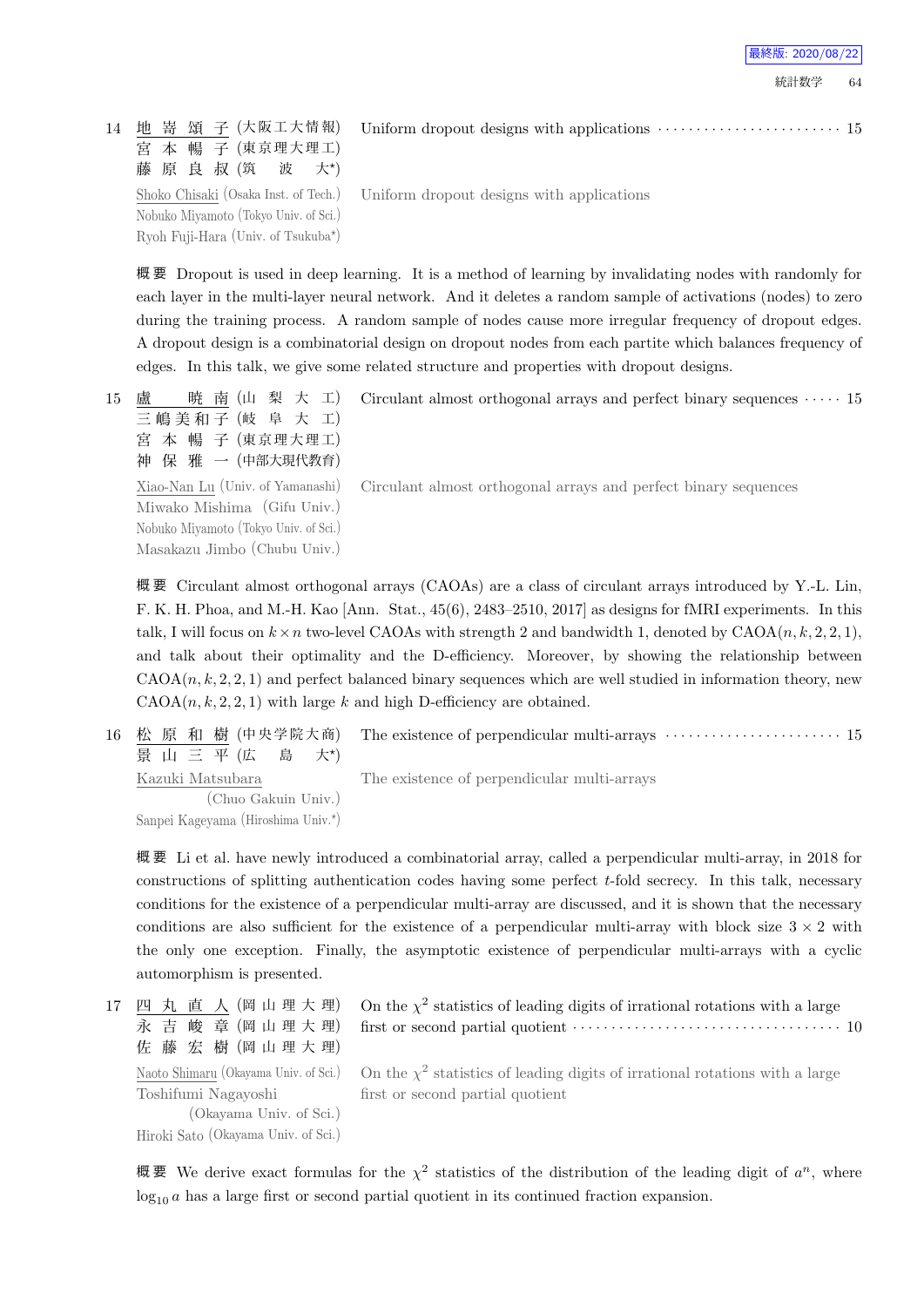65 統計数学

18 米 永 航 志 朗 (北 大 経 済) 鈴 川 晶 夫 (北 大 経 済) On exact distributions of the linear discriminant function in a Bayesian setting *· · · · · · · · · · · · · · · · · · · · · · · · · · · · · · · · · · · · · · · · · · · · · · · · · · · · · · · ·* 15 Koshiro Yonenaga (Hokkaido Univ.) Akio Suzukawa (Hokkaido Univ.) On exact distributions of the linear discriminant function in a Bayesian setting

概 要 Sampling distributions for the linear discriminant function are very complicated and they are not easily calculated. As a result, the great attention has been paid to derive asymptotic expansions for the linear discriminant function. However, asymptotic expansions cannot be expected to approximate the exact distributions of the linear discriminant function for small sample sizes. In this report, we consider the distributions of the linear discriminant function in a Bayesian setting. We derive the predictive density for the linear discriminant function. This density are expressed as one dimensional integral. In addition, it is applied to derive the cumulant generating function and cumulative distribution functions.

| 19 八 木 文 香 (東 京 理 大 理)<br>小 野 沢 瑞 季(文京区立昭和小)<br>瀬尾 隆 (東京理大理)                     | 2 標本問題における 2-step 単調欠測データの下での平均ベクトルに対す                                                                              |
|----------------------------------------------------------------------------------|---------------------------------------------------------------------------------------------------------------------|
| Mizuki Onozawa<br>(Showa Elementary School)<br>Takashi Seo (Tokyo Univ. of Sci.) | Ayaka Yagi (Tokyo Univ. of Sci.) A new test statistic for two mean vectors with two-step monotone miss-<br>ing data |

概 要 Testing problem for the equality of two mean vectors with two-step monotone missing data is considered. Yu et al.  $(2006)$  proposed the  $T^2$ -type test statistic for this problem and gave the approximation to the upper percentiles of this statistic. Yagi et al. (2018) derived its approximate null distribution in the form of an asymptotic expansion. In this talk, we propose a new test statistic which replaced part of the above statistic. Further, we exactly derive an asymptotic expansion for the new test statistic. Moreover, we present the approximation to the upper percentiles of this statistic based on Yu et al. (2006) and propose the transformed test statistics. Finally, we numerically investigate the accuracy and asymptotic behavior of the proposed approximation and transformed test statistics.

20 柿 沢 佳 秀 (北 大 経 済) 多変量バーンバウムサンダース型分布と密度推定への応用 *· · · · · · · · · · ·* 15 Yoshihide Kakizawa (Hokkaido Univ.) Multivariate BS type distribution and its application to nonparametric density estimation

概 要 In this talk, we consider nonparametric density estimation for the data supported on  $[0, \infty)^d$ . To define a new estimator, we first review the Birnbaum–Saunders (BS) distribution theory, together with various extensions (non-central version, elliptical-based construction, link to its logarithm version, and skew-based construction). Then, we study the asymptotic properties of the proposed density estimator in the bivariate case.

|  | 21 五 十 嵐 岳 (筑波大システム情報) ノンパラメトリックベータカーネル密度比推定による確率密度の不連続                                               |
|--|-------------------------------------------------------------------------------------------------------|
|  | Gaku Igarashi (Univ. of Tsukuba) A test on discontinuity of densities using nonparametric beta kernel |
|  | density ratio estimation                                                                              |

概 要 The kernel density estimation requires an assumption of continuity (smoothness) of an estimated density. Even if the underlying density has some discontinuity points, the features are not estimated. In this talk, a test on discontinuity of a density is discussed. The nonparametric beta kernel direct density ratio estimator proposed by Igarashi (2020) is applied to obtain a test statistic.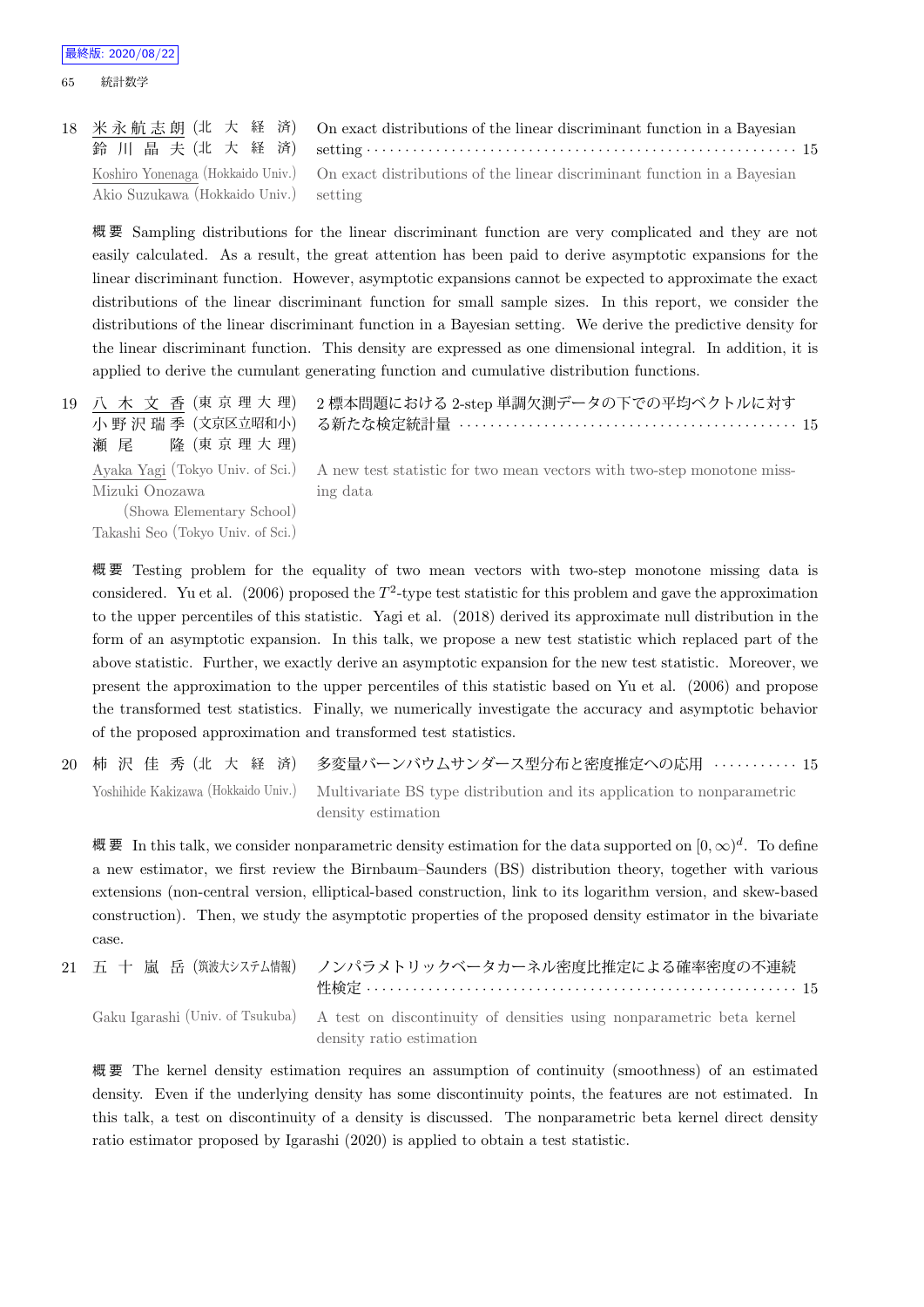### **11:30~12:00 統計数学分科会総会**

## $9$ 月 $24$ 日 $($ 木 $)$

#### **9:00~11:50**

22 後 藤 佑 一 (早 大 理 工) Distribution free tests for structural break of counting processes *· · · · ·* 15 Yuichi Goto (Waseda Univ.) Distribution free tests for structural break of counting processes

概 要 In this talk, we discuss testing for a structural break of counting processes. Intensity functions of the counting processes in our models have non-linear dependence structures including INGARCH(*p*,*q*) models. We elucidate the asymptotic null distributions of the Wald, modified Wald, score, residual based CUSUM test statistics, and these enable us to construct distribution-free tests. Moreover, the test based on the modified Wald statistic is consistent in the sense of power. A simulation suggests that the residual based test is best among the proposed tests.

| 23 Yujie Xue | (早 大 理 工) | The pros of cons on the combination of linear quantile regression and<br>LASSO with long-memory disturbances $\cdots$ $\cdots$ $\cdots$ $\cdots$ $\cdots$ $\cdots$ $\cdots$ 15 |
|--------------|-----------|--------------------------------------------------------------------------------------------------------------------------------------------------------------------------------|
| Yuiie Xue    |           | (Waseda Univ.) The pros of cons on the combination of linear quantile regression and<br>LASSO with long-memory disturbances                                                    |

概 要 In this talk, LASSO is applied to the linear quantile regression models with long-memory disturbances. Considering that there exists the situation that the norm of different column in the regression matrix may have different order of sequence length *n*, we introduce a modified LASSO estimator where the tuning parameter  $\lambda$  is not a scalar but a vector. Two situations where the dimension of parameters  $p$  is fixed, and where *p* increases as *n* increases are discussed. Besides, some simulation studies are examined with a comparison with some other approaches.

24 劉 言 (早 大 理 工) 木 村 晃 敏 (早 大 理 工) 谷 口 正 信 (早 大 理 工) H. Ombao (King Abdullah Univ. of Sci. Tech.) Topological analysis for local Granger causality *· · · · · · · · · · · · · · · · · · · ·* 15 Yan Liu (Waseda Univ.) Akitoshi Kimura (Waseda Univ.) Masanobu Taniguchi (Waseda Univ.) Hernando Ombao (King Abdullah Univ. of Sci. Tech.) Topological analysis for local Granger causality

概 要 We propose a topological approach to statistically visualizing the Granger causality. Granger introduced his celebrated new measure for the causality between multiple time series by prediction errors 50 years ago. We localize an alternative version of his idea, a natural refinement by Hosoya, and construct a new theory based on locally stationary processes. Some causality relations between Japanese and US stocks are wonderfully illustrated by our new methodology.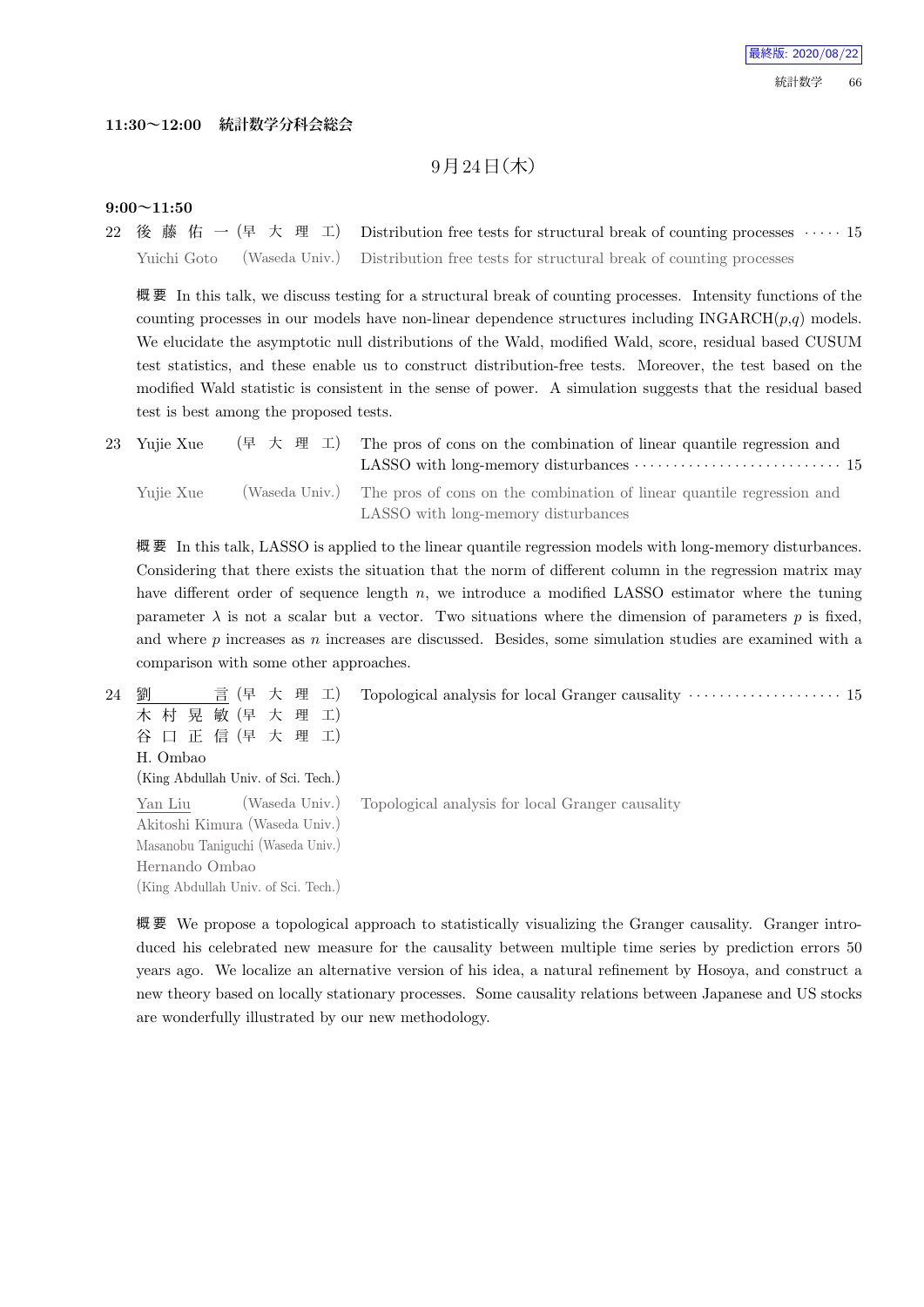67 統計数学

|                                       | 25 明 石 郁 哉 (東 大 経 済) Robust regression on hyper-spheres with unspecified heteroscedastic er-           |
|---------------------------------------|--------------------------------------------------------------------------------------------------------|
| H. Dette                              |                                                                                                        |
|                                       | Fumiya Akashi (Univ. of Tokyo) Robust regression on hyper-spheres with unspecified heteroscedastic er- |
| Holger Dette (Ruhr-Univ. Bochum) rors |                                                                                                        |

概 要 Statistical treatment for a random vector on a hyper-spheres attracts a lot attention recently, and has various applications such as seismic wave analysis, analysis for orientation of wild fire, etc. In this talk the nonlinear regression model whose predictor is a random vector on a hyper-sphere is considered. It is well known that the classical method in "linear statistic" does not work for spherical random vectors. To construct a robust estimator for the nonlinear regression function, this talk employees L1-regression method and kernel-type objective function. The proposed local-linear estimator has asymptotic normality even if the error process has infinite variance, dependent structure or heteroscedasticity. Some simulation experiments illustrate desired finite sample properties of the proposed method.

26 明 石 郁 哉 (東 大 経 済) 蛭 川 潤 一 (新 潟 大 理) K. Fokianos (Lancaster Univ.) Inference for heavy-tailed time varying processes by self-weighting *· · · ·* 15

Fumiya Akashi (Univ. of Tokyo) Junichi Hirukawa (Niigata Univ.) Konstantinos Fokianos (Lancaster Univ.) Inference for heavy-tailed time varying processes by self-weighting

概 要 This talk considers a parameter estimation problem of time-varying autoregressive models under the presence of infinite variance. Although there is rich literature on locally stationary processes, the classical papers always assume the finite variance of the model. This talk constructs a robust estimator based on the self-weighting approach proposed by Ling (2005, Journal of Royal Statistical Society B) and least absolute deviations regression. The proposed estimator is show to be asymptotically normal regardless of whether the error term has infinite variance or not. Finite sample performance of the proposed method is also investigated by simulation experiments.

27 フスナキラティアティナ (東 北 大 理) 赤 間 陽 二 (東 北 大 理) Component retention to microarray datasets and Marchenko–Pastur setting *· · · · · · · · · · · · · · · · · · · · · · · · · · · · · · · · · · · · · · · · · · · · · · · · · · · · · · · ·* 15 Atina Husnaqilati (Tohoku Univ.) Yohji Akama (Tohoku Univ.) Component retention to microarray datasets and Marc̆henko–Pastur setting

概 要 By classical stopping rules Guttman–Kaiser rule, Jolliffe's rule and a stopping rule based on brokenstick model, we compute the number (ratio) of principal components to retain for microarray datasets, and for Marˇchenko–Pastur's setting, i.e. the standard normal *p*-dimensional population with the sample size  $n \to \infty$  being  $c = p/n$  fixed. For typical cDNA datasets, we have  $c > 10$  and (Guttman–Kaiser) > (Broken stick model)  $>$  (Jolliffe). For Marchenko–Pastur setting, (Guttman–Kaiser)  $>$  (Jolliffe) for  $0.4 < c < 2.5$ , and broken stick model convergences to 0 for all *c >* 0.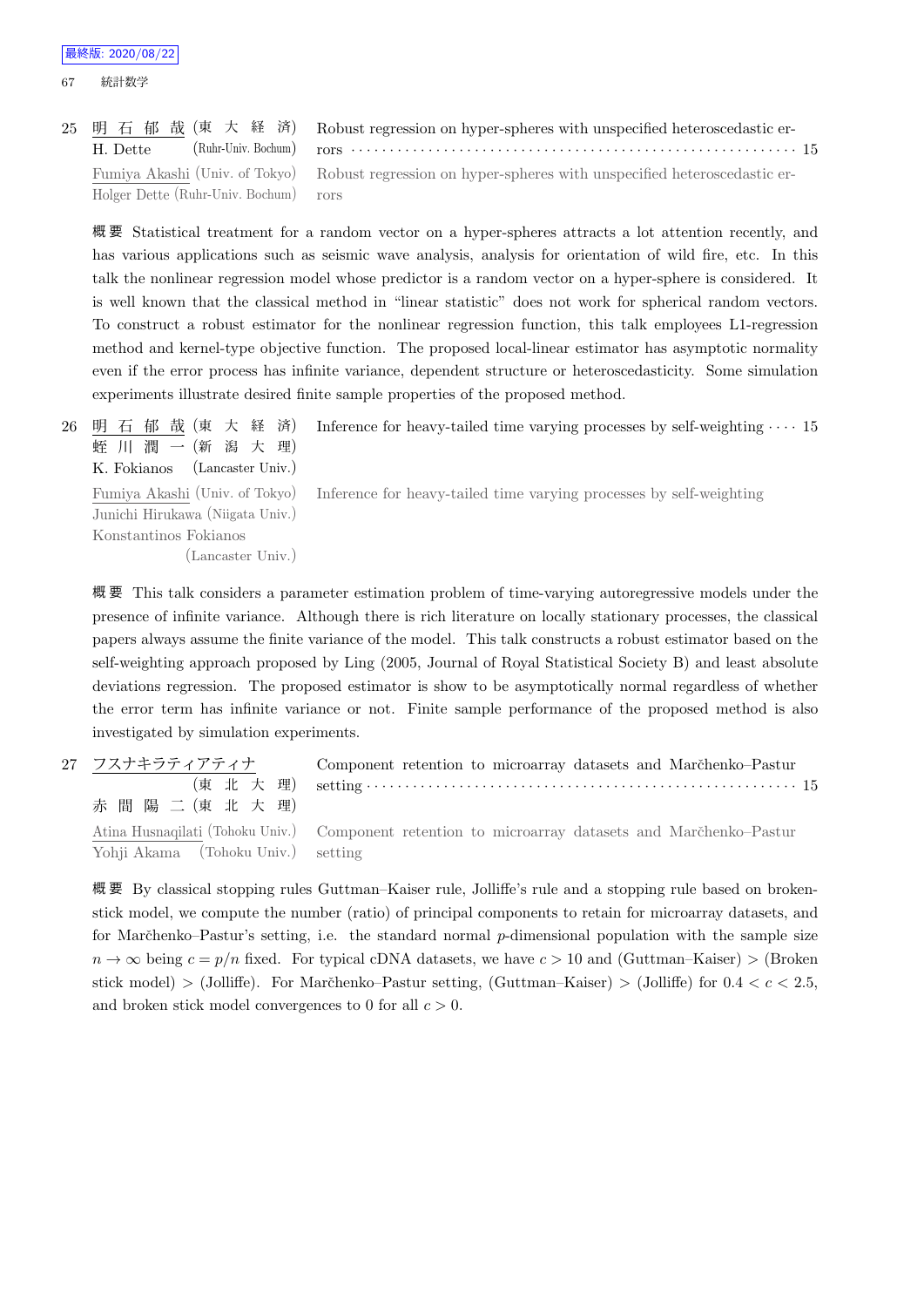最終版: 2020/08/22

| 28 佃                                                    | 康 司 (九 大 数 理) 四つのウィシャート行列の積のトレースに関する高次元極限定理とその                                                   |
|---------------------------------------------------------|--------------------------------------------------------------------------------------------------|
| 松 浦                                                     |                                                                                                  |
|                                                         | Koji Tsukuda (Kyushu Univ.) High-dimensional limit theorem associated with trace of four Wishart |
| Shun Matsuura (Keio Univ.) matrices and its application |                                                                                                  |

概 要 The Wishart distribution is a classical distribution of random matrices, and a lot of studies have investigated its asymptotic properties under the traditional regime of multivariate statistics:  $n \to \infty$  with fixed p, where n denotes the degree-of-freedom and p is the size of the matrix parameter of the distribution. On the other hand, recently more and more studies considered another regime of high-dimensional statistics:  $n \to \infty$  together with  $p \to \infty$ . In this presentation, we derive a new property of the Wishart distribution; in particular, the asymptotic normality of the trace of products of four independent Wishart matrices under a high-dimensional regime is shown. As an application of the result, we propose a test procedure for the common principal components hypothesis.

| 29 石井<br>矢 田 和 善 (筑波大数理物質)<br>青 嶋 誠 (筑波大数理物質) | 晶 (東京理大理工) 高次元固有ベクトルの検定について  15                                                    |
|-----------------------------------------------|------------------------------------------------------------------------------------|
| Kazuyoshi Yata (Univ. of Tsukuba)             | Aki Ishii (Tokyo Univ. of Sci.) A test procedure for high-dimensional eigenvectors |
| Makoto Aoshima (Univ. of Tsukuba)             |                                                                                    |

概 要 In this talk, we consider testing high-dimensional eigenvectors. We produce a test statistic by using the extended cross-data-matrix (ECDM) methodology and show the unbiasedness of the ECDM test statistic even in a high-dimensional setting. We also show that the test statistic holds the asymptotic normality. We propose a new test procedure by using the asymptotic normality and evaluate its size and power asymptotically. We also give a real data analysis by using a microarray data set.

30 中 山 優 吾 (京 大 情 報) 矢 田 和 善 (筑波大数理物質) 青 嶋 誠 (筑波大数理物質) Clustering by kernel principal component analysis for high-dimensional data *· · · · · · · · · · · · · · · · · · · · · · · · · · · · · · · · · · · · · · · · · · · · · · · · · · · · · · · · · ·* 15 Yugo Nakayama (Kyoto Univ.) Kazuyoshi Yata (Univ. of Tsukuba) Makoto Aoshima (Univ. of Tsukuba) Clustering by kernel principal component analysis for high-dimensional data

概 要 In this talk, we consider clustering based on the kernel principal component analysis (KPCA) for high-dimensional data. We investigate asymptotic properties of the KPCA with the typical kernel functions such as the linear kernel and the Gaussian kernel. We give theoretical reasons why the Gaussian kernel is effective for clustering high-dimensional data. In addition, we discuss a choice of the scale parameter yielding a high performance of the KPCA with the Gaussian kernel. We give asymptotic properties of the KPCA in a general framework of the kernel functions. Finally, we check the performance of the clustering by using numerical simulations and microarray data sets.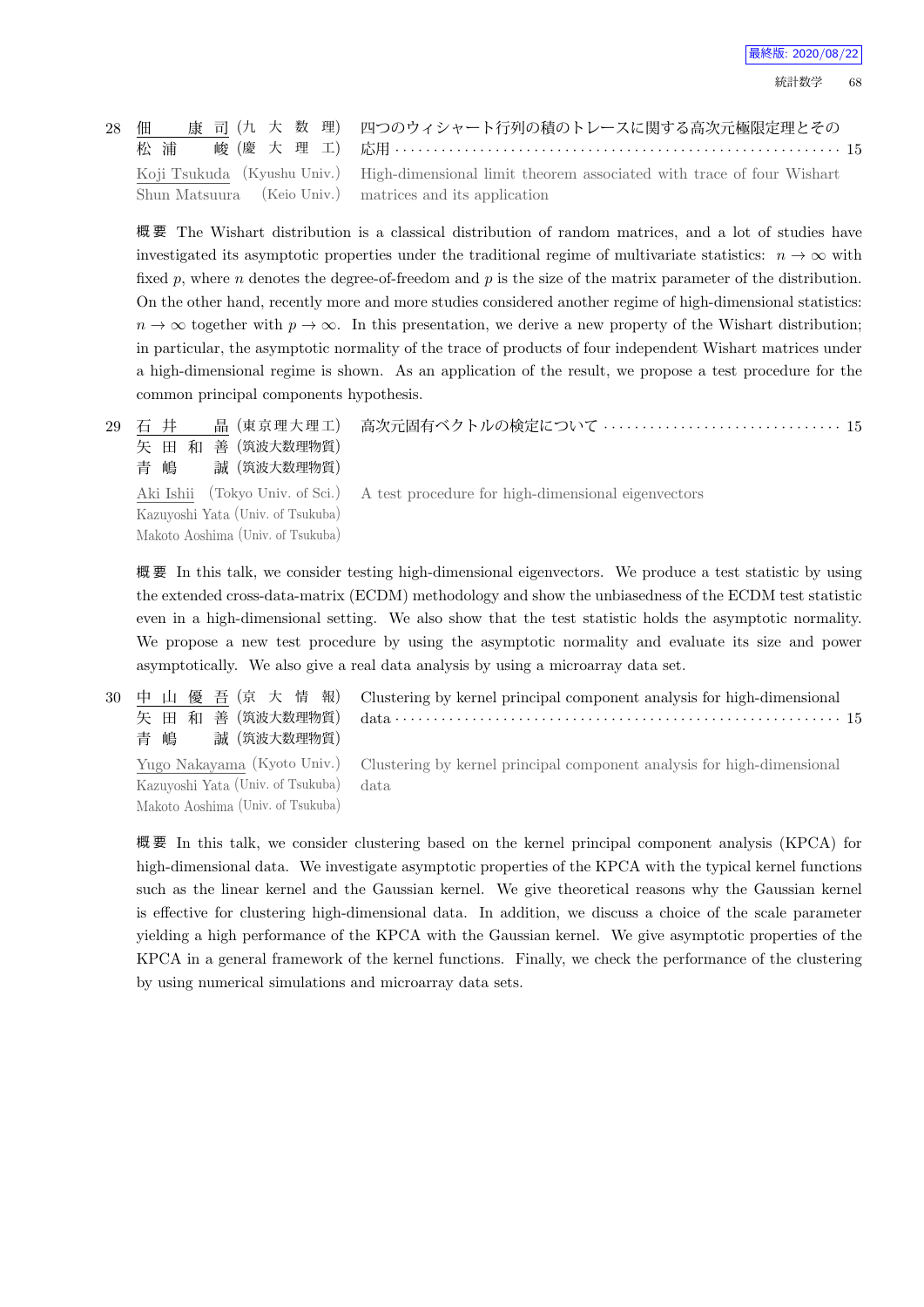## 31 野 村 昇 (高 知 大 理 工) 象限確率計算におけるパラメータによる微分係数の評価 *· · · · · · · · · · · · ·* 15 Noboru Nomura (Kochi Univ.) Evaluation of derivatives in the calculation of orthant probabilities with orthogonal projection

概 要 In this talk, a procedure to evaluate derivatives by parameters of orthant probabilities with Gaussian distribution is considered. It is constructed by improving the procedure to evaluate the value of orthant probabilities. The evaluation of an orthant probability is converted to a problem that random vector falls in a polyhedral cone. The cone is divided into small cones and the probability that the vector falls in a small cone is evaluated by a problem of smaller dimension and one-dimensional integral. For more than two dimensional cases, the orthant probability is *p*-dimensional integral of probability density function, and its derivative is the (*p−*1)-dimensional integral. It is shown that the intermediate values required to evaluation these integrals are shared in the procedure, and the derivatives of orthant probabilities can be given with a small additional computational cost.

#### **14:20~15:20 特別講演**

小 池 祐 太 (東 大 数 理) 高次元中心極限定理の最近の展開 Yuta Koike (Univ. of Tokyo) Recent progress in high-dimensional central limit theorems

概 要 We review the recent progress of Gaussian approximation theory in high-dimensions. We obtain different approximation rates depending on how to quantify the distance between objective statistics and approximating Gaussian vectors. We will also discuss the optimality of the existing approximation rates and unsolved problems in this area.

### **15:40~16:40 特別講演**

藤 森 洸 (信 州 大 経 法) 高次元・スパースな設定における確率過程の統計モデルに対する Dantzig selector Kou Fujimori (Shinshu Univ.) The Dantzig selector for statistical models of stochastic processes in high-dimensional and sparse settings

概要 The Dantzig selector, which was proposed by Candés and Tao in 2007, is an estimation procedure for regression models in high-dimensional and sparse settings. In this talk, the Dantzig selectors for some statistical models of stochastic processes are discussed. We apply this procedure to Cox's proportional hazards model and some specific models of diffusion processes and prove the consistency and the variable selection consistencies of the estimators. Based on partial likelihood and quasi-likelihood methods which were studied intensively in low-dimensional settings, we study these statistical models of stochastic processes in high-dimensional and sparse settings, which need some mathematically challenging tasks. The consistency of the estimators are proved by using stochastic maximal inequalities which are derived from Bernstein's inequalities for martingales and conditions on Hessian matrices of likelihood which are known as the restricted eigenvalue conditions. We prove that consistency of the estimator implies the variable selection consistency which enables us to reduce the dimension. Using the dimension reduction, asymptotically normal estimators can be constructed.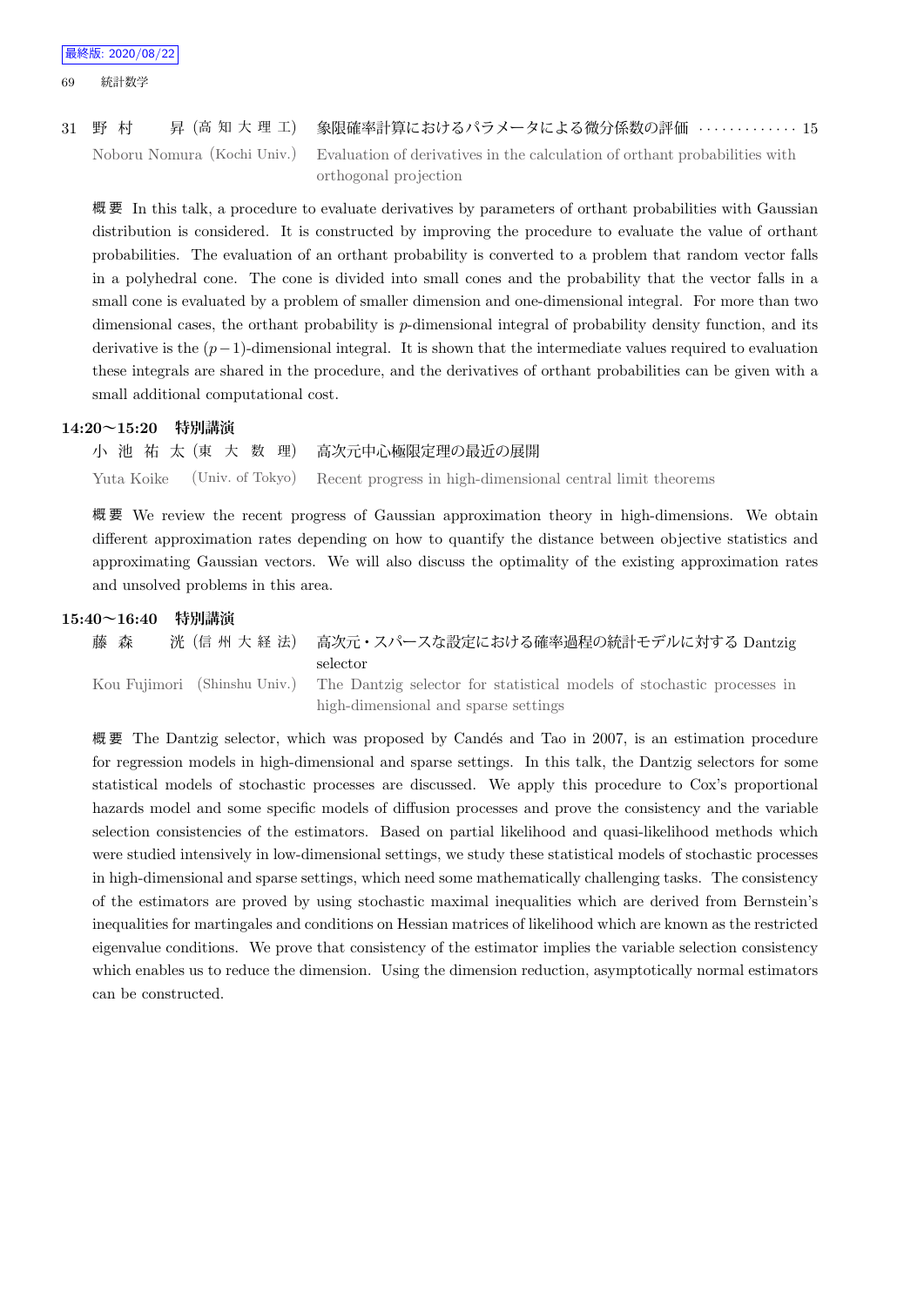## **応 用 数 学**

9月22日 (火)

### **9:50~11:45**

1 釣 井 達 也 (大阪人間科学大人間) 伊 藤 直 治 (奈良教育大教育) 松 山 豊 樹 (奈良教育大教育) 頂点数 *n* のループ付き完全グラフ上の *n* 状態 Fourier walk の周期性につ いて *· · · · · · · · · · · · · · · · · · · · · · · · · · · · · · · · · · · · · · · · · · · · · · · · · · · · · · · · · ·* 10 Tatsuya Tsurii (Osaka Univ. of Human Sci.) Naoharu Ito (Nara Univ. of Edu.) Toyoki Matsuyama (Nara Univ. of Edu.) Periodicity of *n*-state Fourier walks on complete graphs with self-loops

概 要 This paper studies *n*-state Fourier walks on complete graphs with a self-loop at each vertex. The periodicity of the *n*-state Fourier walk has been determined by its evolution matrix. It is shown that the *n*-state Fourier walk is periodic with period 4*n*.

2 石 川 彩 香 (横 浜 国 大 理 工) グラフ上に定まる量子ウォークモデルの族 *· · · · · · · · · · · · · · · · · · · · · · · · ·* 15 Ayaka Ishikawa (Yokohama Nat. Univ.) A family of quantum walks on finite graphs

概 要 The Grover walk is a quantum walk model on a finite graph. Konno–Sato's theorem implies that the Grover transition matrix is the edge matrix of the weighted zeta functions of the 2nd kind. The weighted zeta function of the 2nd kind belongs to a wider class of graph zeta functions, called the generalized weighted zeta functions. We give a family of quantum walk models corresponding to the generalized weighted zeta functions, which contains the Grover walk.

3 松 江 要 (九 大 I M I) 瀬 川 悦 生 (横浜国大環境情報) ユニタリ量子ウォークと開放系量子ウォークの補間 *· · · · · · · · · · · · · · · · ·* 15

Kaname Matsue (Kyushu Univ.) Etsuo Segawa (Yokohama Nat. Univ.)

An interpolation between unitary quantum walk and open quantum random walk

概 要 We introduce an intermediate walk between unitary quantum walks and open quantum random walks on one-dimensional lattice by controlling decoherence with parameters  $s \leq 0 \leq t$ . If  $s = t = 0$ and  $s = -\infty$ , then an open quantum random walk and a unitary quantum walk are recovered, respectively. The fundamental idea is based on considering a quantum walk with the Dirichlet cut of the stripe  $D_{s,t} \subset \{(x,y) \in \mathbb{Z} \mid s \leq x - y \leq t\}$  in the *two*-dimensional lattice and introducing a measure on the diagonal line  $x = y$ . We demonstrate that the width of the stripe controls the strength of the decoherence by a numerical simulation and also analytically show spectral analysis and limit theorems on the case for  $|s - t| = 1$  using Kato's perturbation theory.

4 佐藤 巖 (小 山 工 高 専) 今 野 紀 雄 (横 浜 国 大 工) 三 橋 秀 生 (法 政 大 理 工) 森 田 英 章 (室 蘭 工 大 工)

Iwao Sato (Oyama Nat. Coll. of Tech.) Norio Konno (Yokohama Nat. Univ.) Hideo Mitsuhashi (Hosei Univ.) Hideaki Morita (Muroran Inst. of Tech.) The trace formula with respect to the Grover matrix of a graph

The trace formula with respect to the Grover matrix of a graph  $\cdots \cdots$  15

概 要 We present a trace formula with respect to the Grover matrix that is the transition matrix of the Grover walk on a graph.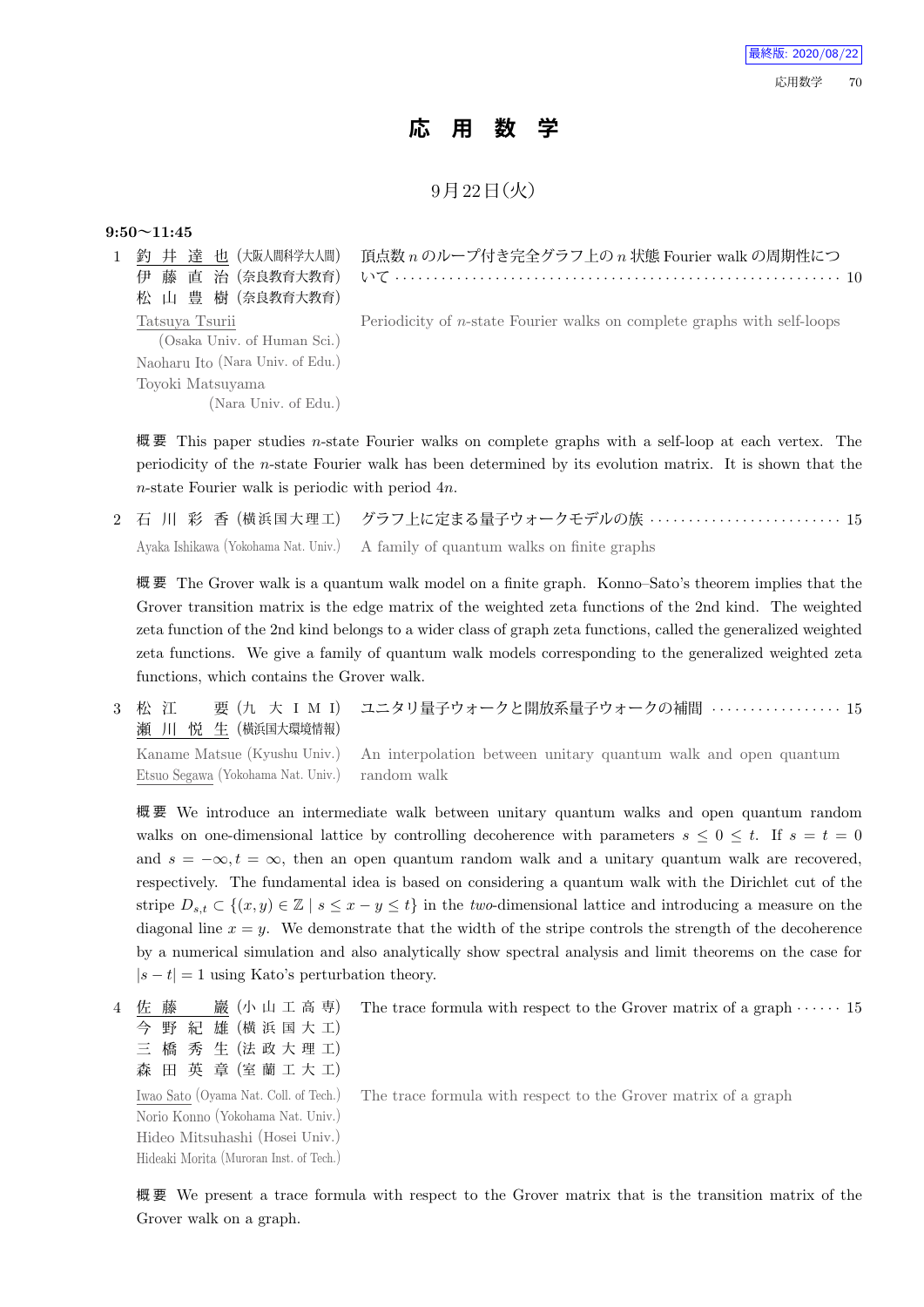71 応用数学

5 森 田 英 章 (室 蘭 工 大 工) 行列式表示をもたないグラフゼータについて *· · · · · · · · · · · · · · · · · · · · · · ·* 15 Hideaki Morita (Muroran Inst. of Tech.) On the Hashimoto expression for graph zeta functions

概 要 It is observed that graph zeta functions usually have the determinant expression of Hashimoto type. In this talk, we will see that there are a graph zeta which does not have the Hashimoto expression and it arises naturally in the usual context of graph zetas.

6 小 林 雅 人 (神 奈 川 大 工) *♭ q*-determinant, *q*-Vandermonde and signed bigrassmannian polynomials *· · · · · · · · · · · · · · · · · · · · · · · · · · · · · · · · · · · · · · · · · · · · · · · · · · · · · · · · · · · · · ·* 15 Masato Kobayashi (Kanagawa Univ.) *q*-determinant, *q*-Vandermonde and signed bigrassmannian polynomials

概 要 In combinatorics, it is always interesting to ask what a *q*-analog of something is. In studying the poset structure of alternating sign matrices around 2015, I came up with a series of three ideas as in the title. In particular, the first two are more general ideas of the classical determinant and Vandermonde. In my talk, I will give more details.

7 沼 田 泰 英 (信 州 大 理) 矢 澤 明 喜 子 (信州大総合医理工) ループ付き完全グラフから決まる行列の固有値について *· · · · · · · · · · · · ·* 15 Yasuhide Numata (Shinshu Univ.) Akiko Yazawa (Shinshu Univ.) The eigenvalues of a matrix defined by the complete graph with selfloops

概 要 We consider a matrix whose indices are the edge of the complete graph with selfloops. Assume that entries are the same if the indices are isomorphic as graphs. We compute the eigenvalues of this matrix. We also apply the main theorem to the eigenvalues of the second Hessian matrix with respect to divided power operators of the elementary symmetric polynomial  $e_l(x_1^k, \ldots, x_n^k)$ .

### **14:15~15:30**

|                    | 8 八 森 正 泰 (筑波大システム情報) Nonpure な単体的複体と順次分割可能性 ・・・・・・・・・・・・・・・・・・・・・・・・・・・15 |  |
|--------------------|----------------------------------------------------------------------------|--|
| Masahiro Hachimori | Nonpure simplicial complexes and sequential partitionability               |  |
| (Univ. of Tsukuba) |                                                                            |  |

概要 In this talk we consider three kinds of stronger variations of partitionability of nonpure simplicial complexes: (A) having a partition in a sequential manner, (B) having a partition compatible with its *h*-triangle, (C) the simplicial complex itself as well as its every pure skeletons are partitionable. We show that  $(A)$  and  $(B)$  are equivalent, and that  $(C)$  is strictly weaker than the others. We call this  $(A)$  and  $(B)$ as sequential partitionability. As examples of such sequentially partitionable simplicial complexes, we then show that simplicial complexes with star-shaped realizations are sequentially partitionable.

|                    | 9 宮崎充弘(京都教育大) On the Gorenstein property of the Ehrhart rings of some types of stable |  |
|--------------------|---------------------------------------------------------------------------------------|--|
|                    |                                                                                       |  |
| Mitsuhiro Miyazaki | On the Gorenstein property of the Ehrhart rings of some types of stable               |  |
|                    | (Kyoto Univ. of Edu.) set polytopes of a graph                                        |  |

概要 Let  $G = (V, E)$  be a finite simple graph. We denote by  $\mathbb{R}^V$  the set of maps from  $V$  to  $\mathbb R$  and treat as the #V-dimensional Euclidean space. We set  $\text{HSTAB}(G) := \{ f \in \mathbb{R}^V \mid f(x) \geq 0 \text{ for any } x \in V, \sum_{k \in K} f(k) \leq 1 \}$ for any clique K and  $\sum_{c \in C} f(c) \leq \frac{\#C-1}{2}$  for any odd cycle C},  $TSTAB(G) := \{f \in \mathbb{R}^V \mid f(x) \geq 0\}$ for any  $x \in V$ ,  $\sum_{x \in e} f(e) \le 1$  for any  $e \in E$  and  $\sum_{c \in C} f(c) \le \frac{\#C-1}{2}$  for any odd cycle  $C$  and  $\mathrm{QSTAB}(G) := \{ f \in \mathbb{R}^V \mid f(x) \geq 0 \text{ for any } x \in V \text{ and } \sum_{k \in K} f(k) \leq 1 \text{ for any clique } K \}.$  In this talk, we give criteria for the Gorenstein property of the Ehrhart rings of these convex polytopes.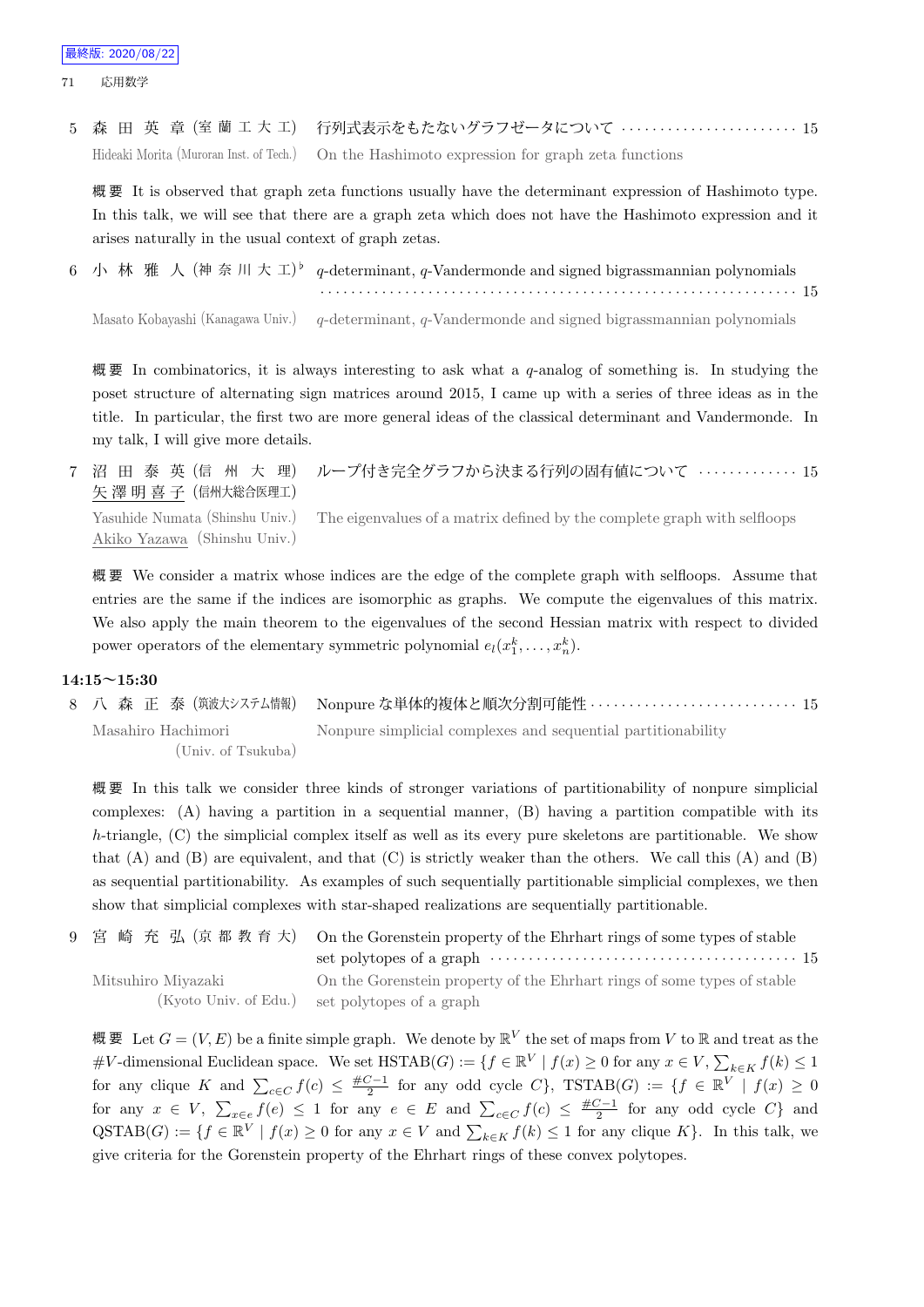|  |  |  |  |            | 10 梶 浦 大 起 (広 島 大 理) 可換 association scheme 上の部分集合による積分誤差評価と difference |
|--|--|--|--|------------|------------------------------------------------------------------------|
|  |  |  |  |            |                                                                        |
|  |  |  |  | 奥田隆幸(広島大理) |                                                                        |

Hiroki Kajiura (Hiroshima Univ.) Makoto Matsumoto (Hiroshima Univ.) Takayuki Okuda (Hiroshima Univ.)

Integration error bounds for a finite subset of commutative association schemes and a generalization of difference sets.

概要 Let X be a finite set,  $(X, \{R_i\}_{i=0}^d)$  a commutative association scheme,  $k_i$  its *i*-th valency,  $\{E_j\}_{j=0}^d$  $\mathbb{C}^{X \times X}$  the primitive idempotents of its Bose–Mesner Algebra, and  $d_j$  the rank of  $E_j$ . For a function  $f: X \to \mathbb{C}$ , let  $f_j$  be its *j*-th component (i.e. the convolution with  $E_j$ ). We define a (seemingly strange) norm  $\left\|\sum_{j=0}^d f_j\right\|_{\sqrt{\dim}} := \sum_{j=0}^d \sqrt{\sum_{x\in X} |f_j(x)|^2 d_j}$ . For a non-empty finite set Y, we denote by  $I_Y(f) \in \mathbb{C}$ the average of *f* over *Y*, and define the integration error  $\text{Err}(f:Y) := ||I_X(f) - I_Y(f)||$ . We show an error bound  $\sup_{f \in \mathbb{C}^X} \text{Err}(f : Y) / ||f|| \sqrt{\dim} \ge \sqrt{\frac{1/\#Y - 1/\#X}{\#X - 1}}$  $\frac{f(Y-1)\#X}{\#X-1}$ , and prove that the equality holds if and only if *Y* is "a difference set" in the association scheme. Here, the notion of "difference set" is a suitable generalization of well-studied difference sets, from finite groups to association schemes.

11 梶 浦 大 起 (広 島 大 理) Difference set の association scheme への一般化と 2-design *· · · · · · · · · · ·* 15 Hiroki Kajiura (Hiroshima Univ.) A generalization of difference sets to association schemes and 2-designs

概 要 Let *G* be a finite group. There is a notion of difference set in *G*, which is a subset *Y ⊂ G*. Bruck proved that this notion is equivalent to that the *G*-orbit  $G \cdot Y \subset {G \choose k}$  being a 2-design, where  $k = #Y$ . We give a generalization of this result. We define a notion of difference set in an association scheme. If the association scheme is the thin-scheme of a finite group *G*, this notion coincides with the original one. Our main result is the following: if the association scheme is a Schurian association scheme (associated with a transitive action of *G* on a finite set *X*), then  $Y \subset X$  is a difference set (in our sense) if and only if  $G \cdot Y \subset {X \choose k}$  is a 2-design. We note that the original notion gives symmetric designs, but we have no examples of symmetric designs by this generalization.

12 佐 竹 翔 平 (熊 本 大 先 端) Almost difference set から得られる near-homogeneous tournament *· · · ·* 15 Shohei Satake (Kumamoto Univ.) Near-homogeneous tournaments from almost difference sets

概 要 A tournament is an oriented complete graph. Near-homogeneous tournaments proposed by Tabib (1980) are known as an important class of tournaments in the study of cycles in regular tournaments. However, at present, there seem to be only few known examples and constructions.

In this talk, we establish a connection between near-homogeneous tournaments and almost difference sets in combinatorial design theory. This result, together with a construction of almost difference sets by Ding, Helleseth and Lam (1999), provides a construction of a new family of near-homogeneous tournaments, which contains examples found by Astié-Vidal and Dugat (1990). Under a number-theoretic conjecture by Hardy and Littlewood (1923), we also confirm a conjecture by Savchenko (2016).

#### **15:45~16:45 特別講演**

```
澤   正 憲 (神戸大システム情報) Cubature 公式の構成理論とその数値解析・統計学への応用
Masanori Sawa (Kobe Univ.) The construction theory of cubature formulas with applications to nu-
                          merical analysis and statistics
```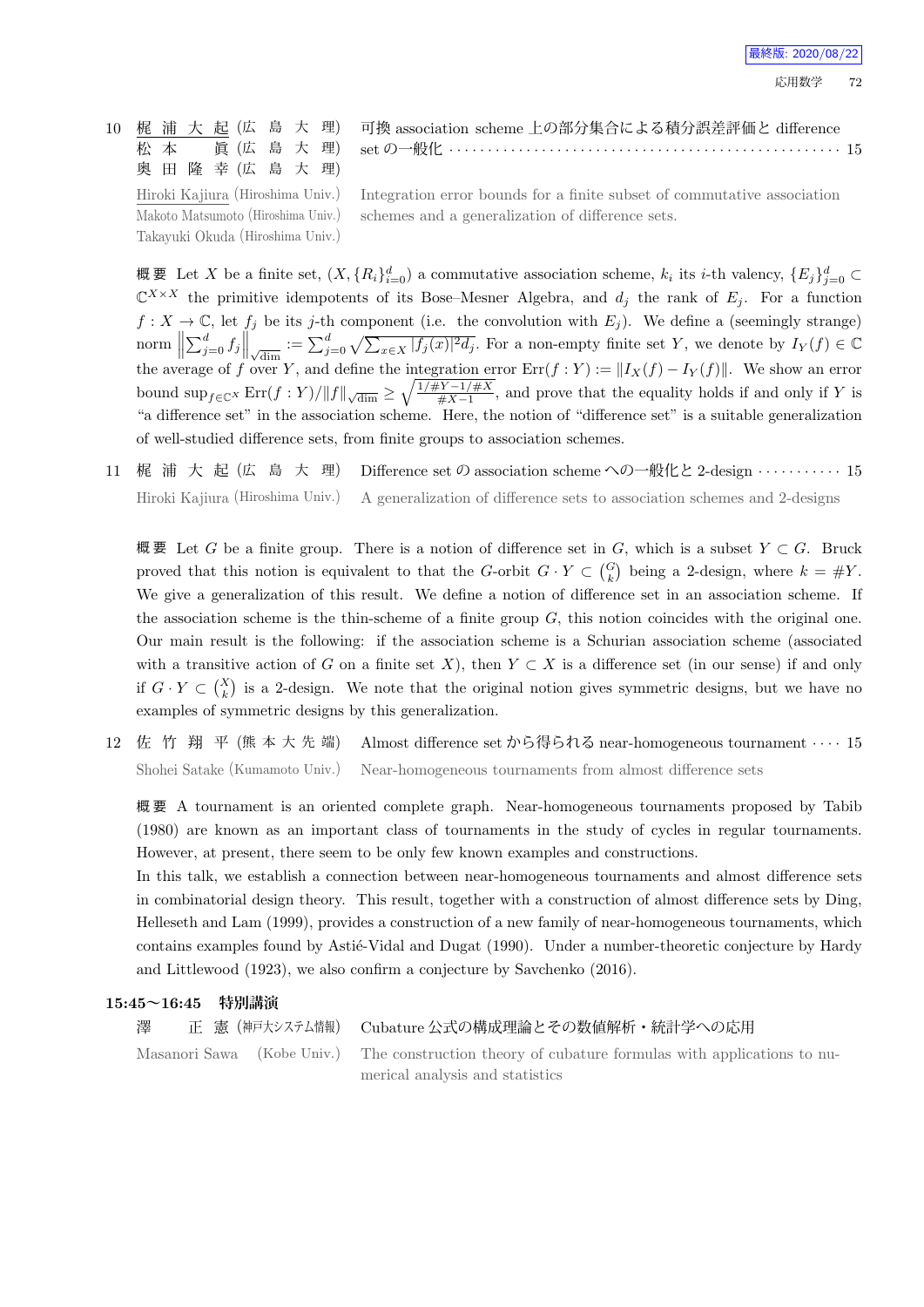## $9$ 月 $23$ 日 $($ 水 $)$

### **9:50~12:00**

| 13 安藤        | 清 (国立情報学研) Contractible edges in k-connected graphs with minimum degree greater |  |
|--------------|---------------------------------------------------------------------------------|--|
|              |                                                                                 |  |
| Kiyoshi Ando | Contractible edges in $k$ -connected graphs with minimum degree greater         |  |
|              | (Nat. Inst. of Information) than or equal to $\lfloor \frac{3k-1}{2} \rfloor$   |  |

概 要 Let *G* be a *k*-connected graph. An edge of *G* is said to be a *k*-contractible edge if the contraction of it results in a *k*-connected graph. We denote by  $E_c(G)$  the set of *k*-contractible edges of *G*. We denote by  $V(G)$  and  $\delta(G)$  the set of vertices of *G* and the minimum degree of *G*, respectively. We prove that if  $k \geq 3$ ,  $|V(G)| \geq 2k+1$  and  $\delta(G) \geq \lfloor \frac{3k-1}{2} \rfloor$ , then  $|E_c(G)| \geq |V(G)| + \lfloor \frac{5k-5}{2} \rfloor \lceil \frac{k}{2} \rceil - k$ . We also show that this result is sharp.

### 14 藤 田 慎 也

On properly ordered coloring of vertices in a vertex-weighted graph *· ·* 10

(横浜市大データサイエンス) S. Kitaev (Univ. of Strathclyde) 佐 藤 静 佳 (横浜市大国際総合) Li-Da Tong (Nat. Sun Yat-sen Univ.)

Shinya Fujita (Yokohama City Univ.) Sergey Kitaev (Univ. of Strathclyde) Shizuka Sato (Yokohama City Univ.) Li-Da Tong (Nat. Sun Yat-sen Univ.)

On properly ordered coloring of vertices in a vertex-weighted graph

概 要 We introduce the notion of a properly ordered coloring (POC) of a weighted graph, that generalizes the notion of vertex coloring of a graph. Under a POC, if *xy* is an edge, then the larger weighted vertex receives a larger color; in the case of equal weights of *x* and *y*, their colors must be different. Further, for a graph  $G$ , we introduce the function  $f(G)$  which gives the maximum number of colors required by a POC over all weightings of *G*. Another function we introduce is  $\chi_{POC}(G; t)$  giving the minimum number of colors required over all weightings of *G* using *t* distinct weights.

In this talk, we present some results on this new parameter of a vertex-weighted graph.

```
15 R. J. Gould ( Emory Univ. )
    弘 畑 和 秀 (茨城工高専)
    A. K. Rorabaugh (Univ. of Tennessee)
                                     Vertex-disjoint chorded cycles and degree sum condition · · · · · · · · · · · · 10
    Ronald J. Gould (Emory Univ.)
    Kazuhide Hirohata
        (Ibaraki Nat. Coll. of Tech.)
    Ariel Keller Rorabaugh
               (Univ. of Tennessee)
                                     Vertex-disjoint chorded cycles and degree sum condition
```
概 要 Let *k* be a positive integer. In 1963, Corradi and Hajnal proved that if *G* is a graph of order at least 3*k* and the minimum degree of *G* is at least 2*k*, then *G* contains *k* vertex-disjoint cycles. Finkel proved an analogous result for chorded cycles, and Chiba et al. improved Finkel's result. In this talk, we consider the extension of these results.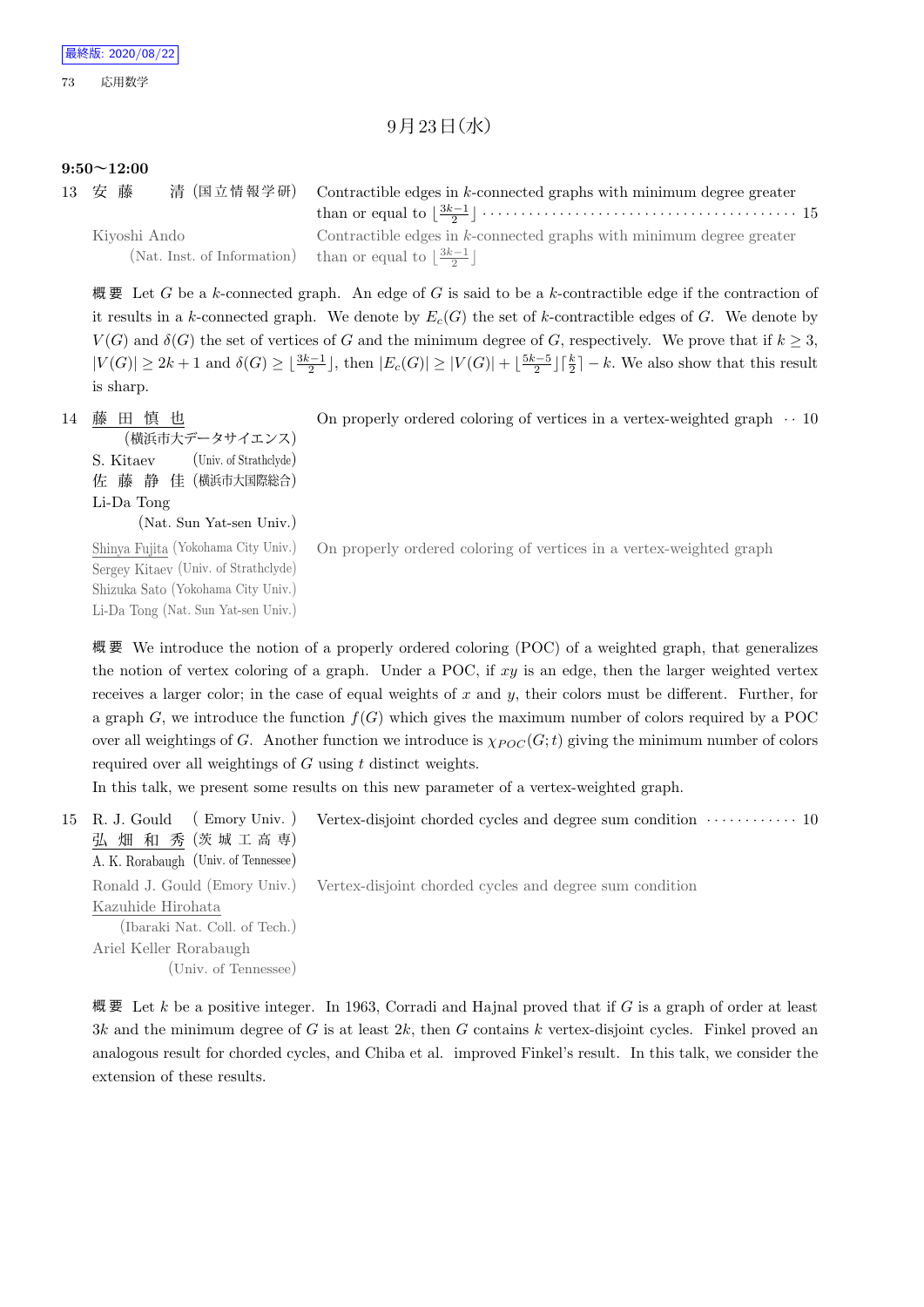16 松 本 直 己 (慶 大 D M C) グラフのゲーム染色数と染色数の差について *· · · · · · · · · · · · · · · · · · · · · · ·* 10 Naoki Matsumoto (Keio Univ.) On the difference between game chromatic number and chromatic number of graphs

概 要 The *graph coloring game* on a graph *G* is a two-player game. In the game, they alternately color an uncolored vertex of *G* by a color in a given color set *X* so that any two adjacent vertices receive the different colors. The first player's aim is to completely color all vertices of *G* only by using colors in *X*, and the second player's aim is to avoid it. The *game chromatic number* of a graph *G*, denoted by  $\chi_q(G)$ , is the minimum number of colors such that Alice has a winning strategy for the graph coloring game on *G*. In this talk, we introduce our recent result that for any simple graph  $G$ ,  $\chi_g(G) - \chi(G) \leq \lfloor \frac{n}{2} \rfloor - 1$ , where  $\chi(G)$ is the chromatic number of  $G$ , where the estimation is best possible for any even  $n$ .

17 野 口 健 太 (東京理大理工) 平面的グラフの proper orientation number ························· 10 Kenta Noguchi (Tokyo Univ. of Sci.) Proper orientation number of planar graphs

概 要 In this talk, we give some results about proper orientation number of planar graphs. Our main result is as follows: Let *G* be a bipartite planar graph with  $\delta(G) \geq 3$ . Then the proper orientation number of *G* is at most 3. Both of the bounds in this theorem are tight.

18 前 澤 俊 一 (横浜国大環境情報) b 小 関 健 太 (横浜国大環境情報) *♭* グラフに全域 *k*-tree が存在するための禁止部分グラフペア *· · · · · · · · · · ·* 15

Shunichi Maezawa (Yokohama Nat. Univ.) Kenta Ozeki (Yokohama Nat. Univ.)

A forbidden pair for the existence of spanning *k*-trees in graphs

概要 For an integer  $k \geq 2$ , a k-tree is a tree with maximum degree at most k. A k-tree containing all vertices of a graph *G* is called a *spanning k-tree* of *G*. In 2010, Ota and Sugiyama gave a forbidden subgraph condition for a graph to have a spanning *k*-tree and they posed a conjecture that is stronger than their result. We solved their conjecture.

19 阿 部 敏 生 (横浜国大環境情報) 小 関 健 太 (横浜国大環境情報) Seog-Jin Kim (Konkuk Univ.) Alon–Tarsi number of  $K_5$ -minor-free graphs  $\cdots$   $\cdots$   $\cdots$   $\cdots$   $\cdots$   $\cdots$   $\cdots$  15 Toshiki Abe (Yokohama Nat. Univ.) Kenta Ozeki (Yokohama Nat. Univ.) Seog-Jin Kim (Konkuk Univ.) Alon–Tarsi number of  $K_5$ -minor-free graphs

概 要 Alon–Tarsi number is one of the invariant of graphs and it is an upper bound of chromatic number, list chromatic number and painting number. In this talk, we will introduce the following three theorems and their applications. Let *G* be a  $K_5$ -minor-free graph. Then Alon–Tarsi number of *G* is at most 5, there exists a matching *M* of *G* such that the Alon–Tarsi number of *G − M* is at most 4, and there exists a forest *F* such that the Alon–Tarsi number of  $G - E(F)$  is at most 3.

```
20 中 本 敦 浩 (横浜国大環境情報)
    飛 鷹 郁 弥 (横浜国大環境情報)
                                     Quadrangulations of a polygon with spirality · · · · · · · · · · · · · · · · · · · · · · 15
    Atsuhiro Nakamoto
            (Yokohama Nat. Univ.)
    Fumiya Hidaka (Yokohama Nat. Univ.)
                                     Quadrangulations of a polygon with spirality
```
概 要 A polygon *P* on the plane is a cycle with several straight segments. A quadrangulation of *P* is a geometric plane graph with vertex set  $V(P)$  such that the outer cycle coincides with  $P$  and each inner face is quadrangular. In our talk, we discuss whether a given polygon *P* can be quadrangulated by adding edges to the interior of *P*, introducing the notion called "spirality".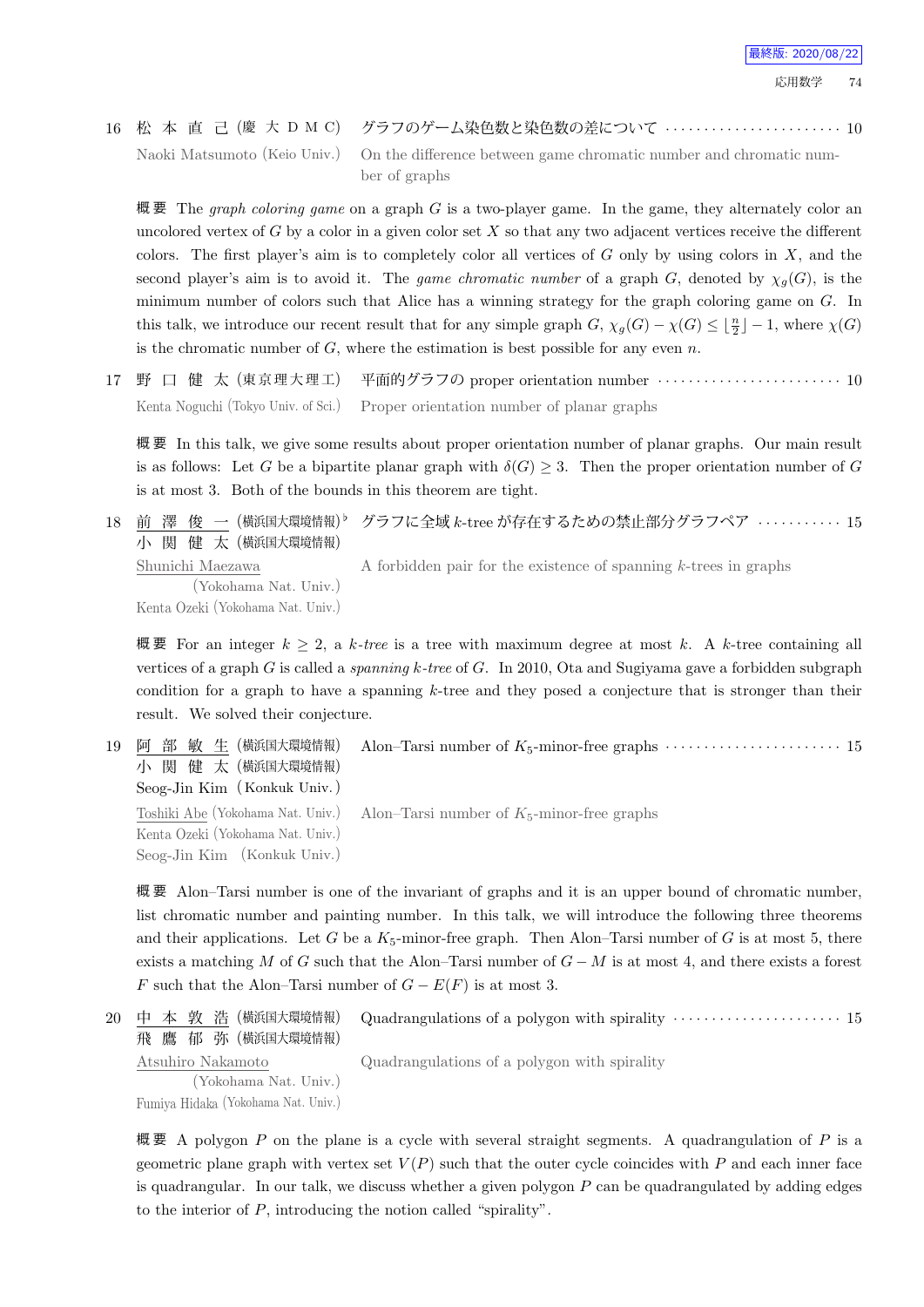

#### 21 中 本 敦 浩 (横浜国大環境情報) 閉曲面上の三角形分割における対角変形の回数について *· · · · · · · · · · · · ·* 15

池 上 大 稀 (横浜国大環境情報) Atsuhiro Nakamoto

(Yokohama Nat. Univ.) Daiki Ikegami (Yokohama Nat. Univ.) The number of diagonal flips in triangulations on closed surfaces

概要 In our talk, we prove that for any surface  $F^2$ , there exists an integer  $N(F^2)$  such that any two *n*-vertex triangulations on  $F^2$  can be transformed into each other by  $O(n)$  diagonal flips, if  $n \ge N(F^2)$ . Moreover, we improve the known bound for  $N(F^2)$ .

## $9$  月  $24$  日 (木)

### **9:00~12:00**

22 大 林 一 平 (理化学研AIP・東北大AIMR) 吉 脇 理 雄 (理化学研AIP・阪市大数学研・京大高等研) Field choice problem on persistent homology  $\cdots$  · · · · · · · · · · · · · · · · · · 15 Ippei Obayashi (RIKEN/Tohoku Univ.) Michio Yoshiwaki (RIKEN/Osaka City Univ./Kyoto Univ.) Field choice problem on persistent homology

概 要 In this presentation, I will talk about the problem of the choice of a coefficient field on persistent homology. When we compute a persistence diagram, we need to select a coefficient field before computation. We should understand the dependency of the diagram on the coefficient field for the better computation and interpretation of the diagram. We give some sufficient and necessary conditions for the independence of the diagram to the coefficient field. We also give an efficient algorithm to determine whether a given input satisfies the condition or not. The algorithm is already implemented in HomCloud, our data analysis software based on persistent homology. The software will be helpful for data analysis using persistent homology.

23 平 岡 裕 章 (京大高等研・理化学研 AIP) 吉 脇 理 雄 (理化学研AIP・京大高等研・阪市大数学研) ジグザグパーシステント加群に対する代数的安定性定理 *· · · · · · · · · · · · ·* 15 Yasuaki Hiraoka (Kyoto Univ./RIKEN) Michio Yoshiwaki (RIKEN/Kyoto Univ. /Osaka City Univ.) Algebraic stability theorem for zigzag persistence modules

概 要 The algebraic stability theorem is an important part of the stability theorem in the theory of persistent homology and guarantees that the persistence diagram is stable with respect to small changes in the given persistence module. For purely zigzag persistence modules, an algebraic stability theorem also holds (Botnan and Lesnick). In contrast with their strategy, our strategy focuses on the equivalence of derived categories of ordinary and (not necessarily purely) zigzag persistence modules, and hence we derive an algebraic stability theorem for zigzag persistence modules from the ordinary ones. This enables us to obtain an algebraic stability theorem for the wider class than the result of Botnan and Lesnick. In this talk, we will discuss an algebraic stability theorem for zigzag persistence modules and its derived category.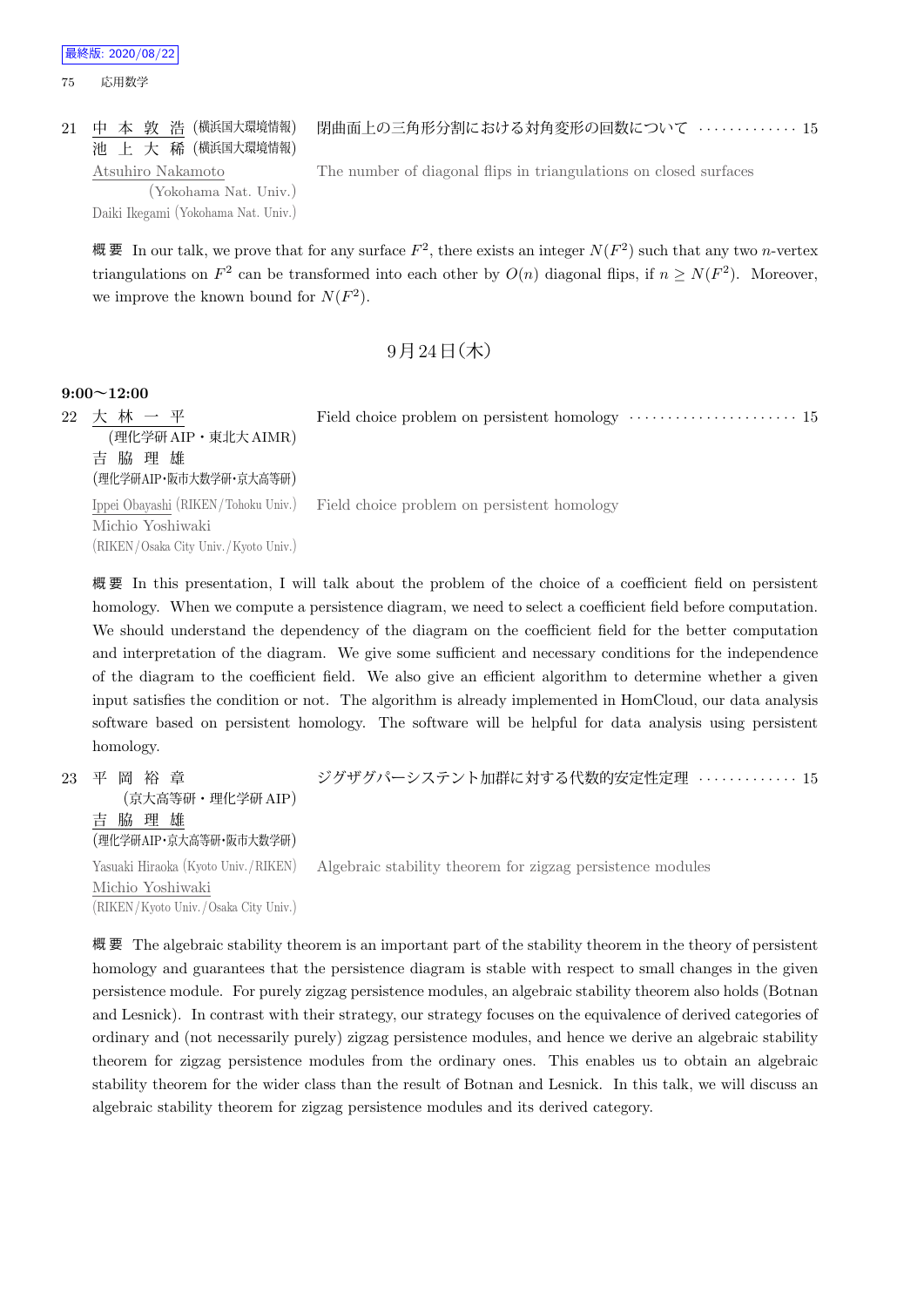| 24 E. G. Escolar<br>(理化学研 AIP・京大高等研)<br>K. F. Meehan (京大高等研)<br>吉脇理雄<br>(理化学研AIP·阪市大数学研·京大高等研)    |                                                                   |
|---------------------------------------------------------------------------------------------------|-------------------------------------------------------------------|
| Emerson Gaw Escolar<br>(RIKEN/Kyoto Univ.)<br>Killian F. Meehan (Kyoto Univ.)<br>Michio Yoshiwaki | Every pair of $\Lambda$ -interleavings are $\Lambda$ -interleaved |
| (RIKEN/Osaka City Univ./Kyoto Univ.)                                                              |                                                                   |

応用数学 76 最終版: 2020/08/22

概 要 There is an isometry theorem relating the interleaving distance between 1D persistence modules and the bottleneck distance of the corresponding barcodes. The bottleneck distance is defined by matchings between the barcodes, and can be seen as a "diagonal" interleaving of the persistence modules. We wish to study how far arbitrary interleavings are from "diagonal" interleavings. To that end, we work in a more general setting of prosets. We introduce the concept of a shoelace of a proset, and show that the representation category of the shoelace is isomorphic to the category of interleavings. Through this, we can formulate interleavings between interleavings. Finally, we show that any two Λ-interleavings are  $Λ$ -interleaved, where  $Λ$  is a "twisted" interleaving on the shoelace naturally induced from  $Λ$ .

| 25 | 健 (理化学研 AIP)<br>鳥<br>中               | On approximation of 2D persistence modules by interval-decomposables |
|----|--------------------------------------|----------------------------------------------------------------------|
|    | 浅 芝 秀 人 (静<br>岡 大 理)                 |                                                                      |
|    | E. G. Escolar                        |                                                                      |
|    | (理化学研 AIP・京大高等研)                     |                                                                      |
|    | 脇 理 雄<br>吉                           |                                                                      |
|    | (理化学研AIP・京大高等研・阪市大数学研)               |                                                                      |
|    | (RIKEN)<br>Ken Nakashima             | On approximation of 2D persistence modules by interval-decomposables |
|    | Hideto Asashiba (Shizuoka Univ.)     |                                                                      |
|    | Emerson Gaw Escolar                  |                                                                      |
|    | (RIKEN/Kyoto Univ.)                  |                                                                      |
|    | Michio Yoshiwaki                     |                                                                      |
|    | (RIKEN/Kyoto Univ./Osaka City Univ.) |                                                                      |

概 要 In this work, we propose a new invariant for 2D persistence modules called the compressed multiplicity and show that it generalizes the notions of the dimension vector and the rank invariant. In addition, we propose an "interval-decomposable approximation" *δ ∗* (*M*) of a 2D persistence module *M*. In the case that *M* is interval-decomposable, we show that  $\delta^*(M) = M$ . Furthermore, even for representations M not necessarily interval-decomposable, *δ ∗* (*M*) preserves the dimension vector and the rank invariant of *M*.

|                                             | 26 清 水 超 貴 (京 大 理) マルチパラメータパーシステントホモロジーの分解論における極限定理                                                 |  |
|---------------------------------------------|-----------------------------------------------------------------------------------------------------|--|
|                                             | 平 岡 裕 章 (京大高等研) ……………………………………………………………… 15                                                         |  |
|                                             | Tatsuki Shimizu (Kyoto Univ.) Limit theorems in the decomposition theory of multi-parameter persis- |  |
| Yasuaki Hiraoka (Kyoto Univ.) tent homology |                                                                                                     |  |

概 要 In the decomposition theory of the multi-parameter persistence modules, which is a multidimensional version of the usual 1D persistence modules, there exists an algebraic difficulty unlike the 1D case. Rather than solving this difficulty purely algebraic, we attempt to tackle the difficulty probabilistically, that is, considering a scaling limit with an appropriate scale. As a first step, we have shown that there exists a scaling limit of rank invariant, and that of multiplicities of irreducible representations in a representation of a commutative ladder obtained from a point process.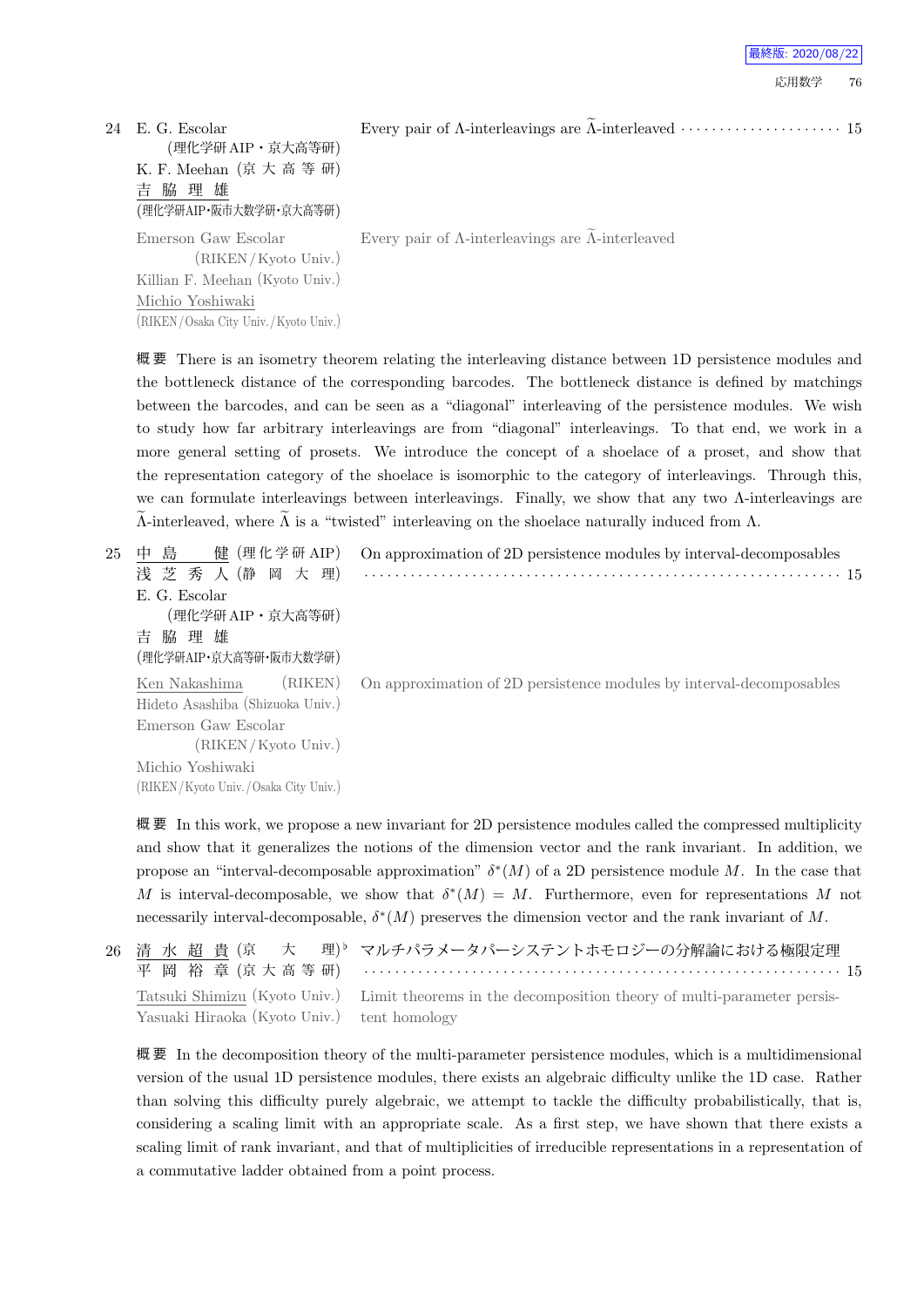Shu Kanazawa (Kyoto Univ.) Kenkichi Tsunoda (Osaka Univ.)

77 応用数学

|                                                 | 27 宮 永   潤(京  大  理) ランダム方体複体過程のパーシステント図に対する大偏差原理について                                            |
|-------------------------------------------------|-------------------------------------------------------------------------------------------------|
|                                                 | 平 岡 裕 章 (京大高等研) ……………………………………………………………… 15                                                     |
| 金澤 秀 (京大高等研)                                    |                                                                                                 |
| 角田謙吉(阪大理)                                       |                                                                                                 |
|                                                 | Jun Miyanaga (Kyoto Univ.) Large deviation principle for persistence diagrams of random cubical |
| Yasuaki Hiraoka (Kyoto Univ.) complex processes |                                                                                                 |

概 要 Recently, multi-scale topological features of weighted higher-dimensional cubes, have been studied via persistence diagrams in various application fields such as digital image processing. In this talk we show a large deviation principle for the histograms generated by the average frequency densities on subdivision rectangles of persistence diagram. Furthermore, constructing a suitable projective limit using linear maps that average among the values on subdivisions rectangles, we show that the sequence of the histograms ordered by size of rectangle also satisfies a large deviation principle as elements in the projective limit.

28 金 澤 秀 (京 大 高 等 研) ランダム単体複体の Betti 数に対する大数の法則 *· · · · · · · · · · · · · · · · · · · ·* 15 Shu Kanazawa (Kyoto Univ.) Law of large numbers for Betti numbers of random simplicial complexes

概要 The Erdős–Rényi graph model has been extensively studied since the 1960s as a typical random graph model. Recently, the study of random simplicial complexes has drawn attention as a higher-dimensional generalization of random graphs. In this talk we introduce a class of homogeneous and spatially independent random simplicial complexes, and discuss the asymptotic behavior of their Betti numbers. This result extends the law of large numbers for Betti numbers of Linial–Meshulam complexes obtained in an earlier study by Linial and Peled. A key element in the argument is the local weak convergence of simplicial complexes. Inspired by the work of Linial and Peled, we establish the local weak limit theorem for homogeneous and spatially independent random simplicial complexes.

29 見 上 達 哉 (京 大 理) 結晶格子における最速浸透問題 *· · · · · · · · · · · · · · · · · · · · · · · · · · · · · · · · · · ·* 15 Tatsuya Mikami (Kyoto Univ.) First passage percolation on crystal lattices

概 要 First passage percolation (FPP) model is a time evolution version of the bond percolation model: each edge in the cubic lattice is assigned a random passage time, and consider the behavior of percolation region  $B(t)$ , which consists of the vertices that can be arrived from the origin within a time  $t > 0$ . Cox and Durrett (1981) showed the shape theorem for the region, saying that the normalized region  $B(t)/t$  converges to some limit shape. The aim of this study is a generalization of the FPP model to the model formulated on general crystal lattices, and a general version of the shape theorem is obtained. A comparison of the limit shapes obtained from two crystal lattices with covering relation is also studied.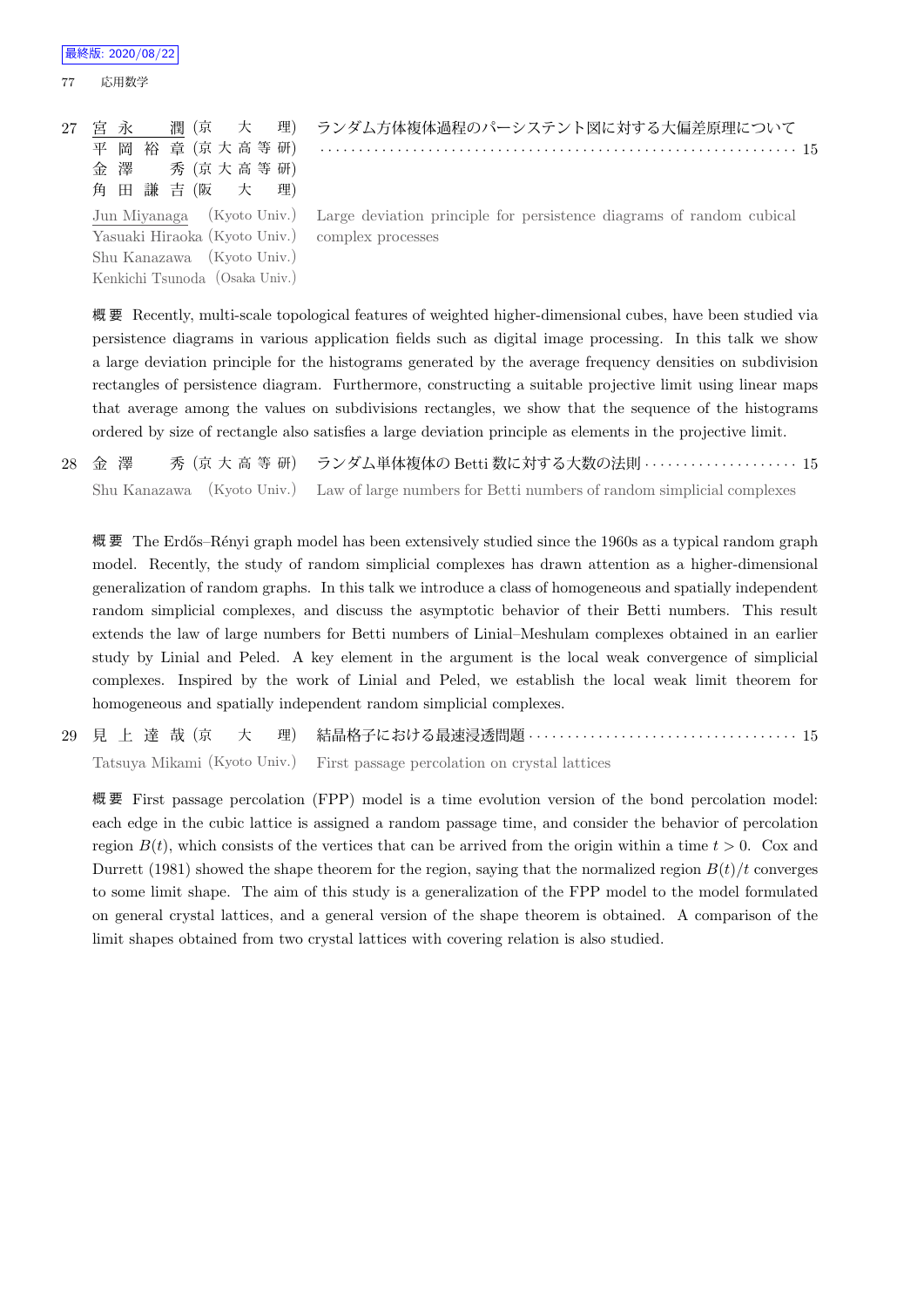| 最終版: 2020/08/22 |  |  |  |
|-----------------|--|--|--|
|-----------------|--|--|--|

| 30- | E. G. Escolar                            | Mapping firms' locations in technological space: A topological analysis                                                                                              |
|-----|------------------------------------------|----------------------------------------------------------------------------------------------------------------------------------------------------------------------|
|     | (理化学研 AIP・京大高等研)                         | of patent statistics $\cdots$ $\cdots$ $\cdots$ $\cdots$ $\cdots$ $\cdots$ $\cdots$ $\cdots$ $\cdots$ $\cdots$ $\cdots$ $\cdots$ $\cdots$ $\cdots$ $\cdots$ $\cdots$ |
|     | 平 岡 裕 章 (京大高等研)                          |                                                                                                                                                                      |
|     | 伊 神 満 (イェール大)                            |                                                                                                                                                                      |
|     | Y. Ozcan                                 |                                                                                                                                                                      |
|     | $(MIT$ Sloan $\cdot$ FTI Consulting)     |                                                                                                                                                                      |
|     | Emerson Gaw Escolar                      | Mapping firms' locations in technological space: A topological analysis                                                                                              |
|     | (RIKEN/Kyoto Univ.) of patent statistics |                                                                                                                                                                      |
|     | Yasuaki Hiraoka (Kyoto Univ.)            |                                                                                                                                                                      |
|     | (Yale Univ.)<br>Mitsuru Igami            |                                                                                                                                                                      |
|     | Yasin Ozcan                              |                                                                                                                                                                      |
|     | (MIT Sloan/FTI Consulting)               |                                                                                                                                                                      |

概 要 Where do firms innovate? Locating and visualizing them in technological space is challenging, because it is high-dimensional and unstructured. We address this issue by using a method in topological data analysis called Mapper, which combines local clustering with global reconstruction. We apply this method to a panel of 333 major firms' patent portfolios in 1976–2005 in 430 technological areas and propose a definition of the characteristic "flares" that appear in the Mapper graph. Results suggest the Mapper graph captures salient patterns in firms' patenting histories, and the type and length of flares are correlated with firms' financial performances in a statistically and economically significant manner.

31 宇 田 智 紀 (東 北 大 A IMR) 異なるグリッド形状での劣位集合合併木間の interleaving 距離の評価 *· ·* 12 Tomoki Uda (Tohoku Univ.) Interleaving distance on merge trees of grid data sublevelsets on different grid topologies

概 要 0-dimensional persistent homology of a sublevelset filtration over a grid, called a merge tree, is useful in certain applications in image processing and topological flow data analysis. As it is well-kwown that stability holds true by interleaving distance, merge trees are robust to noises and hence in harmony with data analysis. However, there were no such concrete knowledge of how underlying grid topology affect a resulting merge tree. In this presentation I will show the upper bound estimate of interleaving distance of merge trees where underlying grid topologies vary under certain assumptions.

32 若生将史 (神戸大システム情報) Robustness of strong stability with respect to sampling · · · · · · · · · · · · · 15 Masashi Wakaiki (Kobe Univ.) Robustness of strong stability with respect to sampling

概 要 We study the following question: "Suppose that an infinite-dimensional continuous-time system with a state-feedback controller is strongly stable. If we transform this continuous-time controller into a sampleddata controller by adding an idealized sample-and-hold process, will the resulting sampled-data system be strongly stable for all sufficiently small sampling periods?" We show that the answer of this question is "yes" under certain assumptions, by using the so-called Arendt–Batty–Lyubich–Vu theorem.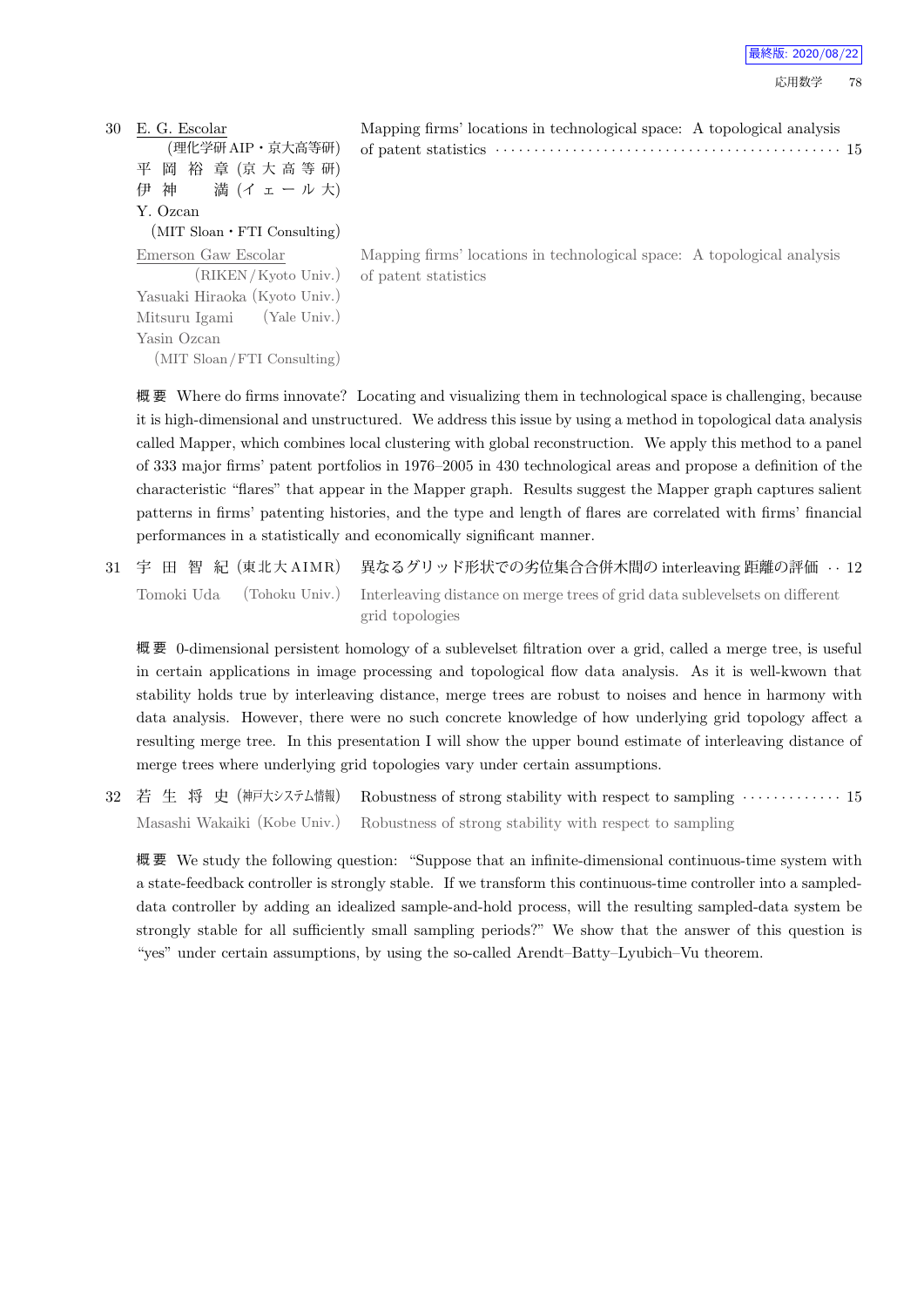### **14:15~16:30**

|  |  |  | 33 坂 口 文 則(福 井 大 工) どこまで拡がる?微分方程式整数型解法の適用範囲 —整数の四則演算だ |  |
|--|--|--|-------------------------------------------------------|--|
|  |  |  |                                                       |  |

Fuminori Sakaguchi (Univ. of Fukui) A possibility of wider application of an algorithm for solving ODEs by means only of four arithmetical operations among integers

概要 A kind of generalization was proposed by the author for an integer-type algorithm for solving higherorder linear ODEs, which was proposed by the author and M. Hayashi several years ago, by means of algebraic extensions of the field of rational functions. By this generalization, for example, we can solve the higher-order linear ODEs whose coefficient functions are general algebraic functions, by means only of four arithmetical operations among integers. In this study, we show that the range of application of this algorithm can be expanded into a spacial class of the cases where the coefficient functions of ODEs involve exponential, trigonometric and hyperbolic functions. Moreover, some successful numerical examples are given for ODEs whose coefficient functions involve, for example, sigmoid and tangent functions.

|  | 34 松 井 一 徳 (金 沢 大 自 然) Dirichlet 型の圧力境界条件を課した Navier-Stokes 方程式に対する射影                                 |  |
|--|-------------------------------------------------------------------------------------------------------|--|
|  | Kazunori Matsui (Kanazawa Univ.) Projection methods for the Navier-Stokes equation with boundary con- |  |
|  | ditions of Dirichlet type on the pressure                                                             |  |

概 要 Most studies on projection methods, which are numerical schemes for solving the time-dependent Navier–Stokes equation, deal with Dirichlet boundary conditions for the velocity and Neumann ones for the pressure on the whole boundary. However, boundary conditions involving the pressure are important for real-world applications. We propose new projection methods with the pressure boundary conditions and show the stability for the solution to the schemes and establish error estimates in suitable norms.

35 劉 雪 峰 (新 潟 大 自 然) ポアソン方程式の有限要素解の各点値の誤差評価 *· · · · · · · · · · · · · · · · · · ·* 15 Xuefeng Liu (Niigata Univ.) Pointwise error estimation for finite element solution to boundary value problems with  $O(h^2)$  convergence rate

概 要 The hypercircle method and the idea of Kato–Fujita's method are applied to develop a point-wise error estimation for FEM solutions to boundary value problems. It is shown that one can give explicit lower and upper bound for the solution value at an interior point with an  $O(h^2)$  convergence rate.

36 土 屋 卓 也 (愛 媛 大 理) 柏 原 崇 人 (東 大 数 理) 異方的三角形分割上でもロバストな不連続 Galerkin スキーム *· · · · · · · · ·* 15 Takuya Tsuchiya (Ehime Univ.) Takahito Kashiwabara (Univ. of Tokyo) A robust discontinuous Galerkin scheme on anisotropic meshes

概 要 Discontinuous Galerkin (dG, in short) methods are extensions of usual (Ritz–)Galerkin finite element methods that are much more flexible on meshes to use. However, when we deal with dG methods, we must impose the shape-regularity condition on meshes for both theoretical error analysis and practical computations. In this paper, we present a new symmetric interior penalty discontinuous Galerkin scheme with a modified penalty term. We show that, without imposing the shape-regularity condition on meshes, the new dG scheme inherits all good properties from the standard dG methods. Numerical experiments confirm the theoretical error estimates obtained.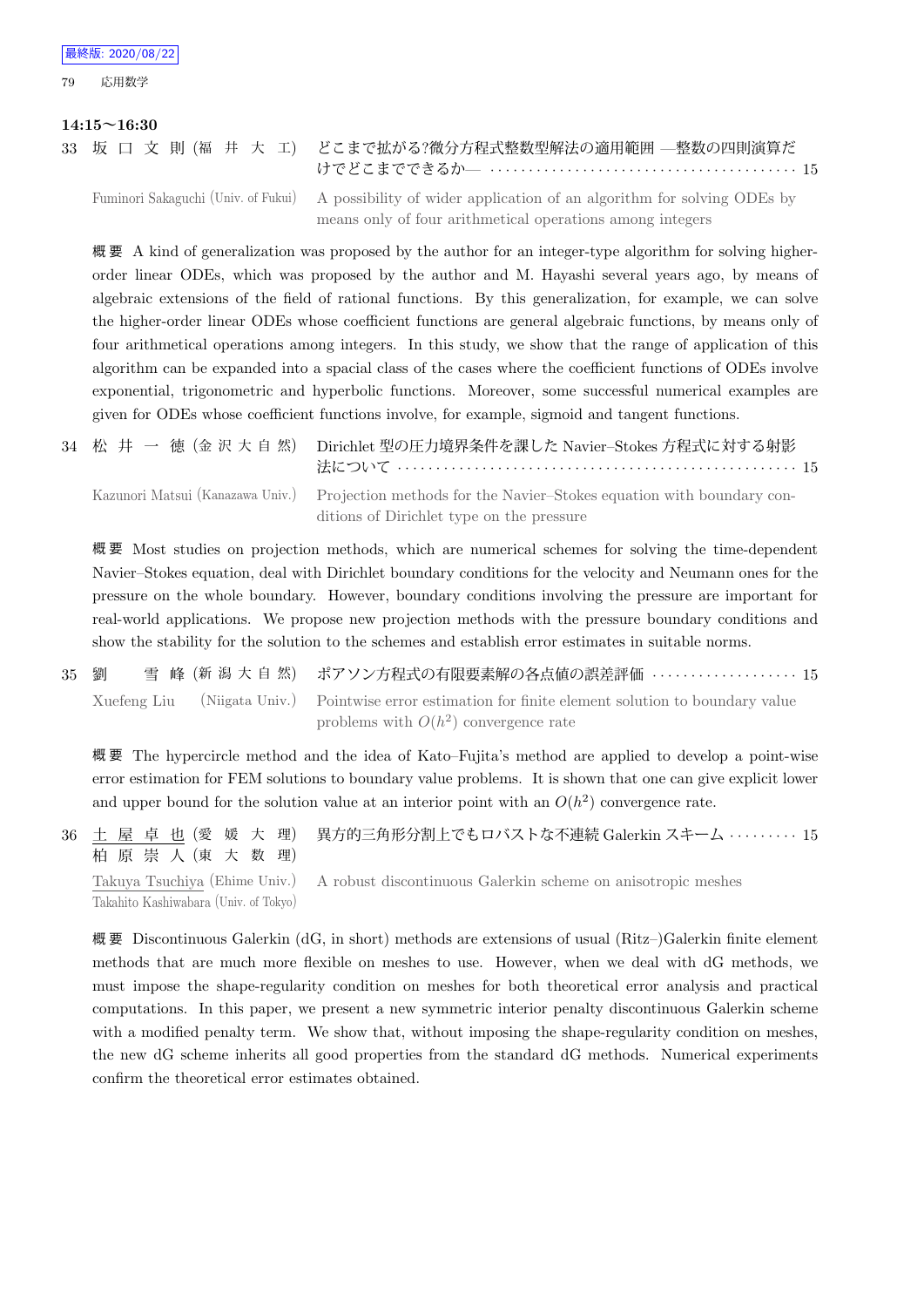### 37 緒 方 秀 教 (電通大情報理工) 二重周期的ポテンシャル流問題に対する代用電荷法 *· · · · · · · · · · · · · · · · ·* 15

Hidenori Ogata

(Univ. of Electro-Comm.)

Method of fundamental solutions for the problem of doubly-periodic potential flow

概 要 We propose a method of fundamental solutions (MFS) for the problem of two-dimensional potential flow past a doubly-periodic array of obstacles. It is difficult to apply the conventional MFS to this problem because the solution involves a doubly-periodic function. We propose a new type of MFS, where the solution is approximated by a linear combination of the periodic fundamental solutions expressed by the complex logarithmic functions and the theta functions. Numerical examples show the effectiveness of our method.

| 38 | 村 川 秀 樹 (龍谷大先端理工)                    | 非線形非局所 Fokker-Planck 型方程式に対するエネルギー散逸有限体積                               |
|----|--------------------------------------|------------------------------------------------------------------------|
|    | R. Bairo                             |                                                                        |
|    | (Imperial Coll. London)              |                                                                        |
|    | J. A. Carrillo (Univ. of Oxford)     |                                                                        |
|    | M. Schmidtchen (Sorbonne Univ.)      |                                                                        |
|    | Hideki Murakawa (Ryukoku Univ.)      | Energy-dissipating finite-volume scheme for nonlinear nonlocal Fokker- |
|    | Rafael Bairo (Imperial Coll. London) | Planck type equations                                                  |
|    | José A. Carrillo (Univ. of Oxford)   |                                                                        |
|    | Markus Schmidtchen (Sorbonne Univ.)  |                                                                        |

概 要 We deal with a nonlinear nonlocal Fokker–Planck type equation, which appears in various fields of application. The equation has some properties; the property of mass conservation, non-negativity, boundedness and the energy-dissipation property. In this talk, we introduce and analyze a numerical scheme that preserves these properties at the discrete level.

39 渡 部 善 隆 (九大情報基盤研究開発センター) 木 下 武 彦 (九大情報基盤研究開発センター) 中 尾 充 宏 (早 大 理 工) Hilbert 空間における線形作用素に対する可逆性検証の効率化とその応用 *· · · · · · · · · · · · · · · · · · · · · · · · · · · · · · · · · · · · · · · · · · · · · · · · · · · · · · · · · · · · · ·* 15 Yoshitaka Watanabe (Kyushu Univ.) Takehiko Kinoshita (Kyushu Univ.) Mitsuhiro T. Nakao (Waseda Univ.) An efficient approach for verifying the existence of inverse of linear operators in Hilbert spaces and its applications

概要 In this talk we describe some numerical verification procedures to prove the invertibility of a linear operator in Hilbert spaces and to compute a bound for the norm of its inverse. These approaches improve on previous procedures that use an orthogonal projection of the Hilbert space and its a priori error estimations. Several verified examples which confirm the effectiveness of the new procedures are presented.

40 木 下 武 彦 (九大情報基盤研究開発センター) 橋 本 弘 治 (中 村 学 園 大) 中 尾 充 宏 (早 大 理 工) Takehiko Kinoshita (Kyushu Univ.) Kouji Hashimoto (Nakamura Gakuen Univ.)

Mitsuhiro T. Nakao (Waseda Univ.)

非線形放物型方程式の解の検証における初期値分離型評価の包含効果抑 制について *· · · · · · · · · · · · · · · · · · · · · · · · · · · · · · · · · · · · · · · · · · · · · · · · · · · ·* 15

On the decreasable effect of wrapping effect using a priori estimates separating initial values in the verification probrem for parabolic equations

概 要 The verification procedures of solutions for initial value problem have an expanding phenomenon of varidated area called wrapping effect. We will propose a new verification procedure of solutions for parabolic initial-boundary value problem to reduce wrapping effect using a priori estimates separating the heat equation with initial values and the shifted equation without initial values.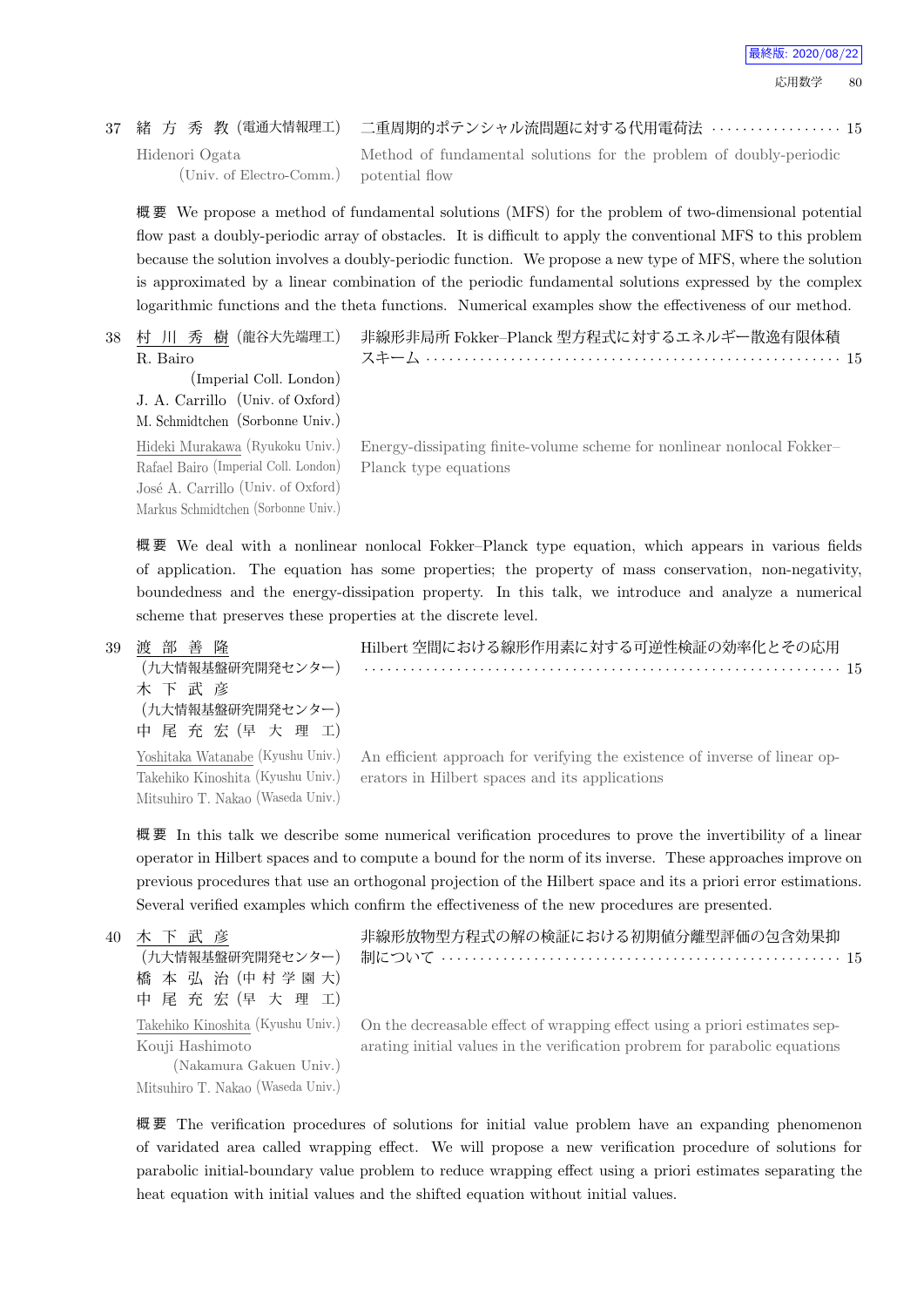**16:45~17:45 特別講演** 尾 崎 克 久 (芝浦工大システム理工) 行列積に対するエラーフリー変換: 基礎・応用・未来 Katsuhisa Ozaki (Shibaura Inst. of Tech.) Error-free transformation for matrix multiplication: Basic, applications, and future

概 要 This talk concerns the numerical computations of matrix multiplication. Floating-point numbers and floating-point arithmetic defined in IEEE 754 are widely used in numerical computations. The performance of the numerical computation is very high. On the other hand, the problem of rounding errors is crucial. We proposed an error-free transformation of matrix multiplication. The matrix product is transformed into an unevaluated sum of floating-point matrices. This technique is useful for accurate numerical computations. Besides, the error-free transformation is applied to interval matrix multiplication and generation of test matrices in numerical linear algebra. Moreover, we can develop reproducible numerical algorithms and a fast algorithm for matrix multiplication using low precision arithmetic on GPGPU based on the error-free transformation.

### $9$ 月 $25$ 日(金)

#### **9:00~11:45**

最終版: 2020/08/22 81 応用数学

41 山 本 野 人 (電 通 大) 新 田 光 輝 (電 通 天) Nobito Yamamoto (Univ. of Electro-Comm.)

Construction of local Lyapunov functions around non hyperbolic equilibria by verified computation

非双曲型平衡点近傍での局所 Lyapunov 関数の精度保証法による構成 *· ·* 15

Koki Nitta (Univ. of Electro-Comm.)

概 要 We propose new methods to construct local Lyapunov functions around non-hyperbolic equilibria using verified computation. The methods are based on the normal form theory in dynamical systems.

42 内 海 晋 弥 (学 習 院 大 理) 曲線で囲まれた領域におけるラプラシアンの固有値の包含について *· · · ·* 15 Shinya Uchiumi (Gakushuin Univ.) Guaranteed bounds for the eigenvalues of Laplacian in curved domains

概 要 We consider the eigenvalue problem of the Laplacian with the homogeneous Dirichlet boundary condition, or homogeneous Neumann condition, in curved domains. Based on the theorem by Liu and Oishi, we show guaranteed bounds of the eigenvalues, where the lower and upper bounds are explicitly computable. We use the curved finite element space by Zlámal. The constant that appears in the theorem by Liu and Oishi is estimated by using the argument by Ciarlet and Raviart.

43 高 安 亮 紀 (筑波大システム情報) J. Jaquette ( Boston Univ. ) Homoclinics and global existence of solutions to a quadratic nonlinear Schr¨odinger equation *· · · · · · · · · · · · · · · · · · · · · · · · · · · · · · · · · · · · · · · · · · ·* 15 Akitoshi Takayasu (Univ. of Tsukuba) Jonathan Jaquette (Boston Univ.) Homoclinics and global existence of solutions to a quadratic nonlinear Schrödinger equation

概要 In this talk, we show global existence of solutions to a quadratic nonlinear Schrödinger equation. For the nonliear Schrödinger equation without Gauge-invariance global existence of solutions is less apparent due to the lack of conserved quantities. By using a scaling technique based on a solution of ordinary differential equations, our main theorem gives a sufficient condition of global existence of such a solution. The proof is obtained by rigorous numerics, via rigorous numerical integration of the solution and validating the sufficient condition based on interval arithmetic.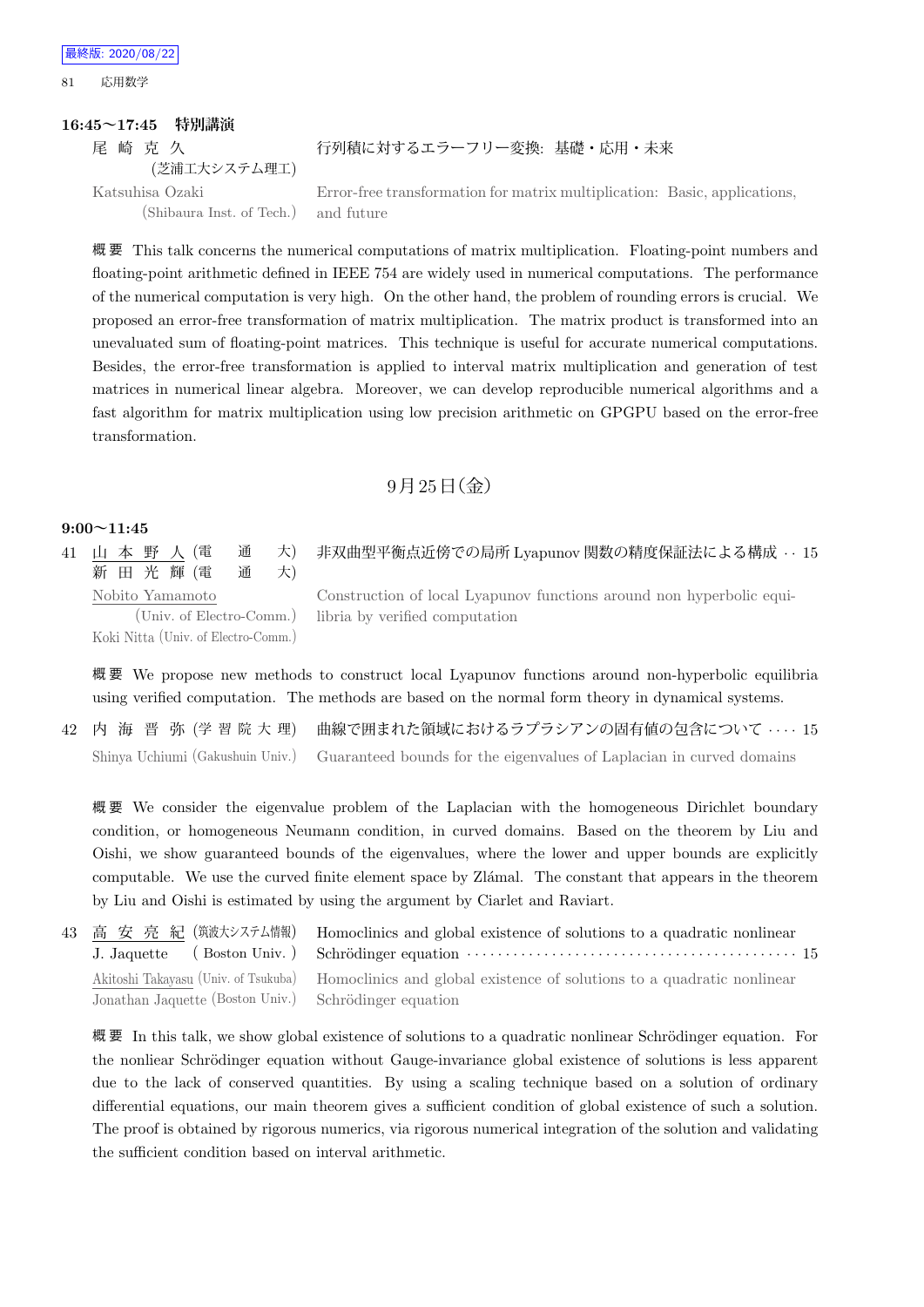44 石 渡 哲 哉 (芝浦工大システム理工) 安 孫 子 啓 介 (芝浦工大理工) Tetsuya Ishiwata (Shibaura Inst. of Tech.) Keisuke Abiko (Shibaura Inst. of Tech.)

*♭* 確率微分方程式に対する正値性保存スキーム *· · · · · · · · · · · · · · · · · · · · · · ·* 10

Positivily preserving scheme for stochastic differential equations

概 要 In this talk, we introduce positivity preserving numerical method based on Ito's formula. In this abstract, we only denote our idea for 1 dimensional problems, but our ideas can easily be extended to multi-dimensional problems.

45 石 渡 哲 哉 (芝浦工大システム理工) 長 瀬 准 平 (芝浦工大理工) Tetsuya Ishiwata

(Shibaura Inst. of Tech.) Jumpei Nagase (Shibaura Inst. of Tech.) 深層ニューラルネットの接続構造と有限次元モデルの表現能力 *· · · · · · · ·* 10

Connection structure of deep neural networks and expressive power of finite dimensional models

概 要 In this talk, we mainly compare the structures of ResNet and DenseNet with a view to systematically understand the skip connection which is one of the structure of the model. As a result, it was theoretically confirmed that it is only due the regularity of full connected layers that gives differences in the expressive power of both models.

46 寺 川 峻 平 (神戸大システム情報) 松 原 崇 (阪 大 基 礎 工) 谷 口 隆 晴 (神戸大システム情報) Shunpei Terakawa (Kobe Univ.) Takashi Matsubara (Osaka Univ.) Takaharu Yaguchi (Kobe Univ.)

ニューラル常微分方程式の学習における離散化手法の学習可能性解析 *· ·* 15

Learnability of numerical integrators for neural ordinary differential equations

概 要 Recently, methods for learning differential equation models from data using neural networks have been actively studied. In this talk, we propose a theoretical framework for the analysis of the influence of numerical integrators that are used to discretize the differential equation model in learning.

47 坂 上 貴 之 (京 大 理) トーラス面上の定常渦 *· · · · · · · · · · · · · · · · · · · · · · · · · · · · · · · · · · · · · · · · · ·* 15 Takashi Sakajo (Kyoto Univ.) Vortex equilibria on the surface of a torus

概 要 We are concerned with vortex dynamics on the surface of a torus. Although the flows on the surface of a torus is no longer a physical relevance to real fluid flow phenomena, it is theoretically interesting to observe whether the geometric nature of the torus, i.e., a compact, orientable 2D Riemannian manifold with non-constant curvature and one handle, yields different vortex dynamics that are not observed so far. In this presentation, we show two equilibrium states of vortex structures. One is called vortex crystals, in which point vortices are moving in the longitudinal direction without changing their relative configuration. Another one is an exact analytic solution of a modified Liouville equation on the toroidal surface, which is known as Stuart vortex.

```
48 関 坂 歩 幹 (明大研究・知財)り
                                 ♭ 星間ガスのジーンズ不安定性とダイナミクス · · · · · · · · · · · · · · · · · · · · · · · 15
    Ayuki Sekisaka (Meiji Univ.) The Jeans instability and dynamics in the nebula model of compressive
                                 viscous gases
```
概 要 The Jeans instability is a key concept that facilitates our understanding of galaxy and star formation in astrophysics. To understand this dynamics, we consider the dynamics of the three-dimensional compressible Navier–Stokes–Poisson system.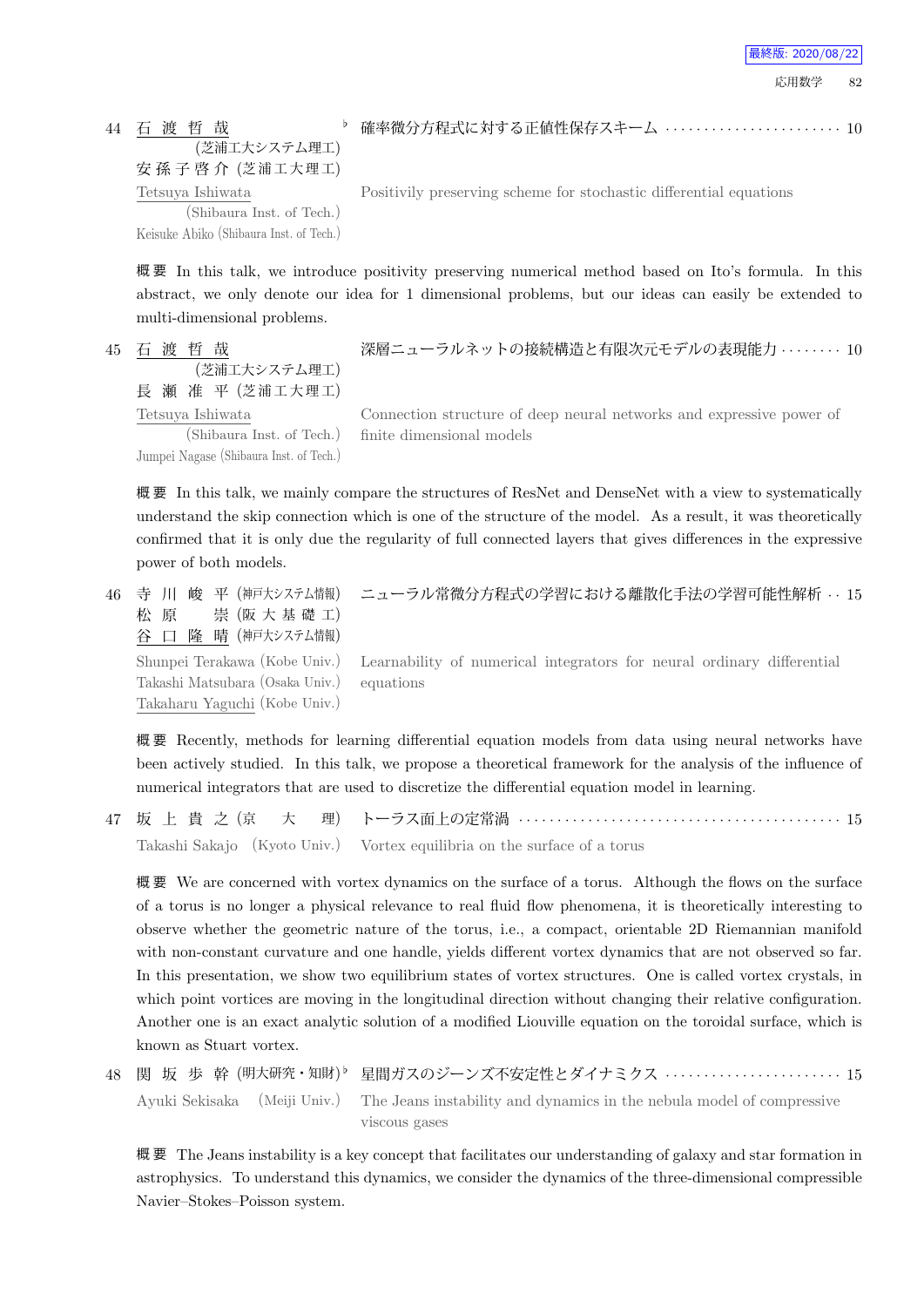最終版: 2020/08/22

83 応用数学

```
49 中 田 行 彦 (青 学 大 理 工)
   G. Vas (Univ. Szeged)
                               ステップ型の非線形性をもつ分布型の遅延微分方程式 · · · · · · · · · · · · · · · 15
   Yukihiko Nakata
                               A distributed delay differential equation with a step-type nonlinearity
```
(Aoyama Gakuin Univ.) Gabriella Vas (Univ. Szeged)

概 要 In this presentation, we consider a distributed delay differential equation. It has been shown that there exists a periodic solution with a minimum period of 2 for a certain type of equations. We study the delay differential equation when the nonlinear function is given by a step function. Convergence of the solution to the periodic solution and the existence the periodic solutions are studied.

50 石 渡 哲 哉 (芝浦工大システム理工) A. Eremin (Saint Petersburg State Univ.) 石 渡 恵 美 子 (東 京 理 大 理) 中 田 行 彦 (青 学 大 理 工) *♭* 2 次元遅延微分方程式系の周期解の安定性について *· · · · · · · · · · · · · · · · · ·* 10 Tetsuya Ishiwata (Shibaura Inst. of Tech.) Alexey Eremin (Saint Petersburg State Univ.) Emiko Ishiwata (Tokyo Univ. of Sci.) Yukihiko Nakata (Aoyama Gakuin Univ.) Stability of periodic solutions to 2 dimensional delay differential equation

概 要 We discuss 2 dimensional delay differential equation with a constant delay. This system has blowup solutions and infinitely many periodic solutions. In this talk, we show the stability of these periodic solutions.

51 村 田 実 貴 生 (東 京 農 工 大 工) Max 型拡散セル・オートマトンのチューリング不安定性解析 *· · · · · · · · ·* 15 Mikio Murata (Tokyo Univ. of Agri. and Tech.) Analysis of Turing instability in max function type diffusion cellular automata

概 要 As basic cellular automata that express the reaction-diffusion phenomenon, we proposed "max function type diffusion cellular automata". In this presentation, we give the definition of Turing instability in the max function type diffusion cellular automata and analyze the Turing instability of the max function type diffusion cellular automata. In addition, we discuss the similarities and differences with the Turing instability of the reaction-diffusion equation.

### **14:15~15:15**

| 52 渡 辺 | 樹 (早 大 理 工) Limit theorems for a space-homogeneous nonlocal diffusion with non-                    |
|--------|----------------------------------------------------------------------------------------------------|
|        |                                                                                                    |
|        | Itsuki Watanabe (Waseda Univ.) Limit theorems for a space-homogeneous nonlocal diffusion with non- |
|        | linear reactions                                                                                   |

概 要 We discuss the difference of two mathematical models of nonlocal diffusion; the deterministic and stochastic models. The deterministic model is given by a nonlinear reaction-diffusion equation, and the stochastic model is given by a multi-dimensional jump Markov process. In this talk, we show two convergence theorems. First, we prove that the difference of two models converges to 0 in probability. Second, we consider the rescaled difference and prove that it converges to some stochastic process in distribution on the Skorokhod space.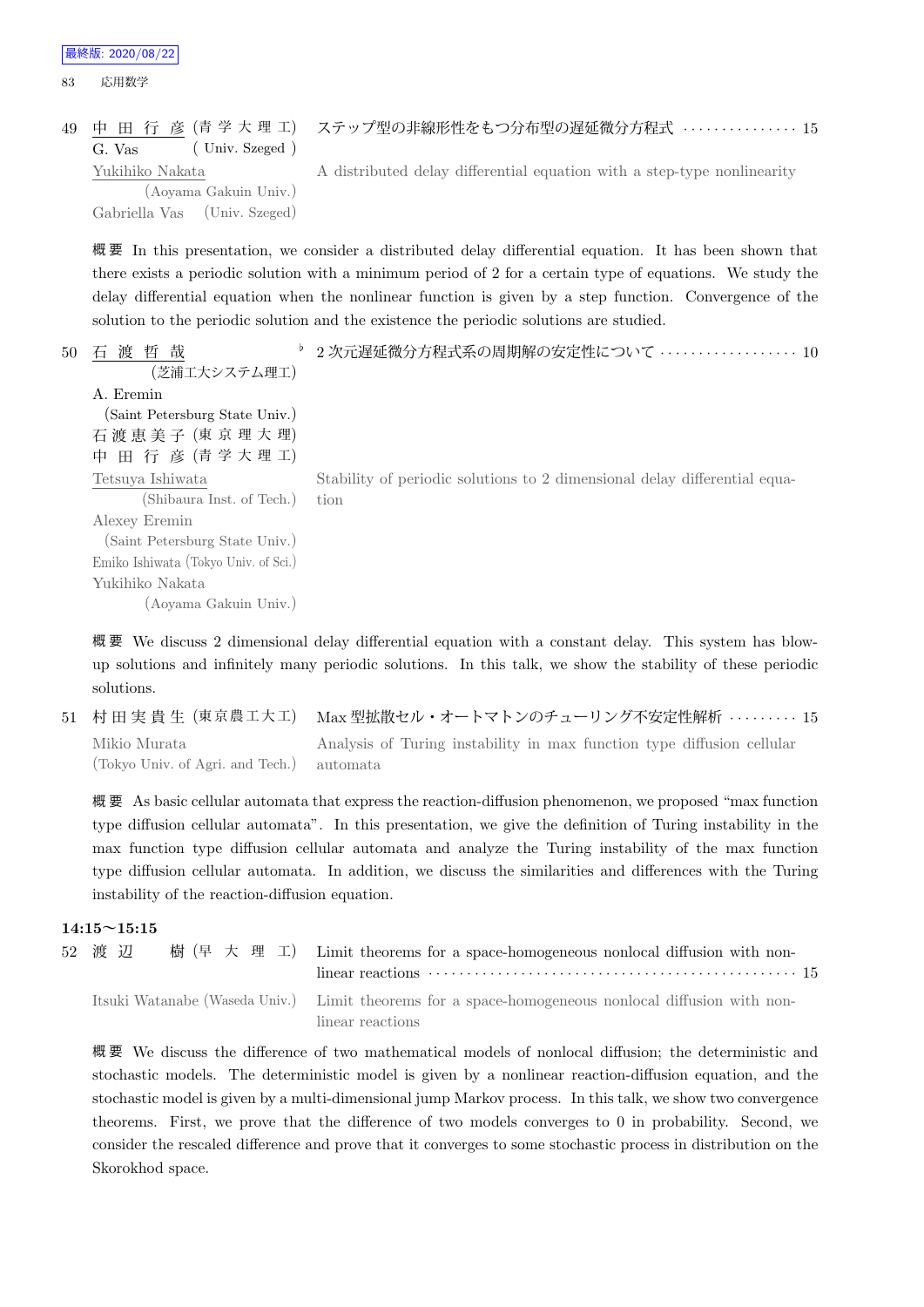最終版: 2020/08/22

53 中 村 健 一 (金 沢 大 理 工) 日 吉 将 大 (金 沢 大 自 然) 山 崎 貴 史 (金 沢 大 自 然) Speed of traveling waves for discrete bistable Lotka–Volterra competition system *· · · · · · · · · · · · · · · · · · · · · · · · · · · · · · · · · · · · · · · · · · · · · · · · · · ·* 15 Ken-Ichi Nakamura (Kanazawa Univ.) Masahiro Hiyoshi (Kanazawa Univ.) Takafumi Yamazaki (Kanazawa Univ.) Speed of traveling waves for discrete bistable Lotka–Volterra competition system

概 要 We study a Lotka–Volterra competition-diffusion system with bistable nonlinearity in which the habitat is divided into discrete niches. We derive a condition that the propagation failure phenomenon occurs. We also derive sufficient conditions for the existence of traveling waves with nonzero speed. By these results, we can predict which species will become dominant and win the competition.

| 54 | 大*)<br>西 浦 廉 政 (北                                | Complex oscillatory motion of multiple spikes for a three-component                                     |
|----|--------------------------------------------------|---------------------------------------------------------------------------------------------------------|
|    |                                                  |                                                                                                         |
|    | T. Kolokolnikov (Dalhousie Univ.)                |                                                                                                         |
|    |                                                  | Yasumasa Nishiura (Hokkaido Univ.*) Complex oscillatory motion of multiple spikes for a three-component |
|    | Shuangquan Xie (Tohoku Univ.) Schnakenberg model |                                                                                                         |
|    | Theodore Kolokolnikov                            |                                                                                                         |
|    | (Dalhousie Univ.)                                |                                                                                                         |
|    |                                                  |                                                                                                         |

概要 We introduce a three-component Schnakenberg model. A key feature is that it has a solution consisting of N spikes that undergoes a Hopf bifurcation with respect to N distinct modes nearly simultaneously. This results in complex oscillatory dynamics of the spikes, not seen in typical two-component models. We derive a reduced equations of motion which consist of coupled ordinary differential equations of order 2N around Hopf bifurcation points. We also apply the method of multiple scales to the resulting ODEs to derive a long-time dynamics. For instance, the coexistence of stable in-phase and out-of-phase modes, which does not occur for two-component systems, is observed for two-spike case. Further away from the Hopf bifurcation points, we observe numerically a variety of highly complex oscillatory modes including chaotic motions.

55 長 山 雅 晴 (北 大 電 子 研) 佐 藤 優 祐 (北 大 理) 中 田 聡 (広 島 大 理) 自励往復運動する自己駆動体に対する数理モデリング *· · · · · · · · · · · · · · ·* 15 Masaharu Nagayama (Hokkaido Univ.) Yusuke Satoh (Hokkaido Univ.) Mathematical modeling for a self-inverted reciprocation of a self-propelled material

Satoshi Nakata (Hiroshima Univ.)

概 要 We construct a mathematical model for a butyl salicylate (BS) droplet motion to clarify the emergence mechanism for the mode-change of a droplet motion depending on the surfactant concentration in the water phase. Our model is composed of reaction-diffusion equations for a sodium dodecyl sulfate (SDS), BS, and the mixture of SDS and BS, and an equation on motion for the BS droplet. Features of reciprocation and mode-change depending on the concentration of SDS are qualitatively reproduced by numerical calculation based on an equation of motion and the kinetics of SDS and BS at the air/aqueous interface.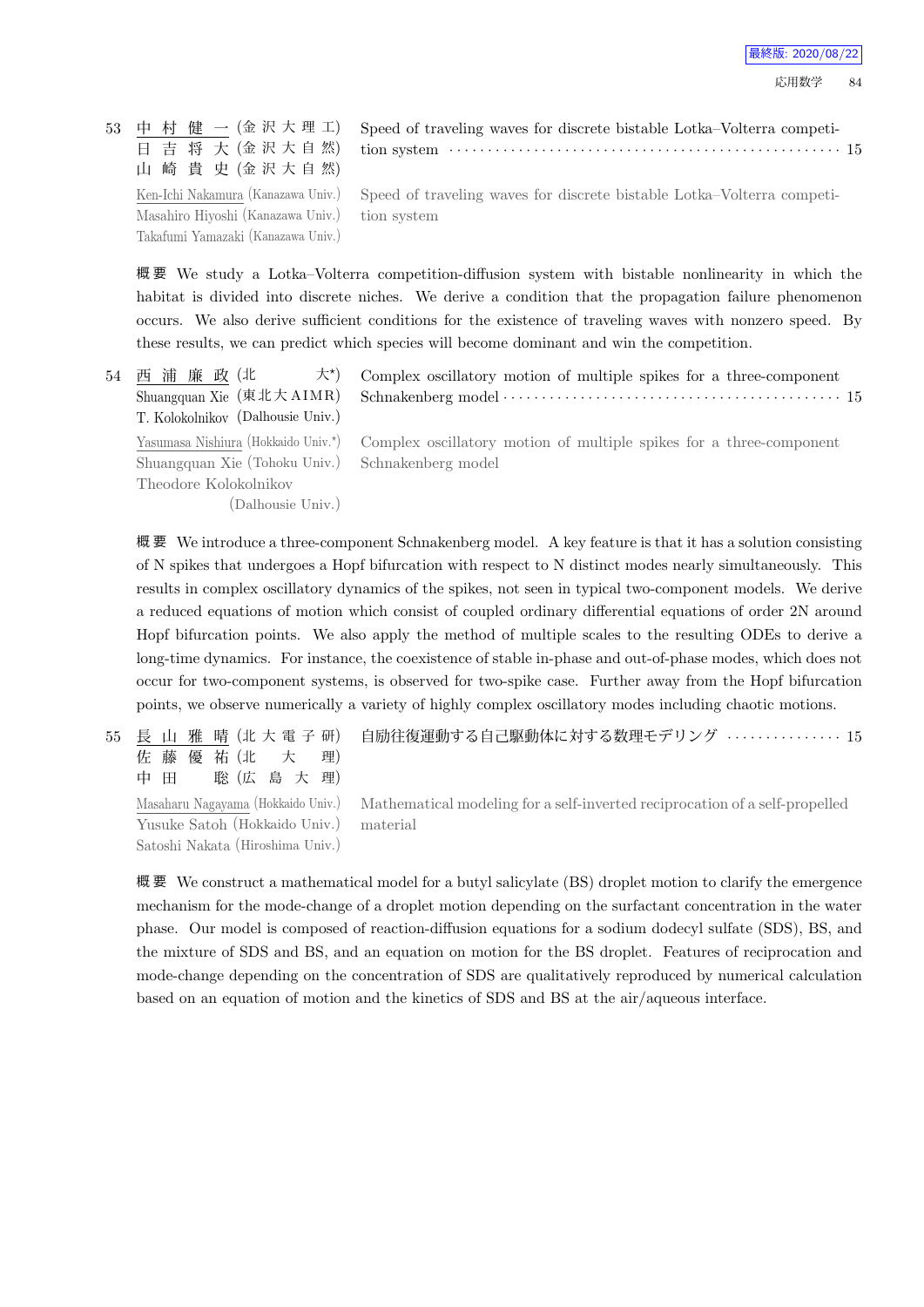85 応用数学

### **15:30~16:30 特別講演**

### 李 聖 林 (広 島 大 理) 「現象–数理–数学」を繋ぐ反応拡散方程式

Sungrim Seirin Lee (Hiroshima Univ.) Pattern formation in life sciences and reaction-diffusion equation

概 要 Since A. Turing's landmark paper (1952), reaction-diffusion equations became a symbol of mathematical model for pattern formation in life science. A short-range self-activation and long-range inhibition have been considered as a fundamental mechanism by which a symmetry breaking is triggered and a pattern, namely, non-constant steady state, is formed in reaction-diffusion systems. And many mathematical models in pattern formation also have based on it. However, once we take a step back and look at the truly pure essence of reaction-diffusion equation(s), i.e. *reaction* and *diffusion*, we can find more potential of reaction-diffusion equation(s) and see various patterning dynamics in a simple reaction-diffusion equation(s) without a basis of activation-inhibition chemical reactions. In this talk, I will introduce such unlimited potentials of reaction-diffusion equation(s) as a pattern forming system which have been done by myself during theses 10 years. I also would like to discuss how mathematical modeling (or mathematical modeler) in life science and pure mathematics (or pure mathematician) can be collaborated and open a new trail of applied mathematics.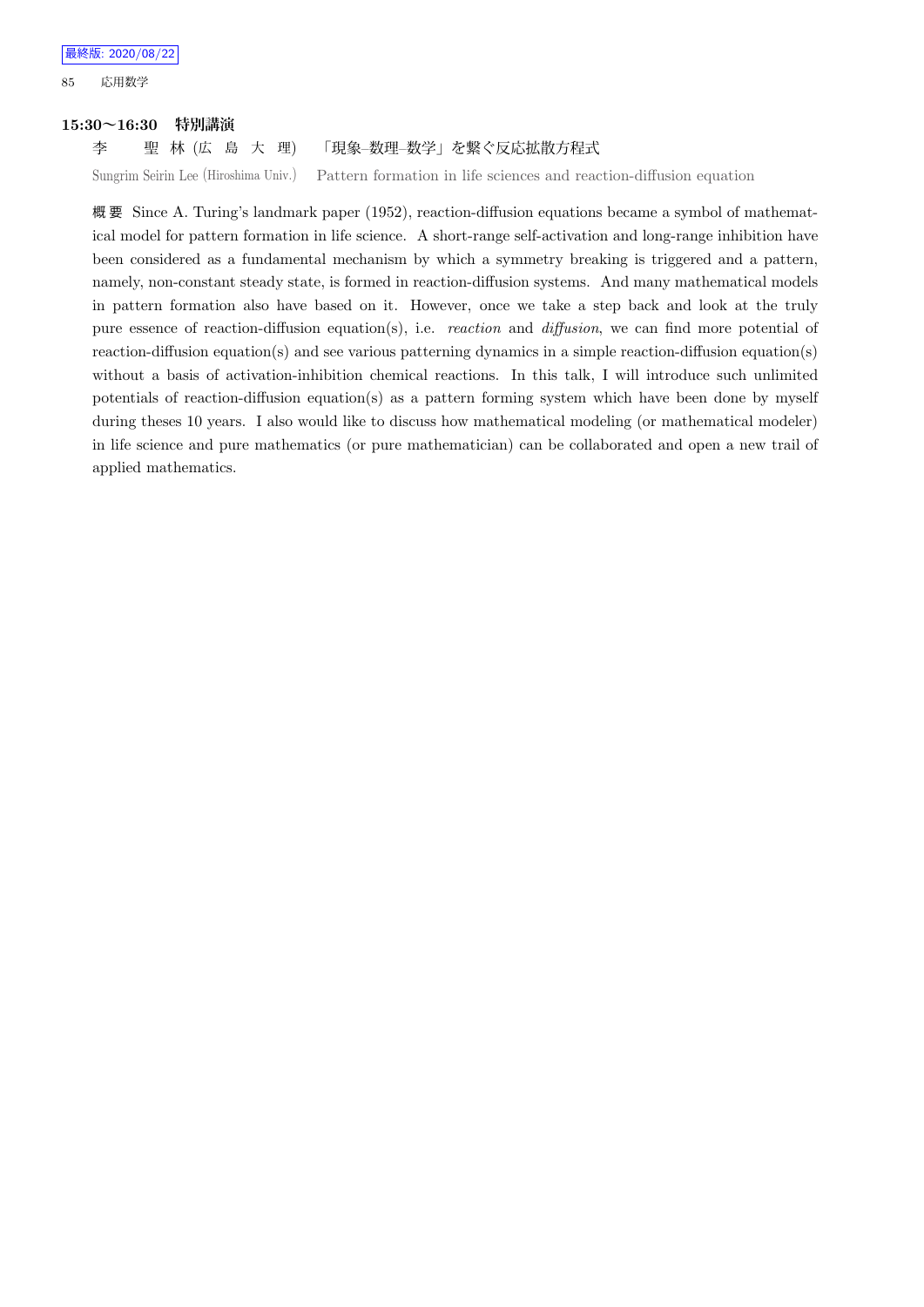# **ト ポ ロ ジ ー**

## 9月22日 (火)

### **10:00~12:00**

1 花 木 良 (岐 阜 大 教 育) 結び目の影の肥沃性 *· · · · · · · · · · · · · · · · · · · · · · · · · · · · · · · · · · · · · · · · · · · ·* 10 Ryo Hanaki (Gifu Univ.) On fertility of knot shadows

概 要 A knot *K* is a parent of a knot *H* if there exists a minimal crossing diagram *D* of *K* such that a subset of the crossings of *D* can be changed to produce a diagram of *H*. A knot *K* with crossing number *n* is fertile if for any prime knot *H* with crossing number less than *n*, *K* is a parent of *H*. We introduce fertile for a knot shadow which is a diagram without over/under information at all crossings. We show that if an alternating knot *K* is fertile then the crossing number of *K* is less than eight.

2 鎌 田 直 子 (名 古 屋 市 大 理) Almost classical virtual links *· · · · · · · · · · · · · · · · · · · · · · · · · · · · · · · · · · · ·* 10 Naoko Kamada (Nagoya City Univ.) Almost classical virtual links

概 要 Classical link diagrams admit Alexander numberings. However some virtual link diagrams do not admit Alexander numberings. If a virtual link diagram admits an Alexander numbering, it is said to be almost classical. A virtual link is almost classical if it has an almost classical virtual link diagram. In this talk, we introduce a map from the set of virtual link diagrams to that of almost classical virtual link diagrams. This map induces a map from the set of virtual links to that of almost classical virtual links.

3 大 山 淑 之 (東京女大数理) 櫻 井 み ぎ 和 (芝 浦 工 大 工) A construction of infinitely many virtual knots with properties of Kishino's knot *· · · · · · · · · · · · · · · · · · · · · · · · · · · · · · · · · · · · · · · · · · · · · · · · · · · · · · · · · ·* 10 Yoshiyuki Ohyama (Tokyo Woman's Christian Univ.) Migiwa Sakurai (Shibaura Inst. of Tech.) A construction of infinitely many virtual knots with properties of Kishino's knot

概 要 Satoh and Taniguchi defined a virtual knot invariant  $J_n$  called the *n*-writhe for each non-zero integer *n*. The *n*-writhes give the coefficients of some polynomial invariants for virtual knots including the index polynomial, the odd writhe polynomial and the affine index polynomial. It is obvious that the virtualization of a real crossing is an unknotting operation for virtual knots. The unknotting number by the virtualization is called the virtual unknotting number. Kishino's knot is a virtual unknotting number one knot which has the trivial *n*-writhes and the trivial Jones polynomial. In this talk, we construct infinitely many virtual knots with the same properties as Kishino's knot. By using the Miyazawa polynomial, we showed that these virtual knots are non-trivial and non-classical, and their knot types are all different.

4 宮 澤 治 子 (津田塾大数学・計算機研) 和 田 康 載 (阪 大 理) 安 原 晃 (早 大 商) 絡み目の Dabkowski–Sahi 不変量と 4-move *· · · · · · · · · · · · · · · · · · · · · · · ·* 10 Haruko Miyazawa (Tsuda Coll.) Kodai Wada (Osaka Univ.) Akira Yasuhara (Waseda Univ.) The Dabkowski–Sahi invariant and 4-moves for links

概 要 Dabkowski and Sahi defined an invariant of a link in the 3-sphere, which is preserved under 4-moves. This invariant is a quotient of the fundamental group of the complement of the link. It is generally difficult to distinguish the Dabkowski–Sahi invariants of given links. In this talk, we give a necessary condition for the existence of an isomorphism between the Dabkowski–Sahi invariant of a link and that of the corresponding trivial link. Using this condition, we provide a practical obstruction to a link to be trivial up to 4-moves.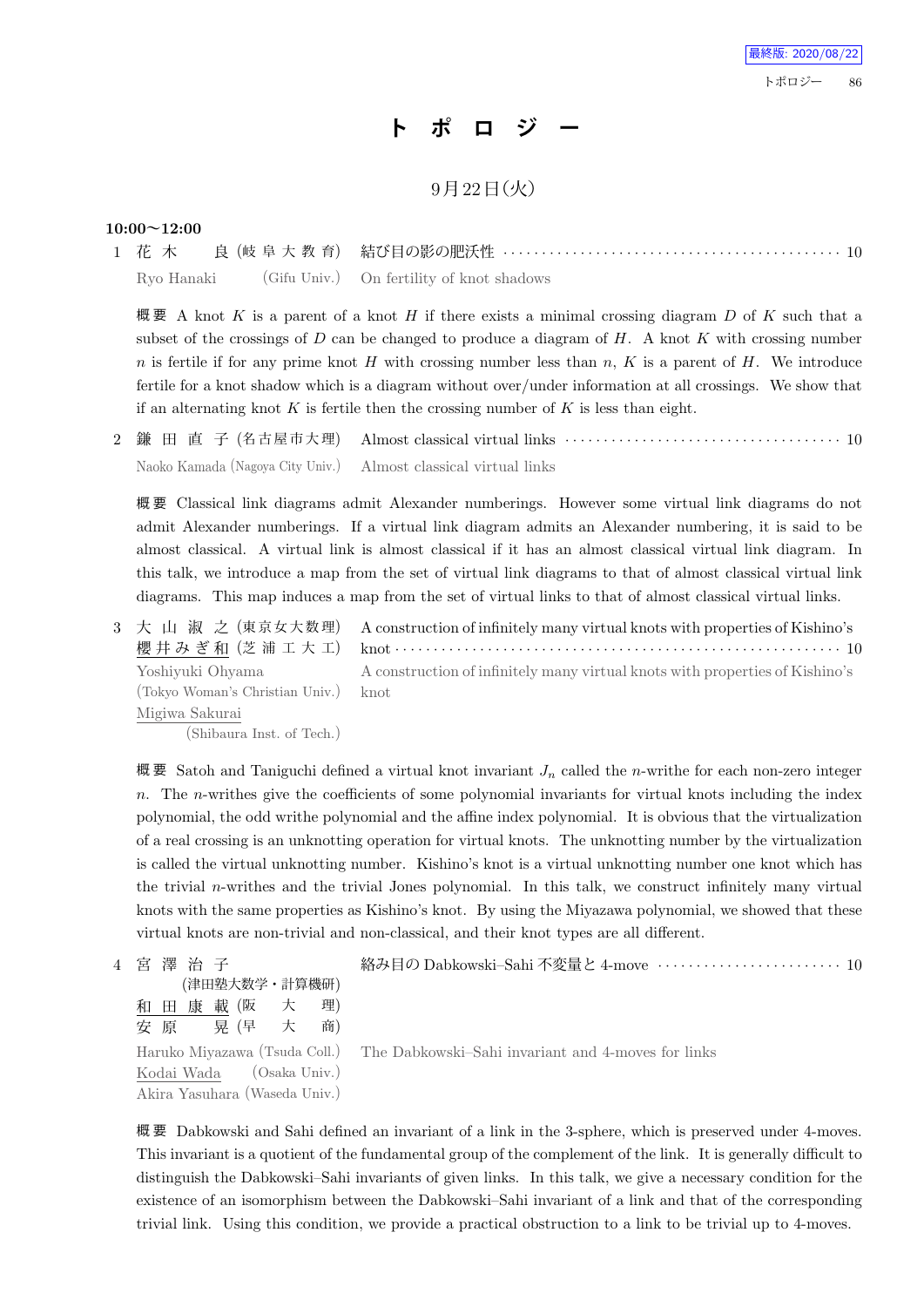87 トポロジー

|                                                 | 5 水 澤 篤 彦 (早大非常勤) Clasper を用いた, 2つの 4 成分 link が link-homotopic であるか判定する<br>小 鳥 居 祐 香(理化学研·阪大理) アルゴリズム ‥‥‥‥‥‥‥‥‥‥‥‥‥‥‥‥‥‥‥‥‥‥‥‥‥‥ 15 |  |
|-------------------------------------------------|-------------------------------------------------------------------------------------------------------------------------------------|--|
| Yuka Kotorii (RIKEN/Osaka Univ.) link-homotopic | Atsuhiko Mizusawa (Waseda Univ.) An algorithm which determine whether given two 4-component links are                               |  |

概 要 We give an algorithm to determine whether given two 4-component links are link-homotopic or not via the clasper theory. This algorithm is a translation of Habegger and Lin's algorithm. We describe actions of partial conjugates to 4-component string links explicitly.

| 6 石 井 一 平                                          | A coloring invariant of 3-manifolds derived from flow spines and virtual                                                                                                        |
|----------------------------------------------------|---------------------------------------------------------------------------------------------------------------------------------------------------------------------------------|
| 中村拓司(山梨大教育)                                        | knot diagrams $\cdots$ $\cdots$ $\cdots$ $\cdots$ $\cdots$ $\cdots$ $\cdots$ $\cdots$ $\cdots$ $\cdots$ $\cdots$ $\cdots$ $\cdots$ $\cdots$ $\cdots$ $\cdots$ $\cdots$ $\cdots$ |
| 斎藤 敏夫(上越教育大)                                       |                                                                                                                                                                                 |
| Ippei Ishii                                        | A coloring invariant of 3-manifolds derived from flow spines and virtual                                                                                                        |
| Takuji Nakamura (Univ. of Yamanashi) knot diagrams |                                                                                                                                                                                 |
| Toshio Saito (Joetsu Univ. of Edu.)                |                                                                                                                                                                                 |

概 要 Let *M* be a closed, oriented, connected 3-manifold. Considering the homotopy class of its non-singular vector field, we obtain a flow spine of *M* and, furthermore, construct a virtual knot diagram from the flow spine. This talk introduces a coloring invariant of 3-manifolds by using their virtual knot diagrams. Our invariant distinguishes the Poincaré homology sphere from the 3-sphere.

7 市 原 一 裕 (日 大 文 理) 斎 藤 敏 夫 (上 越 教 育 大) 鄭 仁 大 (近 畿 大 理 工) T. W. Mattman (California State Univ., Chico) Two-bridge knots admit no purely cosmetic surgeries *· · · · · · · · · · · · · · ·* 15 Kazuhiro Ichihara (Nihon Univ.) Toshio Saito (Joetsu Univ. of Edu.) In Dae Jong (Kindai Univ.) Thomas W. Mattman (California State Univ., Chico) Two-bridge knots admit no purely cosmetic surgeries

概 要 We show that two-bridge knots and alternating fibered knots admit no purely cosmetic surgeries, i.e., no pair of distinct Dehn surgeries on such a knot produce 3–manifolds that are homeomorphic as oriented manifolds. Our argument, based on a recent result by Hanselman, uses several invariants of knots or 3–manifolds; for knots, we study the signature and some finite type invariants, and for 3–manifolds, we deploy the  $SL(2,\mathbb{C})$  Casson invariant.

|                                                 | 8 中 江 康 晴(秋 田 大 理 工) 種数1ファイバー結び目に沿ったデーン手術と基本群の左順序付け可能                                                |  |
|-------------------------------------------------|------------------------------------------------------------------------------------------------------|--|
|                                                 | Yasuharu Nakae (Akita Univ.) Dehn surgeries on genus one fibered knots and left-orderability of fun- |  |
| Kazuhiro Ichihara (Nihon Univ.) damental groups |                                                                                                      |  |

概 要 We study Dehn surgeries along genus one fibered knots and which resultant manifolds have leftorderable fundamental groups. The 3-sphere has only two genus one fibered knots, the trefoil and the figure-eight knot. In contrast with the 3-sphere, some lens spaces have more genus one fibered knots. In 2014, Baker completely classified the number of genus one fibered knots in lens spaces. Along the classification, we show that, on some class of such knots in lens spaces, all integral surgeries yield 3 manifolds with left-orderable fundamental groups. In order to prove this theorem, we examine the existence of Anosov flow whose stable / unstable foliation is R-covered in the resultant manifold.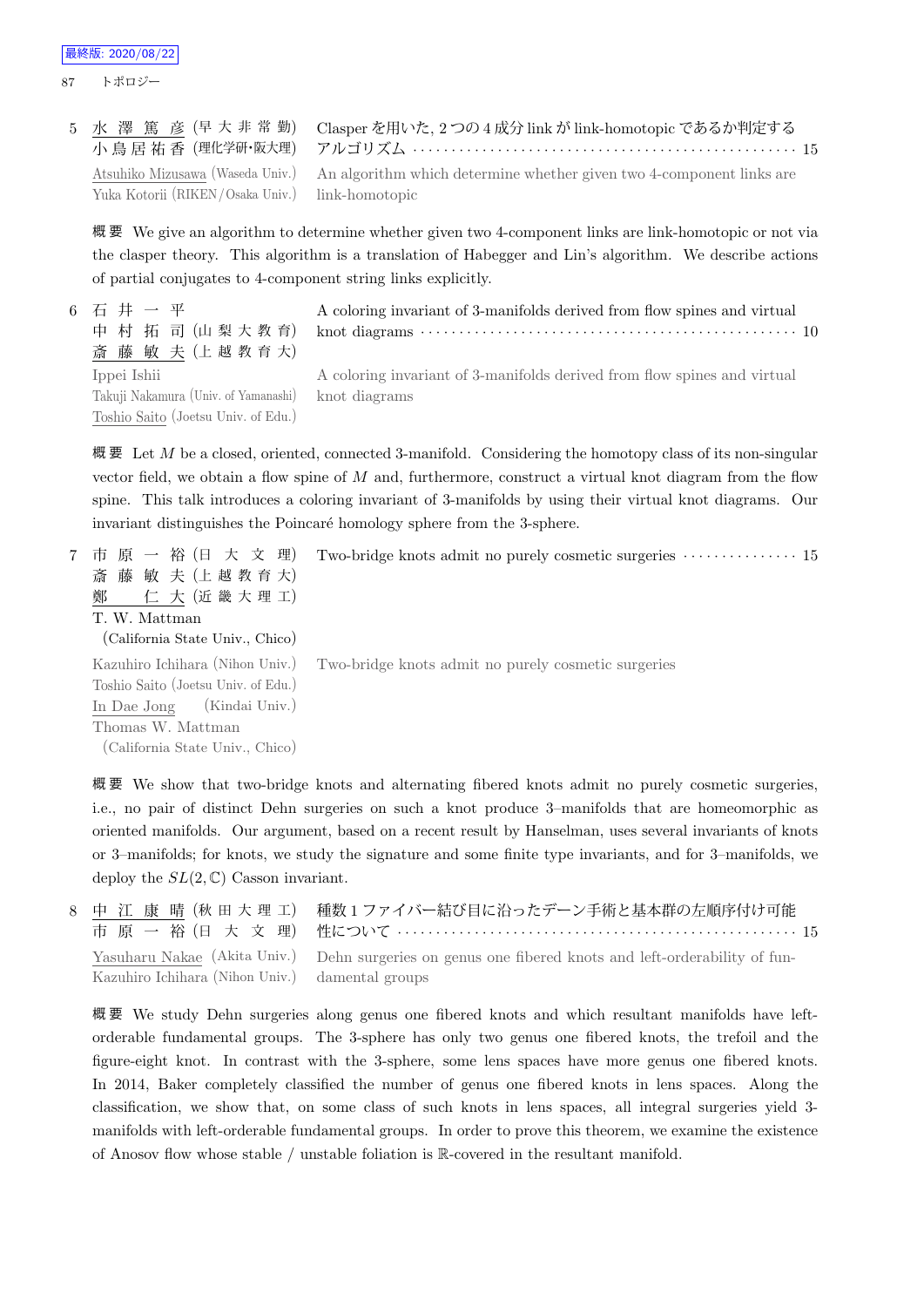9 野 坂 武 史 (東 工 大 理) 幾つかの 3 次元多様体の普遍被覆空間のセル複体 *· · · · · · · · · · · · · · · · · · ·* 10 Takefumi Nosaka (Tokyo Tech) Cellular chain complexes of universal covers of some 3-manifolds

概 要 We consider a class of closed 3-manifolds, which satisfies "Property (*†*)". For a 3-manifold *M* in this class, we give a presentation of the cellular chain complexes of the universal covers of *M*. The class includes all surface bundles, some surgeries of knots in  $S^3$ , some cyclic branched cover of  $S^3$ , and some Seifert manifolds. As an application, we establish a formula for calculating the linking form of a cyclic branched cover of *S* 3 .

10 野 坂 武 史 (東 工 大 理) *SL*2(R)-Casson 不変量とライデマイスタートーション *· · · · · · · · · · · · · · ·* 15 Takefumi Nosaka (Tokyo Tech) An *SL*2(R)-Casson invariant and Reidemeister torsions

概 要 We define an *SL*2(R)-Casson invariant of closed 3-manifolds. Moreover, we describe a procedure for computing the invariant in terms of a Reidemeister torsion and discuss approaches to giving the Casson invariant some gradings.

### **14:15~15:15 特別講演**

森 藤 孝 之 (慶 大 経 済) 双曲結び目・絡み目のねじれ Alexander 多項式 Takayuki Morifuji (Keio Univ.) Twisted Alexander polynomials of hyperbolic knots and links

概 要 The twisted Alexander polynomial is defined for a pair consisting of the group and its representation. It is a natural generalization of the Alexander polynomial and gives a powerful tool in the study of lowdimensional topology. Based on huge numerical calculations, Dunfield, Friedl and Jackson have proposed a conjecture that the twisted Alexander polynomial associated to the holonomy representation determines the genus and fiberedness of a hyperbolic knot. In this talk we will survey recent results on the conjecture and explain its generalization to hyperbolic links.

### $9$ 月 $23$ 日 $($ 水 $)$

### **10:00~11:40**

11 大 森 源 城 (東京理大理工) 阪 田 直 樹 (埼 玉 大 理 工) Genki Omori (Tokyo Univ. of Sci.) Naoki Sakata (Saitama Univ.)

種数 4 と 5 の場合の向き付け不可能曲面上の involution の Dehn twistcrosscap slide 表示について *· · · · · · · · · · · · · · · · · · · · · · · · · · · · · · · · · · · · · ·* 15 Dehn twist-crosscap slide presentations for involutions on non-orientable surfaces of genus 4 and 5

概 要 Lickorish proved that any element of the mapping class group of a non-orientable is a product of Dehn twists and crosscap slides. We call the product a Dehn twist-crosscap slide presentation for the element. In this talk, we give Dehn twist-crosscap slide presentations for all conjugacy classes of involutions on non-orientable surfaces of genus 4 and 5. The Dehn twist-crosscap slide presentations are constructed by products of Szepietowski's finite generating set.

12 野 崎 雄 太 (広島大先進理工) 佐 藤 正 寿 (東京電機大未来) 鈴 木 正 明 (明大総合数理) Abelian quotients of the *Y* -filtration on the homology cylinders via the LMO functor *· · · · · · · · · · · · · · · · · · · · · · · · · · · · · · · · · · · · · · · · · · · · · · · · · ·* 15 Yuta Nozaki (Hiroshima Univ.) Masatoshi Sato (Tokyo Denki Univ.) Masaaki Suzuki (Meiji Univ.) Abelian quotients of the *Y* -filtration on the homology cylinders via the LMO functor

概 要 We construct a series of homomorphisms on the *Y* -filtration on the homology cylinders via the mod Z reduction of the LMO functor. The restriction of our homomorphism to the lower central series of the Torelli group does not factor through Morita's refinement of the Johnson homomorphism. We use it to show that the abelianization of the Johnson kernel of a closed surface has torsion elements. This is the joint work with Masatoshi Sato and Masaaki Suzuki.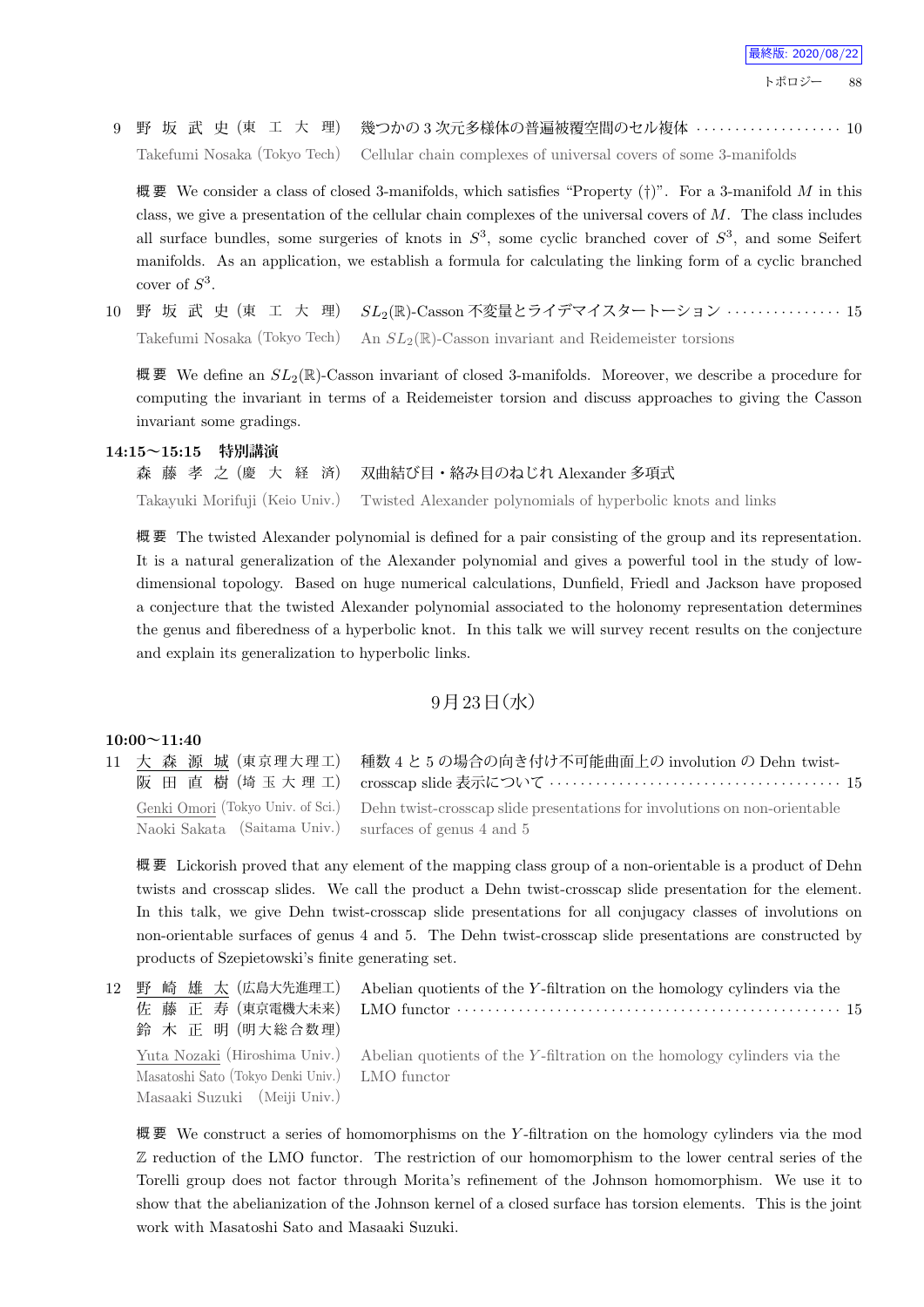89 トポロジー

13 谷 口 正 樹 (理化学研iTHEMS) *♭* 3 次元多様体の余次元 1 の埋め込みと Yang–Mills ゲージ理論 *· · · · · · · · ·* 15 Masaki Taniguchi (RIKEN) Codimension-1 embeddings of 3-manifolds and Yang–Mills gauge theory

概 要 We give a relation between existence of an embedding of a 3-manifold into a 4-manifold X and existence of an irreducible SU(2)-representation of the fundamental group of X. For example, we can prove the following result: Let X be a closed oriented definite 4-manifold containing the Poincare homology 3-sphere as a submanifold. Then the fundamental group of X admits at least four irreducible  $SU(2)$ representations. Since the Poincare homology 3-sphere has a (topological) locally flat embedding into the 4-space, the above result can not be proved in the topological category. The proof uses a quantitative formulation of instanton Floer homology.

14 浅 野 喜 敬 (東 北 大 理) Vertical 3-manifolds in simplified genus 2 trisections of 4-manifolds *· · ·* 15 Nobutaka Asano (Tohoku Univ.) Vertical 3-manifolds in simplified genus 2 trisections of 4-manifolds

概 要 A trisection is a decomposition of a closed 4-manifold by 3 tuple of 4-dimensional 1-handlebodies, which was introduced by Gay and Kirby. They proved the existence of a trisection for any closed 4-manifold by using a stable map (called a trisection map) from the 4-manifold to  $\mathbb{R}^2$ . After their work, a simplified trisection was introduced by Baykur and Saeki. They proved the existence of a simplified trisection from a simplified broken Lefschetz fibration. In this talk, we will give a classification of 3-manifolds that can be obtained as the preimages of arcs on  $\mathbb{R}^2$  by simplified genus 2 trisection maps, which we call vertical 3-manifolds.

15 河 村 建 吾 (工 学 院 大) Immersed 2-knot のスピン構成とその既約性 *· · · · · · · · · · · · · · · · · · · · · · ·* 10 Kengo Kawamura (Kogakuin Univ.) Spinning construction of immersed 2-knot and its irreducibility

概 要 Using a certain spinning construction producing immersed 2-knots, we give an infinite family of irreducible immersed 2-knots with one self-intersection point.

 $16$  安部 哲 哉  $(\pm \hat{\omega})$ 命館大理工) 田 神 慶 士 (水 産 大) *♭* Table of annulus presentations of knots *· · · · · · · · · · · · · · · · · · · · · · · · · · ·* 10 Tetsuya Abe (Ritsumeikan Univ.) Keiji Tagami (Nat. Fisheries Univ.) Table of annulus presentations of knots

概 要 In this talk, we determine which knots have special annulus presentations of knots up to 8-crossings. We also give explicit pictures of special annulus presentations of knots up to 8-crossings.

17 鎌 田 聖 一 (阪 大 理) B. Bode (阪大理·JSPS) On knotted surfaces as vanishing sets of polynomials *· · · · · · · · · · · · · · ·* 10 Seiichi Kamada (Osaka Univ.) Benjamin Bode (Osaka Univ. /JSPS) On knotted surfaces as vanishing sets of polynomials

概 要 This is an announcement of the results of the paper "Knotted surfaces as vanishing sets of polynomials", arXiv: 2004.02468. We provide an algorithm that constructs for any element *B* of the loop braid group a polynomial  $f: \mathbb{R}^5 \to \mathbb{R}^2$  such that the vanishing set  $f^{-1}(0) \cap S^4$  on the unit 4-sphere contains a set that is ambient isotopic to the closure of *B*. We also provide an algorithm that constructs for any spinning braid B in  $\mathbb{C} \times S^1 \times S^1$  there exists a holomorphic polynomial  $f: \mathbb{C}^3 \to \mathbb{C}$  such that  $f^{-1}(0) \cap (\mathbb{C} \times S^1 \times S^1)$  is ambient isotopic to *B*. Our algorithms also provide an upper bound on the degree of *f*.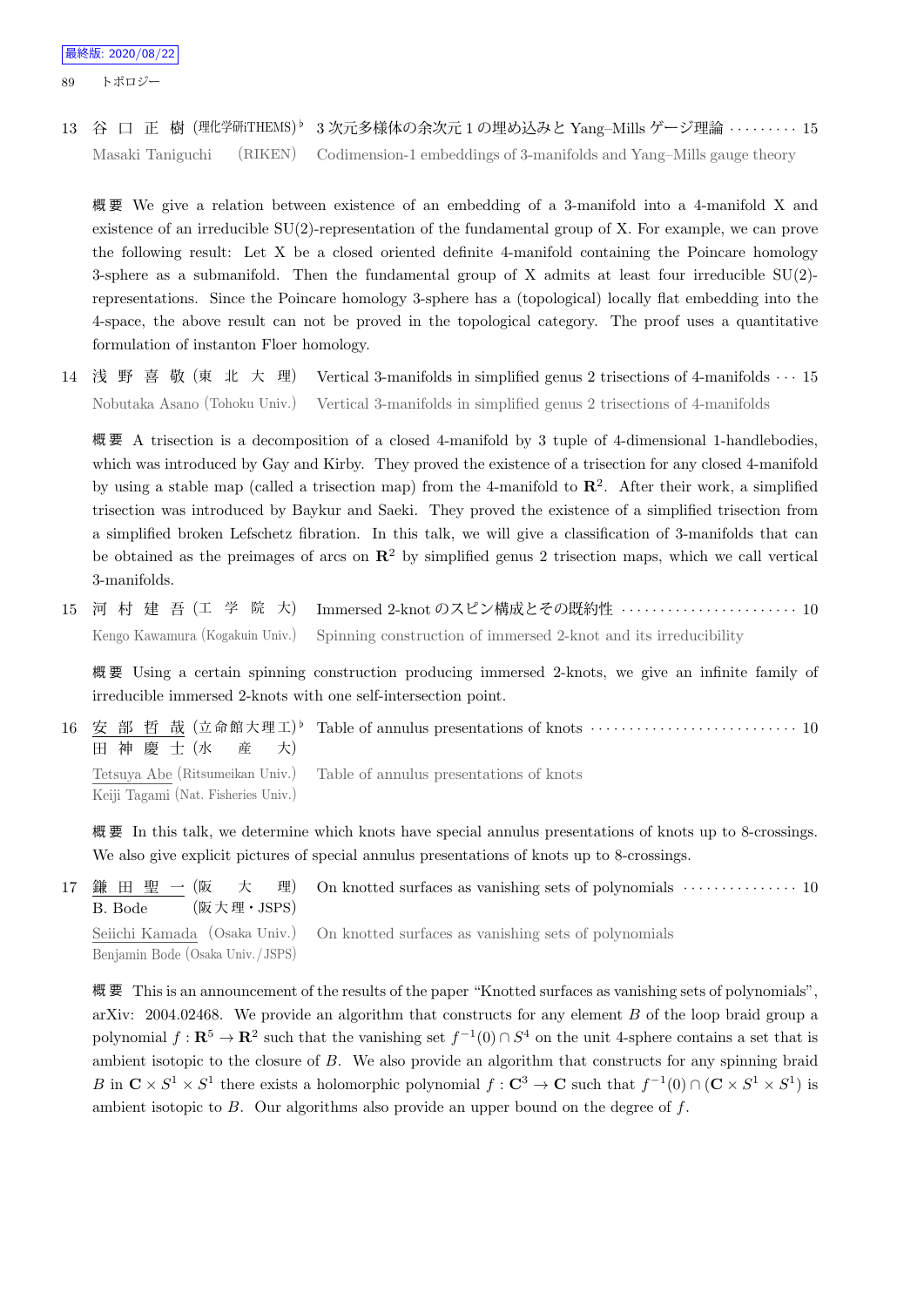

18 鎌 田 聖 一 (阪 大 理) A. Bartholomew ( Univ. Sussex ) R. Fenn (Univ. Sussex) 鎌 田 直 子 (名古屋市大理) Seiichi Kamada (Osaka Univ.) Andrew Bartholomew (Univ. Sussex) Roger Fenn (Univ. Sussex) Naoko Kamada (Nagoya City Univ.)

On doodles and commutator identities

概 要 This is an announcement of our paper "Doodles and commutator idintities".

A doodle diagram is a collection of immersed circles in the 2-sphere whose multiple points are transverse double points. A colored doodle diagram with a noose system determines a commutator identity (an identity among commutators). We discuss doodles with proper noose systems and elementary commutator identities. In particular we show that there is a bijection between cobordism classes of colored doodles and weak equivalence classes of elementary commutator identities.

### **13:15~14:15 2020年度日本数学会幾何学賞受賞特別講演 (幾何学分科会と合同)**

枡 田 幹 也 (阪 市 大 理) *♭* トーリックトポロジーにおけるコホモロジー剛性問題 Mikiya Masuda (Osaka City Univ.) Cohomological rigidity problem in toric topology

概要 A toric variety is a normal complex algebraic variety with an algebraic action of a  $C^*$ -torus having an open dense orbit. The fundamental theorem in toric geometry says that there is a one-to-one correspondence between toric varieties and fans. Among toric varieties, compact smooth toric varieties, which we call toric manifolds, are well understood. For instance, their cohomology rings and Chern classes are explicitly described in terms of the associated fans. The classification of toric manifolds as varieties reduces to the classification of the associated fans. However, the classification of toric manifolds as smooth manifolds is not well understood. Related to this, the author and Dong Youp Suh posed the following problem in 2008. Cohomological rigidity problem (for toric manifolds). Are toric manifolds diffeomorphic (or homeomorphic) if their cohomology rings with integer coefficients are isomorphic as graded rings?

Many partial affirmative solutions to the problem have been obtained but no counterexamples are known so far. There are several analogues of the problem and two of them are a symplectic analogue and a real analogue. The former is related to McDuff's question on the uniqueness of a toric structure on a monotone symplectic manifold and the latter is related to flat Riemannian manifolds and hyperbolic 3-manifolds of Loebell type. In this talk, I will overview some development on these problems.

## $9$ 月24日 (木)

### **10:00~11:55**

|  | 19 佐藤尚倫(早大理工) Isomorphism between the stabilizers of finite sets of numbers in the R.                 |
|--|-------------------------------------------------------------------------------------------------------|
|  |                                                                                                       |
|  | Takamichi Sato (Waseda Univ.) Isomorphism between the stabilizers of finite sets of numbers in the R. |
|  | Thompson group $F$                                                                                    |

概要 Let  $H_U$  be the subgroups of the R. Thompson group  $F$  that are stabilizers of finite sets  $U$  of numbers in the interval  $(0, 1)$  under the natural action of  $F$  on  $(0, 1)$ . In this talk we give a necessary and sufficient condition for  $H_U$  and  $H_V$  to be isomorphic for finite sets *U* and *V*.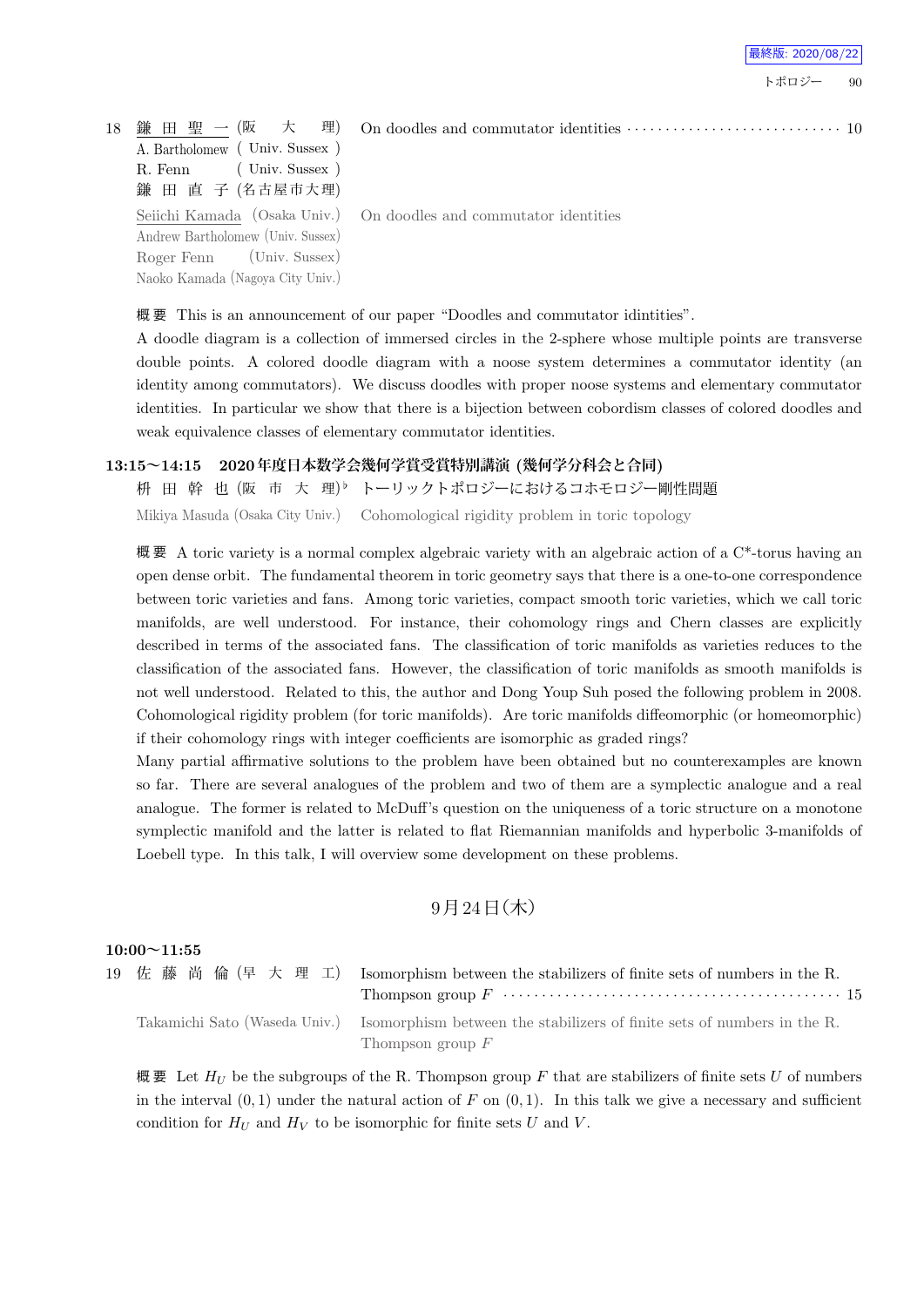20 近 藤 博 文 (二 宮 高) A Nullstellensatz for ideals of *C<sup>∞</sup>* functions in dimension 2 *· · · · · · · · · ·* 15 Hirofumi Kondo (Ninomiya High School) A Nullstellensatz for ideals of  $C^{\infty}$  functions in dimension 2

概 要 Suppose that an ideal *J* of *C<sup>∞</sup>* functions on an open subset of **R**<sup>2</sup> is a Lojasiewicz ideal. We describe the set of  $C^{\infty}$  functions vanishing on the zeros of *J* explicitly using *J* in an open neighborhood of each point in zeros of *J*, it can be obtained by taking real radical and closure starting from *J* repeatedly for a finite number of times. This gives an another affirmative answer to Bochnak's conjecture in dimension 2, which is first done by Risler.

|  | 21 越 野 克 久 (神奈川大工) The topological type of a function space on a metric measure space with                                   |  |
|--|------------------------------------------------------------------------------------------------------------------------------|--|
|  | Katsuhisa Koshino (Kanagawa Univ.) The topological type of a function space on a metric measure space with<br>the $L^p$ norm |  |

概 要 Let *X* be a metric measure space which satisfies the following conditions: 1. *X* is separable and locally compact, 2. all Borel subsets of *X* are measurable and for any measurable set  $E \subset X$ , there exists a Borel set  $B \subset X$  such that  $E \subset B$  and  $B \setminus E$  is a null set, 3. each non-empty open set  $U \subset X$  has positive measure, 4. every compact set  $K \subset X$  has finite measure, 5.  $X \setminus \{x \in X | \{x\} \}$  is measurable and null is not dense in *X*. In this talk, we shall show that the space of real-valued uniformly continuous functions on *X* with the  $L^p$  norm,  $1 \leq p < \infty$ , is homeomorphic to the subspace consisting of sequences conversing to 0 in the pseudo interior.

|  | 22 北 澤 直 樹 (九 大 I M I) 4 次元空間への折り目写像の構成で得られる 7 次元単連結閉多様体の無                                                                                                                            |
|--|---------------------------------------------------------------------------------------------------------------------------------------------------------------------------------------|
|  | Naoki Kitazawa (Kyushu Univ.) Infinitely many 7-dimensional closed and simply-connected manifolds<br>via construction of explicit fold maps into the 4-dimensional Euclidean<br>space |

概 要 Closed and simply-connected differentiable manifolds are central geometric objects in classical differential topology. They were classified via algebraic and abstract objects, thanks to the assumption that the dimensions are sufficiently high. However, due to this it is difficult to understand them in geometric and constructive ways. In this talk, we will show a related study via construction of Morse functions and fold maps, which are higher dimensional versions of Morse functions. We present infinitely many 7-dimensional closed and simply-connected manifolds and explicit fold maps into the 4-dimensional Euclidean space. Note that since the discovery of exotic spheres by Milnor in 1956, the class of 7-dimensional closed and simply-connected manifolds has been an attractive class for a long time.

|  | 23 丸 山 修 平(名大多元数理) ポアンカレの回転数と円板のシンプレクティック微分同相群上の擬準同型 |
|--|------------------------------------------------------|
|  |                                                      |

Shuhei Maruyama (Nagoya Univ.) Poincaré's rotation number and quasi-morphisms on symplectomorphism groups of the disk

概 要 On symplectomorphism groups of the disk, we construct two homogeneous quasi-morphisms which relate to the Calabi invariant and the flux homomorphism respectively. We also give the relation between the quasi-morphisms and Poincaré's rotation number.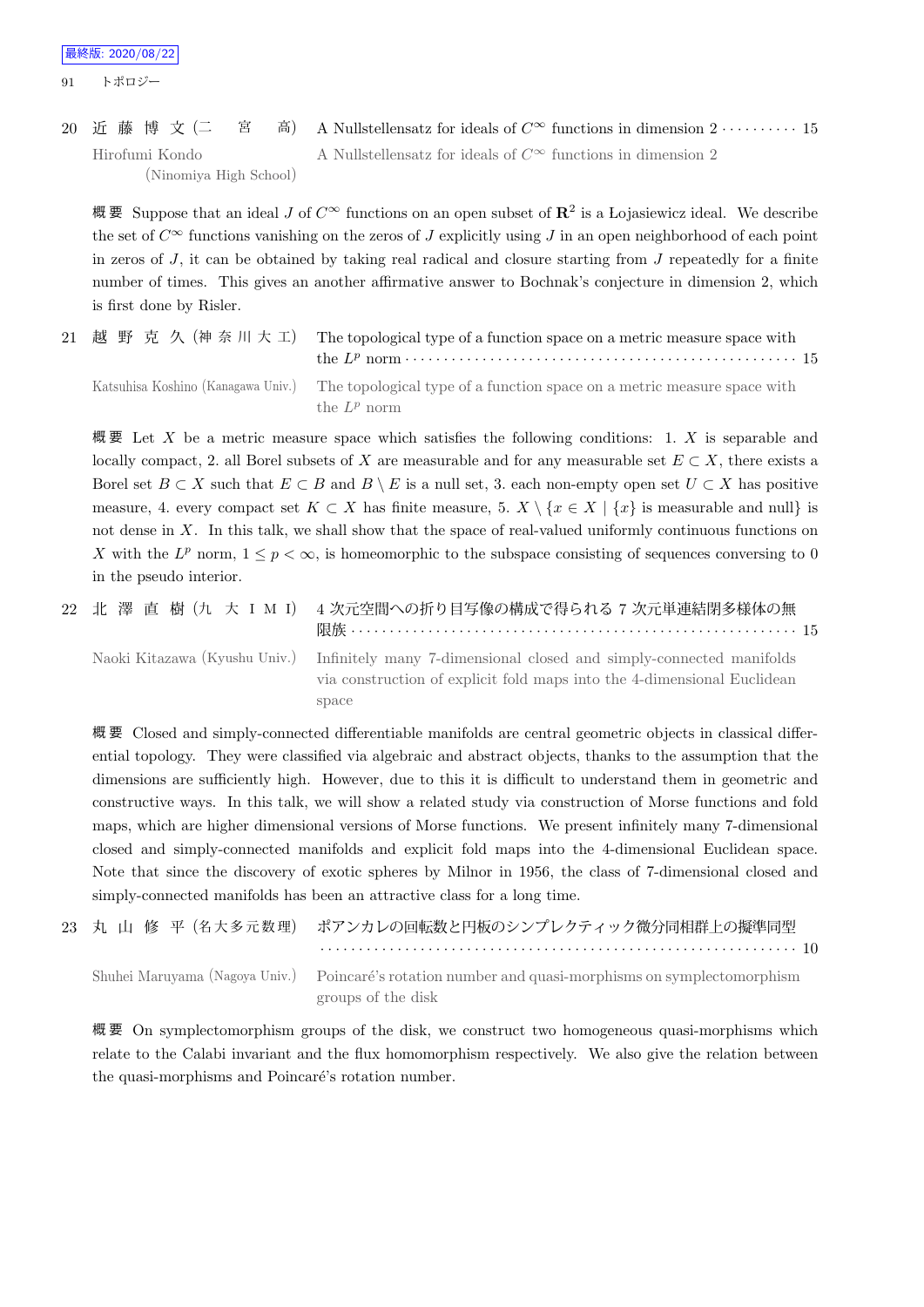## 24 松 雪 敬 寛 (東 大 数 理) モデル障害類と Milnor–Wood 不等式 *· · · · · · · · · · · · · · · · · · · · · · · · · · · · ·* 15 Takahiro Matsuyuki (Univ. of Tokyo) Obstraction class for higher homotopy algebra models and Milnor–Wood inequality

概 要 We introduced obstruction classes for the simplicial bundle of homotopy algebra models associated with a fiber bundle. It is an invariant for a fiber bundle. On the other hand, it is known that these exists a certain inequality for Euler class of flat bundles. In our research, we attempt to prove such an inequality for our obstruction class. In this presentation, we present this attempt and some results.

 $25 \quad$  野 沢  $\qquad$  啓  $(\pm \hat{\omega})$  館大理工) *♭* リーマン葉層構造のヘフリガーコホモロジーについて *· · · · · · · · · · · · · · ·* 15 Hiraku Nozawa (Ritsumeikan Univ.) Haefliger cohomology of complete Riemannian foliations

概 要 Haefliger characterized taut foliations in terms of so-called Haefliger cohomology. We show that Haefliger cohomology characterizes strongly tense foliations, namely, foliated manifolds which admit a Riemannian metric such that the mean curvature form of the leaves is closed and basic. We show that Haefliger cohomology is dual to invariant cohomology for complete Riemannian foliations. As an application of these results, we prove that any complete Riemannian foliation is strongly tense, which is a generalization of Dominguez's tenseness theorem for Riemannian foliations on closed manifolds.

26 中 井 洋 史 (東京都市大理工) 吉 村 善 一 (名 工  $+^{\star}$ 胞体数が少ないスペクトラムの実 Johnson–Wilson ホモロジー群 *· · · · · ·* 15 Hirofumi Nakai (Tokyo City Univ.) Zen-ichi Yosimura Real Johnson–Wilson homology groups of spectra with a few cells

(Nagoya Inst. of Tech.*<sup>⋆</sup>* )

概要 The real Johnson–Wilson theory is a general homology theory, established by Hu–Kriz and Kitchloo– Wilson. It is not complex-oriented theory and is the higher analogue of real K-theory. The coefficient groups have been determined by Hu–Kriz and now we know that it has rich structures. It is important since it is expected to have rich information about the homotopy groups of spheres, for example. In this talk, we will announce the results on the real Johnson–Wilson homology groups of small spectra, each of which has a few cells.

### **14:15~15:15 特別講演**

A. Berglund (Stockholm Univ.)<sup>b</sup> Characteristic classes of manifold bundles and graph homology Alexander Berglund (Stockholm Univ.) Characteristic classes of manifold bundles and graph homology

概 要 We introduce new families of rational characteristic classes of manifold bundles associated to homology classes in a certain graph complex.

More precisely, we consider bundles of simply connected spaces where the fiber is a closed oriented manifold and the structure group is the group of diffeomorphisms of the fiber that fix an embedded disk. The graph complex we consider is closely related to the Feynman transform of the Lie operad, the homology of which is known to be expressible in terms of the homology of automorphism groups of free groups.

The new classes may be viewed as a generalization of the Miller–Morita–Mumford classes; we show that these may be recovered from zero dimensional graph homology. We also show that the new classes provide a better understanding of the calculation of the stable rational cohomology of the block diffeomorphism group of the manifold  $\sharp^g S^d \times S^d$  (the *g*-fold connected sum of  $S^d \times S^d$ ) due to Ib Madsen and myself.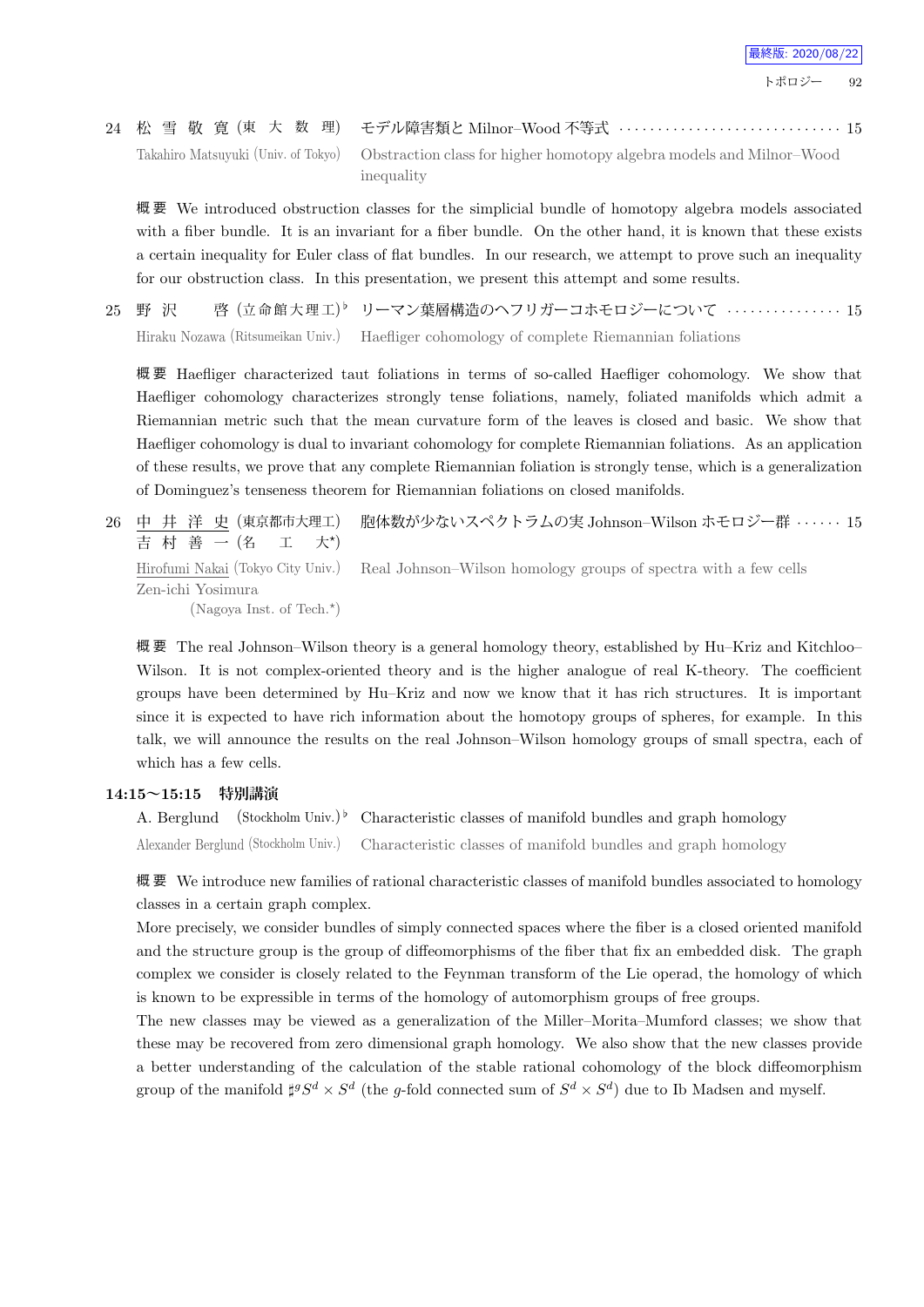# **無 限 可 積 分 系**

## $9$ 月 $22$ 日 $($ 火)

### **9:30~12:00**

1 神 吉 雅 崇 (関西大システム理工) ある多項間漸化式の代数的エントロピーについて *· · · · · · · · · · · · · · · · · · ·* 15 Masataka Kanki (Kansai Univ.) The algebraic entropies of some multi-term recurrences

概 要 We will present a certain discrete dynamical system defined on an integer lattice. The system have the coprimeness property, which is an algebraic analogue of the singularity confinement, while it is nonintegrable in terms of exponential degree growth. The system can be regarded as an extension to the Hietarinta–Viallet type equation. We will derive (or conjecture for some cases) the algebraic entropies of the equations which is obtained by reductions from the system. This presentation is based on a joint work in a preprint arXiv: 1812.08923.

2 中 園 信 孝 (東京農工大工) N. Joshi (Univ. of Sydney) Consistency around a cuboctahedron property *· · · · · · · · · · · · · · · · · · · · ·* 15 Nobutaka Nakazono (Tokyo Univ. of Agri. and Tech.) Nalini Joshi (Univ. of Sydney) Consistency around a cuboctahedron property

概要 It is a natural question to ask when discrete versions of integrable systems are themselves integrable. This question has led to very active and productive searches for partial difference equations that have properties closely related to those of integrable PDEs, such as the Korteweg–de Vries equation. Recent results have focused on partial difference equations given by polynomial equations placed in a consistent way on faces of cubes, which turn out to have the desired integrability properties. In this talk, we show an extension of this search to cuboctahedra.

3 大 山 陽 介 (徳島大理工) Asymptotic analysis of the third q-Painlevé equation  $\cdots$  · · · · · · · · · · · · · · · · · 15 Yousuke Ohyama (Tokushima Univ.) Asymptotic analysis of the third *q*-Painlevé equation

概 要 We study asymptotic expansion of the third *q*-Painlevé equation  $(A_3^{(1)})$  around the origin. We also study the connection matrix corresponding the Lax pair of the third  $q$ -Painlevé equation.

4 田 所 勇 樹 (木更津工高専) 関 口 昌 由 (木更津工高専) 鎌 田 勝 (木更津工高専*<sup>⋆</sup>* ) Nonlinear *O*(3) sigma model in discrete complex analysis *· · · · · · · · · · · ·* 15 Yuuki Tadokoro (Nat. Inst. of Tech., Kisarazu Coll.) Masayoshi Sekiguchi (Nat. Inst. of Tech., Kisarazu Coll.) Masaru Kamata (Nat. Inst. of Tech., Kisarazu Coll.*<sup>⋆</sup>* ) Nonlinear *O*(3) sigma model in discrete complex analysis

概 要 We study a discrete version of the two-dimensional nonlinear *O*(3) sigma model derived from discrete complex analysis. We show the discrete version of an equality for the energy of this model.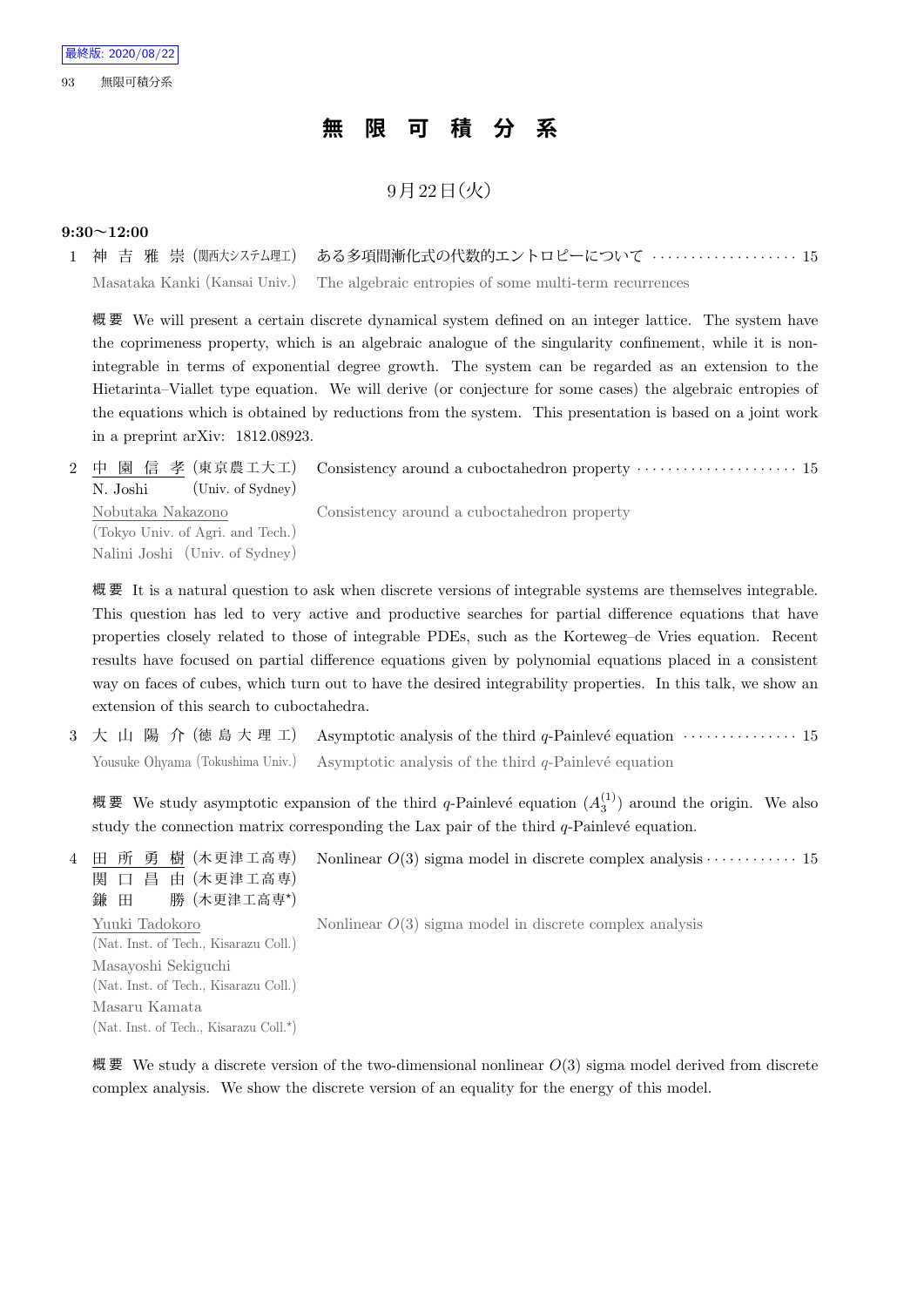#### 5 平 出 耕 一 (愛 媛 大 理) 松 岡 千 博 (阪 市 大 工) 複素エノン写像の力学系にあらわれる Stokes 的現象 *· · · · · · · · · · · · · · · ·* 15 Koichi Hiraide (Ehime Univ.) Chihiro Matsuoka (Osaka City Univ.) Stokes-like phenomena which appear in the dynamics of complex Henon maps

概 要 We consider invariant curves for complex Henon maps associated with an eigenvalue, with absolute value not equal to one, of the derivative at a fixed point. By the method of Borel–Laplace transform, we can construct pairs  $(x_i(t), y_i(t))$  of functions, parameterizing the invariant curves. Such functions have forms of asymptotic expansions. In this talk, we give a relation with classical functions, due to Poincaré, represented by Taylor series, and state a connection structure among functions' pairs  $(x_i(t), y_i(t))$ , which is like structures known as (nonlinear) Stokes phenomena in differential equations.

6 濱 中 真 志 (名大多元数理)  $C.$  Gilson (グラスゴー大) Shan-Chi Huang (名 大 多 元 数 理) J. Nimmo  $(\breve{\mathcal{F}} \bar{\mathcal{F}} \times \vec{\mathcal{F}} - \bar{\mathcal{F}})$ Masashi Hamanaka (Nagoya Univ.) Claire Gilson (Univ. of Glasgow)

Shan-Chi Huang (Nagoya Univ.) Jonathan Nimmo (Univ. of Glasgow) Soliton solutions of noncommutative anti-self-dual Yang–Mills equations

Soliton solutions of noncommutative anti-self-dual Yang–Mills equations *· · · · · · · · · · · · · · · · · · · · · · · · · · · · · · · · · · · · · · · · · · · · · · · · · · · · · · · · · · · · · ·* 15

概 要 We present exact soliton solutions of anti-self-dual Yang–Mills equations for  $G = GL(N)$  on noncommutative Euclidean spaces in four-dimension by using the Darboux transformations. Generated solutions are represented by quasideterminants of Wronski matrices in compact forms. We give special one-soliton solutions for  $G = GL(2)$  whose energy density can be real-valued. We find that the soliton solutions are the same as the commutative ones and can be interpreted as one-domain walls in four-dimension. Scattering processes of the multi-soliton solutions are also discussed.

7 濱 中 真 志 (名大多元数理) Shan-Chi Huang (名 大 多 元 数 理) 反自己双対 Yang–Mills 方程式のドメイン・ウォール型ソリトン解 *· · · · ·* 15 Masashi Hamanaka (Nagoya Univ.) Shan-Chi Huang (Nagoya Univ.) Soliton solutions of domain-wall type to anti-self-dual Yang–Mills equations

概 要 We study exact soliton solutions of anti-self-dual Yang–Mills equations for *G* = *GL*(2) in fourdimensional spaces with the Euclidean, Minkowski and Ultrahyperbolic signatures and construct special kinds of one-soliton solutions whose action density (Lagrangian density) can be real-valued. These solitons are shown to be new type of domain walls (not instantons) in four dimension by explicit calculation of the real-valued action density. Our results are successful applications of the Darboux transformation developed by Nimmo, Gilson and Ohta. More surprisingly, integration of these action densities over the four-dimensional spaces would not be infinity but zero. Furthermore, whether gauge group  $G = U(2)$  can be realized on our solition solutions or not is also discussed on each real space.

8 筧 三 郎 (立 教 大 理) 格子ソリトン方程式と戸田階層 *· · · · · · · · · · · · · · · · · · · · · · · · · · · · · · · · · · ·* 15 Saburo Kakei (Rikkyo Univ.) Toda lattice hierarchy and soliton equations on square lattice

概 要 Lattice soliton equations of KdV-family and Boussinesq-family are investigated from the viewpoint of the Toda lattice hierarchy. As a consequence, special solutions such as soliton solutions and algebrogeometric solutions are constructed in a unified manner.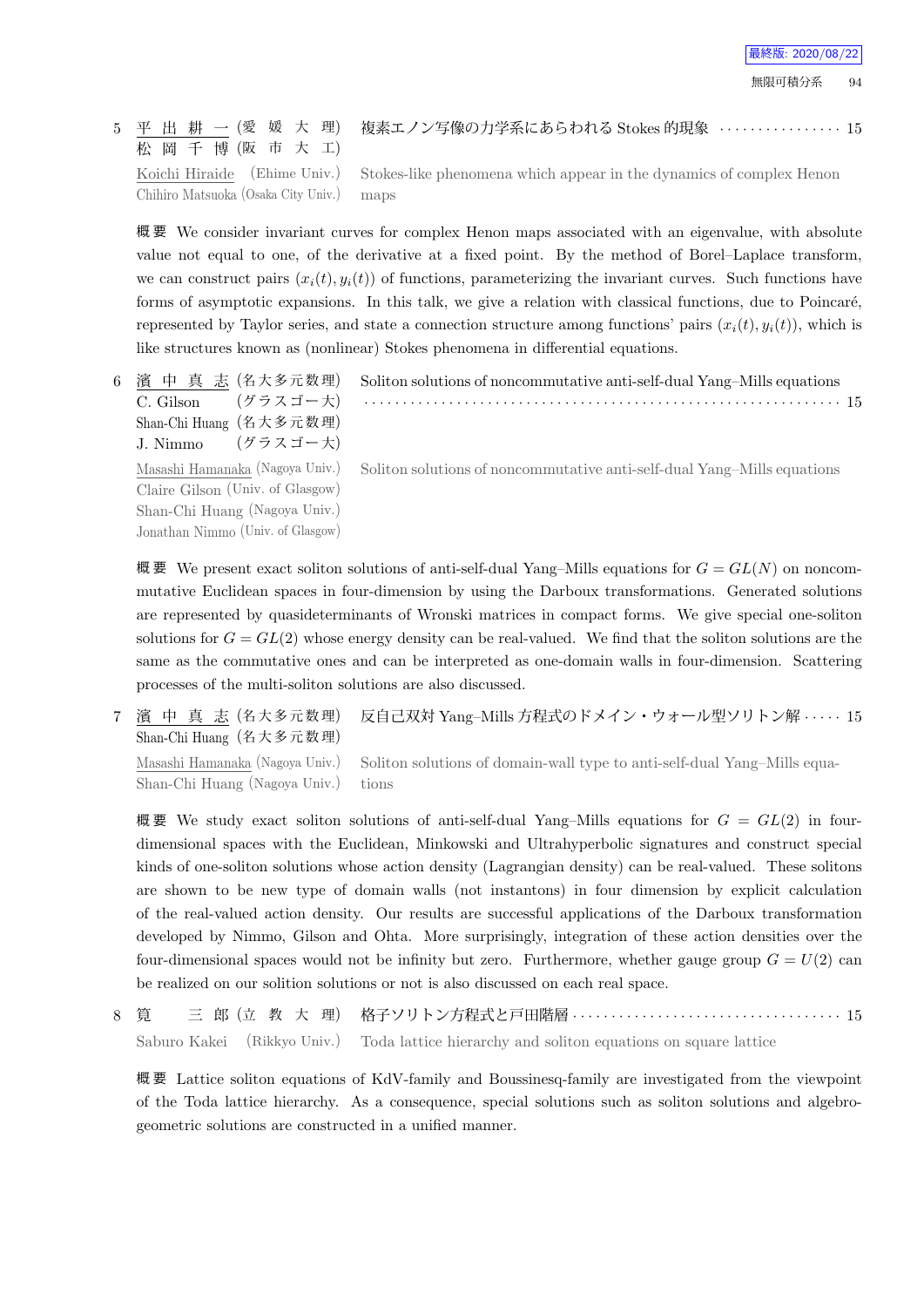### **14:30~16:30**

9 N. Babinet (ブルゴーニュ大) 木 村 太 郎 (ブルゴーニュ大) 超行列模型の量子スペクトル曲線と広田型微分方程式 *· · · · · · · · · · · · · · ·* 15 Nicolas Babinet (Univ. de Bourgogne) Taro Kimura (Univ. de Bourgogne) Quantum curve for supermatrix model and Hirota differential equations

概 要 We quantize the spectral curve appearing in the saddle point analysis of the supermatrix model. We show that the Hirota bilinear equation is obtained as a quantum curve equation instead of the usual ODE. In particular for the Gaussian case, it is identified with that for the Painlevé IV  $\tau$  function in Noumi–Yamada's symmetric form.

| 10 中島<br>啓 (東大 IP M U) |                                  | Euler numbers of Hilbert schemes of points on simple surface singular-<br>ities and quantum dimensions of standard modules of quantum affine             |  |
|------------------------|----------------------------------|----------------------------------------------------------------------------------------------------------------------------------------------------------|--|
|                        | Hiraku Nakajima (Univ. of Tokyo) | Euler numbers of Hilbert schemes of points on simple surface singular-<br>ities and quantum dimensions of standard modules of quantum affine<br>algebras |  |

概要 We prove the conjecture by Gyenge, Nemethi and Szendrői in arXiv:1512.06844, arXiv:1512.06848 giving a formula of the generating function of Euler numbers of Hilbert schemes of points  $\text{Hilb}^n(\mathbb{C}^2/\Gamma)$  on a simple singularity  $\mathbb{C}^2/\Gamma$ , where  $\Gamma$  is a finite subgroup of  $SL(2)$ . We deduce it from the claim that quantum dimensions of standard modules for the quantum affine algebra associated with  $\Gamma$  at  $\zeta = \exp(2\pi i/2(h^{\vee}+1))$ are always 1, which is a special case of a conjecture by Kuniba [Kun93]. Here *h <sup>∨</sup>* is the dual Coxeter number. We also prove the claim, which was not known for E7, E8 before.

11 中 野 弘 夢 (東 北 大 理) *♭* 正の有理レベルにおける Fock 加群の構造について *· · · · · · · · · · · · · · · · · ·* 15 Hiromu Nakano (Tohoku Univ.) The structure theorem of Fock modules at positive rational level

概 要 We study structure of Fock modules at positive rational level. Using deformation theory constructed by Tuschiya–Wood and Shiraishi's theorem for singular vectors of Fock modules, we proved the structure theorem of Fock modules without Jantzen Filtration.

12 水 野 勇 磨 (東工大情報理工) *♭* クラスター代数から生じる差分方程式 *· · · · · · · · · · · · · · · · · · · · · · · · · · · · ·* 15 Yuma Mizuno (Tokyo Tech) Difference equations arising from cluster algebras

概要 We characterize  $Y/T$ -system type difference equations arising from cluster algebras by triples of matrices, which we call T-data, that have a certain symplectic property. We show that all mutation loops are essentially obtained from T-data, which generalizes the general solution for period 1 quivers given by Fordy and Marsh.

13 行 田 康 晃 (名 大 多 元 数 理) 団複体の整合性次数 *· · · · · · · · · · · · · · · · · · · · · · · · · · · · · · · · · · · · · · · · · · · ·* 15 Yasuaki Gyoda (Nagoya Univ.) Compatibility degree of cluster complexes

概要 I will introduce a new function on the set of pairs of cluster variables, which we call it the compatibility degree (of cluster complexes). The compatibility degree which I deal with in this talk is a generalization of the "classical" compatibility degree introduced by Fomin and Zelevinsky. The classical one defines the generalized associahedra, and it is used to give the classification of cluster algebras of finite type. Cao and Li generalized this degree to that of cluster complexes by using *d*-vectors. We give another generalization by using *f*-vectors on the basis of their studies. This is joint work with Changjian Fu.